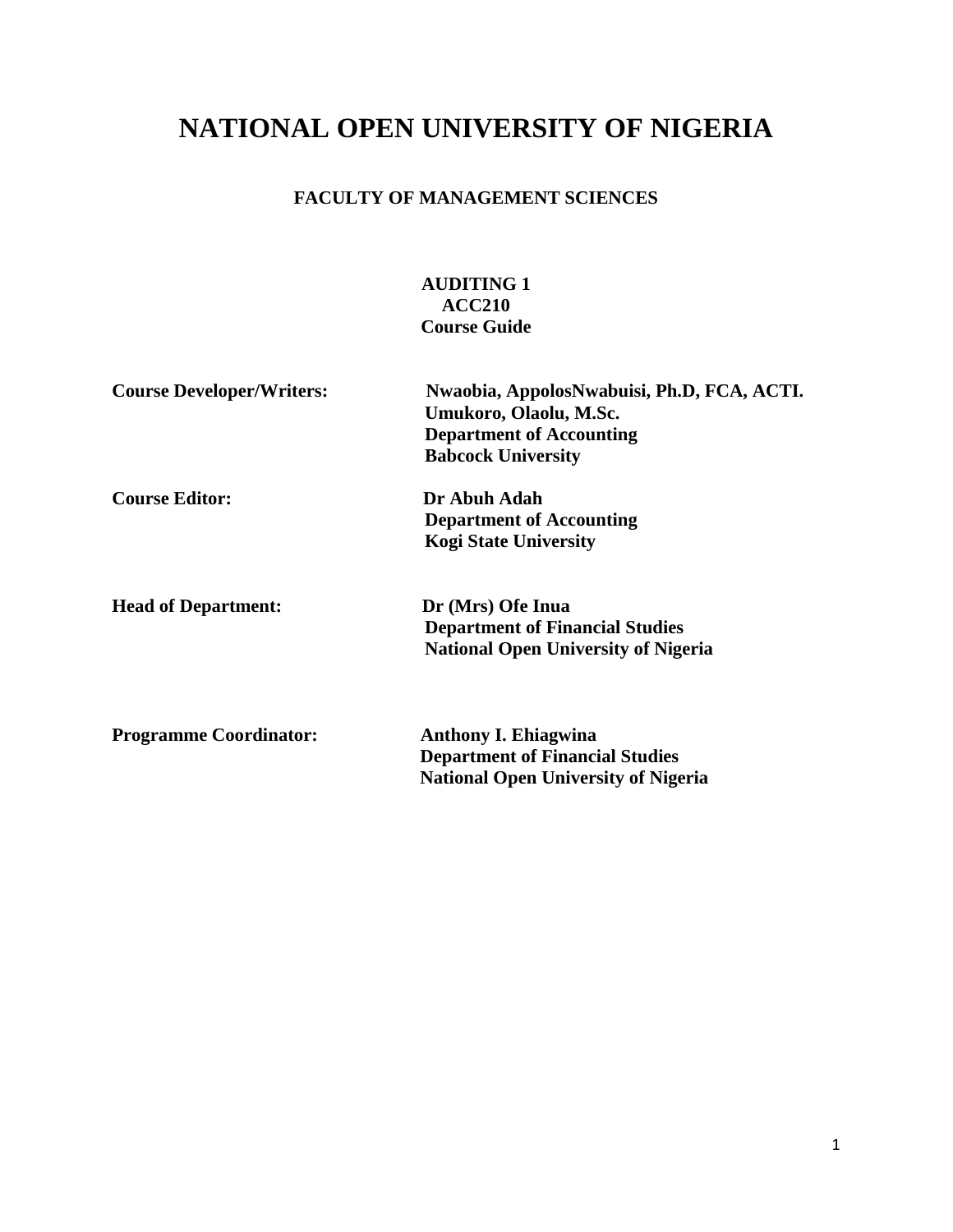# **CONTENTS**

Introduction

Course Aim

Course Objectives

Study Units

Assignments

Tutor Marked Assignment

Final Examination and Grading

Summary

# **INTRODUCTION**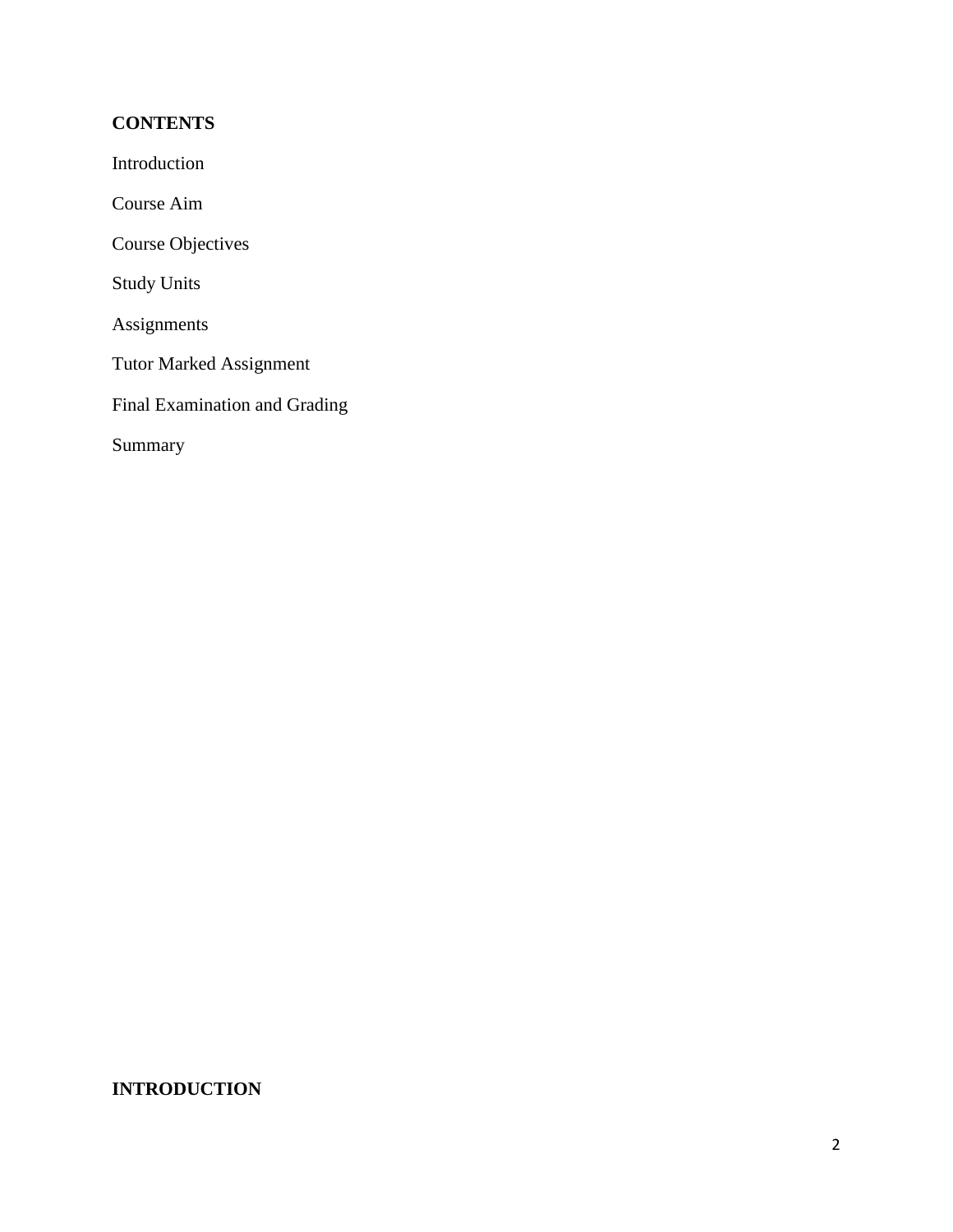You are holding in your hand the course guide for ACC210 (AUDITING I). The purpose of the course guide is to relate to you the basic structure of the course material you are expected to study as a student studying ACC210 in National Open University of Nigeria. Like the name 'course guide' implies, it is to guide you on what to expect from the course material at the end of studying the course material.

# **COURSE CONTENT**

The course content consists basically of the required course outline students are expected to cover at this level.

# **COURSE AIM**

The aim of the course is to equip you with the necessary information required in understanding auditing practice at this level.

# **COURSE OBJECTIVES**

At the end of studying this course, among other objectives, you should be able to:

- 1. Understand the concept of auditing
- 2. List and explain the advantages and importance of auditing
- 3. Explain the types of audit
- 4. Give reasons why audit is regulated and explain the sources of regulation.
- 5. Discuss the Provisions of the Companies and Allied matters Act, 2004 regarding the appointment/re-appointment, qualification, duties and powers, remuneration, removal and report of the independent auditor.
- 6. Explain the elements of an assurance engagements
- 7. State and explain the objectives of an assurance engagement
- 8. Explain the concept "audit programme" and its usefulness in the audit process.
- 9. Discuss the different types of audit programmes and state the advantages and disadvantages.
- 10. Discuss the types of audit testing and their importance in the audit process.

# **COURSE MATERIAL**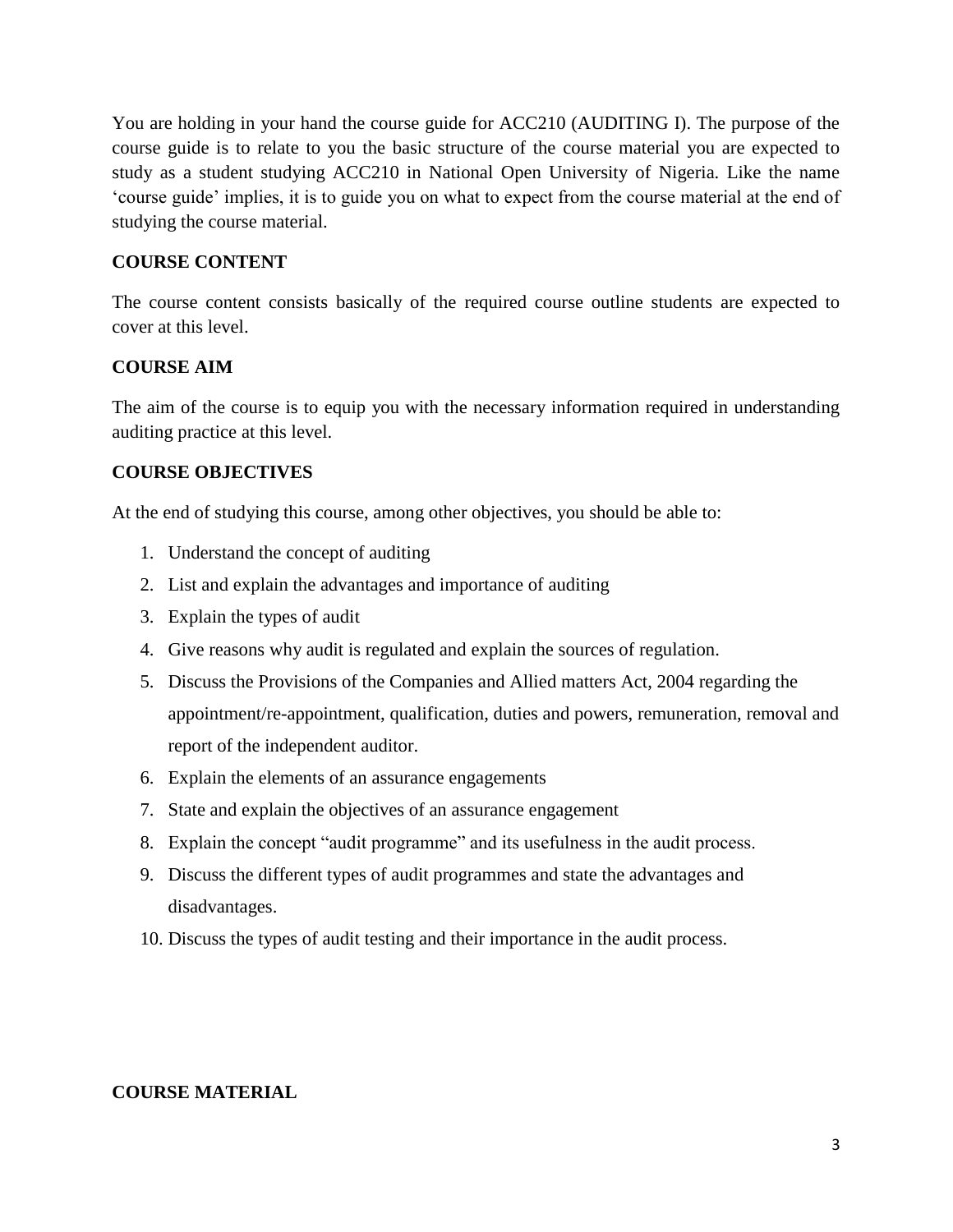The course material package is composed of: The Course Guide The study units Self-Assessment Exercises Tutor-Marked Assignment References/Further Reading

# **THE STUDY UNITS**

The study units are as listed below:

Unit 1: Introduction to Auditing

Unit 2: Regulation of Audit and Assurance Services/Assurance Engagements

Unit 3: Audit Planning and Strategy

Unit 4: Professional Ethics

Unit5: Corporate Governance

Unit 6: Internal Control

Unit 7: Audit Programmes and Audit Testing

Unit 8 Internal Audit and Outsourcing

Unit 9: Verification of Assets and Liabilities

Unit 10: Audit Report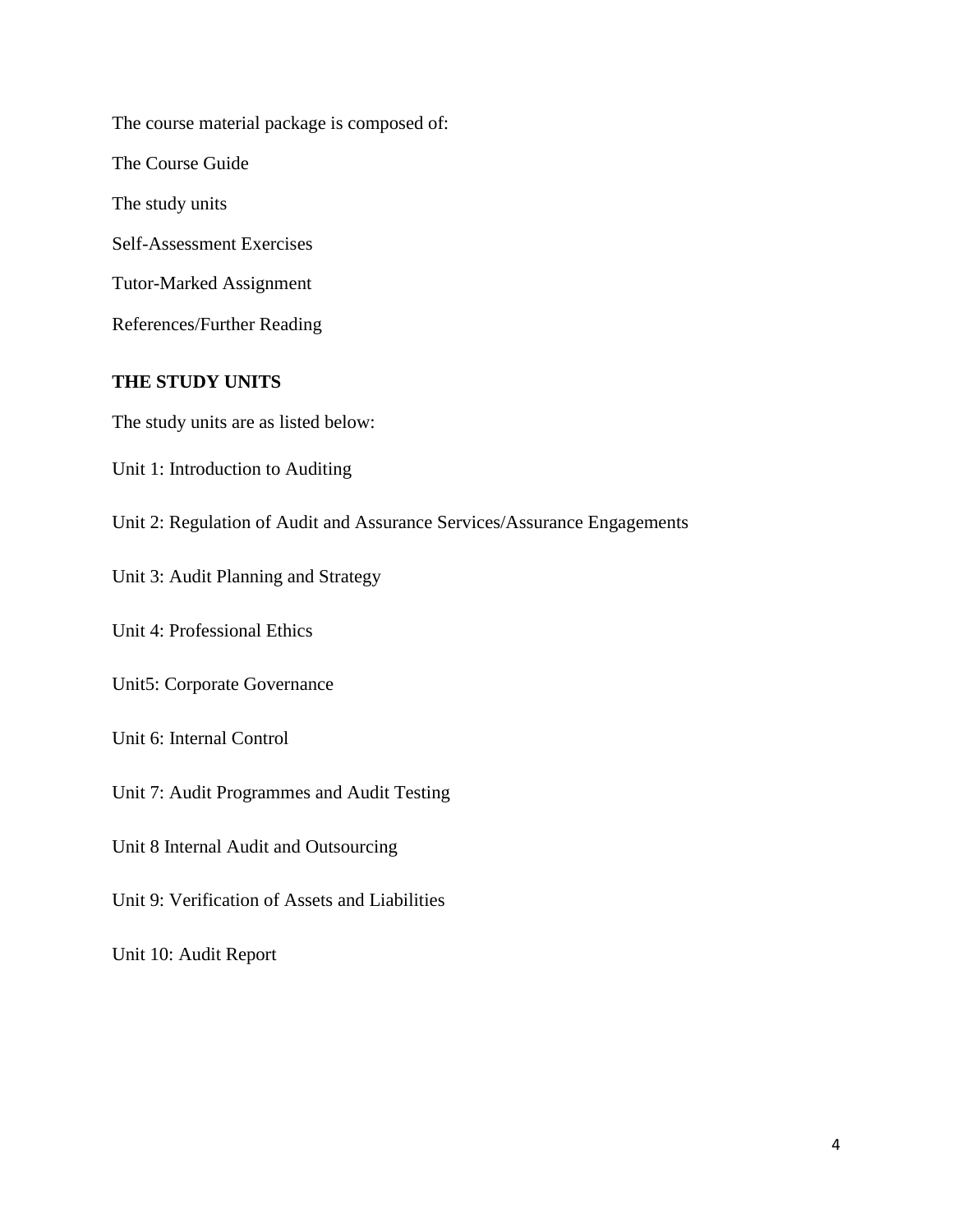# **ASSIGNMENTS**

Each unit of the course has self-assessment exercises. You will be expected to attempt them as this will enable you understand the content of the unit.

# **TUTOR-MARKED ASSIGNMENT**

The Tutor Marked Assignments (TMAs) at the end of each unit are designed to test your understanding and application of the concepts learned. Besides, you would be assessed electronically, as a continuous assessment during the period of studying the course. This would make up 30 percent of the total score for the course. The other 70% would be determined by examination of the course at the end of the course.

# **SUMMARY**

It is very important that you commit adequate effort to the study of the course material for maximum benefit. Good luck.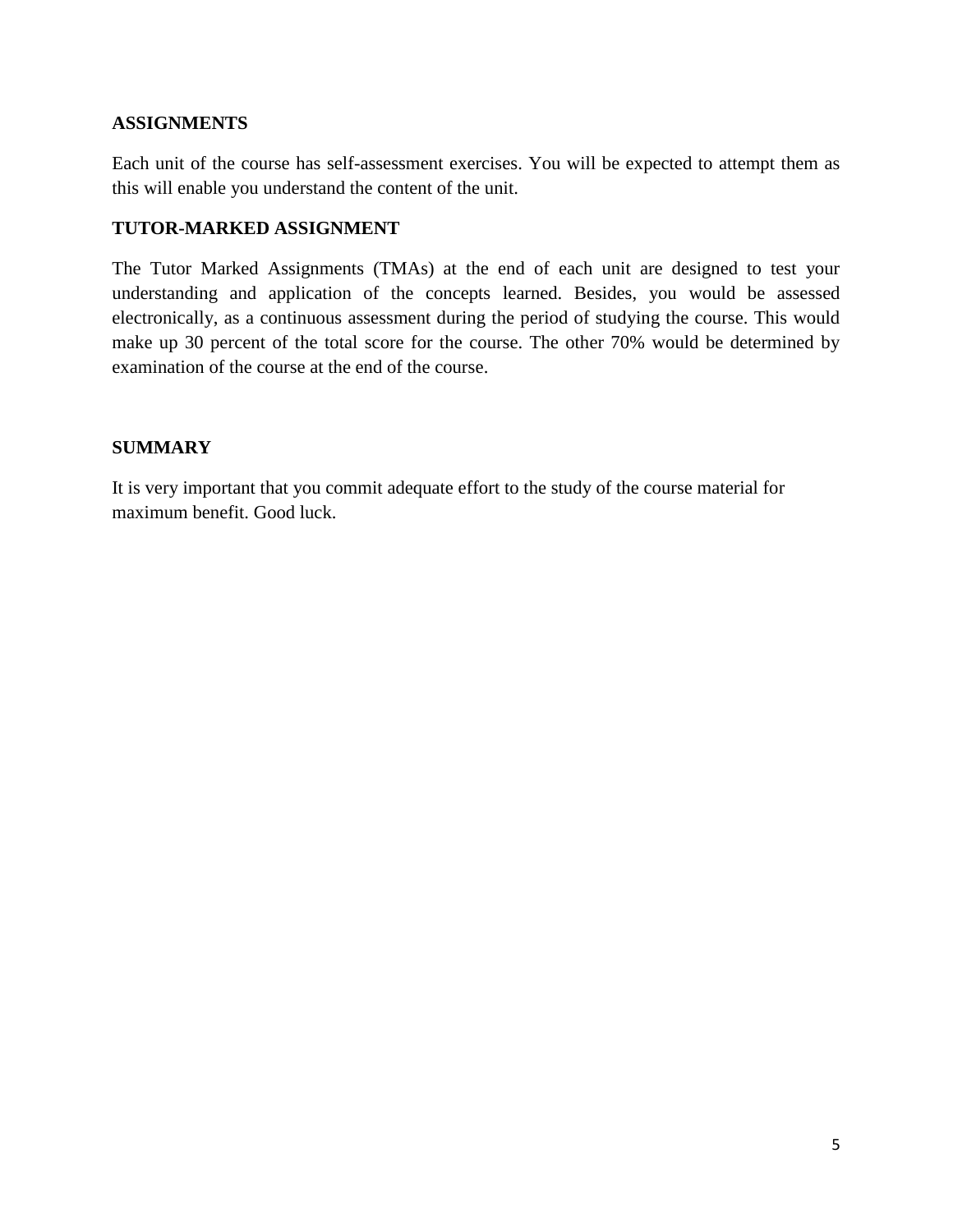# **AUDITING 1 ACC210 Main Content**

| <b>Course Developer/Writers:</b> | Nwaobia, AppolosNwabuisi, Ph.D, FCA, ACTI.<br>Umukoro, Olaolu, M.Sc.<br><b>Department of Accounting</b><br><b>Babcock University</b> |
|----------------------------------|--------------------------------------------------------------------------------------------------------------------------------------|
| <b>Course Editor:</b>            | Dr Abuh Adah<br><b>Department of Accounting</b><br><b>Kogi State University</b>                                                      |
| <b>Head of Department:</b>       | Dr (Mrs) Ofe Inua<br><b>Department of Financial Studies</b><br><b>National Open University of Nigeria</b>                            |
| <b>Programme Coordinator:</b>    | <b>Anthony I. Ehiagwina</b><br><b>Department of Financial Studies</b><br><b>National Open University of Nigeria</b>                  |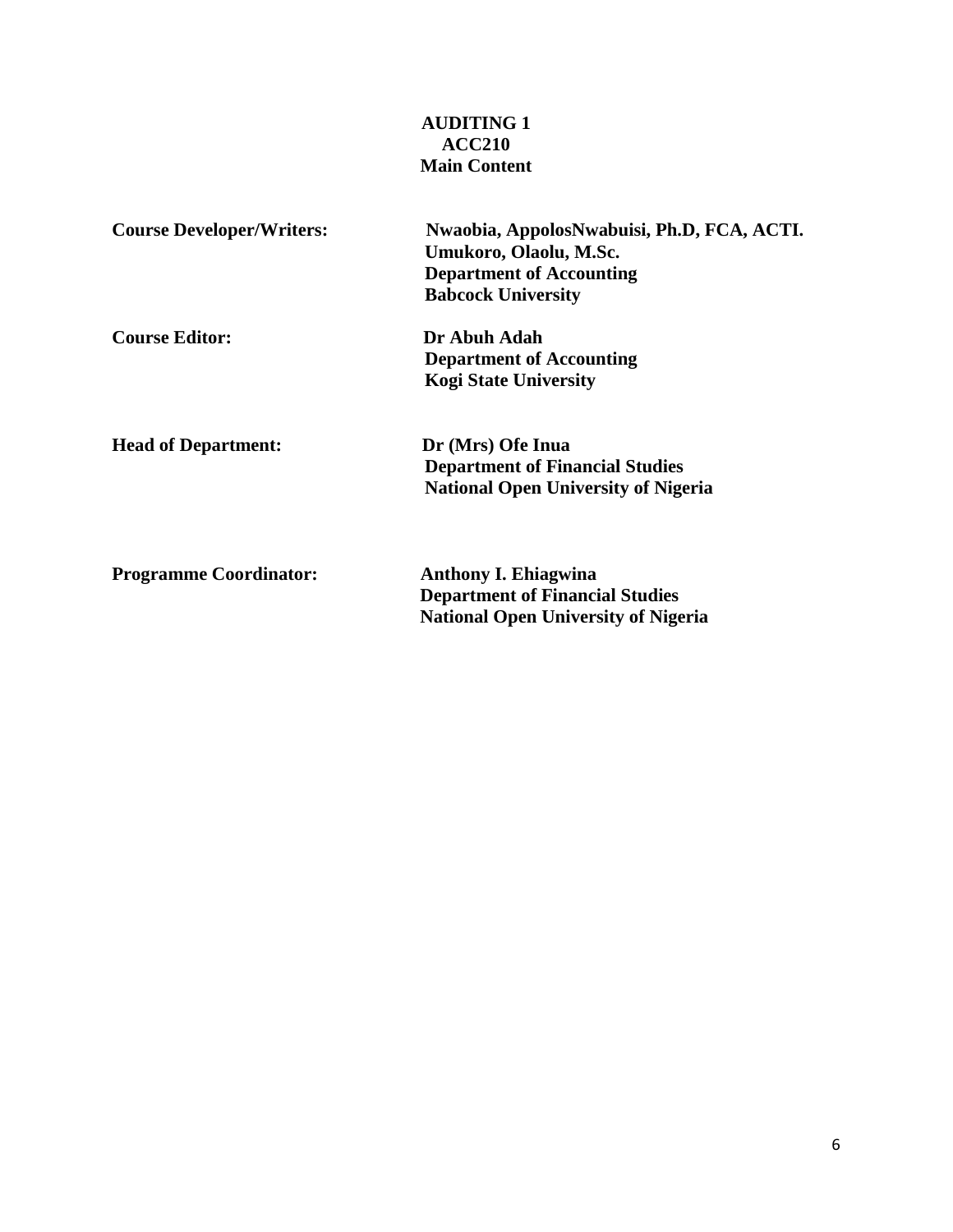# **TABLE OF CONTENTS**

# **UNIT 1: INTRODUCTION TO AUDITING**

**UNIT 2: Regulation of Audit and Assurance Services/Assurance Engagements**

**UNIT 3: AUDIT PLANNING AND STRATEGY**

**UNIT 4: PROFESSIONAL ETHICS**

**UNIT5: CORPORATE GOVERNANCE**

**UNIT 6: INTERNAL CONTROL**

**UNIT 7: AUDIT PROGRAMMES AND AUDIT TESTING**

**UNIT 8 INTERNAL AUDIT AND OUTSOURCING**

**UNIT 9: VERIFICATION OF ASSETS AND LIABILITIES**

**UNIT 10: AUDIT REPORT**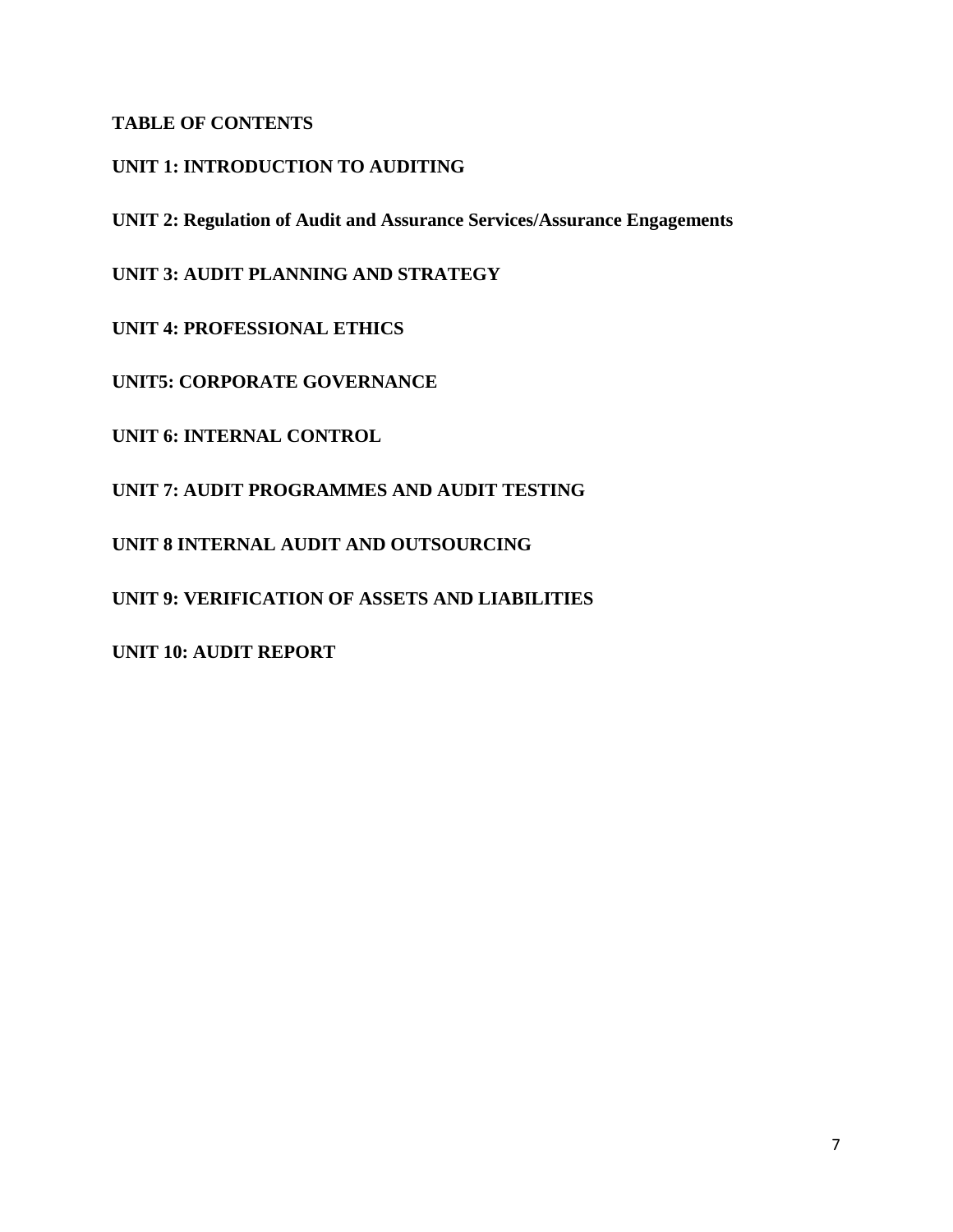# **UNIT 1: INTRODUCTION TO AUDITING**

**Content**

**1.0 Introduction**

**2.0 Objectives 3.0 Main Content 3.1 Evolution of Auditing 3.2 Auditing Defined 3.3 Objectives of Audit 3.4 Advantages of an audit 3.5 Limitations/Disadvantages of Auditing 3.6 Types/Classification of Audits 4.0 Conclusion 5.0 Summary 6.0 Tutor Marked Assignment 7.0 References/further Reading**

# **1.0 INTRODUCTION**

This unit introduces us to auditing, describes the importance of an audit, types of an audit, and the advantages of having an audit of financial statements.

# **2.0 OBJECTIVE**

By the end of this unit you should be able to:

- 1. Understand the concept of auditing
- 2. List and explain the advantages and importance of auditing
- 3. Explain the types of audit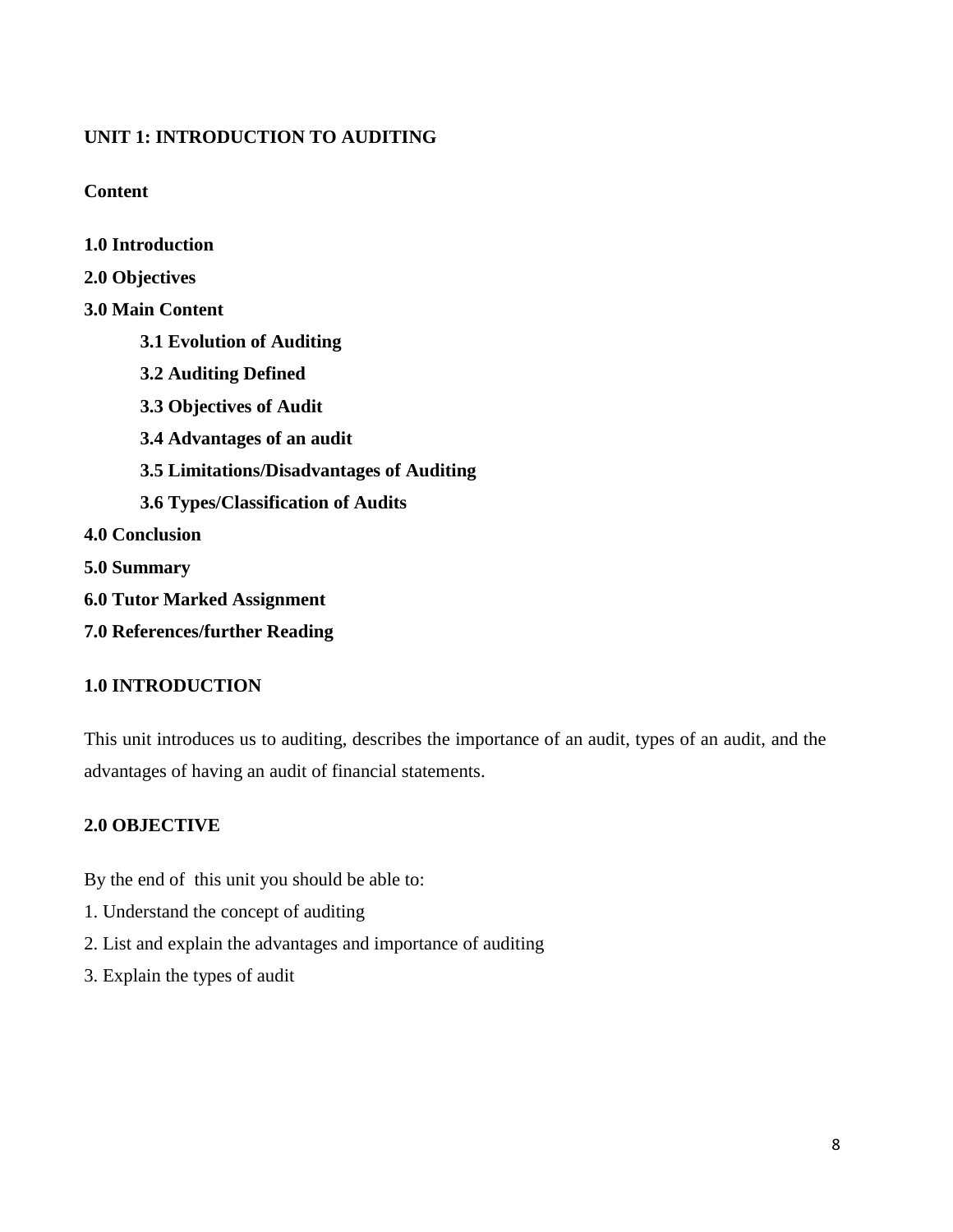# **3.0 Main Content**

# **3.1 Evolution of Auditing**

Evidence of auditing existed during Babylonian times, around 3000 BC. Auditing activities was also found in ancient China, Greece and Rome. In Rome, auditors heard taxpayers such as farmers give public accounts of the results of their businesses and the taxes due. Thus, the word 'audit'came from the latin word 'audire', meaning to hear. The Auditor was a hearer orlistener. In China and Egypt, auditors were supervisors of the accounts of Chinese Emperor andthe Egyptian Pharoah. The government accounting system of the Zhao dynasty in China included anelaborate budgetary process and audits of all government departments. The Egyptian dynasty (from about 3000 BC) made extensive use of scribes (accountants) who were held in veryhigh esteem. Over the centuries, the role of auditors as hearers and verifiers of reports evolved to include that of verifying written records. The discovery and documentation of double entry bookkeeping in Italy by a Catholic priest, Luca Pacioli in his Summa de Arithmetica dated 20 November 1494 gave more impetus to auditing as he recommended the verification of accounting records by auditors.

The emergence of modern corporations following the industrial revolution saw the emergence of modern auditing. Britain passed the Joint Stock Companies Act in 1844 which among other provisions, required company directors to report to shareholders through audited financial statements. The Society of Accountants was founded in Edinburgh in 1853. In 1880 several other societies of Accountants that were formed within this period merged into the Institute of Chartered Accountants in England and Wales. The 1862 English Companies Act, contained provisions that required the use of trained and specialized professionals to conduct an independent review of company financial statements and the preparation of the corrected accounts and financial statements. As many Joint stock Companies were formed and ownership became increasingly divorced from management, there arose the greater need for an independent party – the auditor – to lend credibility to the information provided by the agent –managers. This is probably the reason why the English Companies Act, 1900, legally made it compulsory for every company to appoint independent auditors as we know them today.

Since then, auditing has evolved from its primary objective of preventing and detecting fraud to its current state of attesting to the fair representation of audited financial statements through a very highly enhanced auditing procedures and techniques.

# **3.2 Auditing Defined**

Auditing is defined by the American Accounting Association (AAA) as a systematic process of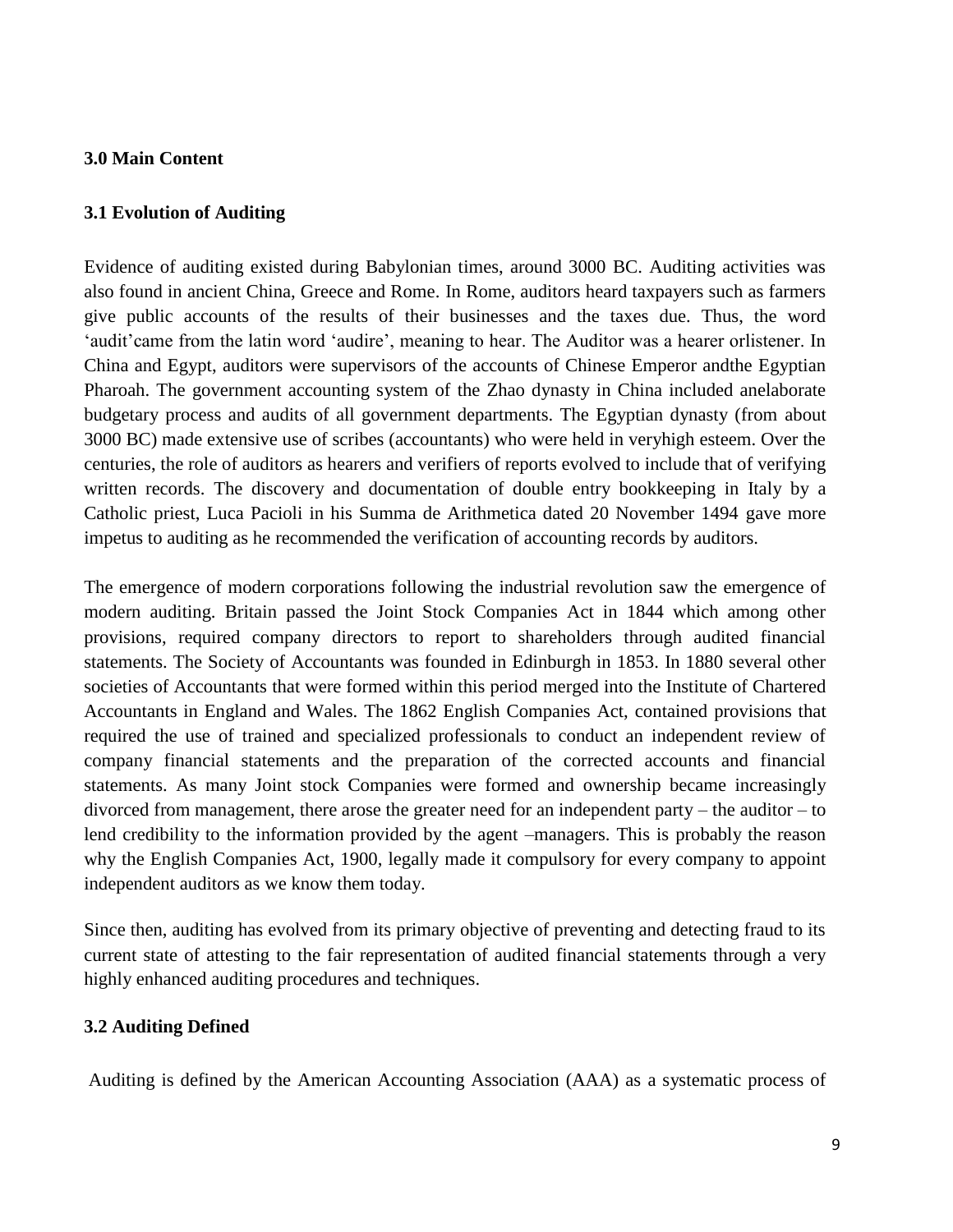objectively obtaining and evaluating evidence regarding assertions about economic actions and events to ascertain the degree of correspondence between those assertions and established criteria and communicating the result to intended users. This definition is widely accepted as it describes what auditing entails as well as what the auditor does. Auditing is a planned, logical and scientific activity (systematic process); it involves the auditor gathering and evaluating evidence on the representations made by management (assertions) with regard to elements of financial statements (economic actions and events). The auditor compares the evidences he has gathered and evaluated and the accepted accounting practices to know if they are in agreement to enable him express an opinion. The auditor then communicates the outcome of his examination, evidence gathering and evaluation and comparison to users through his audit report.

R.K Moutz, defined auditing as an examination of the accounting books and the relative documentary evidence so that an auditor may be able to find out the accuracy of figures and may be able to make report on the balance sheet and other financial statements which have been prepared from there.

We can therefore extract the facts listed below in connection to audit:

- Checking of books of accounts and documents of evident on the basis of generally accepted principles and procedures.
- Checking the books of accounts whether the results presented by the profit or loss account and financial position presented by balance sheet are true and fair or not.
- Checking works performed by the staff whether they have been performed within lines of authority or not.
- Preparation of report based on the fact found during the course of audit.
- Checking the books of accounts to determine whether the financial statements and profit or loss statement are prepared in conformity with relevant accounting standards such as International Financial Reporting Standards (IFRSs).

#### **3.3 Objectives of Audit**

This is divided into primary and secondary objectives.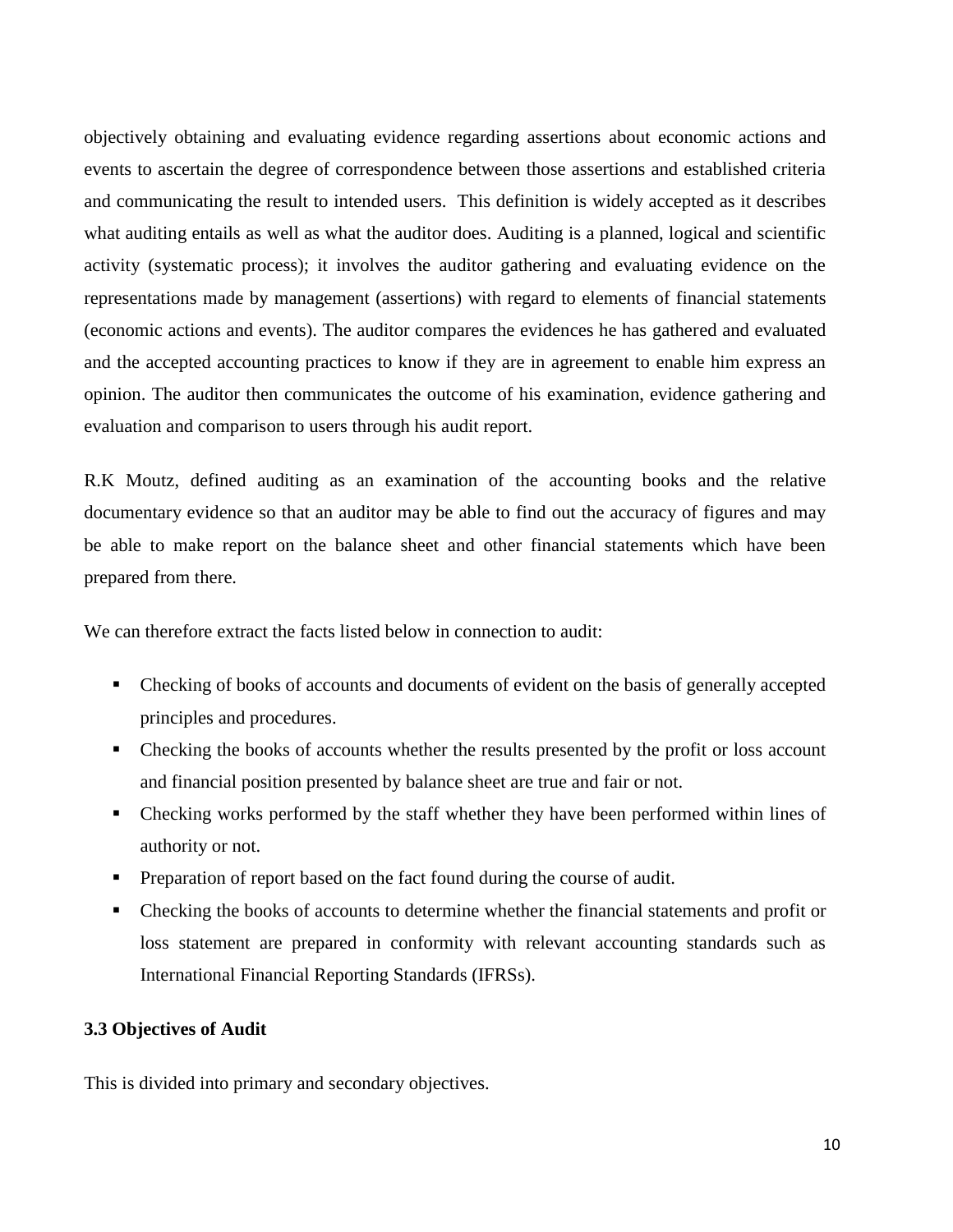**A. Primary Objective:** The primary objective of an audit of financial statements is to enable the auditor express an opinion whether the financial statements are prepared, in all material respects, in accordance with an applicable financial reporting framework. Thus, the primary objective of an audit is the expression of professional opinion as to whether or not, the financial statements examined by the auditor, for a reporting period, give a true and fair view (that is, fairly presented in all material respects).

This primary objective is achieved through, among other activities:

- **Proving true and fairness of operating results presented by statement of profit or loss and** statement of financial position of the organization.
- Examining the system of internal control
- Checking arithmetical accuracy of books of accounts, verifying posting, costing, balancing etc.
- Verifying the authenticity and validity of transactions.
- Checking the proper distinction of capital and revenue nature expenses (proper classification of transactions and events).
- Confirming the existence, ownership and value of assets and ensuring each treatment represents what the relevant accounting standard has stipulated.
- Verifying whether all statutory requirements are being adhered to as well as compliance with all regulatory frameworks.

#### **B. Secondary Objective**

Other objectives achievedin the course of the audit process include:

- i. Detection and Prevention of frauds
- ii. Detection and prevention of errors
- iii. Evaluation of the effectiveness and appropriateness of internal control system over financial reporting and submitting a report to management for needed improvements
- iv. Evaluating and reporting on the likelihood of the business continuing as a going concern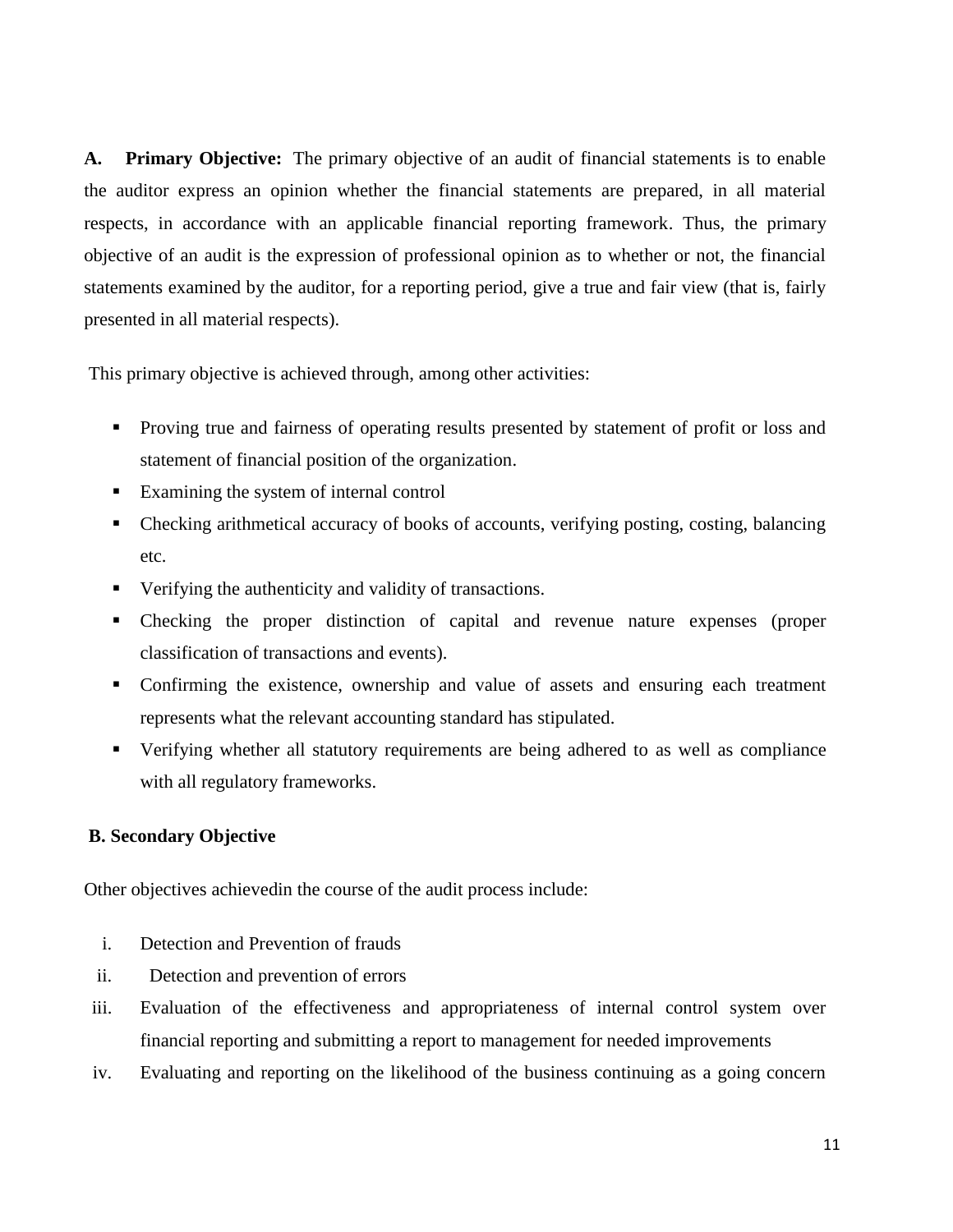and

v. Providing valuable advice to the entity audited on areas such as accounting systems, taxation matters, risk management practices and other incidental matters.

#### **Self- assessment questions**

- 1. What is an audit?
- 2. State the objectives of an audit.

#### **3.4 Advantages of an audit**

#### 1. **Deterrent to Inefficiency and Fraud**

When employees know that an independent audit is to be made, they take care to make fewer errors in performing the accounting function and are less likely to misappropriate company assets

#### **2. Audit Helps To Maintain Account Regularly**

An auditor raises questions if accounts are not maintained properly. So, audit gives moral pressure on maintaining accounts regularly.

#### **3. Audit Helps To Get Compensation**

If there is any loss in the property of business, insurance company provides compensation on the basis of audited statement of valuation made my the auditor. So, it helps to get compensation.

#### **4. Audit Helps To Obtain Loan**

Financial institutionsmost times, provide loan to organisations on the basis of audited statements. A lending banker may require for assessment 3 to 5 years' audited financial statements of an organization as a basis for granting loans to the entity.

#### **5. Audit Facilitates the Sale of Business**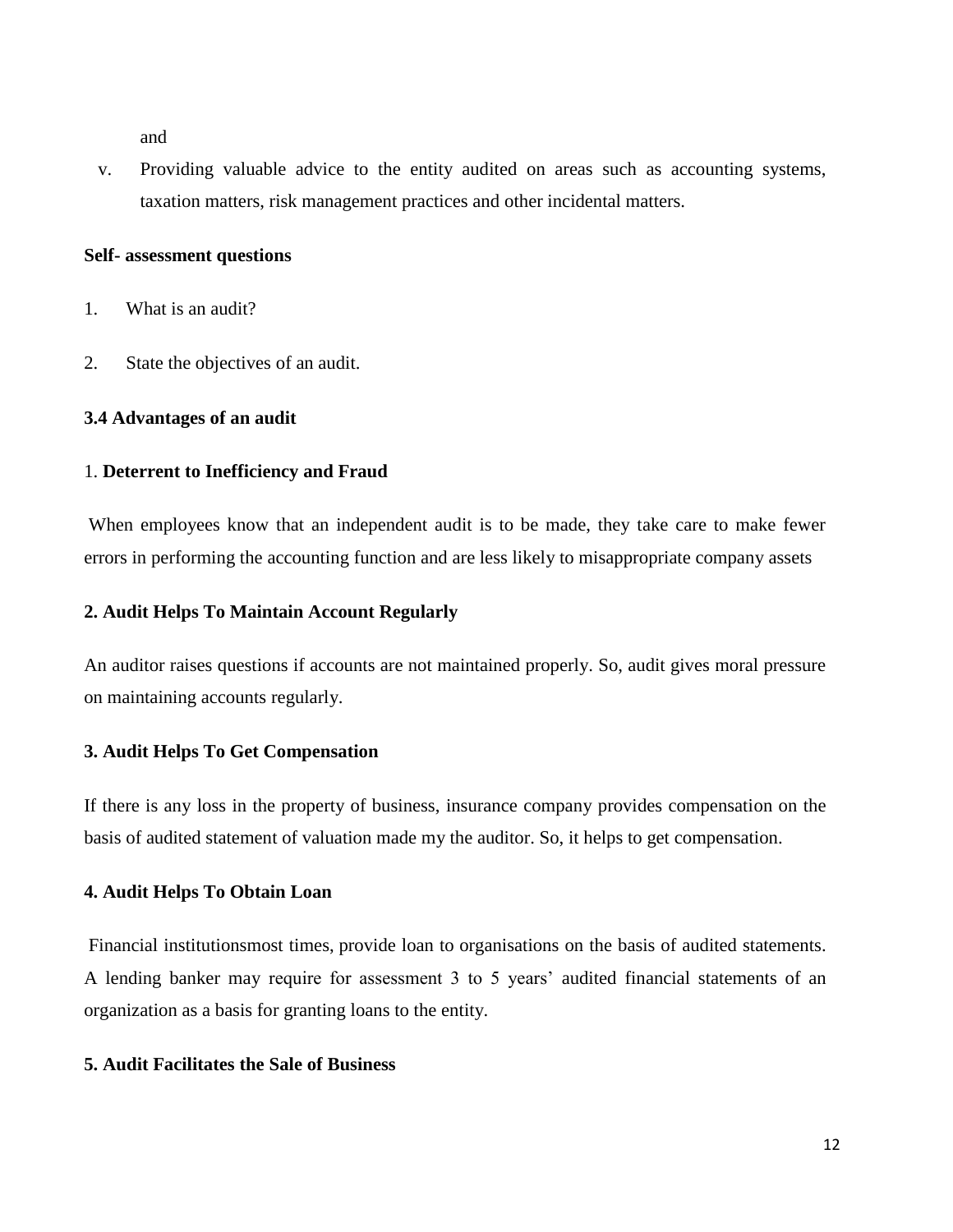Audited financial statements provide basis for the valuation of businesses for the purpose of mergers and acquisitions. It helps to determine the price of businesses.

#### **6. Audit Helps To Assess Tax**

Tax authorities assess taxes on the basis of profit reported on audited financial statements.

#### **7. Audit Helps To Increase Goodwill**

Auditing provides legitimacy of an organization'sactivities and thus builds faith of the public on the business. Thus, auditing helps to increase goodwill of an organization.

#### 8. **Access to Capital Market**

Public limited companies must satisfy audit requirements under the Securities and Exchange Commission in order to register securities and have such traded in the securities markets. Without audits, companies would be denied access to these capital markets.

#### **9. Lower Cost of Capital**

Because of the reduced information risk associated with audited financial statements, creditors may offer lower interest rates, and investors may be willing to accept a lower rate of return on their investment.

#### **10. Control and Operational Improvements**

The independent auditor can often make suggestions to improve controls and achieve greater operating efficiencies within the client's organization.

#### **3.5 Limitations/Disadvantages of Auditing**

The primary objective of an audit is to express a professional opinion on the 'Truth and Fairness' of financial statements examined by the auditor. Giving this opinion involves judgments and materiality levels set by the auditor while designing his procedures and tests.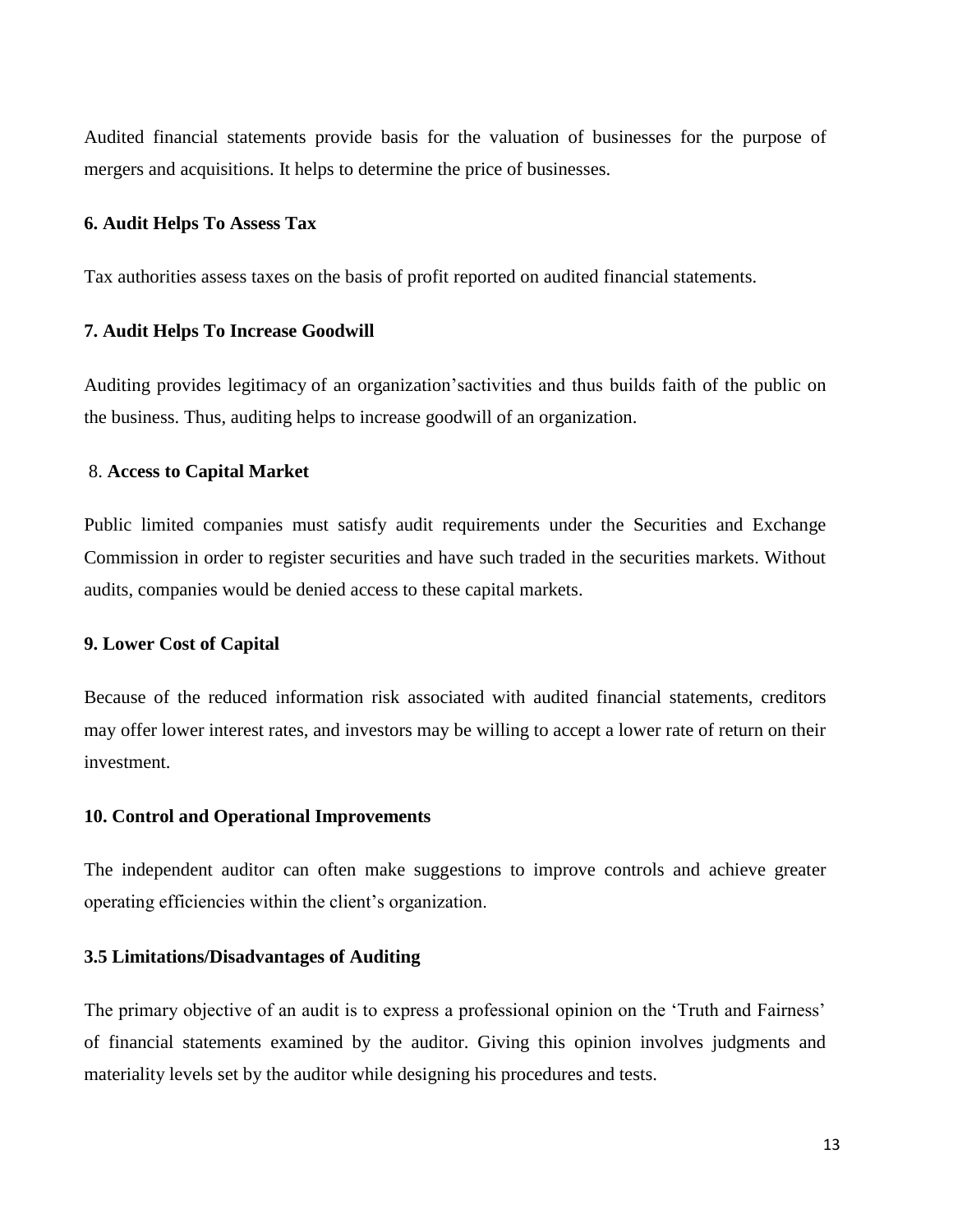Based on the above, the following limitations of auditing could be noted:

1. Testing is used – the auditors do not oversee the process of building the financial statements from start to finish. Not all items in the financial statements are tested. Tests are based on samples with associated sampling risks.

- 2. The accounting systems on which assurance providers may place a degree of reliance also have inherent limitations.Some of the line items/figures are estimates and judgements made by the management.
- 3. Most audit evidence is persuasive rather than conclusive.

4. The client's staff members may collude in fraud that can then be deliberately hidden from the auditor or misrepresent matters to them for the same purpose. Thus, the audited financial statements made be materially misstated.

5. Assurance provision can be subjective and professional judgments have to be made, for example, about what aspects of the subject matter are the most important, how much evidence to obtain etc.

6. Assurance providers rely on the responsible party and its staff to provide correct information, which in some cases may be impossible to verify by other means.

7. Some items in the subject matter may be estimates and are therefore uncertain. It is impossible to conclude absolutely that judgmental estimates are correct.

8. The nature of the assurance report might itself be limiting, as every judgment and conclusion the assurance provider has drawn cannot be included in it.

9. It does not take into account the productivity and the skills of the employees of the business.

10. For smaller companies, hiring a firm to carry out an audit can be costly.

11. Investment may be discouraged by a bad auditing.

12. Some non-routine transactions introduce significant risks;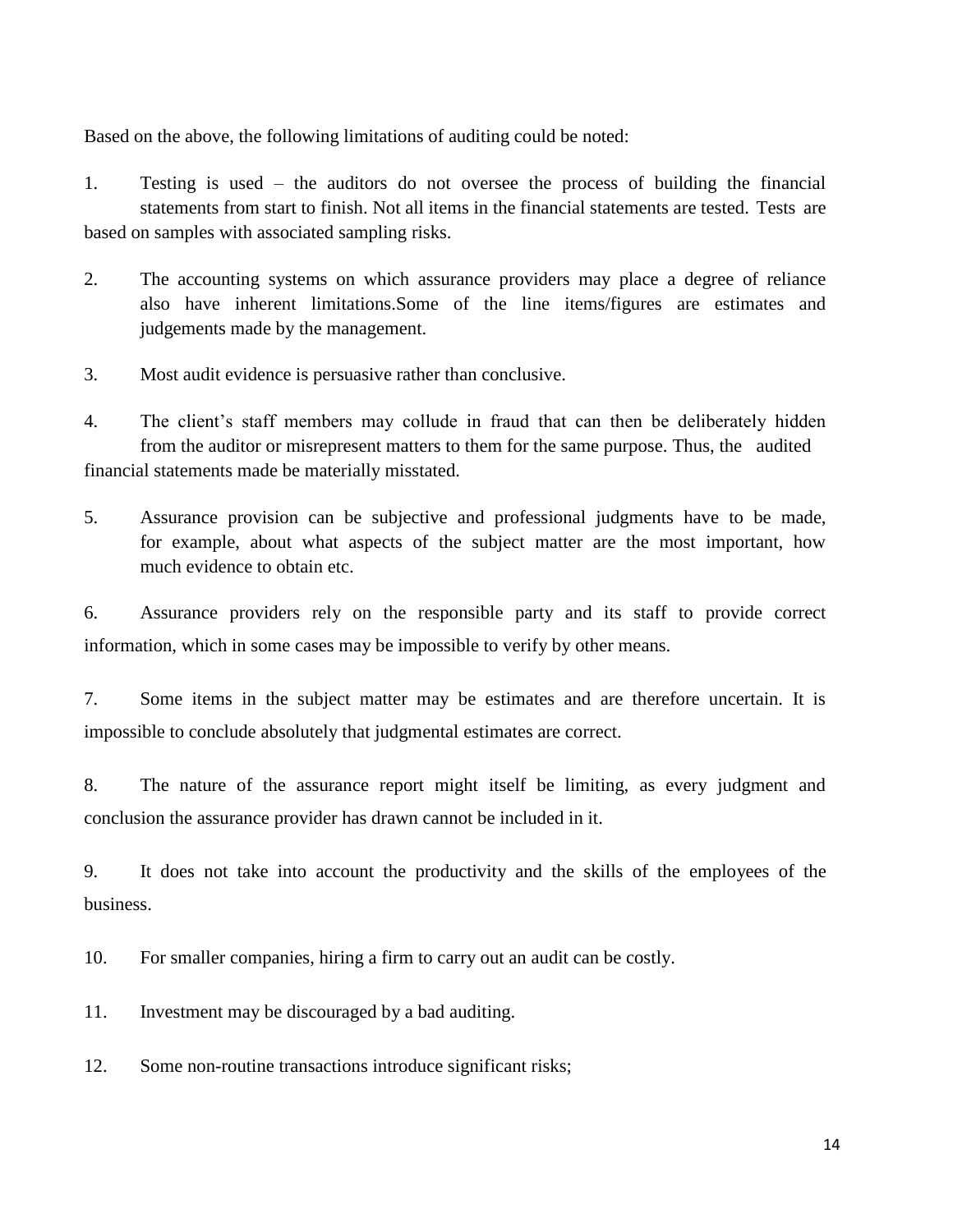- 13. Human errors in recording and testing exist;
- 14. There are possibilities of control overrides by those who exercise oversight function.
- 18. Audit evidence sometimes indicates what is probable and not certain in that they are based on intention, estimates and judgments.

19. The audit report has inherent limitations imposed by the standard format and layman's lack of understanding of audit jargons.

#### **3.6 TYPES/CLASSIFICATION OF AUDITS**

Audits may be classified according to the nature of work done by the auditor or according to approach to the audit.

#### **Classification according to nature of work done by Auditor**

The following types of audits exist under this category:

**Statutory audits –** these are audits required by law. The companies Act in Nigeria makes it mandatory that companies incorporated under that Act must be audited every year. This statute also specifies the scope of the audit which cannot be restricted by the owners of the business or by their managers.

**Private audits** – a private audit is not required by law; it is optional. The person who engaged the auditor will usually agree the scope of work to be done with the auditor. Examples of private audits include the audit of sole traders and partnerships.

**Internal audit –** these are audits carried out by employees of an organization (called internal auditors) to ensure adherence and compliance to policies and controls established by the management. It is an independent appraisal function established by the management for the purpose of evaluating the organisation's operations and improving the effectiveness of management controls and governance processes. The internal audit unit is increasingly involved in corporate risk management.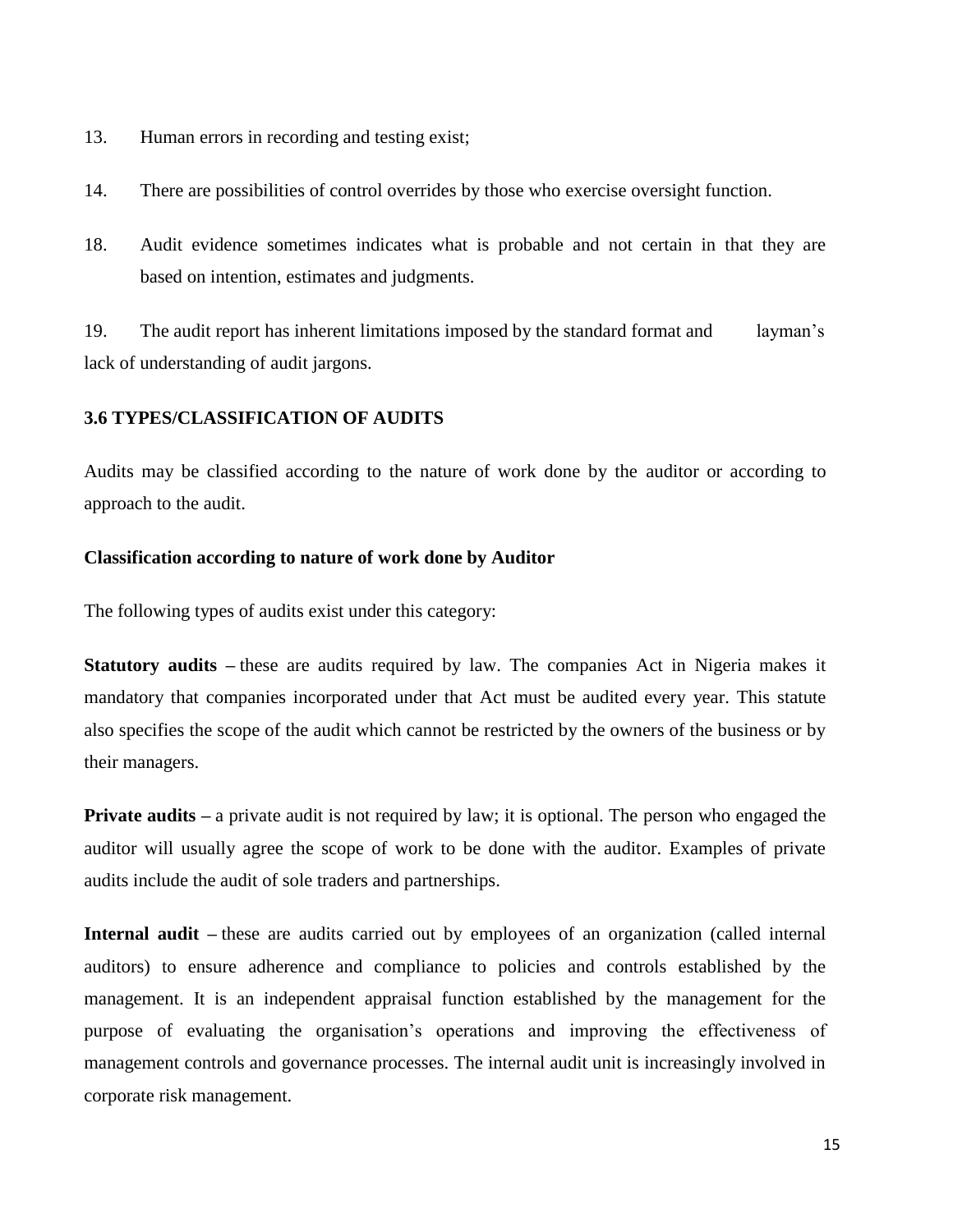**External audit** – this is an audit carried out by an independent party (non-employee of the organization). It examines the operations and financial statements prepared by management and reports to owners of the organization. Examples are the statutory and private audits.

#### **Classification according to Approach**

**Management Audit** – an audit that enquires into the effectiveness and efficiency of management in executing the organization's policies, programs and plans. The audit examines the organizational structure, or any component of it, its plans and objectives, its means of operation and how management deploys human resources and physical facilities. Management is usually carried out by the internal audit unit or a management consultant. The benefits of a management audit include:

- **Providing the board with access to constructive advice and report of their performance,**
- **Providing meaningful feedback for managers at all levels; and**
- Discouraging unhealthy and fraudulent management practices and procedures

**Transaction audit (Vouching approach**) – this audit approach tries to authenticate the validity and accuracy/correctness of accounting records and the source documents used in preparing the financial statements. It is a direct method of generating audit evidence to support the transactions and events that occurred in the organization within the reporting period.

**Balance Sheet (Statement of Financial Position) audit** – this audit approach examines the balance sheet of the organization with the objective of verifying the assets, liabilities and equity (capital) by tracing the items back to the underlying records and source documents. The main objective of a balance sheet audit is to confirm that the financial statements presented agree with the underlying records and other books of account. The merits of Balance sheet audits lie on the fact that they help in confirming the existence, ownership and proper valuation and presentation of assets, liabilities and components of equity. Balance sheet audits also highlight the control measures over assets and liabilities.

**Continuous audit** – This involves carrying out continuous reviews, tests and procedures on the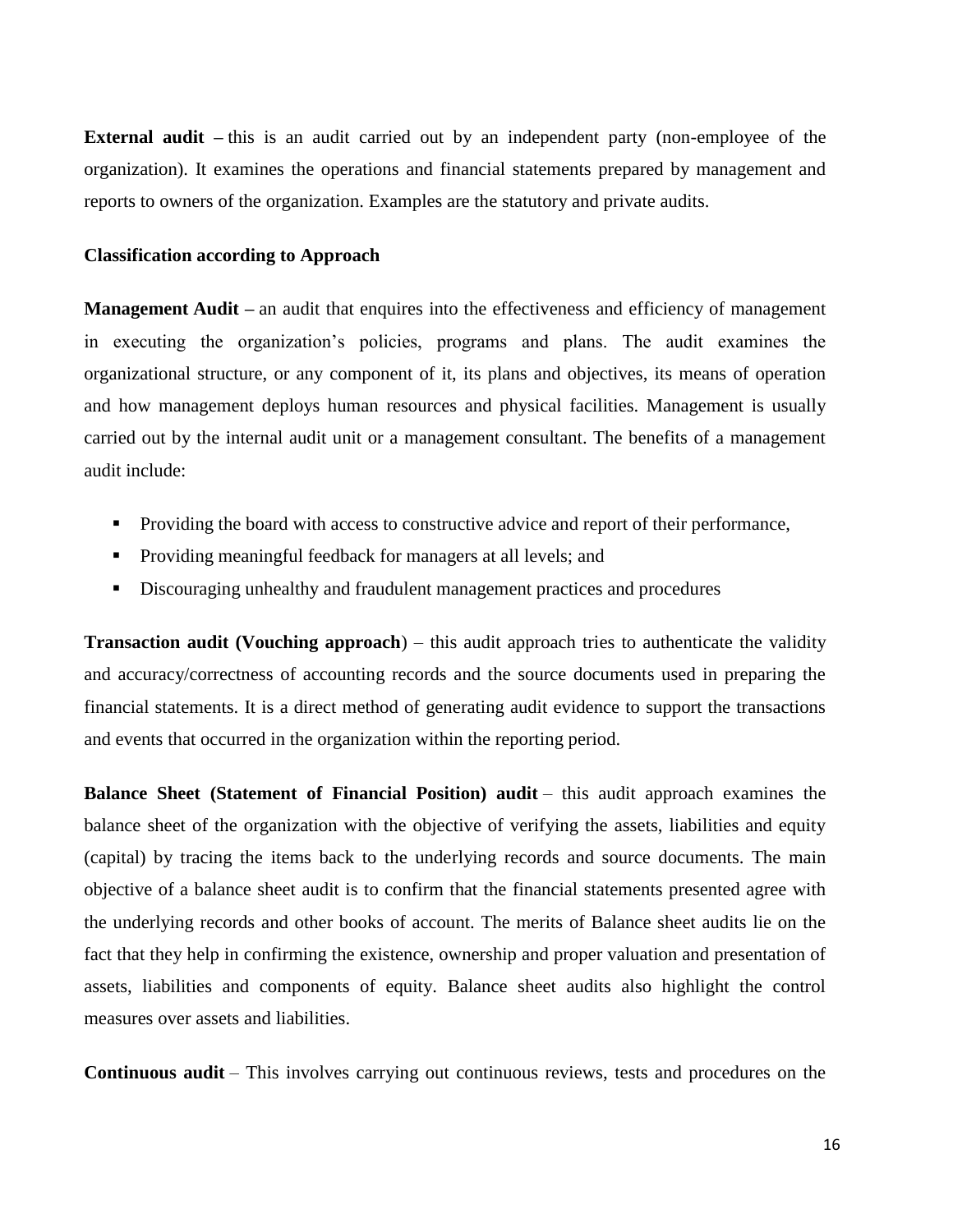operations of an entity. Internal auditors mostly adopt this approach since they are always in the work environment. Where volume of transactions is big and there is a tight reporting deadline to meet, the external auditor also adopts this approach. Continuous audit, for the external auditor, ensures a timely conclusion of the audit and helps in effective deployment of audit staff, especially during slack periods.

The disadvantages of this audit approach include:

- Increasing the chances of over-auditing;
- $\blacksquare$  Interrupting the client's daily routines;
- It is generally expensive to carry out; and
- The independence of the auditor may be impaired where there is too much familiarity.

Final or completed audit – This is also known as periodic or annual audit and it is usually conducted by the financial year end after the books of account are closed. The auditor visits the client once in the year during which period the entire audit assignment is carried out.

The advantages of this audit approach include:

- Audit evidence obtained is more reliable;
- Financial statements are finalized and published on time;
- Figures cannot be altered after the audit; and
- Work is carried to conclusion in one session without recourse to return visits.

But where audit firm has many clients with common year end, there may be a challenge in getting adequate audit staff to meet the demand of clients and as a result, there may be delays in finalizing the audit.

**Interim audit** – an audit carried out on the interim accounts up to a particular period within the year; it does not cover a full year. The auditor wants to ascertain the accuracy, reliability and validity of the interim accounts prepared. It may be done to enable the management pay interim dividends. It assists the auditor in the timely completion of the final audit and in timely identification and correction of errors and misstatements. Interim audits impose some moral checks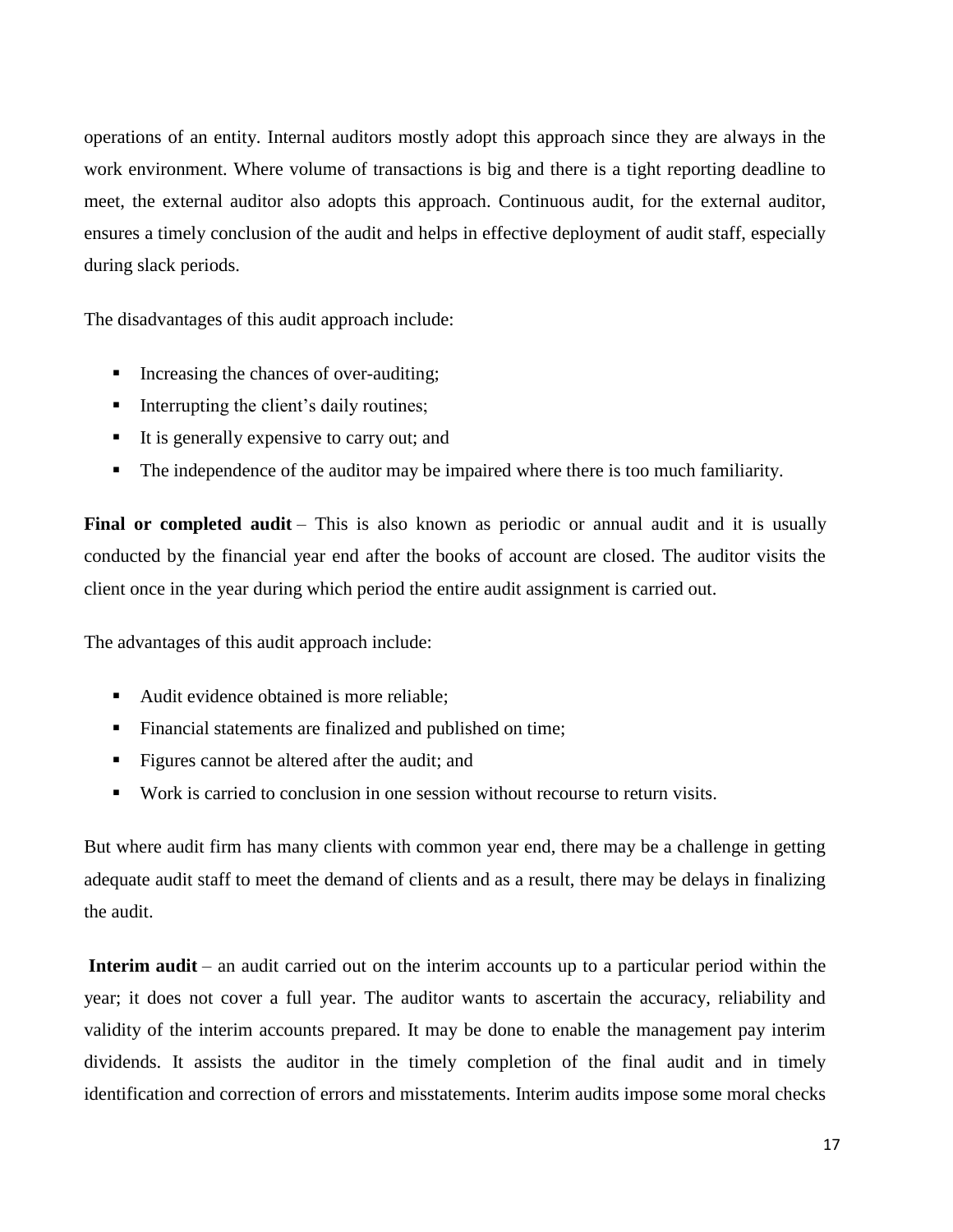on client staff.

#### **Regulatory (Compliance) Audit**

This is aimed at ensuring that expenditures have been incurred on approved services and in accordance with the enabling statutory provisions and regulations governing the particular expenditure. It seeks to determine if an organization is following specific procedures, rules or regulations set by itself or by regulatory authorities.

## **Procedural Audit**

This is an examination and review of the internal procedures and records of an organization, in order to ascertain their reliability as a basis for compiling the final accounts. The objectives of a procedural audit usually include:

- 1. To assess the adequacy of the internal control system;
- 2. To establish whether the records are sufficiently reliable for the preparation of the final accounts;
- 3. To ascertain whether the procedures laid down by management are being followed.

#### **Value for Money Audit**

Value-for- money audit, also referred to as Performance or efficiency audit, seeks the maximization of the use of resources for the welfare of the public by ensuring that activities and programmes are carried out at low cost and to high standard. In addition to ensuring that financial statements faithfully represent the affairs of the establishment in relevant cases, the audit objective includes an ascertainment of whether the establishment being audited is achieving the purposes for which its programmes are authorized and whether it is doing so efficiently, effectively and economically.

**Forensic audit** - is the specific use of audit procedures within a forensic investigation to find facts and gather evidence, usually focused on the quantification of a financial loss. It is applied in the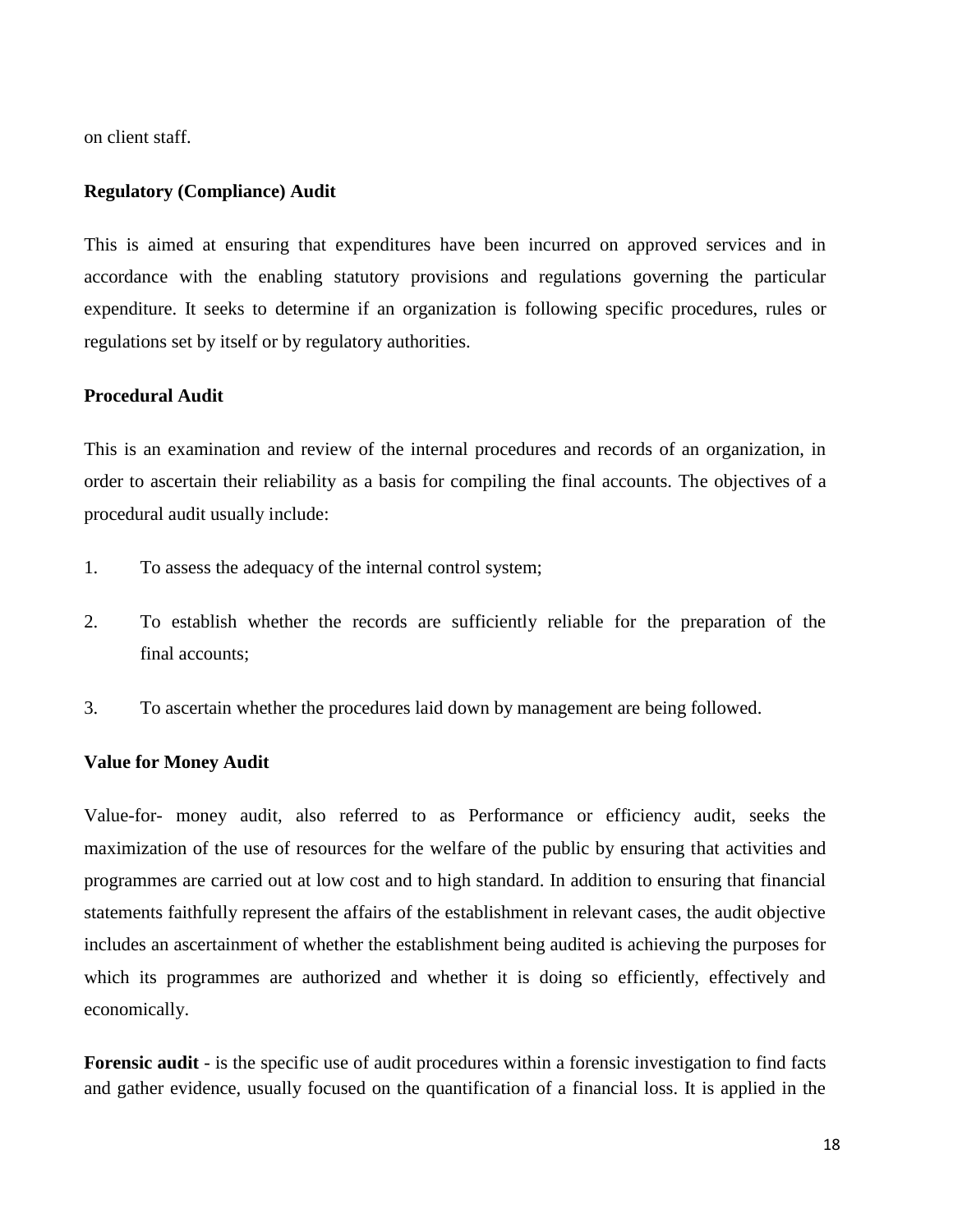detection of different types of fraud, employee fraud, criminal investigations etc.

## **SELF ASSESSMENT**

- 1. What is the difference between a continuous audit and an interim audit?
- 2. Define *Procedural audit*. State the objectives of a procedural audit.

## **4.0 Conclusion**

Auditing has evolved from its earliest state when auditors sat to listen to the stewardship reports of tax payers to the industrial revolution era when the primary objective was the detection of fraud and finally to its present dynamic stage when auditing is technology - and knowledge-driven. Over this period the techniques and procedures for carrying out an audit have greatly improved and the public's need for an audit has also increased. The primary objective of an audit is currently attesting to the fair representation of audited financial statements through these very highly enhanced auditing procedures and techniques.

#### **5.0 Summary**

This unit discussed the historical development of auditing, gave some definitions and highlighted the advantages and limitations/disadvantages of carrying out an audit of financial statements. The unit also dealt with the different classifications and types of audit. The primary objective of an audit of financial statements, which is to enable the auditor express an opinion whether the financial statements are prepared, in all material respects, in accordance with an applicable financial reporting framework, was underscored.

#### **6.0 TUTOR MARKED ASSIGNMENT**

- 1. Define Auditing and state the advantages of carrying out an audit of financial statements.
- 2. Briefly discuss the following types of adit:
	- a) Value for money audit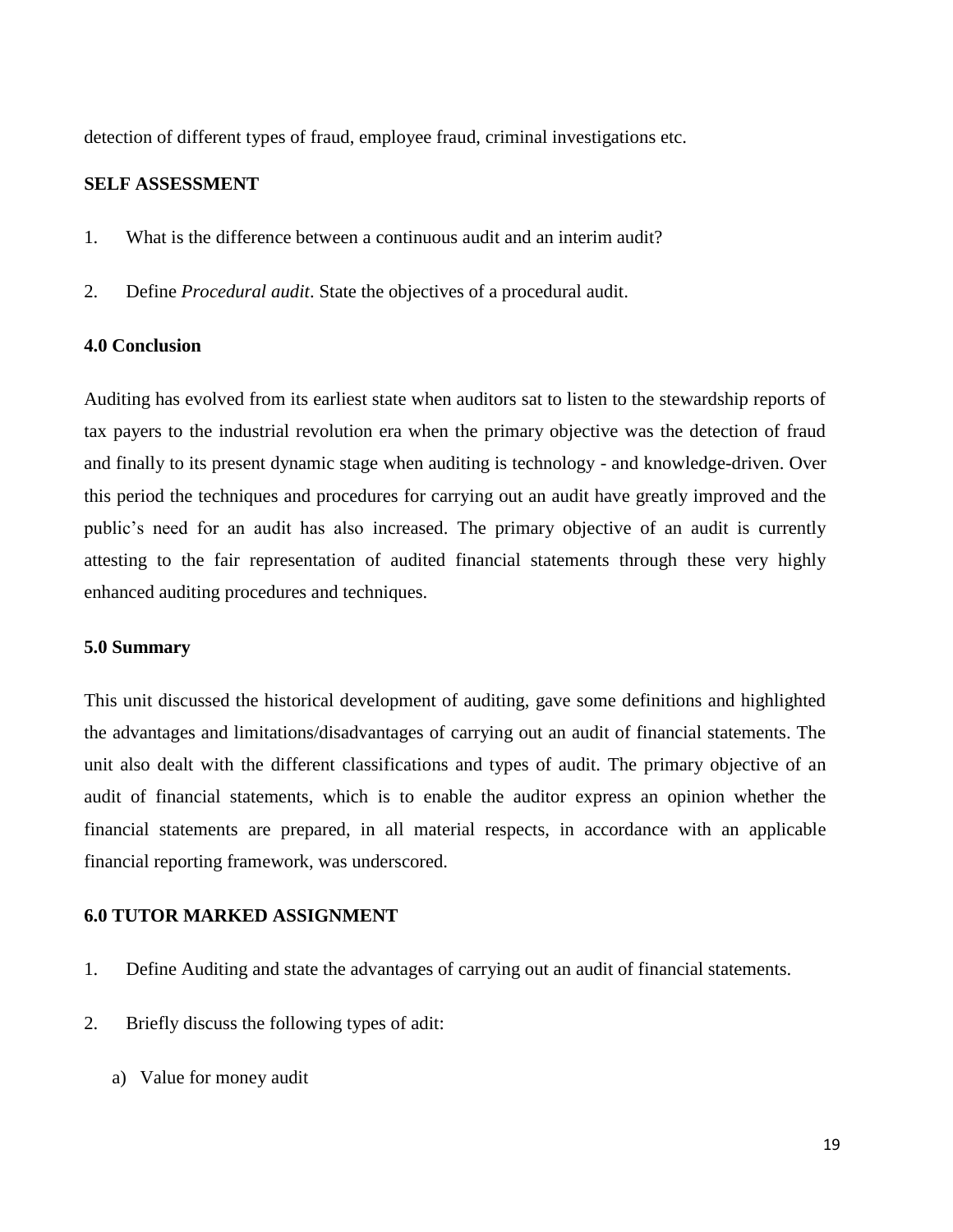- b) Interim audit
- c) Internal audit
- d) Management audit.

#### **7.0 References/further Reading**

- 1. Adeniji, A.A (2012). Auditing and Assurance Services. Lagos: Value Analysis Consults.
- 2. ICAN (2011). Accounting technicians scheme of West Africa (ATSWA) Study pack Auditing.

ACCA (2015). Study Text on Audit and Assurance. London: BPP Learning Media.

Soyemi, K.A (2014). Auditing and Assurance Services. Abeokuta: LekSilicon Publishing Company Ltd.

## **UNIT 2 Regulation of Audit and Assurance Services/Assurance Engagements**

**Content**

**1.0 Introduction**

**2.0 Objectives**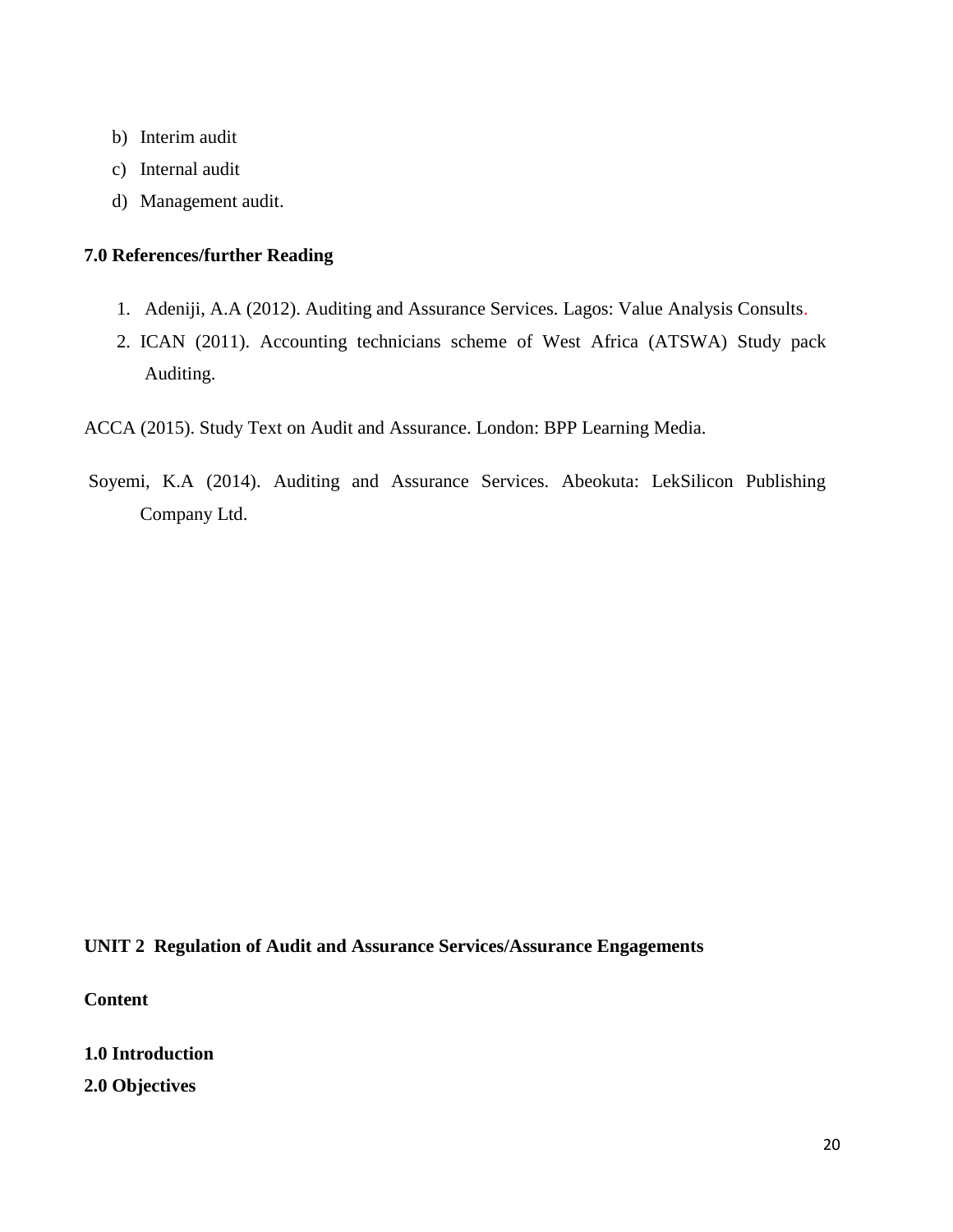#### **3.0 Main Content**

**3.1 Need for Regulation of Audit and Assurance services. 3.2 Sources of Regulation 3.3 CAMA and the Auditor 3.4 Assurance Engagements 3.5 Elements of Assurance Engagements 3.6 Other Assurance Engagements 4.0 Conclusion 5.0 Summary 6.0 Tutor Marked Assignment 7.0 References/further Reading**

# **1.0 INTRODUCTION**

In this unit, we discuss the regulation of audit and assurance services and the legal provisions on the appointment, work and report of the external auditor. The unit will also explain what assurance engagement is, the objectives and types of assurance engagements as well as the elements of assurance engagements.

#### **2.0 Objectives**

By the end of this unit, you should be able to:

1. Give reasons why audit is regulated and explain the sources of regulation.

2. Discuss the Provisions of the Companies and Allied matters Act, 2004 regarding the appointment/re-appointment, qualification, duties and powers, remuneration, removal and report of the independent auditor.

3. Explain the elements of an assurance engagements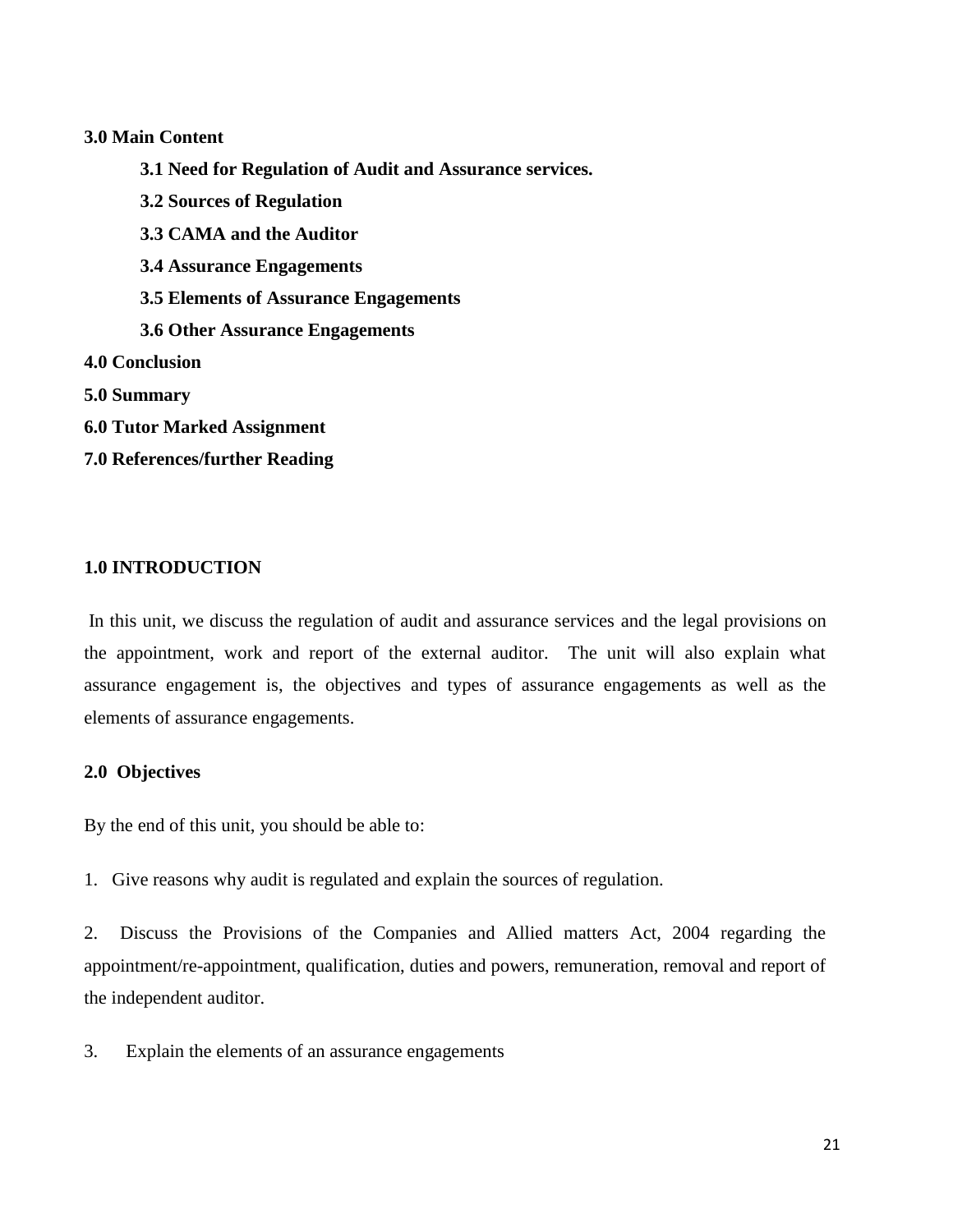4. State and explain the objectives of an assurance engagement

#### **3.0 Main Content**

#### **3.1 Need for Regulation of Audit and Assurance services.**

Audit and Assurance services are regulated primarily for the Public interest. Investors take economic decisions on the basis of the credibility auditors lend to financial statements whenever they audit and certify the financial statements true and fair. Thus, it can be said that auditors give an impartial, professional view on issues that matter to users of financial and other information. It is important therefore that this view can be trusted. Auditors therefore need to operate within ethical boundaries and in compliance with standards, laws and regulations.

#### **3.2 Sources of Regulation:**

Regulation of Audit and Assurance services is effected through:

**Legal Regulation –** Most countries, including Nigeria, have legal requirements associated with some assurance providers, particularly auditors. Examples of these legal requirements are found in CAMA (Companies and Allied Matters Act), 2004, ICAN Act 1965, Banks and other Financial Institutions Act 1991, Insurance Act 2003, Securities and Exchange Commission (SEC) Act 2007, EFCC Act, the Audit Act, Financial Reporting Council of Nigeria (FRCN) Act 2011 etc.

**Ethical Regulation –** Auditors are given ethical guidance by the professional Bodies e.g. ICAN, law and IFAC (International Federation of Accountants).

**Professional Regulation** – Auditors are required to carry out audits according to professional standards (International Standards on Auditing –ISAs and Nigerian Standards on Auditing- NSAs). As assurance provision goes 'global' the harmonization of such professional guidance has become necessary.

# **3.3 CAMA and the Auditor**

Sections 357 – 369 of CAMA relate to the Auditor and his work.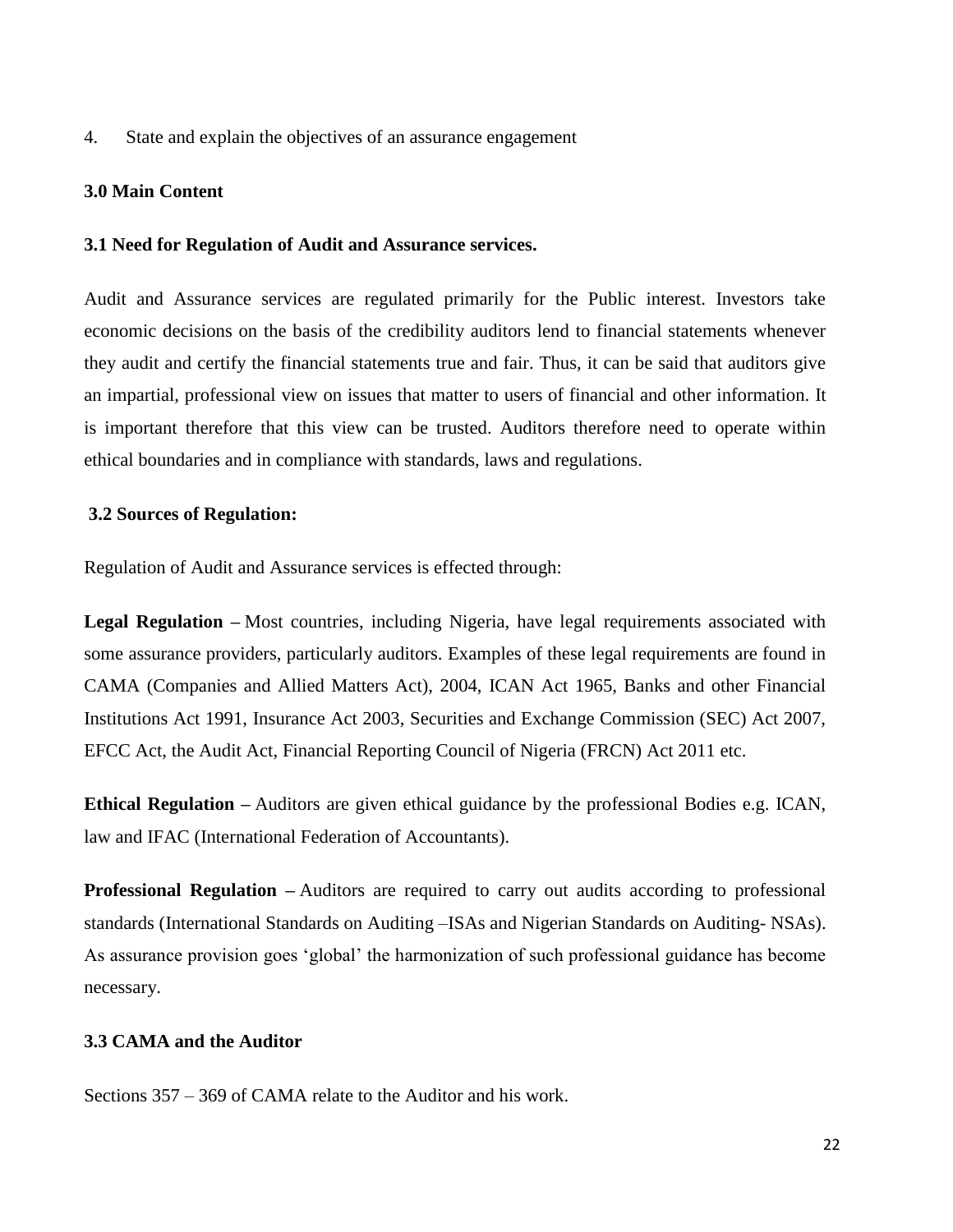#### **1 Appointment of an Auditor – s.357**

 Every company shall at each Annual General meeting (AGM) appoint an auditor or auditors to audit its financial statements. The auditor's tenure shall run from the conclusion of the AGM where he was appointed till the next AGM.

The directors may appoint an auditor in the following circumstances:

a. Where at an AGM, no auditors are appointed or re-appointed;

b. The appointment of the first auditors of the company before the company is entitled to commence business;

c. To fill any casual vacancy in the office of the auditor, but while any such vacancy continues, the surviving or continuing auditor (s) may act.

d. A retiring auditor however appointed, shall be re-appointed without any resolution being passed unless –

He is not qualified for re-appointment;

a. A resolution has been passed at the meeting appointing another auditor or providing expressly that he shall not be re-appointed; or

b. He has given the company notice in writing of his unwillingness to be re-appointed.

#### **2 Qualification of the Auditor – s. 358**

A person shall not be qualified for appointment as an auditor of a company, unless he is a member of a body of Accountants in Nigeria.

The following persons however are disqualified from serving as an auditor of a company:

a. An officer or servants of the company;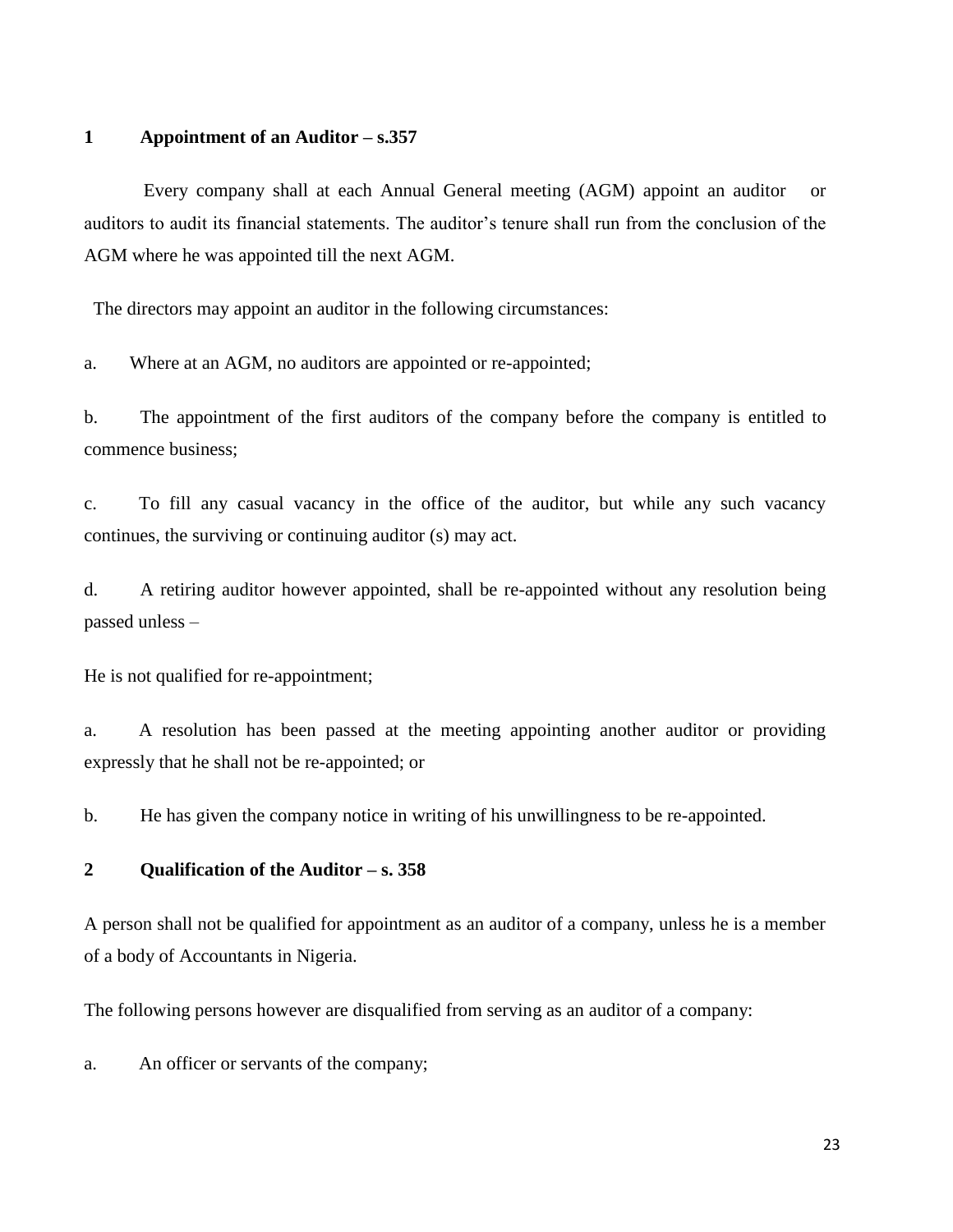b. A person who is a partner of or in the employment of an officer or servant of the company;

c. A person or firm who or which offer to the company professional advice in a consultancy capacity in respect of secretarial, taxation or financial management.

d. A body corporate.

#### **3 Reports of the Auditor – S. 359**

The auditors of a company are required to make a report to the members of the company on the accounts examined by them, and on every Balance Sheet (Statement of financial position) and statement of Profit or loss, and all group financial statements, copies of which are laid before the company in a general meeting during the auditors' tenure of office.

In the case of a public company, the auditor also makes a report to the audit committee which shall be established by the company. By the provisions of this section (s.359), the committee shall consist of an equal number of directors and representatives of the shareholders of the company (subject to a maximum of number of six members). The committee examines the independent auditor's report (including the management letter or letter of weakness) and makes recommendations thereon to the annual general meeting as it thinks fit.

The objectives and functions of the committee as specified by the Act, are to:

- a. Ascertain whether the accounting and reporting policies of the company are in accordance with legal requirements and agreed ethical practices;
- b. Review the scope and planning of audit requirements;
- c. Review the findings on management matters in conjunction with the external auditor and departmental responses thereon;

d. Keep under review the effectiveness of the company's system of accounting and internal control;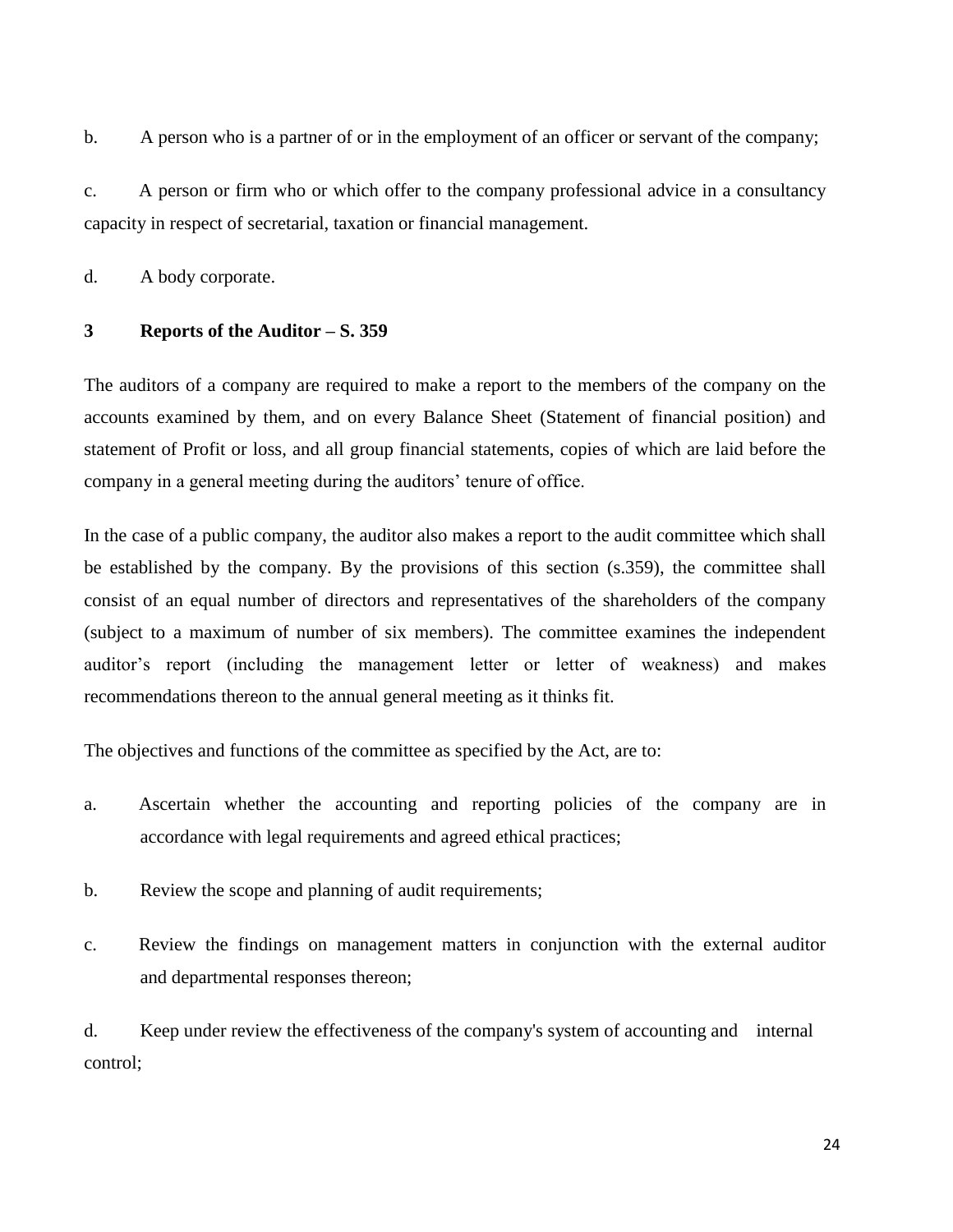e. Make recommendations to the Board in regard to the appointment, removal and remuneration of the external auditors of the company; and

f. Authorise the internal auditor to carry out investigations into any activities of the company which may be of interest or concern to the committee.

## **4 Duties and Powers of the Auditor – S. 360**

The auditor, in preparing his report has as his duty, to carry out such investigations as may enable him form an opinion as to whether:

a. Proper accounting records have been kept by the company and proper returns adequate for his audit have been received from branches not visited by him;

b. The company's Balance sheet and (if not consolidated) its profit or loss account are in agreement with the accounting records and returns.

c. If the auditor is of the opinion that proper accounting records have not been kept or that adequate returns have not been received from branches not visited by him or that the balance sheet and the profit or loss account are not in agreement with the accounting records and returns, the auditor shall state that fact in his report.

To ensure effective discharge of his duties, the Act confers the following powers on the auditor:

a. Every auditor of a copy shall have unrestricted access at all times to the company's books, accounts and vouchers;

b. Every auditor of a company shall be entitled to require from the company's office such information and explanations as he thinks necessary.

#### **5 Remuneration of the Auditor – S. 361.**

In the case of auditors appointed by the directors, their remuneration may be fixed by the directors; or the remuneration may be fixed by the company in a general meeting or in such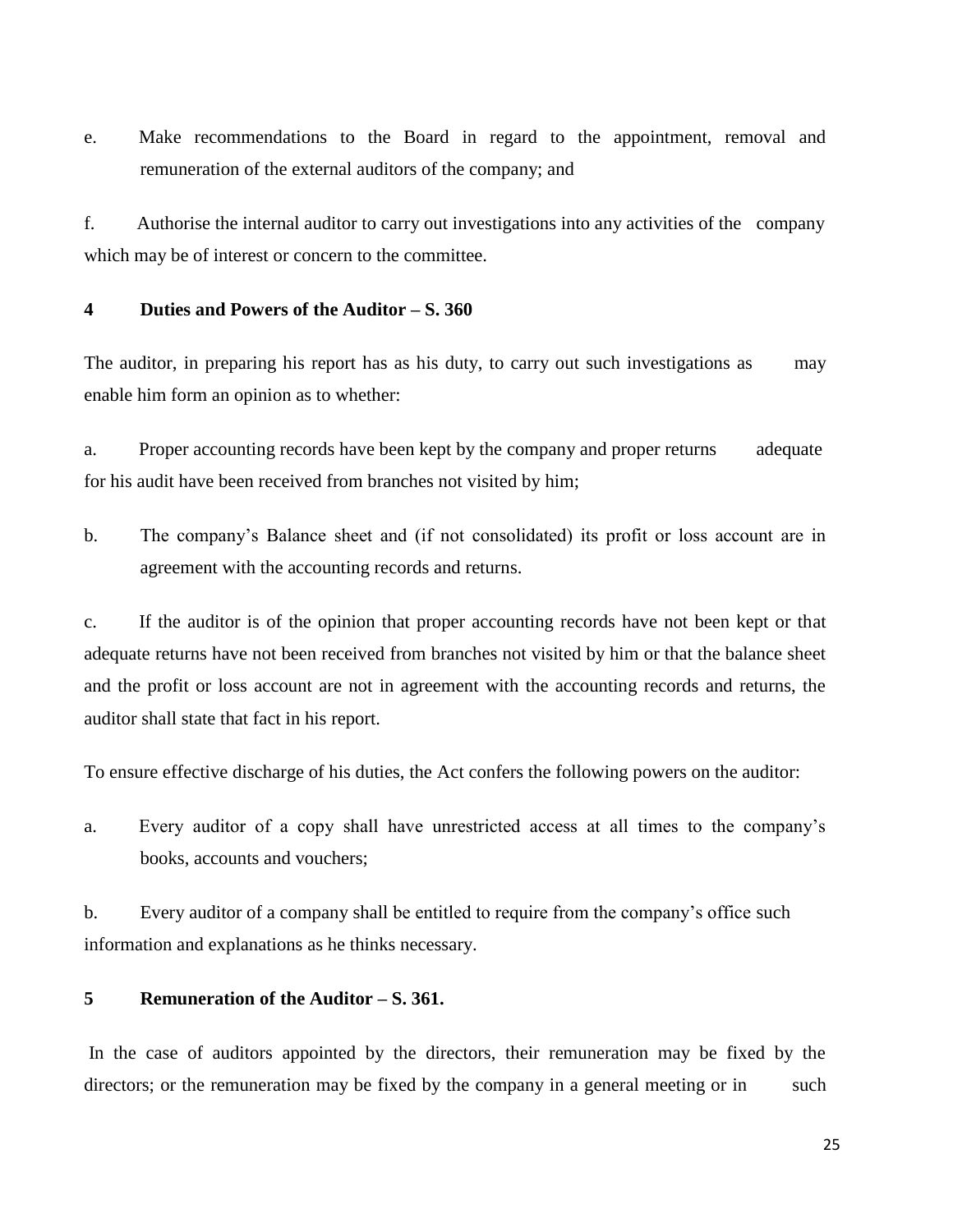manner as the company in general meeting may determine.

## **6 Removal of the Auditor – S.362**

A company may, by ordinary resolution, remove an auditor before the expiration of his term of office, notwithstanding anything in the agreement between the company and the auditor. A special notice of 28 days is required for this purpose. Within 14 days of passing the resolution removing an auditor, the company shall give notice of that fact the Corporate Affairs Commission (CAC)

#### **7 Rights of the Auditor – S. 363**

A company's auditor shall be entitled to attend any general meeting of the company and to receive all notices of, and other communications relating to any general meeting which a member of the company is entitled to receive. He is also to be heard on any part of the meeting which concerns him as auditor.

In addition, an auditor who has been removed from office has the right to attend:

- 1. The general meeting at which the term of his office would otherwise has expired;
- 2. Any general meeting at which it is proposed to fill the vacancy caused by his removal;

#### **8 Special Notice – S.364**

Special notices are required for a resolution at an annual general meeting of a company to transact the following business relating to the auditor:

- 1. Appointing as auditor a person other than a retiring auditor;
- 2. Filling a casual vacancy in the office of auditor;
- 3. Re-appointing as auditor a retiring auditor who was appointed by the directors to fill a casual vacancy; or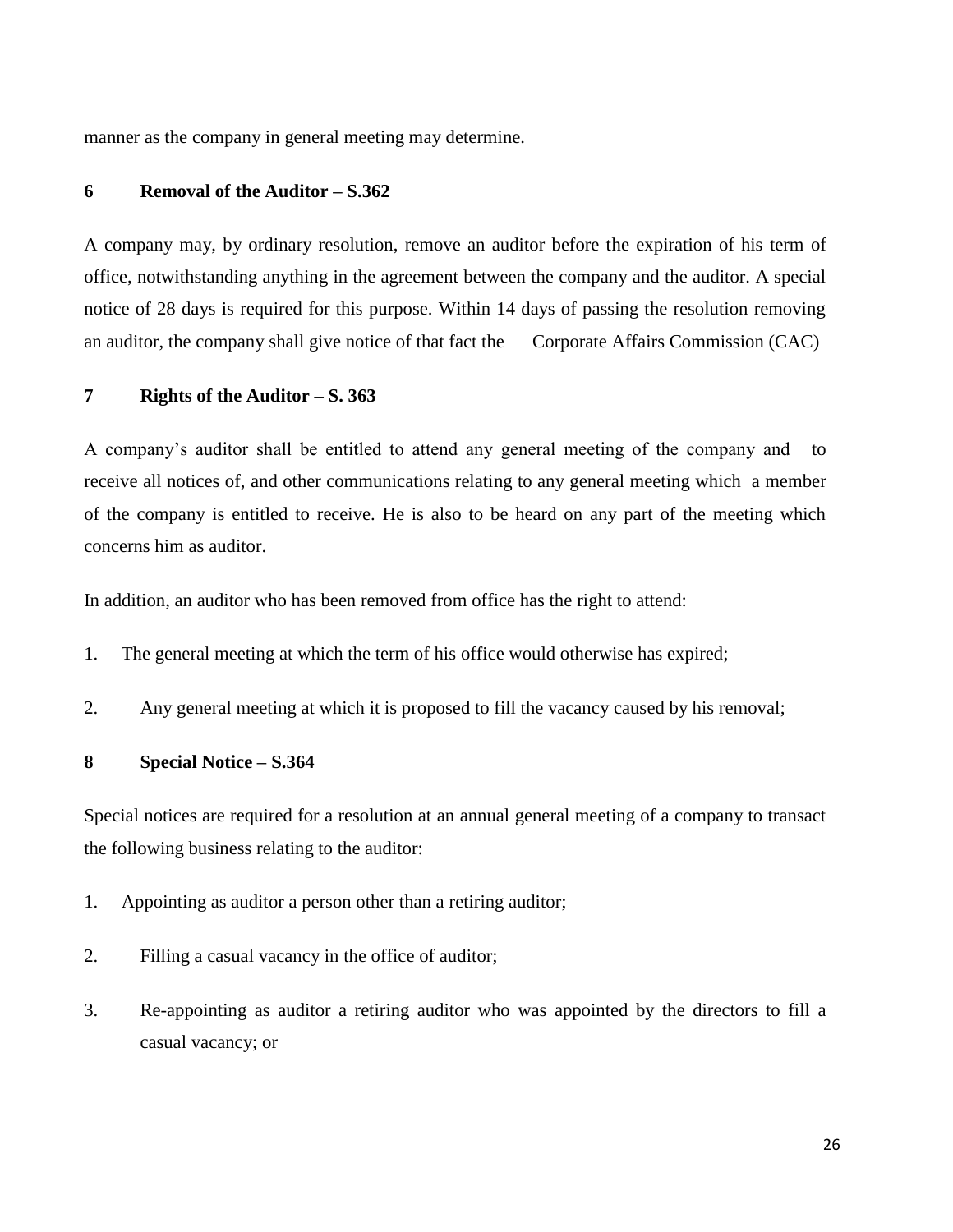4. Removing an auditor before the expiration of his term of office.

# **9 Resignation of the Auditor – S.365**

An auditor of a company may resign his office by depositing a notice in writing to that effect at the company's registered office. Such notice of resignation by the auditor shall not be effective unless it contains either –

1. A statement to the effect that there are no circumstances connected with his resignation which he considers should be brought to the notice of thee members or creditors of the company; or

2. A statement of any such circumstances as mentioned above.

Where a notice of resignation is deposited at the company's registered office, the company shall within 14 days, send a copy of the notice to CAC.

# **10 Power of Auditors in respect of Subsidiary companies - S367**

If the subsidiary is incorporated in Nigeria, it is the duty of the subsidiary and its auditors to give the auditor of the holding company, such information and explanations as those auditor may reasonably require.

# **11 Liability of Auditors for negligence - S368**

A company's auditor shall in the performance of his duties, exercise all such care, diligence and skill as is reasonably necessary;

Where the company suffers loss or damage due to the failure of the auditor to discharge his duties, in such manner, the auditor shall be liable for negligence and the director may institute an action for negligence against him in the court.

If the directors fail to institute an action against the auditor under subsection (2) of this section, any member may do so after the expiration of 30 days' notice to the company of his intention to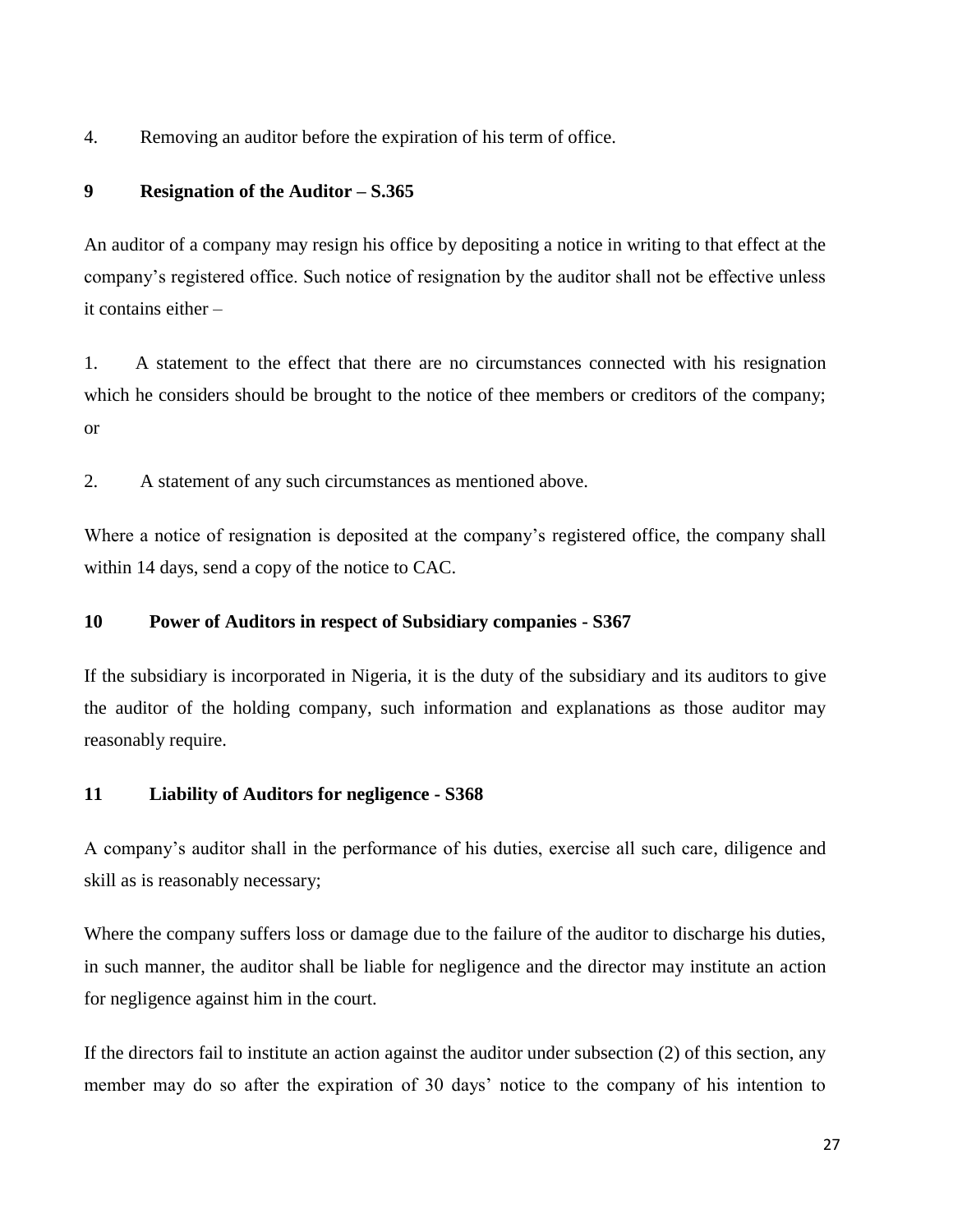institute such an action.

# **12 False statement to the auditors - S369**

Any officer or director of the company who gives misleading, false or deceptive information on which the auditors acted upon, shall be liable to one year imprisonment or fine of N500 or both.

# **3.4 Assurance Engagements**

Assurance Engagements, performed by professional Accountants, are intended to enhance the credibility of information about the subject matter. The subject matter of an assurance engagement is the topic about which the assurance engagement is conducted.

As defined by the Assurance Engagement Framework, Assurance engagement means an engagement in which a practitioner expresses a conclusion designed to enhance the degree of confidence of the intended users other than the responsible party about the outcome of the evaluation or measurement of a subject matter against criteria.

An audit is a specific form of assurance engagement. Other examples include:

- $\triangleright$  Report on internal controls;
- $\triangleright$  Value for money reviews;
- $\triangleright$  Environmental and CSR audits:
- $\triangleright$  Risk evaluations;
- $\triangleright$  Compliance reviews etc

# **3.5 Elements of Assurance Engagements**

There are five elements of Assurance Engagements namely

- *1.* A three party relationship involving *a practitioner, a responsible party* and *the intended users;*
- *2.* A subject matter;
- 3. Suitable criteria;
- 4. Evidence; and
- 5. an assurance report.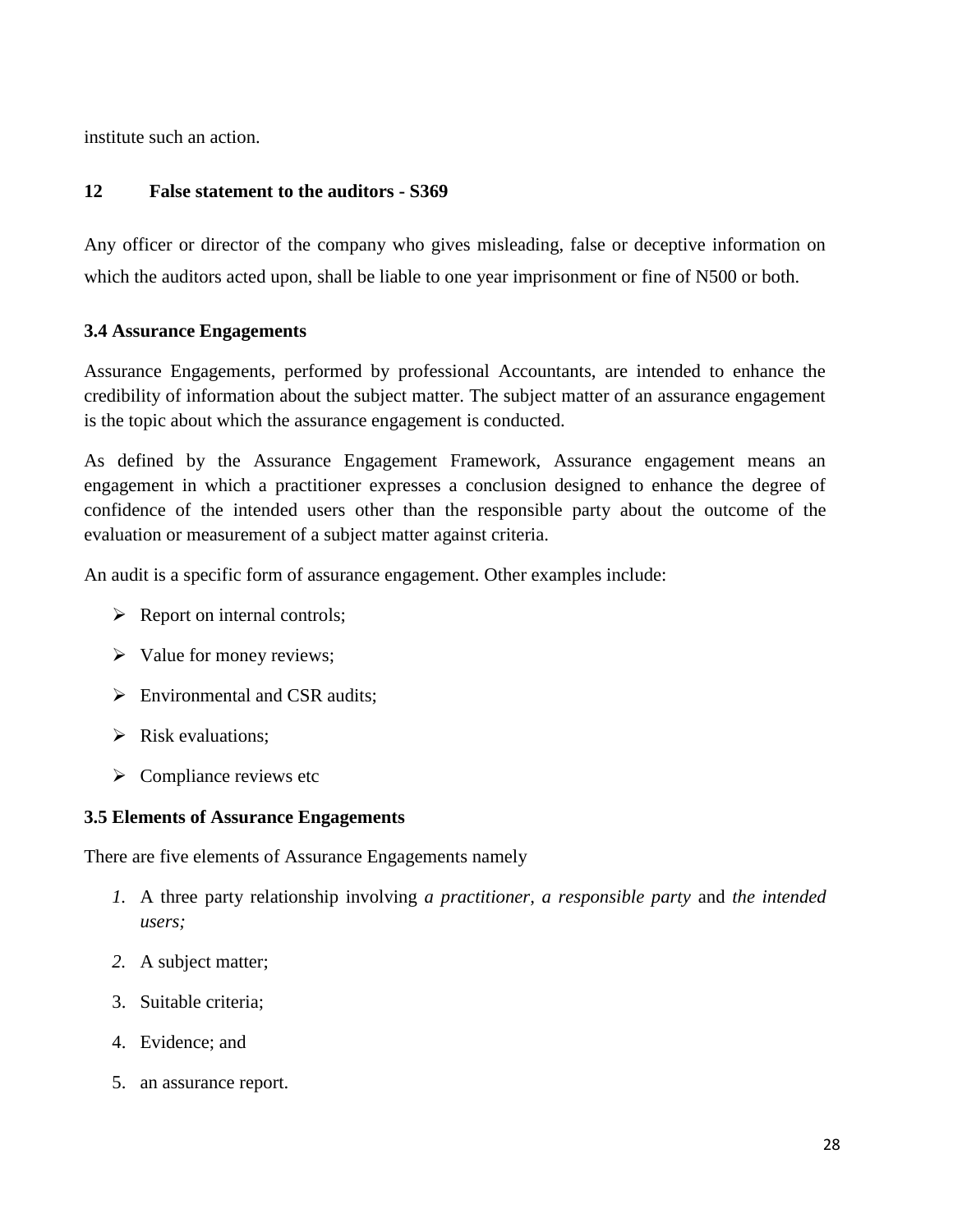1. Three- Party relationship – the practitioner, a responsible party and intended users.

*The practitioner* is the professional (e.g. auditor, accountant or an expert) who gathers evidence to provide a conclusion to the intended users about whether a subject matter (e.g. financial statement) conforms, in all material respects to identified criteria. The Practitioner, in brief, is the individual providing professional services that will review the subject matter and provide assurance.

*The responsible party* (e.g. the management of Board of directors) is the one responsible for the subject matter or subject matter information and chooses the criteria and may or may not engage the practitioner.

*The intended users* are the addressees of the assurance report and may be identified by the responsible party or by law.

2. Subject Matter - This is the data to be evaluated, that have been prepared by the responsible party.

The subject matter of an assurance engagement can take many forms, such as

- $\triangleright$  Financial performance or conditions e.g. historical or prospective financial performance;
- $\triangleright$  Non-financial performance indicators
- $\triangleright$  Physical characteristics e.g. capacity of a facility;
- $\triangleright$  Systems and processes e.g. internal controls, IT systems etc
- $\triangleright$  Behaviour (e.g. corporate governance, compliance with laws and regulations, human resource practices)

The auditor accepts an assurance engagement only if the subject matter is the responsibility of a party other than the intended user or the auditor. That is, the intended user is not management or the auditor. The subject matter must be:

- $\triangleright$  identifiable and capable of consistent evaluation or measurement against identified, suitable criteria e.g.IFRS
- $\triangleright$  in a form that can be subjected to procedures for gathering evidences to support that evaluation or measurement.
- 3. Suitable criteria Are the benchmarks used to evaluate evidence or measure the subject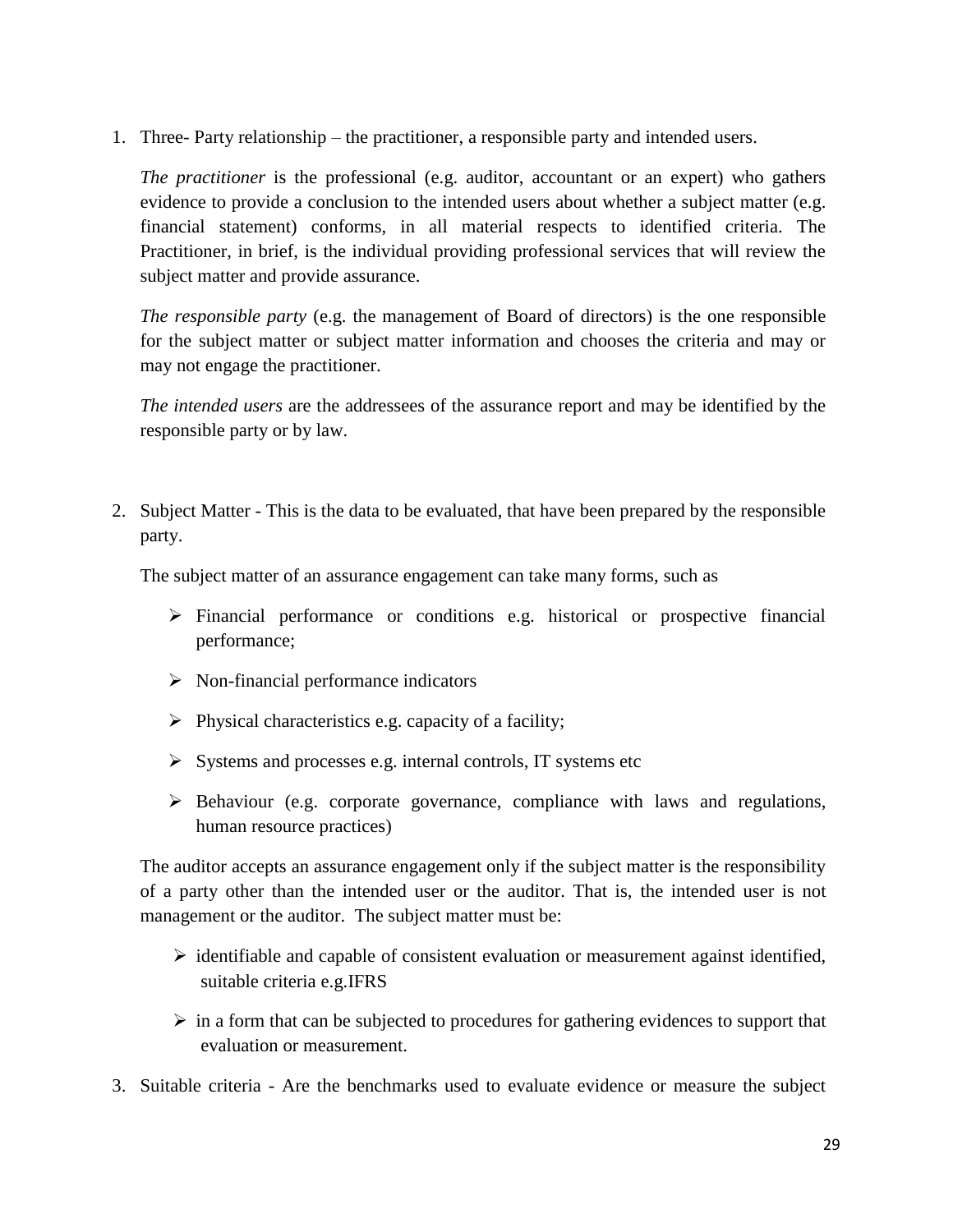matter of an assurance engagement. For example, in the preparation of Financial statements, the suitable criteria may be IFRS; for internal controls , it may be established framework such as COSO or any other control objectives specifically designed for the engagement. Suitable criteria, thus are relevant to the circumstances of the engagement.

The characteristics for assessing whether criteria are suitable are:

- i. Relevance relevant criteria contribute to conclusions that meet the objectives of the engagement and assist decision making by intended users.
- ii. Completeness criteria are complete when there are no omission of factors that could affect the conclusions in the context of the engagement circumstances.
- iii. Reliability reliable criteria result in consistent evaluation or measurement , including where relevant, presentation and disclosure of the subject matter, when used in similar circumstances by similarly qualified practitioners.
- iv. Neutrality neutral criteria are free from bias.
- v. Understandability understandable criteria are clear and comprehensive and are not subject to significantly different interpretations.
- 4. Evidence Sufficient appropriate evidence is needed for every assurance engagement. The quantity (sufficiency) and quality (appropriateness) of evidence available will be affected by:
	- $\triangleright$  The characteristics of the subject matter. For example, when he subject matter is future oriented, less objective evidence might be expected to exist than when the subject matter is historical.
	- $\triangleright$  Other non-subject matter characteristics. For example, when expected evidence is not available to the practitioner, probably due to the timing of his appointment, an entity's document retention policy or some other restriction imposed by the responsible party.
- 5. Assurance Report The practitioner gives a written report containing a conclusion that conveys the assurance obtained as to whether the subject matter conforms, in all material respects, to the identified criteria. For example, an audit of financial statements provides an opinion on conformity with standards (IFRS) and other regulatory framework.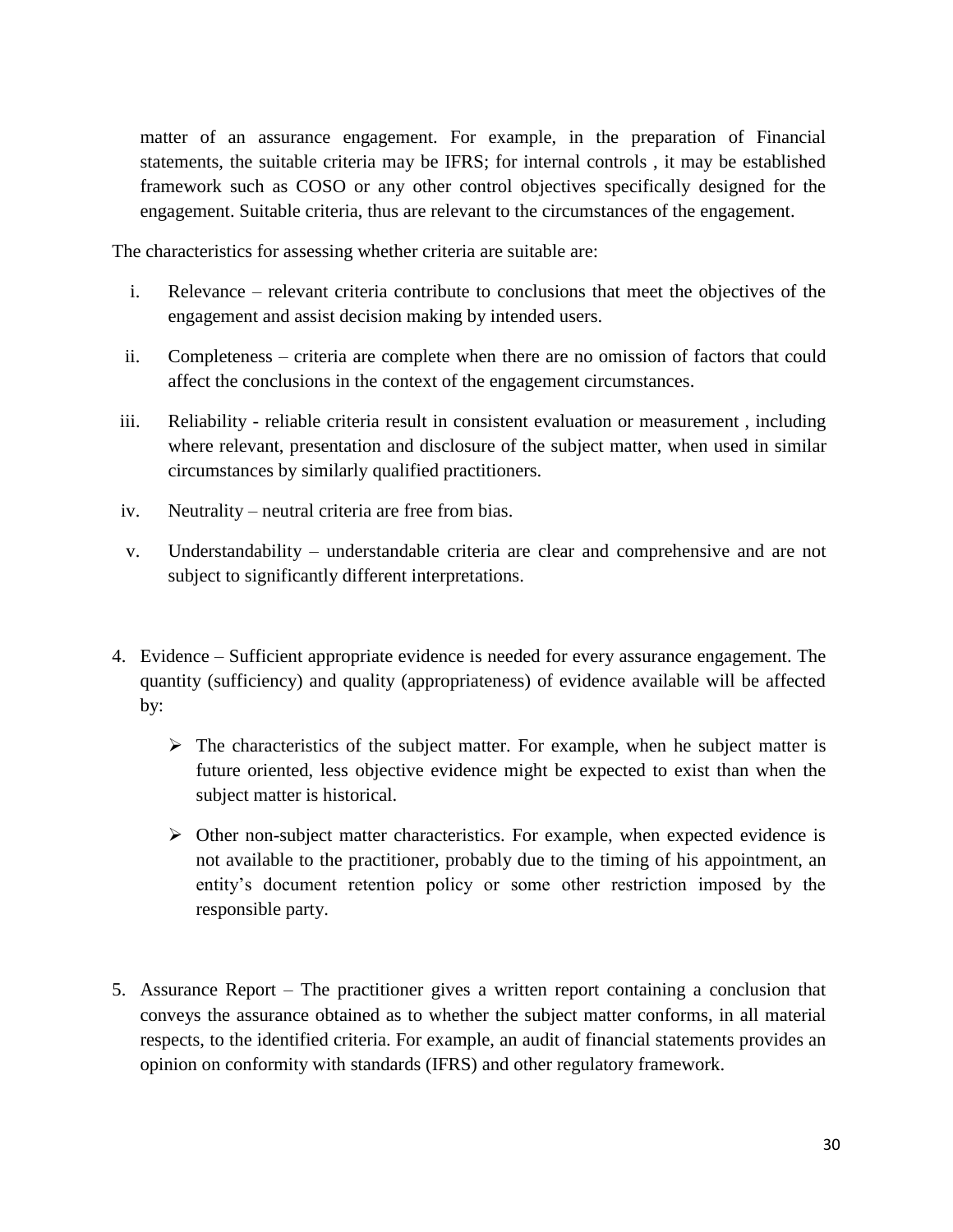# **2.3.2 Objectives of an Assurance Engagement**

The objective of an assurance engagement depends on the level of assurance given. ISAE 3000 *Assurance engagements other than audits or reviews of historical financial information* distinguishes between two forms of assurance engagements:

- Reasonable assurance engagements
- Limited assurance engagements

The objective of a *reasonable assurance engagement*is a reduction in assurance engagement risk to an acceptably low level in the circumstances of the engagement as the basis for the assurance practitioner's conclusion.

The report (conclusion)would usually be expressed in a positive form, giving a "reasonable assurance" that the subject matter conforms in all material respects, with criteria. This indicates that given the evidence gathering procedure and the characteristics of the subject matter, the practitioner has obtained sufficient appropriate evidence to reduce assurance engagement risk to an acceptably low level. Thus, for this type of opinion, a significant amount of testing and evaluation is required to support the conclusion. The opinion on audit of financial statements is an example of reasonable assurance report.

*Limited assurance* is a lower level of assurance. The nature, timing and extent of procedures carried out by the practitioner would be limited compared with what is required in a reasonable assurance engagement. The report/conclusion could be expressed in negative form of words. For example, "nothing has come to our attention that causes us to believe that subject matter (e.g. historical financial statements) does not conform, in all material respects, to criteria (e.g IFRS)." This form of report conveys a "limited assurance", indicating that the practitioner has obtained sufficient appropriate evidence to reduce assurance engagement risk to a moderate level.

#### **3.6 Other Assurance Engagements**

#### **Review Engagements**

Assurance engagements include a range of assignments, from external audit to review engagements.

The objective of a review engagement is to obtain limited assurance about whether the subject matter information is free from material misstatements. Thus, a review can provide a costefficient alternative to an audit where an audit is not required by law.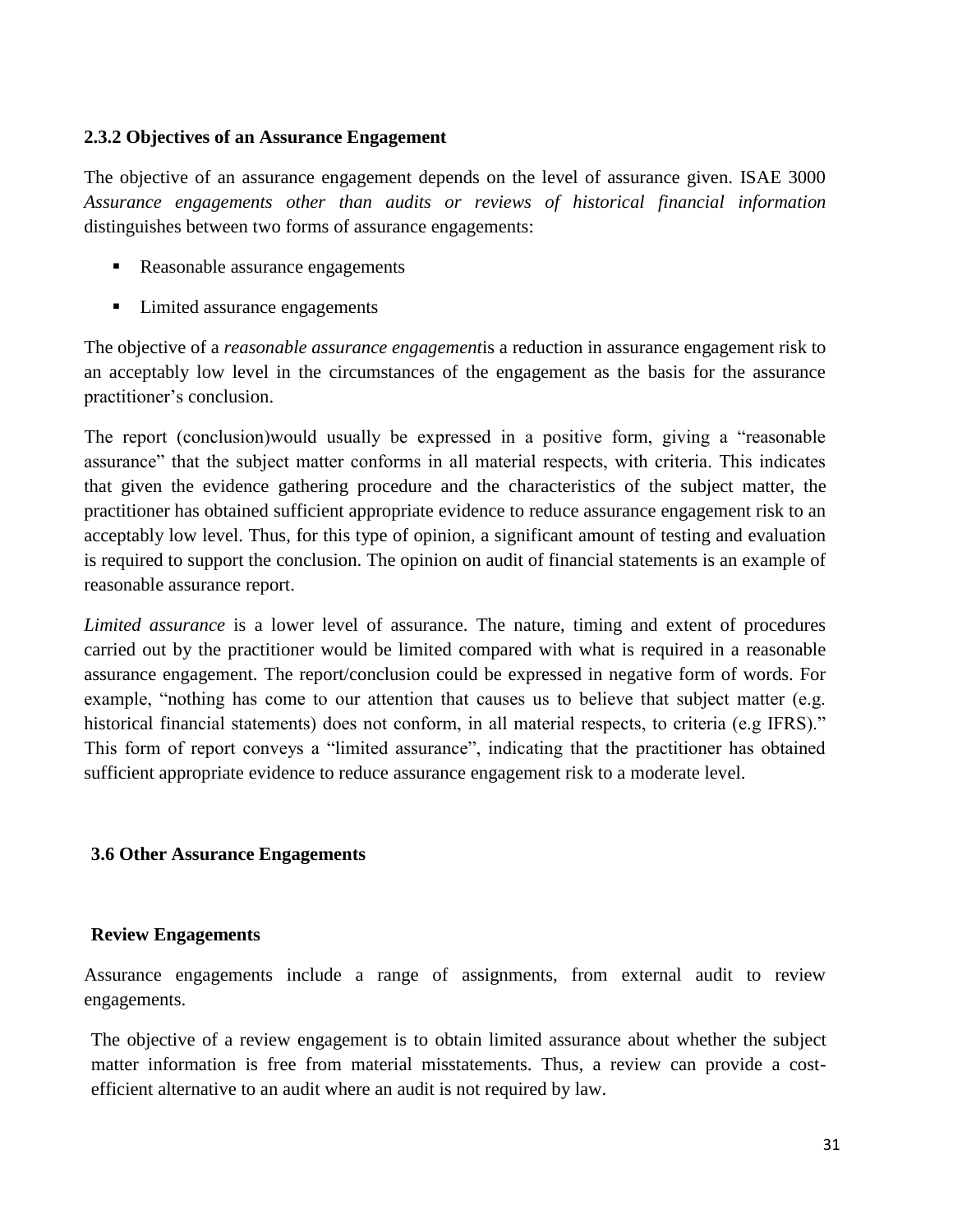**Types of review engagements:** There are two types of review engagements, namely, *an attestation engagement* and *a direct engagement*.

*An attestation engagement***:** This is a form of engagementin which the practitioner issues a report/conclusionabout the reliability of an assertion made by another party. Though the subject matter is not measured by the practitioner, he concludes whether or not the subject matter is free from material misstatement. For example, in a review of CSR or sustainability report prepared by management, management measures and evaluates the extent to which the company has achieved its targets, and the practitioner provides a conclusion as to whether the measurement and evaluation is free from material misstatements.

*A direct engagement***:** Here**,** the underlying subject matteris measured and evaluatedby the practitioner, who presents a conclusion on the reported outcome in the assurance report. For example, an engagement where the practitioner is engaged to carry out a review of the effectiveness of a company's system of internal controls; the practitioner would evaluate the internal controls and then issue an assurance report explaining the outcome of the review..

#### **SELF ASSESSMENT QUESTION**

1. What is an assurance engagement?

2. What qualification does a person need to possess before he/she can be qualified to be an auditor?

# **4.0 CONCLUSION**

Audit and Assurance services are regulated to protect the interest of the user public. Sources of regulation include the Company law, Auditing standards and ethical guidance given by the professional accountancy bodies. Relevant provisions of the Companies and Allied Matters Act, 2004 govern the appointment, qualification, duties/powers as well as the remuneration, report and removal of the independent auditor in Nigeria.

An Assurance engagement is any engagement in which a practitioner expresses a conclusion designed to enhance the degree of confidence of the intended users other than the responsible party about the outcome of the evaluation or measurement of a subject matter against criteria. An audit is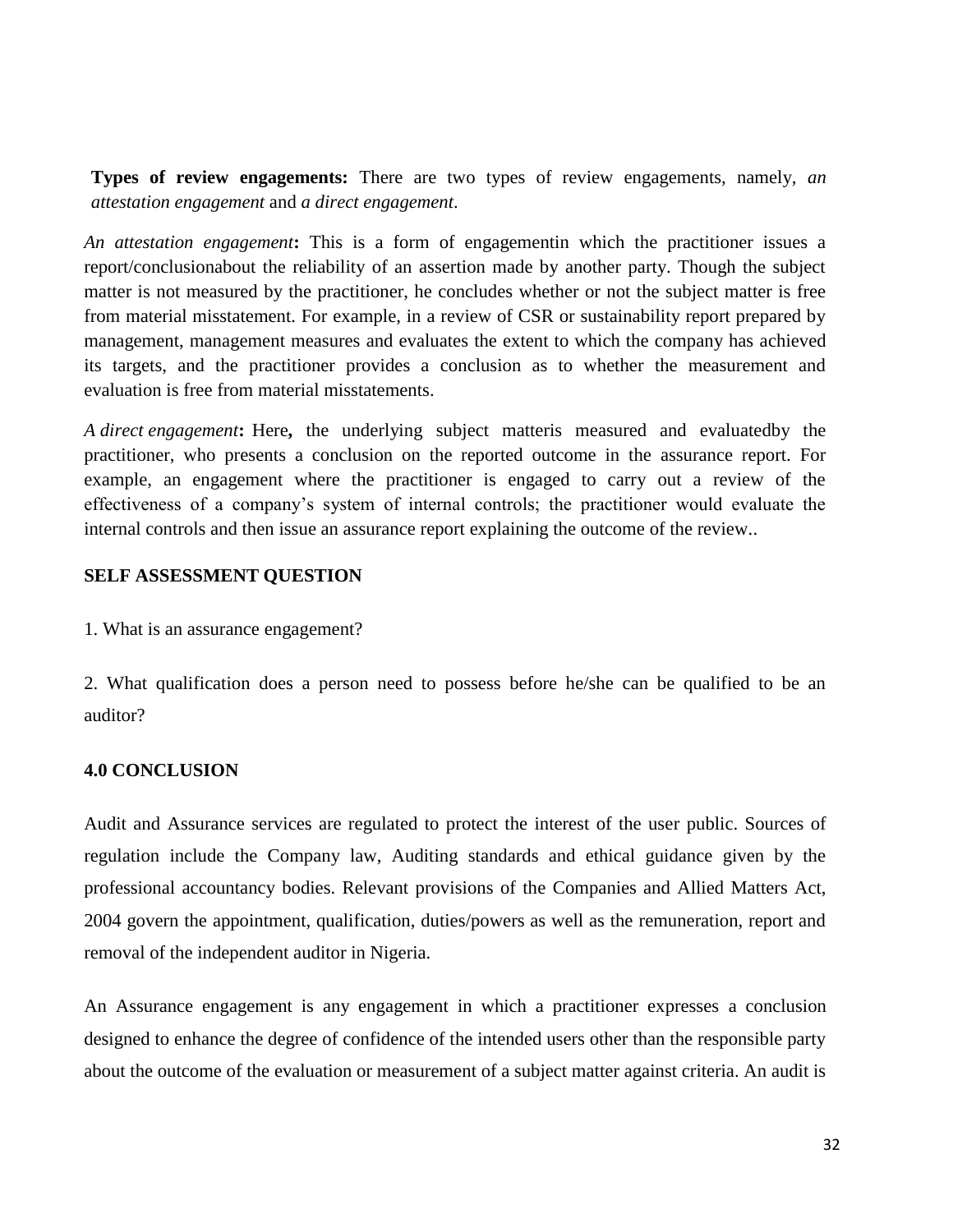a form of an assurance engagement.

# **5.0 Summary**

In this unit, the purpose of regulating audit and assurance services and the sources of regulation were discussed. The unit also explained the legal provisions relating to the external auditor. Types and elements of Assurance engagements were also discusse

# **6.0 TUTOR-MARKED ASSIGNMENT**

1) What is an assurance engagement? List and briefly discuss the elements of an assurance engagement.

2) Audit and Assurance services are regulated primarily for the public interest. One of the sources of regulation is guidance given by the Companies and Allied Matters Act CAP C.20 LFN, 2004.

# **Required:**

Describe the provisions of the Companies and Allied Matters Act CAP C.20 LFN, 2004 regarding:

|                   |                                      | (Total 10 marks)    |
|-------------------|--------------------------------------|---------------------|
| iv.               | Liability of auditors for negligence | $(2 \text{ marks})$ |
| iii.              | Rights of the auditor                | $(3$ marks)         |
| $\overline{11}$ . | The remuneration of the auditor      | $(2 \text{ marks})$ |
| $\mathbf{1}$ .    | The appointment of the auditor       | $(3$ marks)         |

# **7.0 References/further reading**

Ige, B (2008). Introduction to Auditing.

FGN (2004). Companies and Allied Matters Act. Lagos: Government Press.

Soyemi, K.A (2014). Auditing and Assurance Services. Abeokuta: LekSilicon Publishing Company Ltd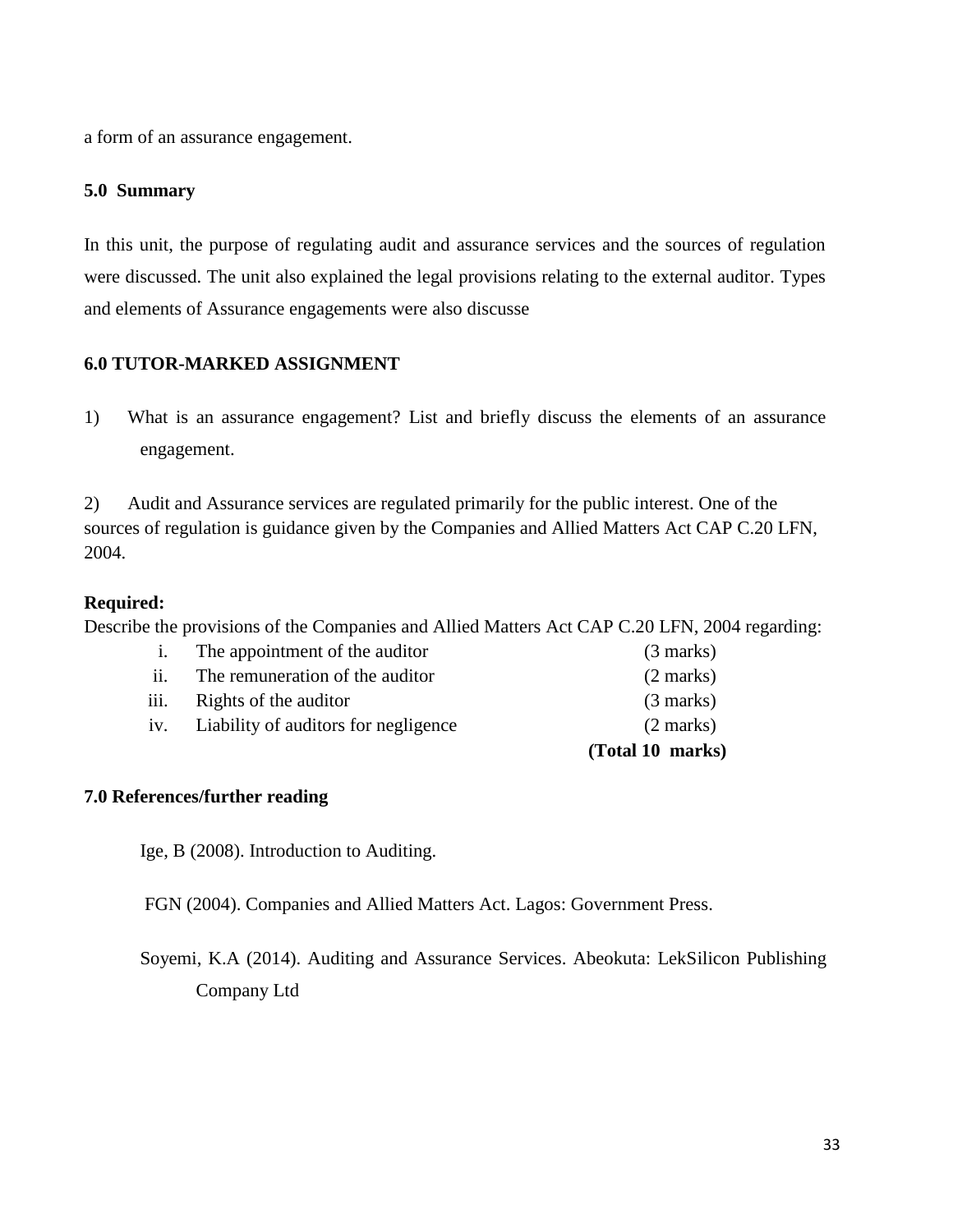# **UNIT 3: AUDIT PLANNING AND STRATEGY**

**Content**

**1.0 Introduction**

| 2.0 Objectives                                                    |
|-------------------------------------------------------------------|
| <b>3.0 Main Content</b>                                           |
| 3.1 Nature of and need for panning an Audit engagement            |
| 3.2 Planning an Audit of Financial Statements                     |
| 3.3 Summary of ISA 300, Planning an Audit of Financial Statements |
| 3.4 Audit Plan                                                    |
| 3.5 Changes to the audit strategy and the audit plan              |
| <b>3.6 Documentation</b>                                          |
| 3.7 Direction, supervision and review                             |
| <b>4.0 Conclusion</b>                                             |
| 5.0 Summary                                                       |
| <b>6.0 Tutor Marked Assignment</b>                                |

**7.0 References/further Reading**

# **1.0 Introduction**

Audit planning plays a key role in ensuring a successful audit. This unit takes you through the background work that has to be done before an audit is embarked upon. Various audit planning methods are available and could be use depending on the audit assignment the organisation is presented with.

# **2.0 Objectives**

By the end of this unit, you should be able to:

1. discuss the benefits of planning an audit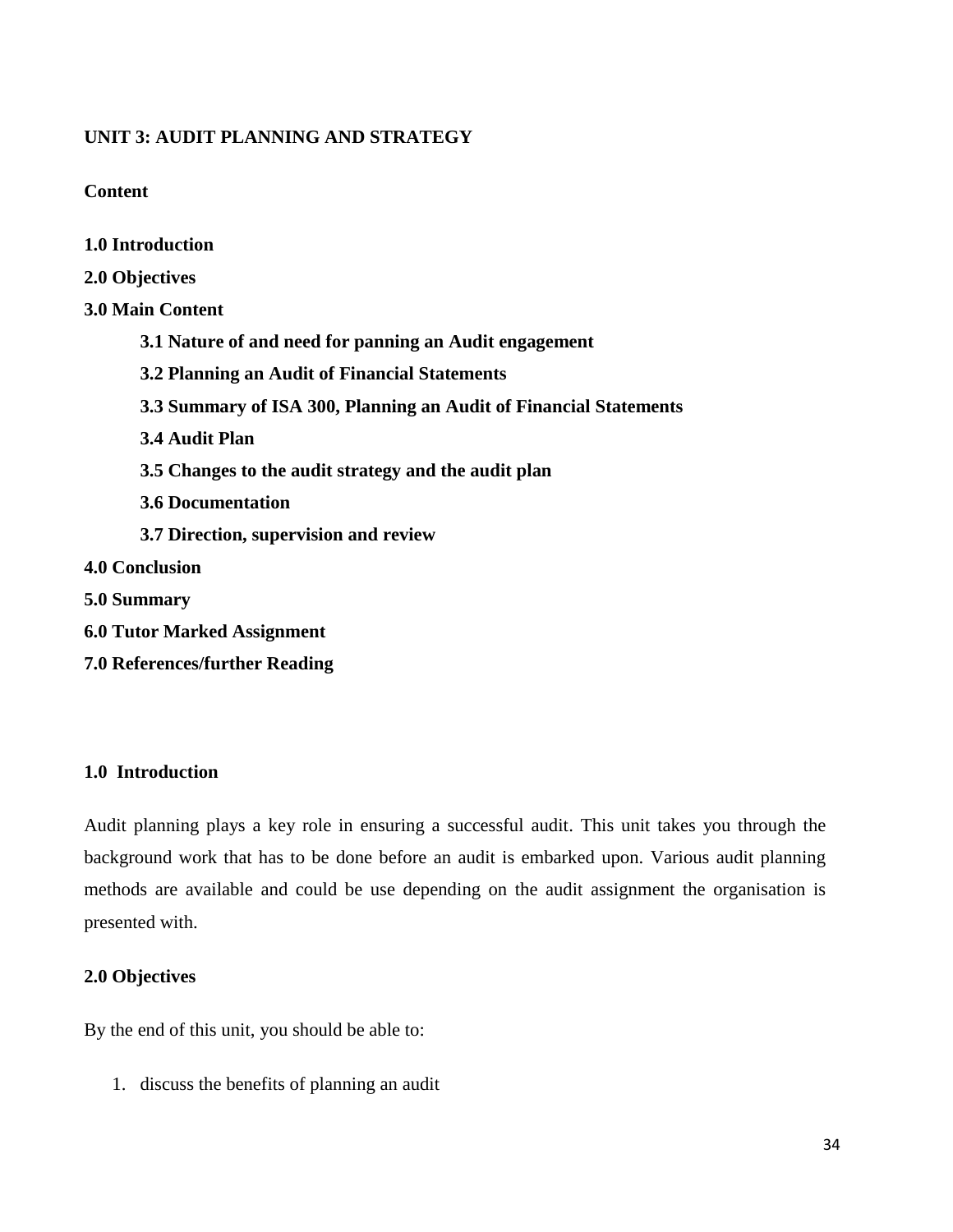- 2. understand the requirements of ISA 300 for planning an audit of a financial statement.
- 3. Discuss the matters to be considered when establishing an audit strategy.

# **3.0 Main Content**

## **3.1 Nature of and need for panning an Audit engagement**

Audit planning involves the formulation of the general strategy for an audit and sets the direction for the audit, describes the expected scope and conduct of the audit and provides guidance for the development of the audit programme.**Audit planning** is a vital area of the audit primarily conducted at the beginning of audit process to ensure that appropriate attention is devoted to important areas, potential problems are promptly identified, work is completed expeditiously and work is properly coordinated. The nature and extent of planning activities will vary according to the size and complexity of the entity, the auditor's previous experience with the entity, and changes in circumstances that occur during the audit engagement.

Planning is not a discrete phase of an audit, but rather a continual and iterative process that often begins shortly after (or in connection with) the completion of the previous audit and continues until the completion of the current audit engagement. However, in planning an audit, the auditor considers the timing of certain planning activities and audit procedures that need to be completed prior to the performance of further audit procedures.

Adequate planning of audit work aims at:

- 1. Establishing the intended means of achieving the objectives of the audit
- 2. Assisting in the direction and control of the work
- 3. Helping to ensure that attention is devoted to critical aspects of the audit
- 4. ensuringpotential problems are identified and resolved on a timely basis and that the audit engagement is properly organized and managed.
- 5. assisting in the proper assignment of work to engagement team members, facilitating the direction and supervision of engagement team members and the review of their work, and assisting, where applicable, in coordination of work done by auditors of components and experts.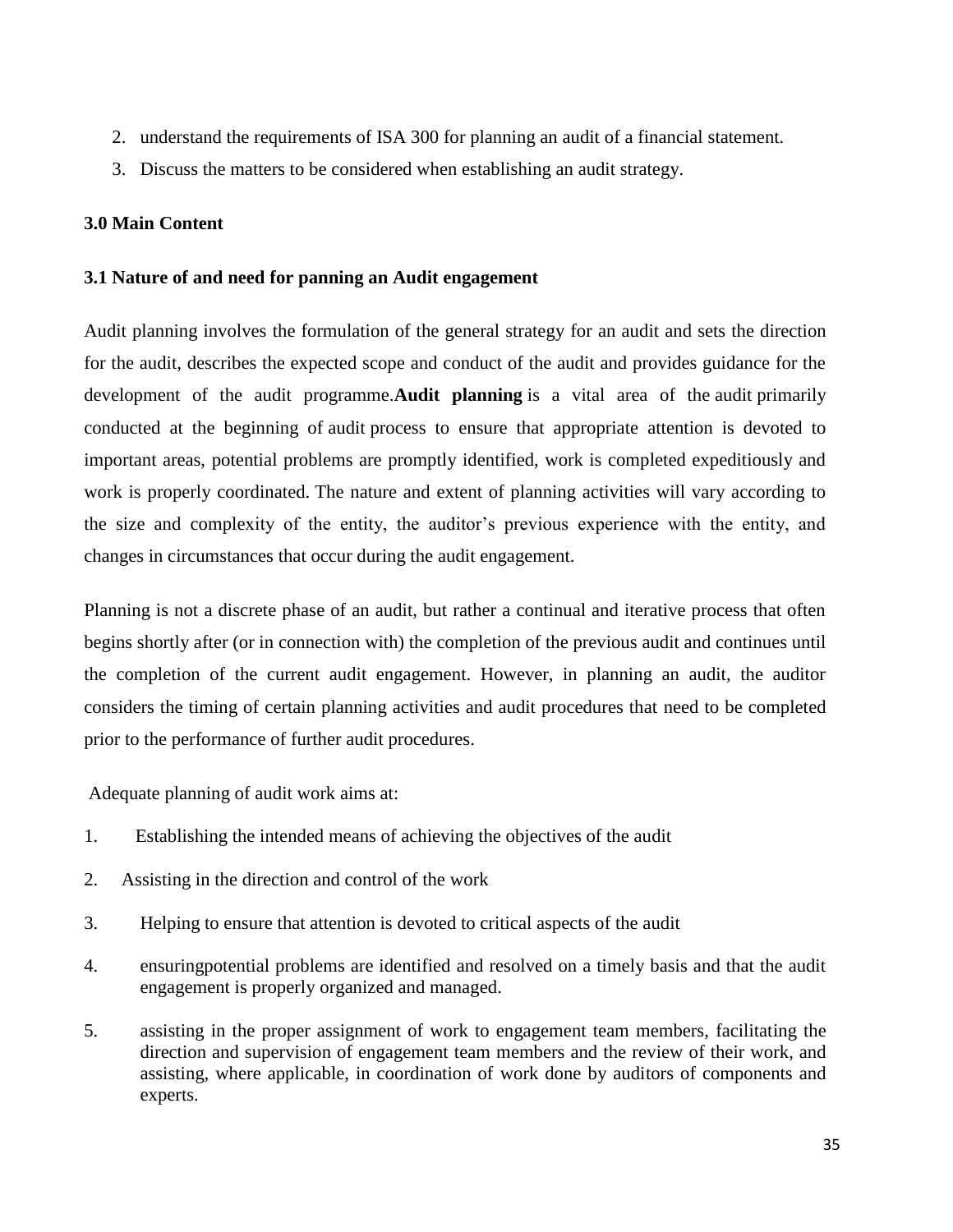- 6. Ensuring that the work is completed expeditiously
- 7. Facilitating review of the audit work.

# **3.2 Planning an Audit of Financial Statements**

The auditor should plan the audit so that the engagement will be performed in an effective manner. Planning an audit involves establishing the overall audit strategy for the engagement and developing an audit plan, in order to reduce audit risk to an acceptably low level.

At the planning stage, the engagement partner holds a meeting with members of the engagement team where experiences are shared for the benefit of all and for the purpose of enhancing the effectiveness and efficiency of the planning process.

During this meeting, the engagement partner will discuss the audit and its associated risks with the team members, and inform them of:

- Their responsibilities
- The objectives of the work to be performed
- The nature of the client's business
- Risk-related issues and other problems that may arise and
- The detailed approach to the audit assignment.

The planning activities will include:

- the analytical procedures to be applied as part of risk assessment procedures,
- obtaining a general understanding of the legal and regulatory framework applicable to the entity and how the entity is complying with that framework,
- $\blacksquare$  the determination of materiality levels,
- the involvement of experts, if need be, and
- the performance of other risk assessment procedures prior to performing further audit procedures at the assertion level for classes of transactions, account balances, and disclosures.

As audit procedures are performed, the auditor considers how the conclusions drawn affect the risk assessment and resulting nature, timing and extent of further planned audit procedures.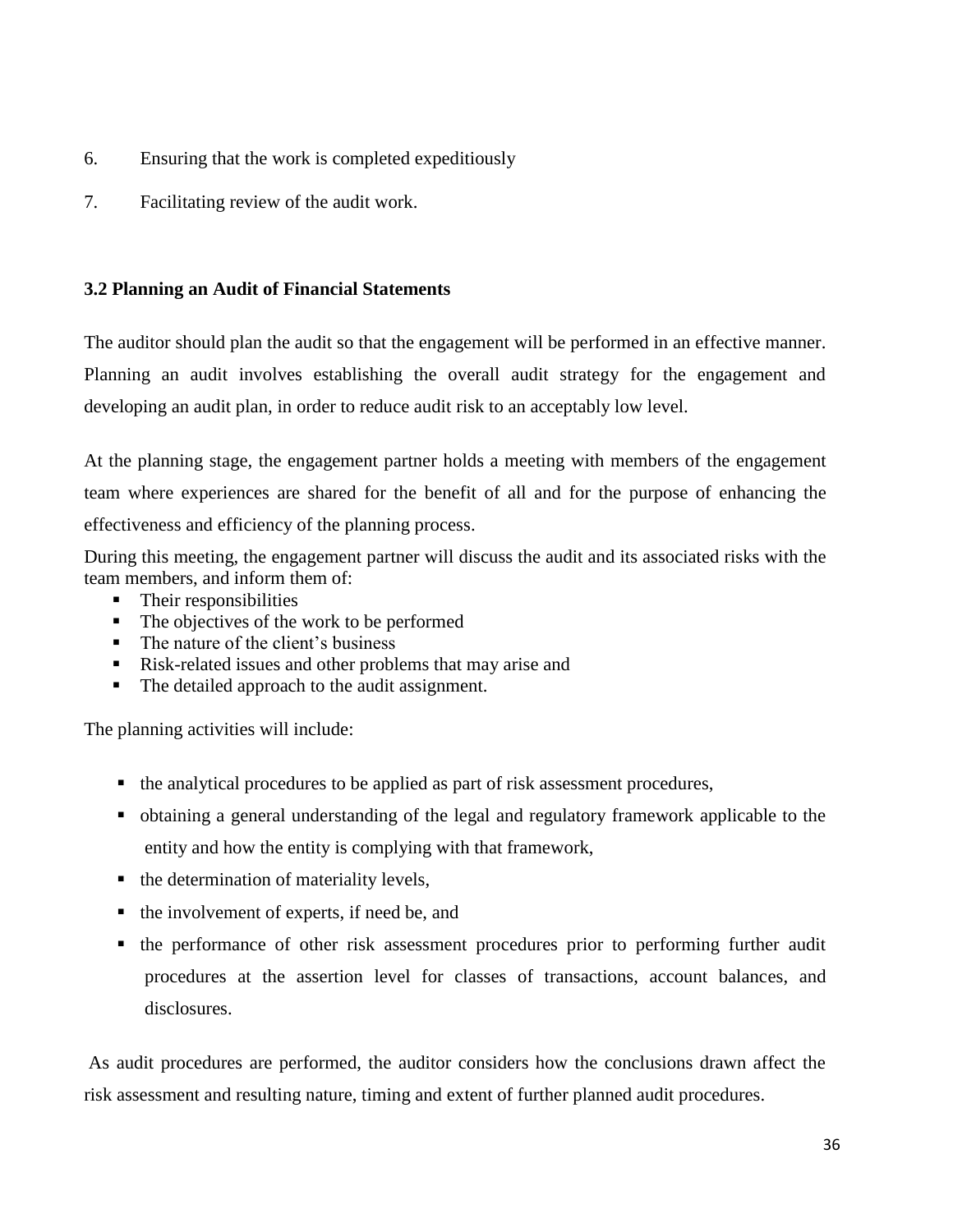# **3.3 Summary of ISA 300, Planning an Audit of Financial Statements.**

# **When does audit planning take place?**

Naturally, it is reasonable to assume that planning occurs towards the start of an audit engagement. However, according to ISA 300, planning should not be seen as a discrete and separate part of the overall audit. Planning often begins shortly after, or in connection with, the completion of the previous audit, for example, with a review of issues that were discussed with management, such as control deficiencies or unadjusted errors. Such matters are relevant to the next year's audit and need to be considered when planning.

Similarly, the audit plan may be revised as the audit progresses, and should not be viewed as being fixed in place once the main planning phase has ended. For example, a significant event may take place as the audit is in progress, meaning that the audit plan needs to be reviewed. As earlier noted, the nature and extent of planning activities depends on the size and complexity of the audit client, previous experience of the audit firm with the client, and any changes in circumstance that may occur during the audit.

#### **Preliminary activities**

**ISA 300** contains a requirement that the auditor shall undertake the following activities at the beginning of the current audit engagement

- **Performing procedures regarding the continuance of the client relationship and thespecific** audit engagement.
- Evaluating compliance with relevant ethical requirements, including independence
- Establishing an understanding of the terms of the engagement.

These requirements are also contained in **ISA 220**, *Quality Control for an Audit of Financial Statements* and **ISA 210**, *Agreeing the Terms of Audit Engagements* and remind us that planning is a wider activity than just obtaining understanding of the business and performing risk assessment.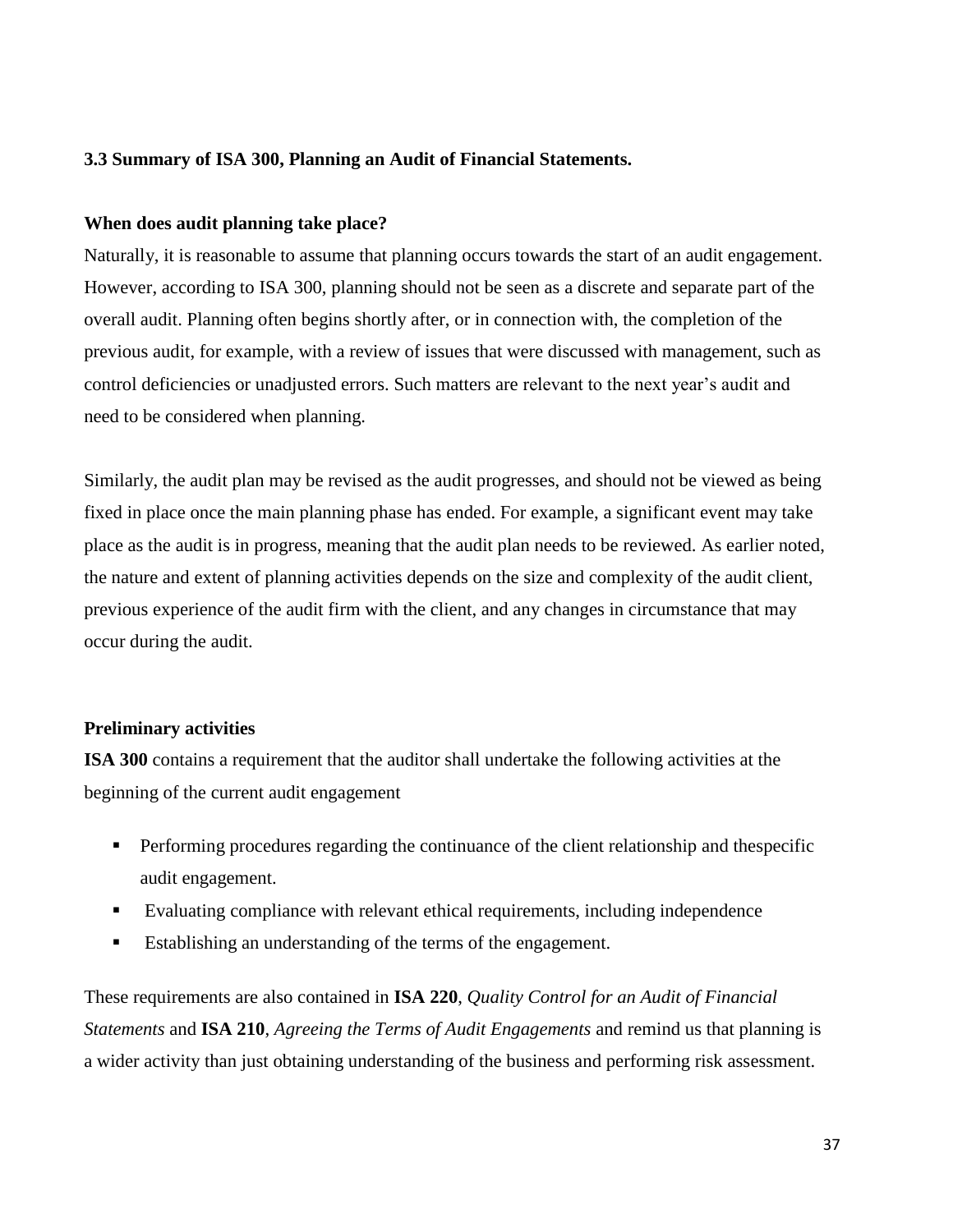# **Audit strategy and audit plan**

**ISA 300** states that audit planning activities should:

- $\blacksquare$  establish the overall audit strategy for the engagement
- develop an audit plan.

### **Audit strategy**

The audit strategy sets out in general terms how the audit is to be conducted and sets the scope, timing and direction of the audit. The audit strategy then guides the development of the audit plan, which contains the detailed responses to the auditor's risk assessment. An underpinning principle of audit planning under the clarified ISAs is that the audit plan should contain detailed responses to the specific risks identified from obtaining an understanding of the audited entity.

# **Matters to consider when establishing the audit strategy**

**ISA300** requires the auditor to consider specific matters when establishing the audit strategy, and provides a list of typical matters to be considered in its appendix. These matters include:

### *a. Identify the characteristics of the engagement that define its scope*

Some audit engagements have specific characteristics that widen the scope than the audit of other entities. For example, a group audit engagement or the audit of a multinational company will both have wider scopes than an audit of a small, owner-managed entity. Matters such as the ability to use the work of internal auditors, the need to liaise with external service organisations, and the effect of IT on audit procedures are also relevant. The scope is also affected by the applicable financial reporting framework, the nature of the audited entity's business and whether it operates business segments, the business activities conducted, and the availability of client personnel and data.

# *b. Ascertain the reporting objectives of the engagement to plan the timing of the audit and the nature of the communications required*

Reporting requirements will vary from audit to audit. For example, some entities have additional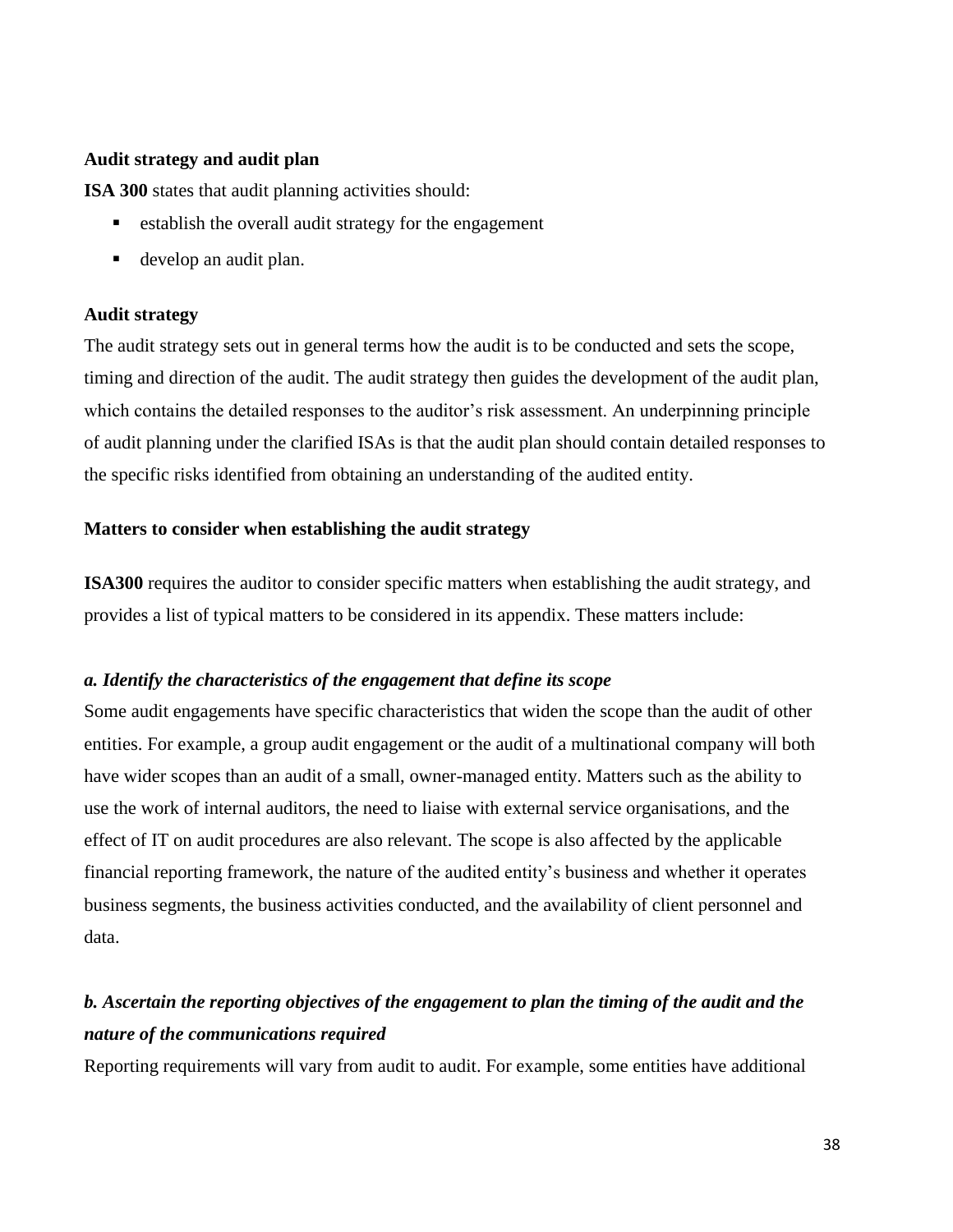reporting requirements to comply with corporate governance regulations or industry requirements, and the auditor must understand these requirements from the start of the audit. The nature of other communications that may be necessary during the audit should be considered, such as liaison with component auditors, and communications to management and to those charged with governance.

# *c. Consider the factors that are significant in directing the audit team's efforts in the auditor's professional judgment*

The strategy must consider issues to do with quality control, such as how resources are managed, how the audit is directed and supervised, when team briefing and debriefing meetings are expected to be held, how engagement partner and manager reviews are expected to take place (for example, on-site or off-site), and whether to complete engagement quality control reviews.

# *d. Consider the results of preliminary engagement activities and knowledge gained on other engagements*

This includes the initial assessments of materiality, risks identified from preliminary activities such as fraud risks, significant events that have occurred at the entity or in the industry in which it operates since the last audit, and the results of previous audits that involved evaluating the operating effectiveness of internal control, including the nature of identified deficiencies and action taken to address them. The audit firm may also have performed other services for the client that may be relevant in determining the audit strategy, for example, reviews of business plans or cash flow forecasts.

### *e. Ascertain the nature, timing and extent of resources necessary to perform the engagement*

One of the main objectives of developing the audit strategy is to effectively allocate resources to the audit team, for example, the use of specialists on particular areas of the audit, or building a team of highly experienced auditors for a potentially high-risk audit engagement. If the audit is time pressured due a tight deadline, then more resources will need to be allocated to ensure that all necessary audit work is completed, and can be reviewed in time to meet the deadline.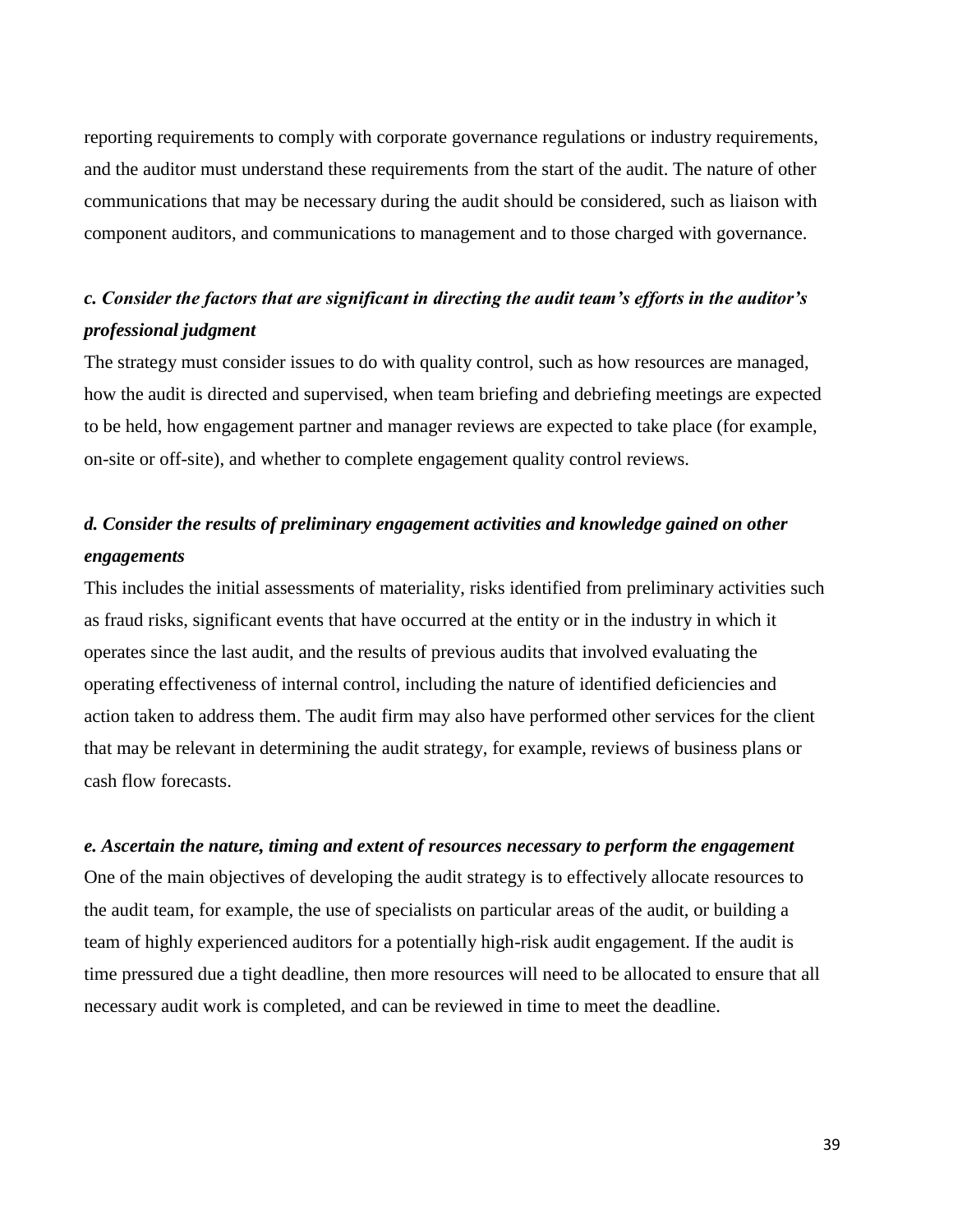### **3.4 Audit plan**

**ISA 300** states that once the overall audit strategy has been established, an audit plan can be developed to address the various matters identified in the overall audit strategy, taking in to account the need to achieve the audit objectives through the efficient use of the auditor's resources. The establishment of the overall audit strategy and the detailed audit plan are not necessarily discrete or sequential processes, but are closely interrelated since changes in one may result in consequential changes to the other.

Therefore it is not necessarily the case that the audit strategy is prepared and completed before the audit plan is devised, and in practice it is typical for the two to be developed together.

The audit plan is a detailed programme giving instructions as to how each area of the audit will be conducted. In other words, the audit plan details the specific procedures to be carried out to implement the strategy and complete the audit.

**ISA 300** provides guidance on what should be included in the audit plan, stating that the audit plan should describe:

- 1. the nature, timing and extent of planned risk assessment procedures
- 2. the nature, timing and extent of planned further audit procedures at the assertion level

3. other planned audit procedures that are required to be carried out so that the engagement complies with ISAs.

Typically an audit plan will include sections dealing with business understanding, risk assessment procedures, planned audit procedures i.e. the responses to the risks identified and other mandatory audit procedures.

# **3.5 Changes to the audit strategy and the audit plan**

The audit strategy and audit plan are not fixed once the planning stage of the audit is complete. It is important that both are updated and changed as necessary as the audit progresses. For example, as a result of unexpected events, or changes in conditions, the auditor may need to modify the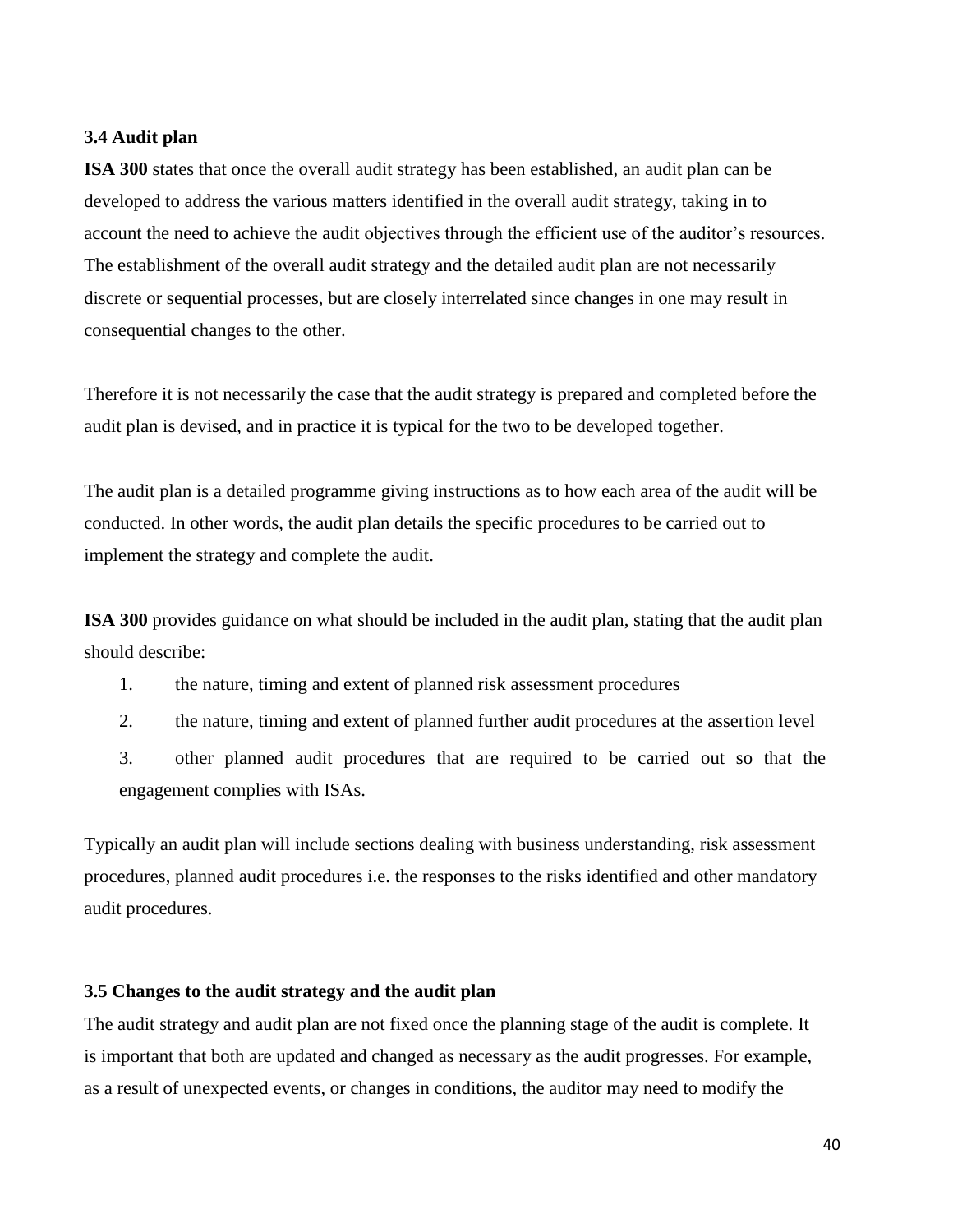overall audit strategy and audit plan and thereby the resulting planned nature, timing and extent of further audit procedures, based on the revised consideration of assessed risks.

This may be the case when information comes to the auditor's attention that differs significantly from the information available when the auditor planned the audit procedures, for example, an event may take place after audit planning has been initially completed which creates doubt over going concern. Or, as a result of performing planned audit procedures additional information may come to light which may lead the auditor to amend initial risk assessment, or level of performance materiality, for all, or part, of the audit.

# **3.6 Documentation**

**ISA 300** requires that the audit strategy and audit plan be thoroughly documented. A record of significant changes made to the audit strategy and audit plan is needed.

Documentation is crucial, because key decisions about how the audit will be performed are contained in the audit strategy and audit plan. The documentation should therefore include the response made by the auditor to any significant changes that occurred during the audit.

The audit strategy and audit plan do not need to be documented in a particular way. Some audit firms use memoranda, others checklists. Some use standardised documentation such as standardised audit programmes while others tailor the specific form of the documentation to each audit engagement. The form of the documentation does not matter as long as it provides a clear record of how the audit was planned.

# **3.7 Direction, supervision and review**

**ISA 300** requires that the auditor shall plan the nature, timing and extent of direction and supervision of engagement team members and the review of their work.

In order to perform a high quality audit,it is crucial that the audit plan includes the detail as to how supervision and review should be conducted during the audit. Inadequate supervision and review can lead to the audit team making errors, for example, selecting inappropriate items for sampling, or failing to properly conclude on audit procedures performed.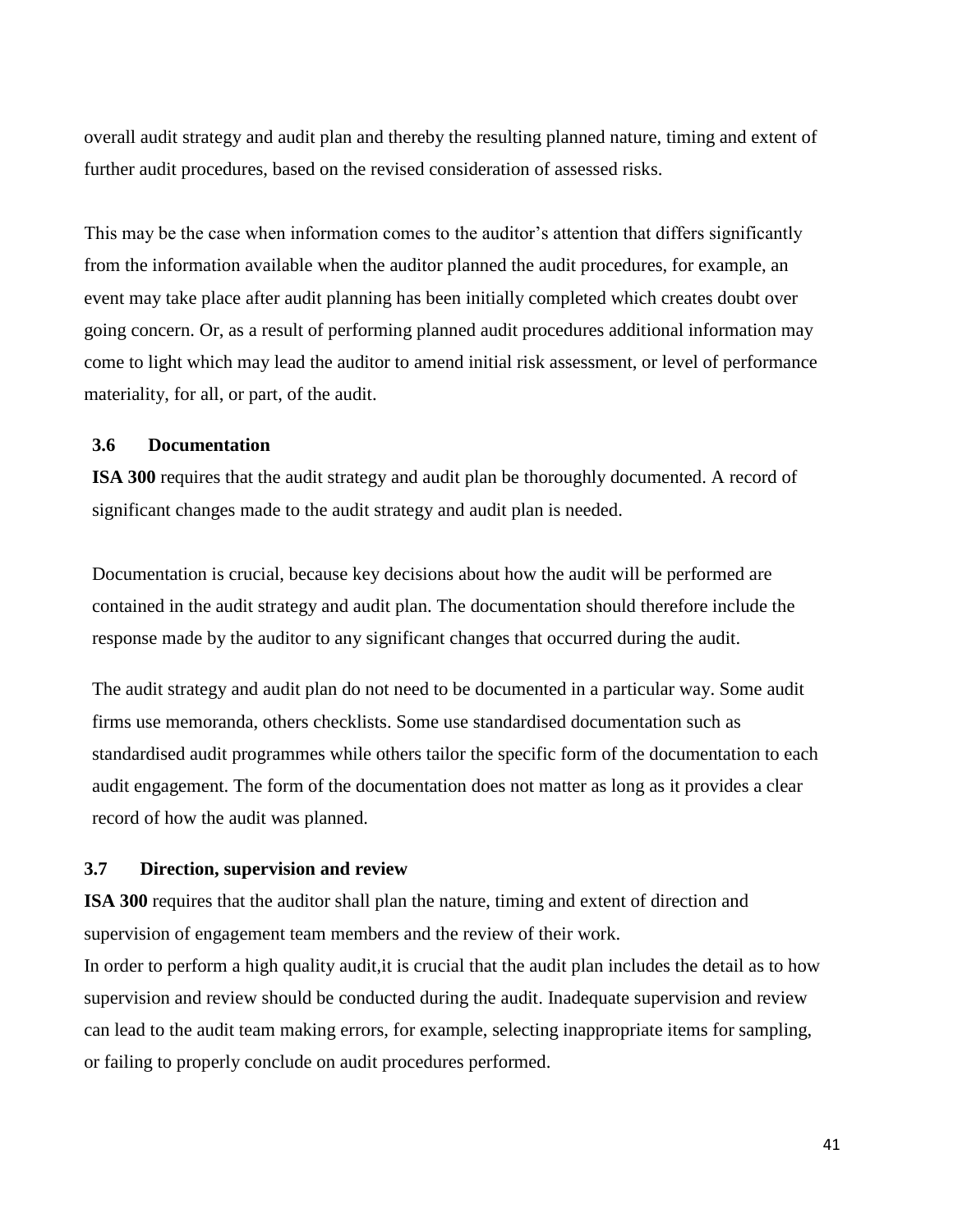The amount of detail included in the audit plan in relation to supervision and review will depend on factors such as the size and complexity of the entity being audited, the assessed risk of material misstatement, and the capabilities and competence of the audit team members.

### **Additional considerations in initial audit engagements**

The final section of **ISA 300** relates to initial audit engagements, and requires the auditor to perform client and engagement acceptance procedures (as also required by **ISA 220**), and also to communicate with the predecessor auditor, where there has been a change of auditors, in compliance with relevant ethical requirements. The **ISA** recognises that for an initial audit engagement, the auditor may need to expand the planning activities because the auditor does not ordinarily have the previous experience with the entity that is considered when planning recurring engagements.

# 4.0 **Conclusion**

This chapter discussed audit planning and its importance and the standards relevant to audit planning. Without proper planning, the direction, supervision and review of the audit work will black cohesion and the quality of the audit is likely to be in doubt.

### **5.0 Summary**

**Audit planning** is a vital area of the **audit** primarily conducted at the beginning of the **audit** process to ensure that appropriate attention is devoted to important areas, potential problems are promptly identified, work is completed expeditiously and work is properly coordinated.

### **6.0 TUTOR MARKED ASSIGNMENTS**

- 1. Discuss the benefits of audit planning.
- 2. List and explain the matters to be considered in establishing an audit strategy.
- 3. Why is documentation important in the audit planning process?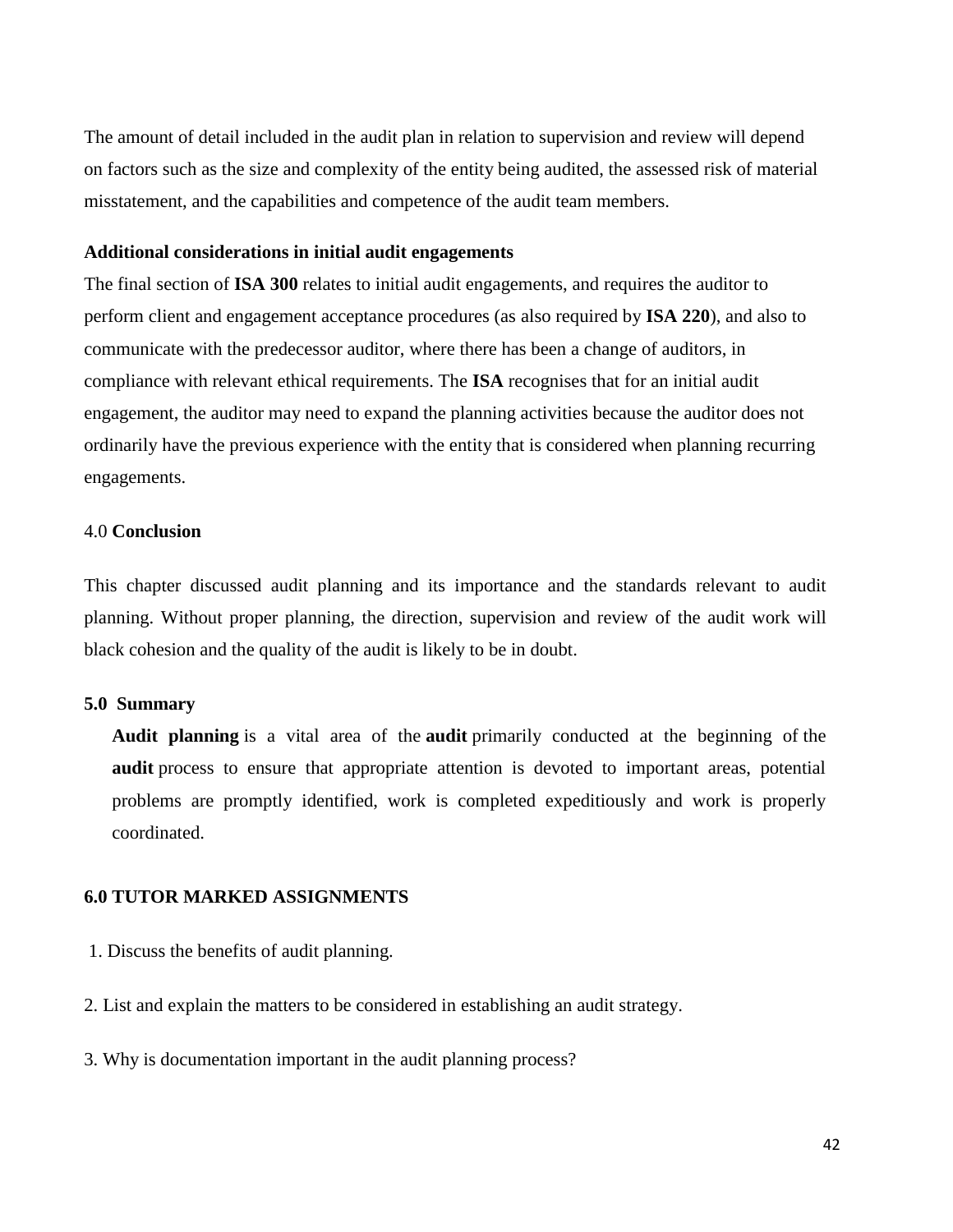# **7.0 References/Further reading**

- 1. Ige. B (2008). Introduction to Auditing
- 2. Millichamp, A.H & Taylor, J.R (2011). Auditing, 11<sup>th</sup> Edition, London: BookPower/ELST
- 3. ACCA Study Text on Advanced Audit and Assurance.London: BPP Learning Media.
- 4. International standards on Auditing 200, 300 and 315.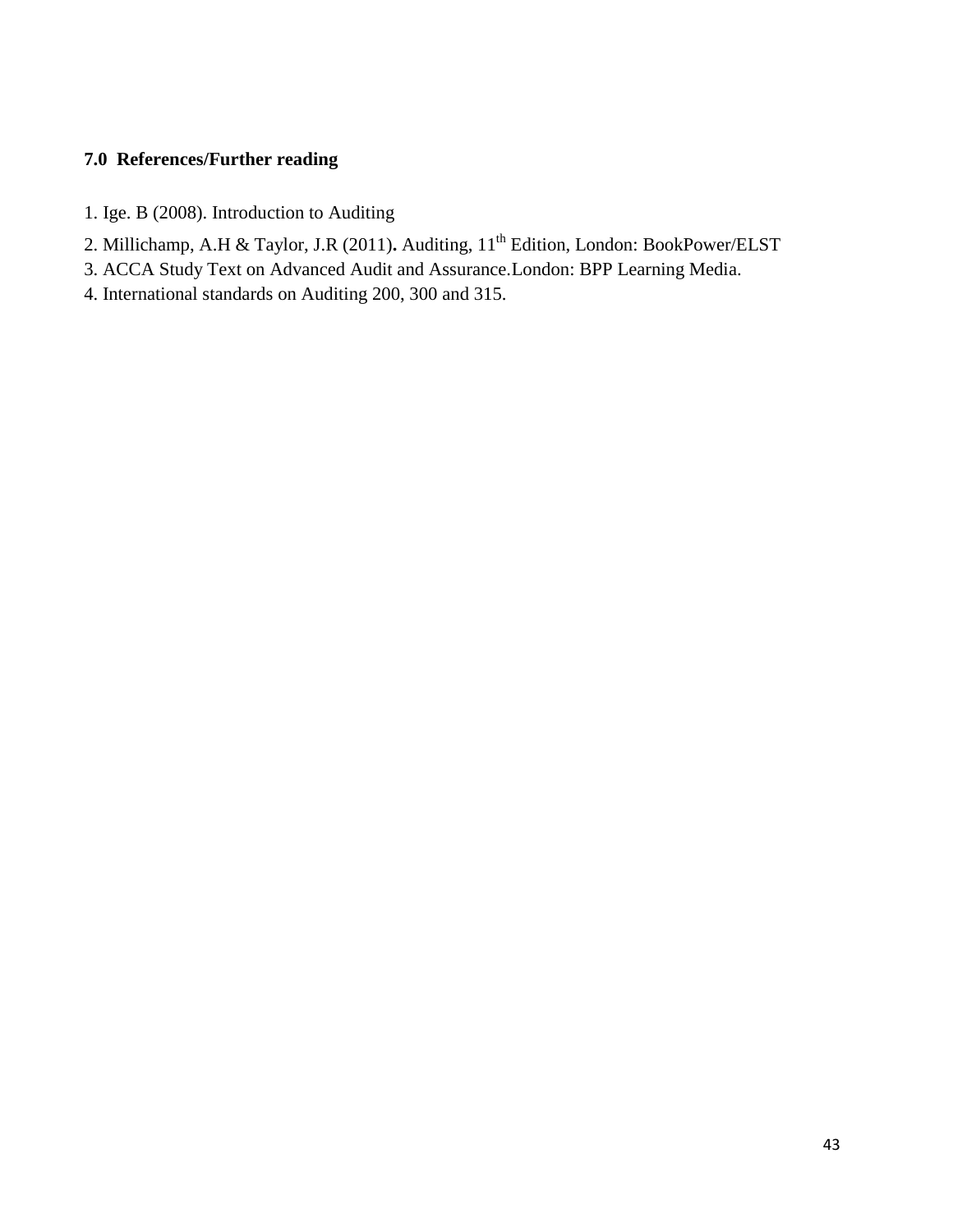# **UNIT 4: PROFESSIONAL ETHICS**

**Content**

**1.0 Introduction 2.0 Objectives 3.0 Main Content 3.1 Ethical Standards and Professional Responsibilities 3.2 Consequences of Unethical Behaviour 3.3 Auditor Independence 4.0 Conclusion 5.0 Summary 6.0 Tutor Marked Assignment 7.0 References/further Reading**

# **1.0 INTRODUCTION**

This unit discusses the ethical guidelines for accountancy practice issued by the International Federation of Accountants (IFAC) and adopted by member bodies such as ICAN. The unit highlights the fundamental ethical principles applicable to all members of the accounting profession and the Statements that have varying applications to different member groups. Finally, the possible threats to the accountants' independence/objectivity and possible safeguards are explored.

## **2.0 Objectives**

By the end of this unit you should be able to:

**1.** Discuss the fundamental ethical principles as stipulated by the IFAC code of ethics/ICAN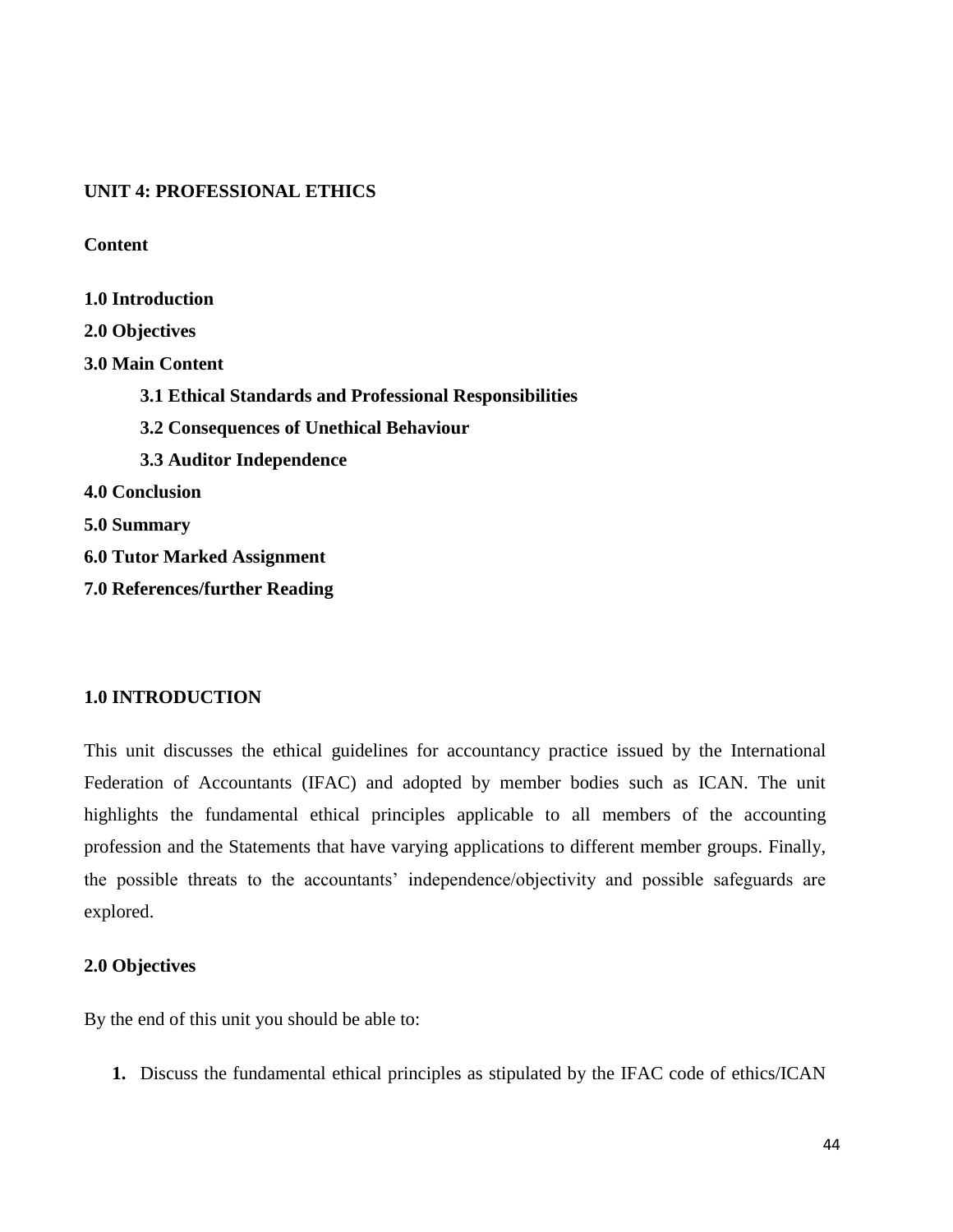Rules of professional conduct for members.

- **2.** Explain the concept of independence and discuss the possible ethical threats to auditor's objectivity and independence
- **3.** State the possible safeguards to any identified ethical threat to objectivity and independence.
- **4.** Discuss the consequences of unethical behaviours by the accountant.

# **3.0 Main Content**

### **3.1 Ethical Standards and Professional Responsibilities**

The standards as contained in both the IFAC and ICAN codes are in two categories namely:

- 1. Fundamental Principles and
- 2. Statements.

### **3.1.1 Fundamental Principles.**

These are drawn from the duties owed by all members of the profession, whether in practice or not. They constitute basic advice on professional behaviour.

A professional accountant shall comply with the following fundamental principles

(a) *Integrity:* A professional accountant should be straightforward and honest in performing professional services. The principle of integrity imposes an obligation on all professional accountants to be straightforward and honest in all professional and business relationships. Integrity also implies fair dealing and truthfulness.

A professional accountant shall not knowingly be associated with reports, returns, communications or other information where the professional accountant believes that the information:

(a) Contains a materially false or misleading statement;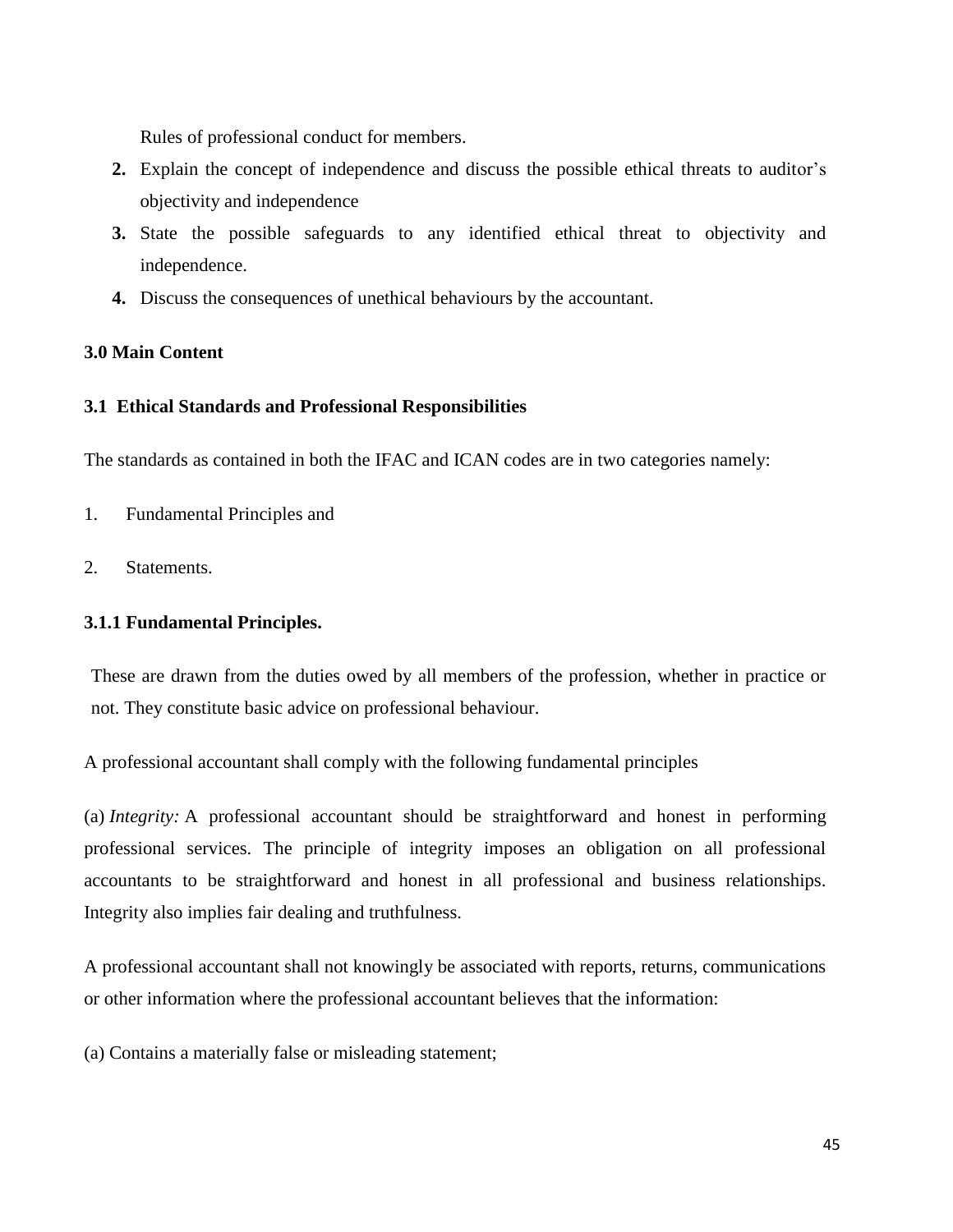(b) Contains statements or information furnished recklessly; or

(c) Omits or obscures information required to be included where such omission or obscurity would be misleading.

Where such issues as above have arisen, a professional accountant shall take steps to be disassociated from that information and is advised to issue a modified report.

(b) *Objectivity –* A professional accountant should be fair and should not allow prejudice or bias, conflict of interest or influence of others to override objectivity. A professional Accountant not allow bias, conflict of interest or undue influence of others to override professional or business judgments. A professional accountant may be exposed to situations that may impair objectivity. A professional accountant shall not perform a professional service if a circumstance or relationship biases or unduly influences the accountant's professional judgment with respect to that service

(c) *Professional Competence and Due Care* – A professional accountant should perform professional services with due care, competence and diligence and has a continuing duty to maintain professional knowledge and skill at a level required to ensure that a client or employer receives the advantage of competent professional service based on up-to-date developments in practice, legislation and techniques. The Accountant has the obligation to maintain professional knowledge and skill at the level required to ensure that a client or employer receives competent professional services based on current developments in practice, legislation and techniques and act diligently and in accordance with applicable technical and professional standards.

Competent professional service requires the exercise of sound judgment in applying professional knowledge and skill in the performance of such service. Professional competence may be divided into two separate phases:

(a) Attainment of professional competence; and

(b) Maintenance of professional competence.

The maintenance of professional competence requires a continuing awareness and an understanding of relevant technical, professional and business developments. Continuing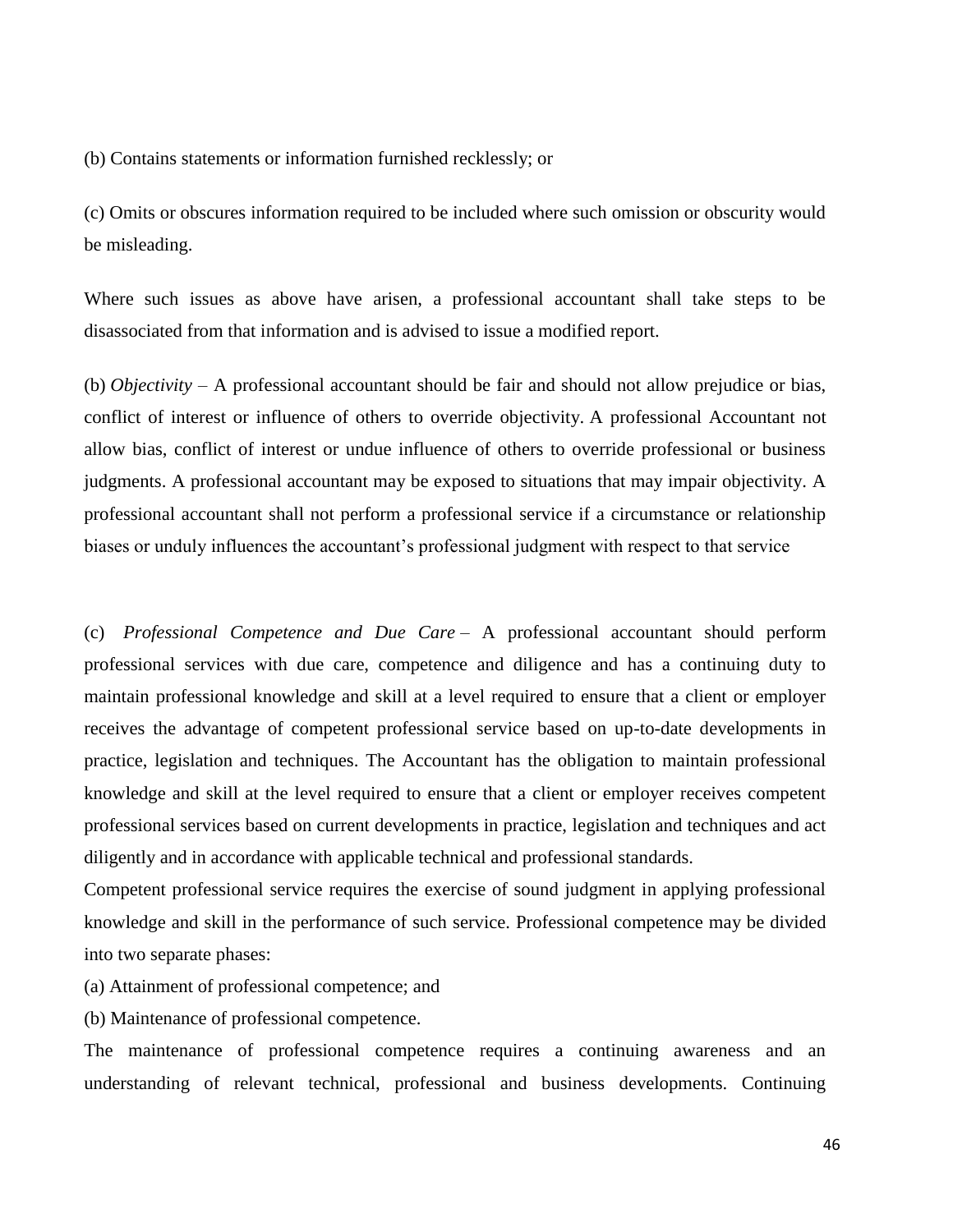professional development enables a professional accountant to develop and maintain the capabilities to perform competently within the professional environment.

Diligence encompasses the responsibility to act in accordance with the requirements of an assignment, carefully, thoroughly and on a timely basis.

(d) *Confidentiality* – A professional accountant should respect the confidentiality of information acquired during the course of performing professional services and should not use or disclose any such information without proper and specific authority or unless there is a legal or professional right or duty to disclose. The Accountant has the obligation to respect the confidentiality of information acquired as a result of professional and business relationships. He should therefore, neither disclose any such information to third parties without proper and specific authority, unless there is a legal or professional right or duty to disclose, nor use the information for his personal advantage or that of third parties.

The need to comply with the principle of confidentiality continues even after the end of relationships between a professional accountant and a client or employer. However, when a professional accountant changes employment or acquires a new client, the professional accountant is entitled to use prior experience.

A professional accountant shall maintain confidentiality, including in a social environment, being alert to the possibility of inadvertent disclosure, particularly to a close business associate or a close or immediate family member.

A professional accountant shall maintain confidentiality of information disclosed by a prospective client or employer.

A professional accountant shall maintain confidentiality of information within the firm or employing organization.

A professional accountant shall take reasonable steps to ensure that staff under the professional accountant's control and persons from whom advice and assistance is obtained respect the professional accountant's duty of confidentiality. The professional accountant shall not, however, use or disclose any confidential information either acquired or received as a result of a professional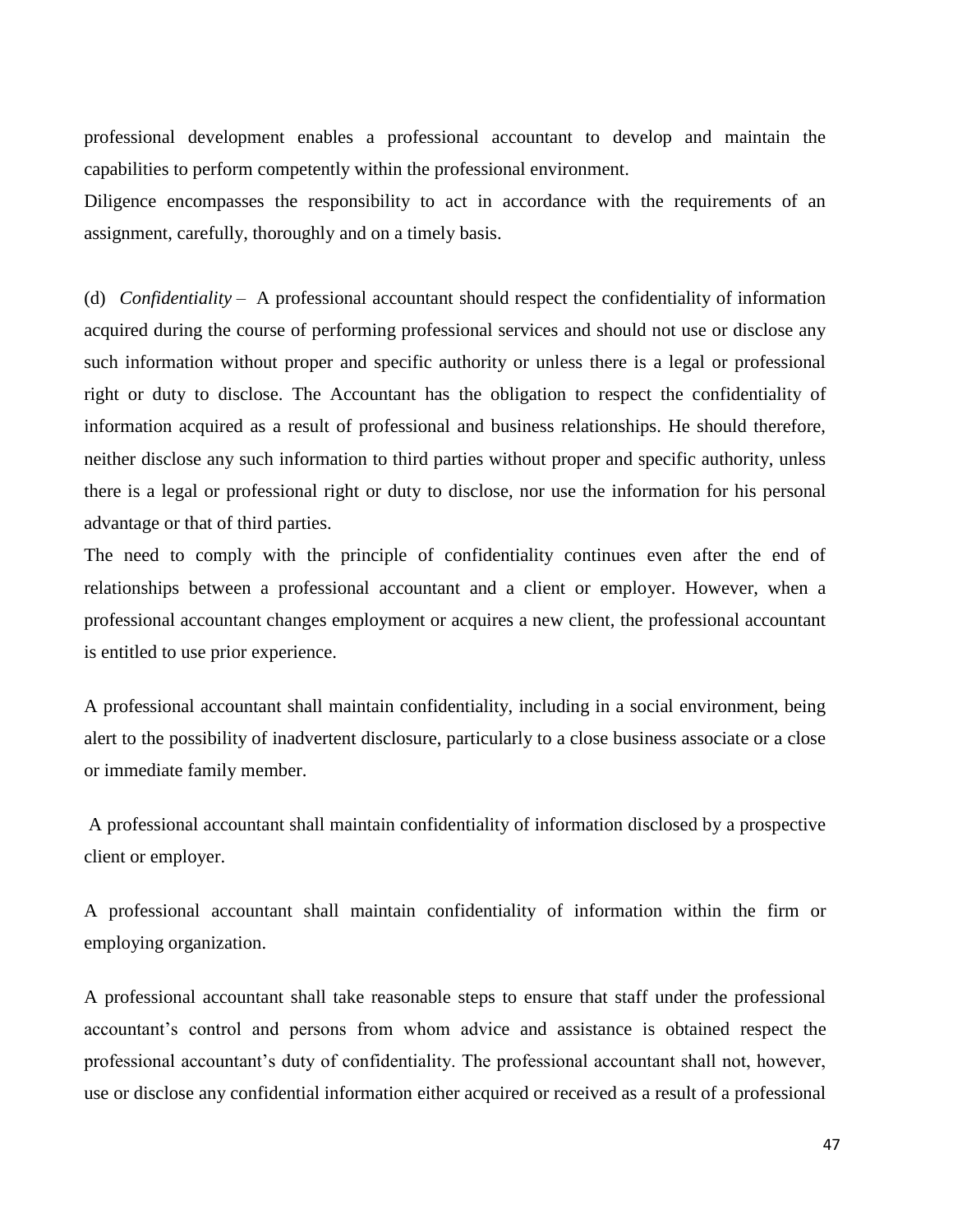or business relationship.

#### **Circumstances where professional accountants may disclose Confidential Information**

The following are circumstances where professional accountants are or may be required to disclose confidential information or when such disclosure may be appropriate:

(a) Disclosure is permitted by law and is authorized by the client or the employer;

(b) Disclosure is required by law, for example:

(i) Production of documents or other provision of evidence in the course of legal proceedings; or

(ii) Disclosure to the appropriate public authorities of infringements of the law that come to light; and

(c) There is a professional duty or right to disclose, when not prohibited by law:

(i) To comply with the quality review of a member body or professional body;

(ii) To respond to an inquiry or investigation by a member body or regulatory body;

(iii) To protect the professional interests of a professional accountant in legal proceedings; or

(iv) To comply with technical standards and ethics requirements.

(d) When disclosure is required for the public interest.

In deciding whether to disclose confidential information, relevant factors to consider include:

- Whether the interests of all parties, including third parties whose interests may be affected, could be harmed if the client or employer consents to the disclosure of information by the professional accountant;
- Whether all the relevant information is known and substantiated, to the extent it is practicable; when the situation involves unsubstantiated facts, incomplete information or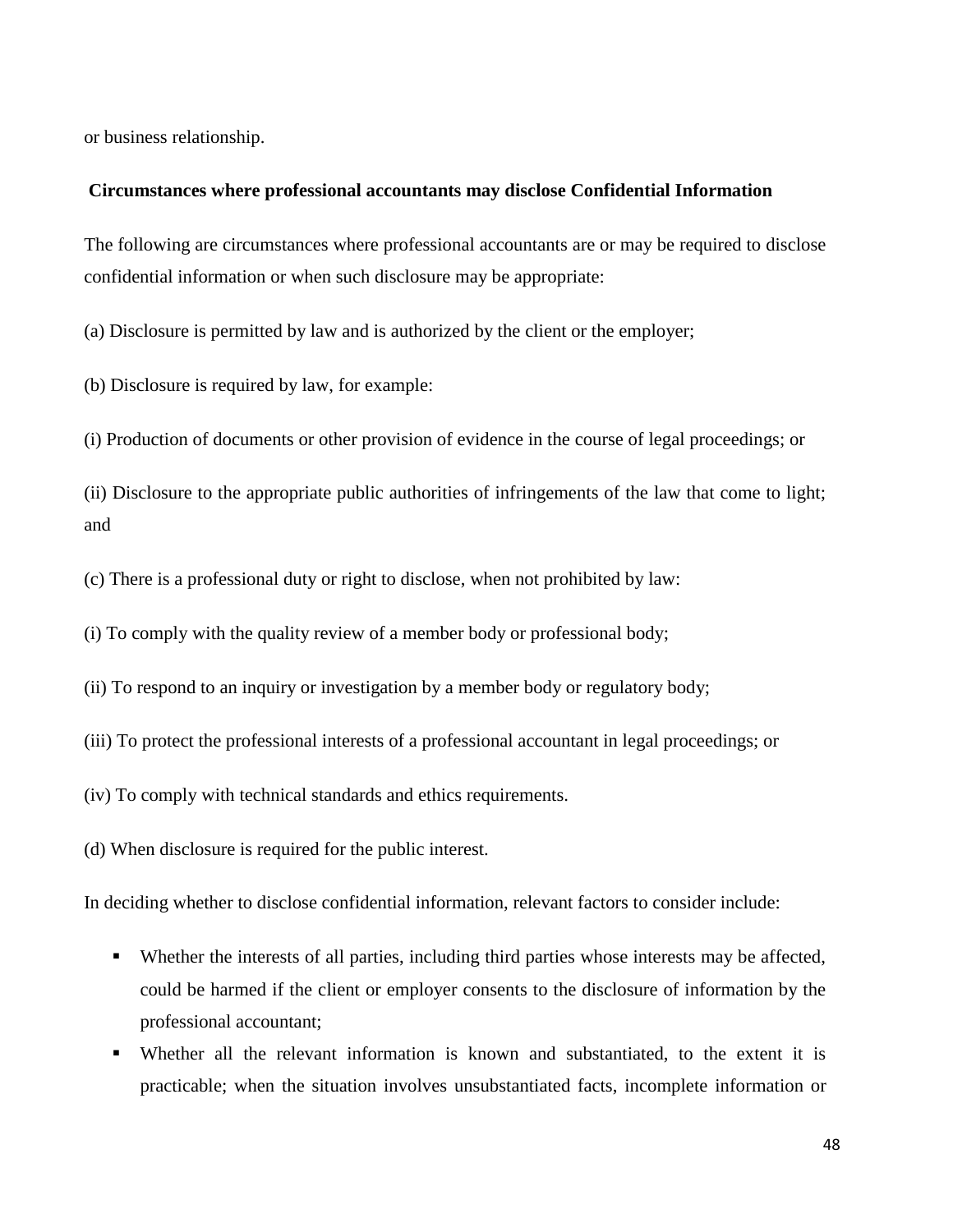unsubstantiated conclusions, professional judgment shall be used in determining the type of disclosure to be made, if any;

- The type of communication that is expected and to whom it is addressed; and
- Whether the parties to whom the communication is addressed are appropriate recipients.

(e) *Professional Behaviour* – A professional accountant should act in a manner consistent with the good reputation of the profession and refrain from any conduct which might bring discredit to the profession. A professional accountant should carry out professional services in accordance with the relevant technical and professional standards and to comply with relevant laws and regulations and avoid any action that discredits the profession.

The principle of professional behaviour imposes an obligation on all professional accountants to comply with relevant laws and regulations and avoid any action that the professional accountant knows or should know may discredit the profession. This includes actions that a reasonable and informed third party, weighing all the specific facts and circumstances available to the professional accountant at that time, would be likely to conclude adversely affects the good reputation of the profession.

In marketing and promoting themselves and their work, professional accountants shall not bring the profession into disrepute. Professional accountants shall be honest and truthful and not:

(a) Make exaggerated claims for the services they are able to offer, the qualifications they possess, or experience they have gained; or

(b) Make disparaging references or unsubstantiated comparisons to the work of others.

## **3.1.2 Statements**

Statements provide more elaborate discussions on what is expected of members in certain circumstances. Most of the statements are relevant to members in practice and where appropriate, to employees of practicing firms but not to other members.

The statements as stated in ICAN code are as given in the table below.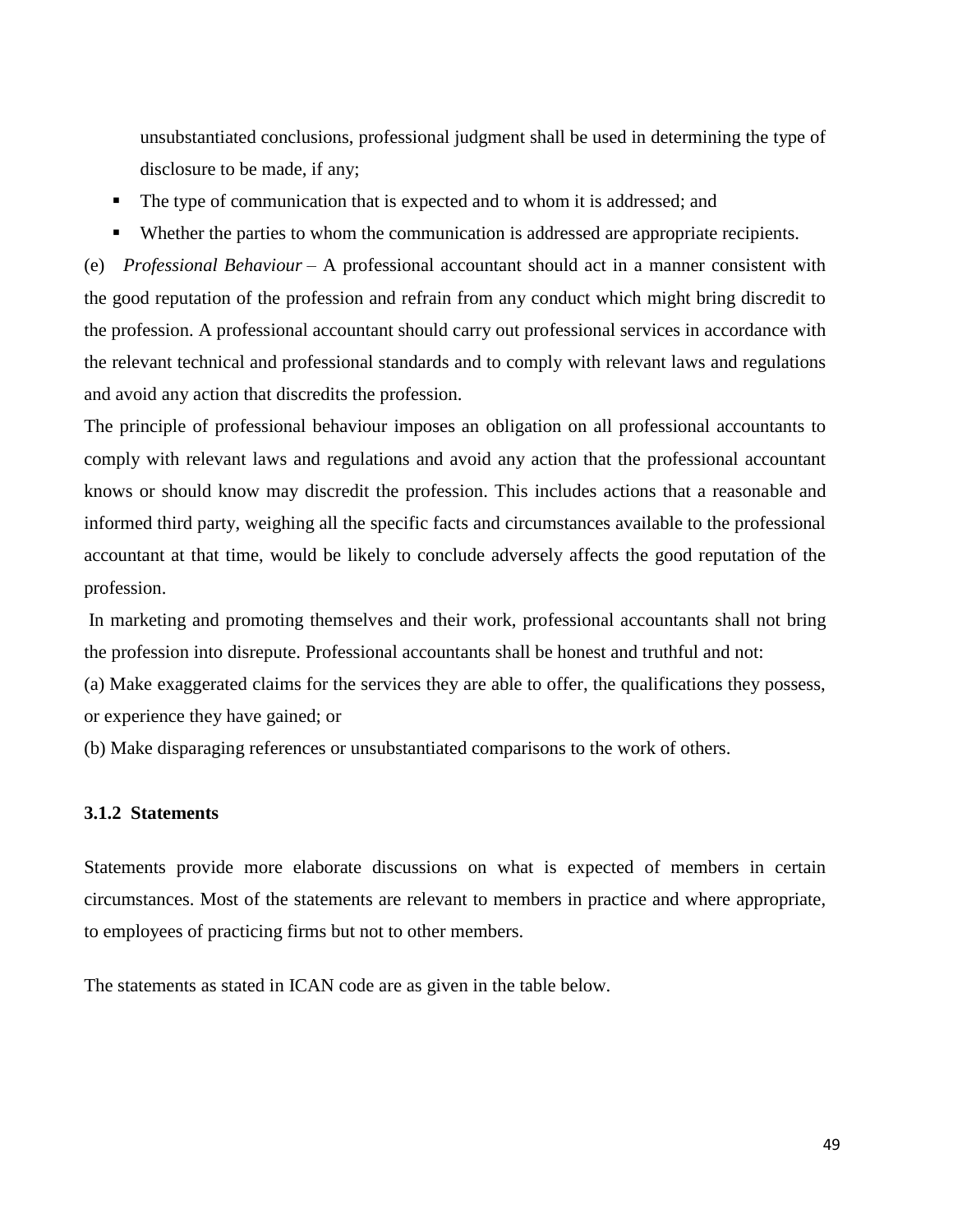# **Table 3.1.1 ANALYSIS OF THE STATEMENTS OF ETHICAL STANDARDS**

| S/NO | <b>SUBJECT MATTER</b>                | <b>THOSE TO WHOM APPLICABLE</b>                 |
|------|--------------------------------------|-------------------------------------------------|
|      |                                      |                                                 |
| 1.   | Objectivity<br>Integrity,<br>and     |                                                 |
|      | Independence                         |                                                 |
|      |                                      |                                                 |
|      | Preface – integrity, objectivity,    | All Members                                     |
|      | framework, etc.                      |                                                 |
|      | Introduction<br>Safeguarding         |                                                 |
|      | Objectivity                          | All Members, Practicing Members, Affiliates and |
|      | Section<br>A – Objectivity<br>and    | employees of practicing Firms.                  |
|      | Independence and the Audit.          |                                                 |
|      |                                      |                                                 |
|      | Section B -<br>Objectivity<br>and    | Practicing Members, affiliates and employee of  |
|      | independence in financial reporting  | practicing firms.                               |
|      | and similar non-audit roles.         |                                                 |
|      | Section C – Objectivity<br>and       | Practicing Members, Affiliates and employees of |
|      | independence in professional roles   | Practicing firms.                               |
|      | other than covered in sections A& B. |                                                 |
|      | Section D - Definitions              | All Members                                     |
| 2.   | <b>Conflicts of Interest</b>         | Practicing Members, Affiliates and Employees of |
|      |                                      | practicing firms.                               |
| 3.   | Confidentiality                      | All members                                     |
| 4.   | in<br>Changes<br>professional<br>a   | Practicing Members, Affiliates and Employees of |
|      | appointment                          | practicing firms.                               |
| 5.   | Consultancy                          | Practicing Members, Affiliates and Employees of |
|      |                                      | practicing firms.                               |
| 6.   | Associations with non-members        | Practicing Members, Affiliates and Employees of |
|      |                                      | practicing firms.                               |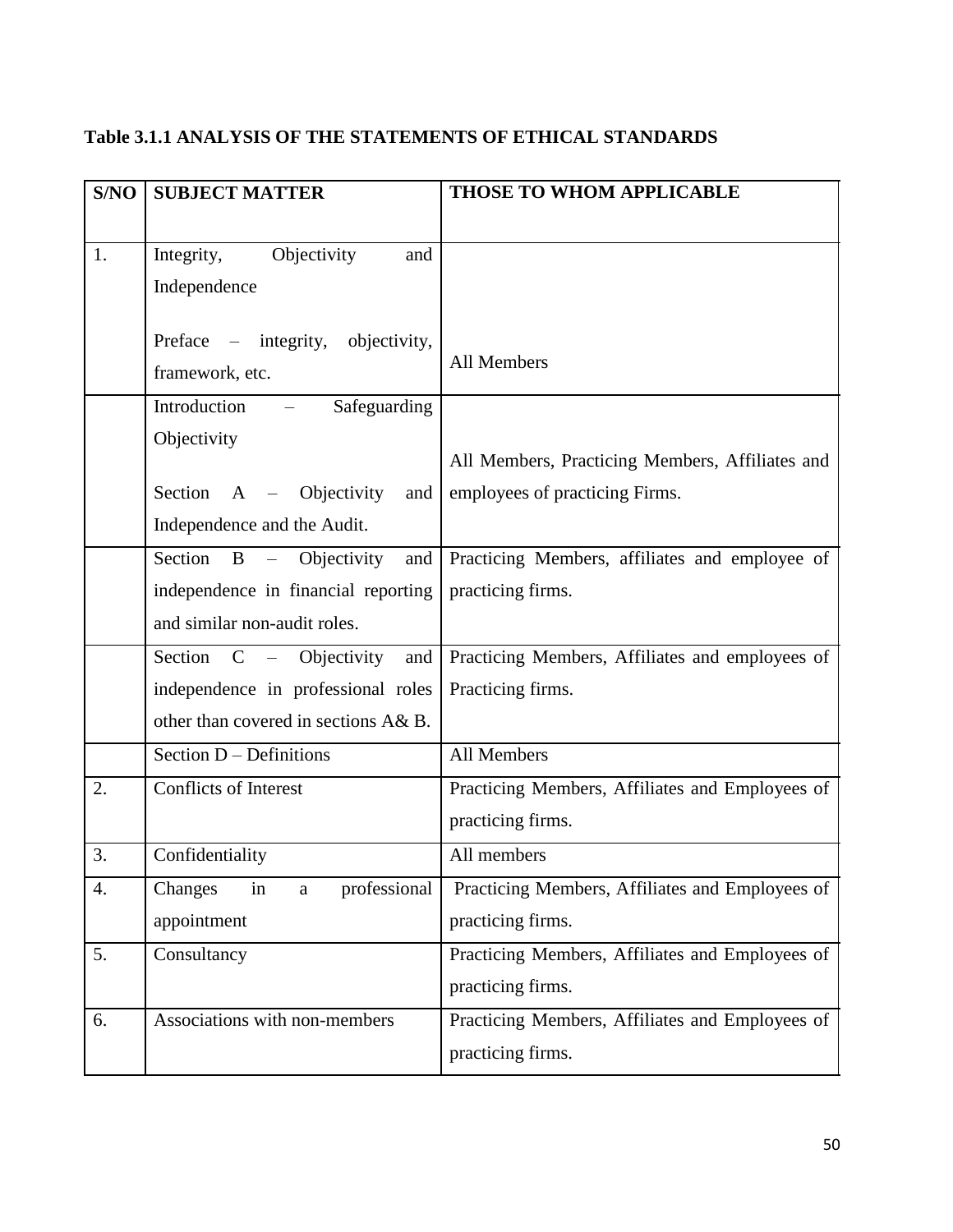| 7.  | Fees                                | Practicing Members, Affiliates and Employees of |  |
|-----|-------------------------------------|-------------------------------------------------|--|
|     |                                     | practicing firms.                               |  |
| 8.  | <b>Obtaining Professional work</b>  | Practicing Members, Affiliates and Employees of |  |
|     |                                     | practicing firms.                               |  |
| 9.  | Names and Letterheads of practicing | Practicing Members, Affiliates and Employees of |  |
|     | firms                               | practicing firms.                               |  |
| 10. | Second and other opinions           | All members                                     |  |
| 11. | Members in business                 | Members in business                             |  |
| 12. | Enforcement of ethical standards.   | All members.                                    |  |

These Statements more or less highlight 'rules' for ethical conduct, and the section of the code on enforcement of ethical standards and enforcement procedures define the powers of the Institute of Chartered Accountants of Nigeria in ensuring compliance to the rules by its members. The said section states:

1. The power of the Institute to enforce ethical standards is derived from the ICAN Act 1965 and this power is conferred on the Disciplinary Tribunal, which is independent of the Council.

2. The investigating panel considers complaints against the conduct of members and initiates disciplinary action by referring appropriate cases to the Disciplinary Tribunal.

3. Where the complaint is against a member of a firm having more than one partner, all partners in the firm as at the time of complaint will be jointly and severally held.

4. Where a complaint of misconduct is brought against a member, such a member is required to furnish his defence to the Investigating panel within 14 days of notification by the panel.

5. Where the member fails to respond within this specified time, a first reminder is sent requesting that he sends his defence or reaction within 7 days from the date of receipt of the reminder.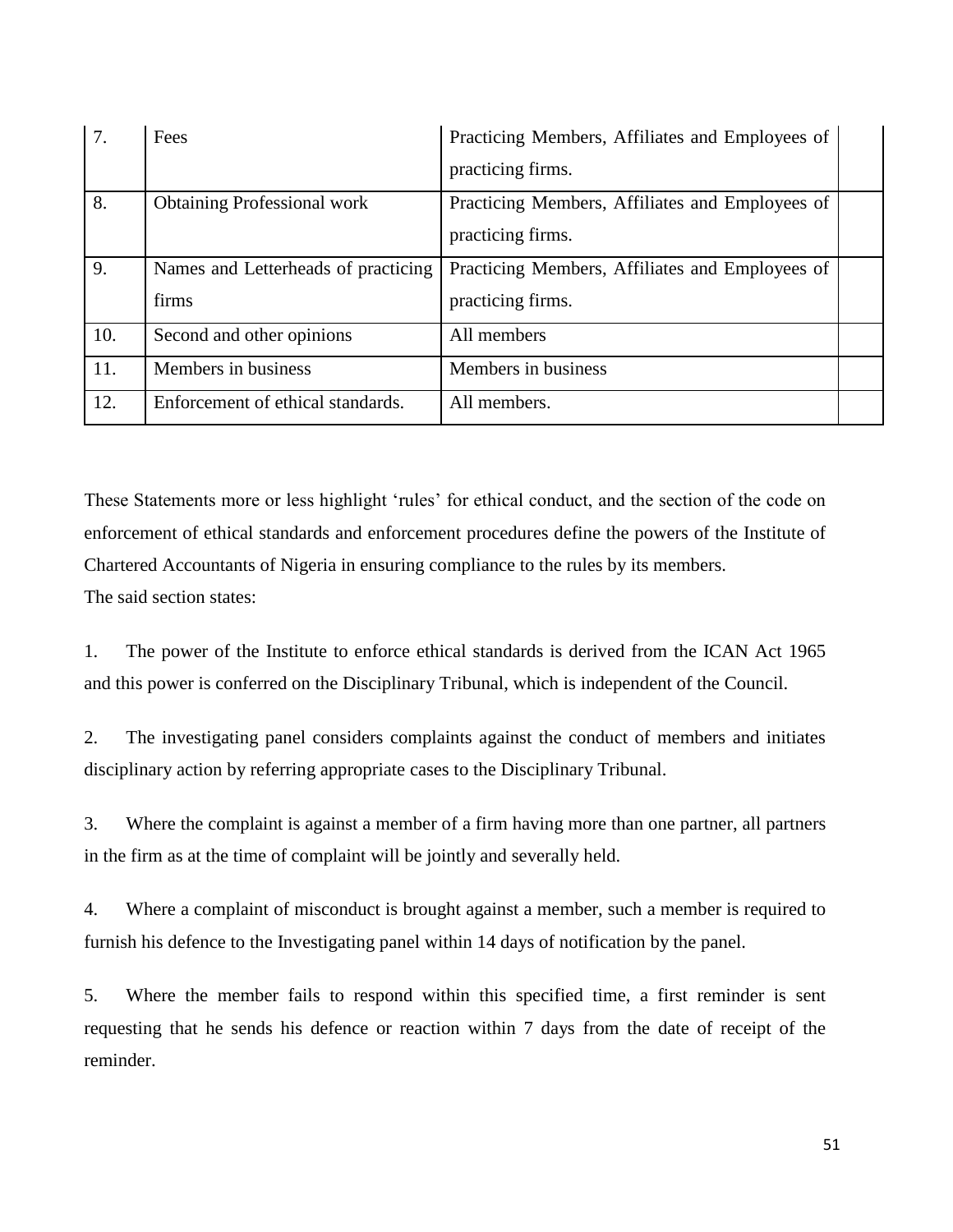6. If the member fails to respond after the first reminder, a formal charge of contempt will be preferred against the member before the Disciplinary tribunal.

7. If the members address cannot be readily obtained, the Panel shall publish the invitation on a National Newspaper after which if there is no response within a reasonable time, it shall be treated as contempt of the Institute and is sanctionable by the Disciplinary Tribunal.

8. The Disciplinary Tribunal is the only body that can determine, subject to the right of appeal, if a complaint of misconduct is proved.

9. From the Accountants' Disciplinary Tribunal, a member has a right of appeal to the Court of Appeal.

10. If a member of the Institute has been declared guilty of professional misconduct by the Tribunal, the member shall not be eligible to serve on the Institute's council or any of the Institute's committees for a period of 5 years from the date of re-admission into membership or studentship.

# **3.2 CONSEQUENCES OF UNETHICAL BEHAVIOUR**

Unethical behaviour of the professional Accountant refers to failure to comply with the expected normal moral standards of a profession. It is in other words, termed professional misconduct.

As stated above, the power of ICAN to enforce ethical standards is conferred on the Accountants Disciplinary Tribunal, with powers equivalent to those of a High Court. Any appeal against its verdict goes to the Appeal court. The investigating panel considers complaints against the conduct of members and is empowered to initiate disciplinary action by referring appropriate cases to the Disciplinary Tribunal for adjudication.

Sanctions commonly imposed for professional misconduct include:

1. Reprimand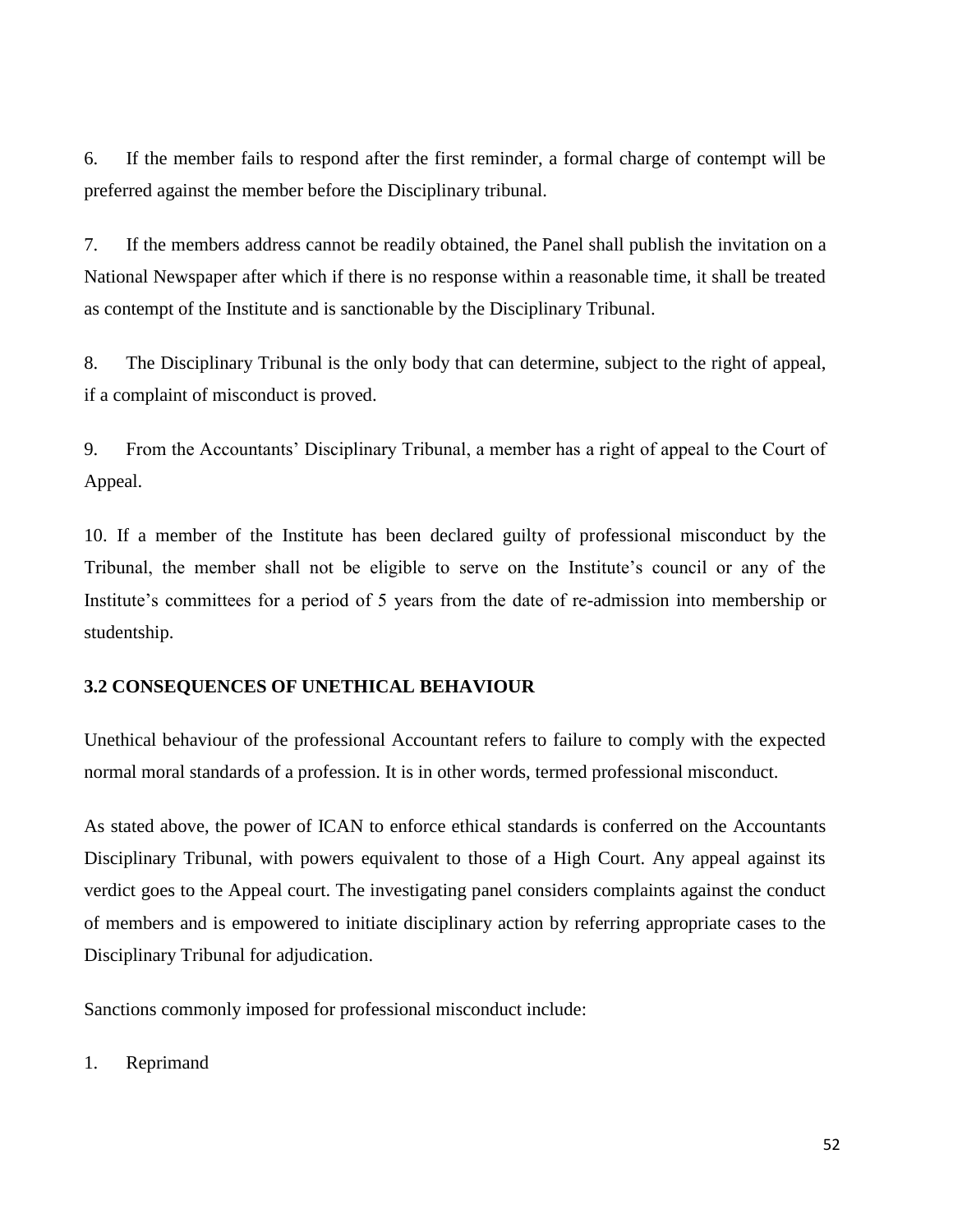- 2. Payment of costs
- 3. Fine
- 4. Withdrawal of practicing rights
- 5. Suspension from membership for a period of time
- 6. Expulsion from membership.

# **3.3 Auditor Independence**

Independence of the auditor adds credibility to the audit report on which users of the financial information depend to make economic decisions about a company. Thus, auditor independence is one of the basic requirements to keep public confidence in the reliability of the audit report. The benefits of safeguarding the independence of the auditor therefore extend so far as to the overall efficiency of the capital market.

Independence is described by the IFAC (2009) Code as:

1. Having a position to take an unbiased view point in the performance of audit tests, analysis of results and attestation in the audit report;

2. Independent in fact: accountant's ability to maintain an unbiased attitude throughout the audit, so being objective and impartial;

3. Independent in appearance: the result of others' interpretations of this independence.

In this regard, the IFAC ethics guideline states that independence requires:

- i. *Independence of mind*: The state of mind that permits the provision of an opinion without being affected by influences that compromise professional judgment, allowing an individual to act with integrity, and exercise objectivity and profession scepticism.
- ii. *Independence in appearance:* The avoidance of facts and circumstances that are so significant that a reasonable and informed third party, having knowledge of all relevant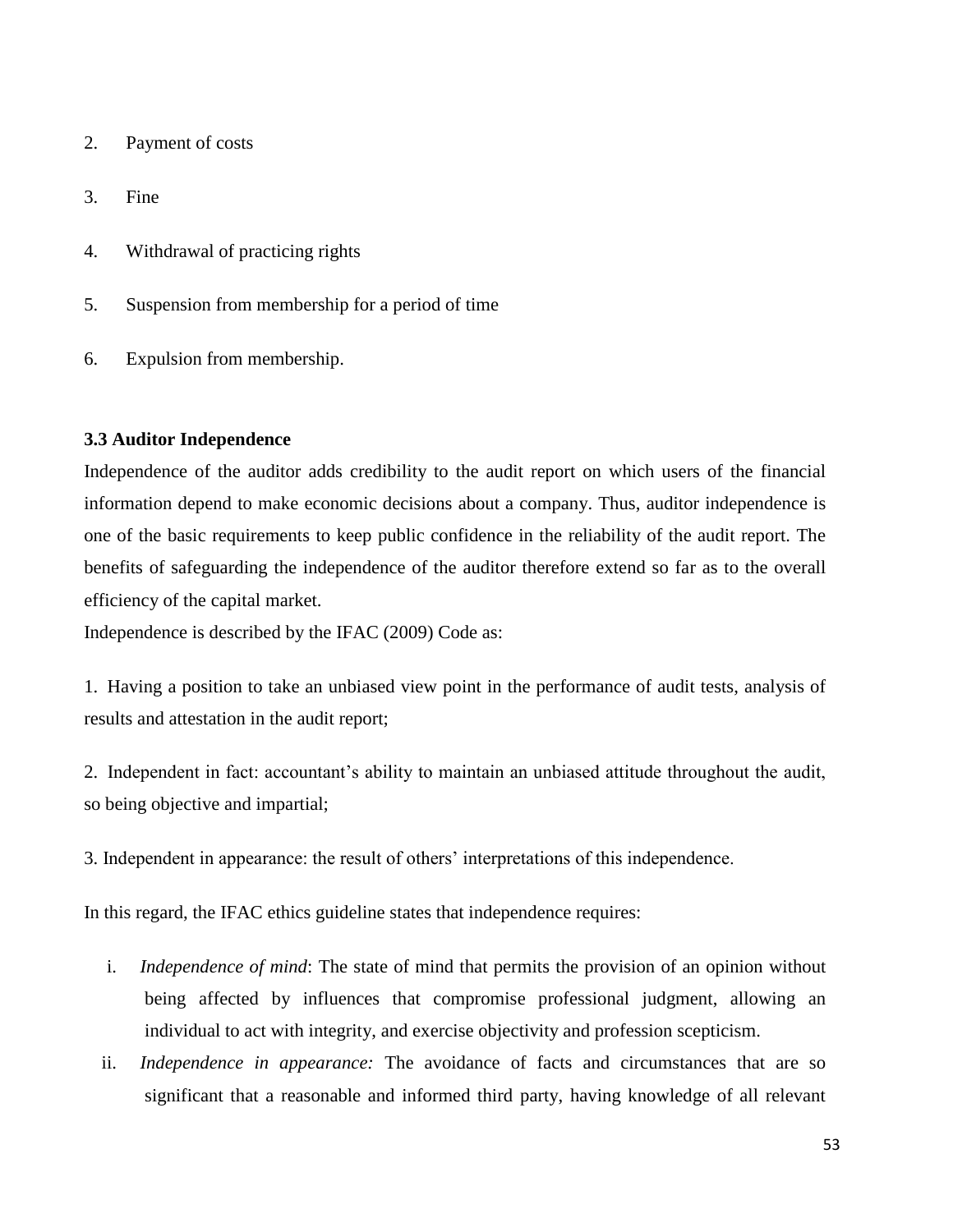information, including safeguards applied, would reasonably conclude a firm's or a member of the assurance team's integrity, objectivity and professional scepticism had been compromised.

### **3.3.1 Potential threats to independence and Objectivity**

There are five general sources of potential threats to independence and objectivity identified by the revised Code.

### (a) **Self-interest threat**

This occurs when a firm or a member of the assurance team could benefit from a financial interest in, or other self-interest with, an assurance client e.g. a direct financial interest or material indirect financial interest in an assurance client.According to the Code examples which create self-interest threats for a professional accountant in public practice include:

(i) A firm entering into a contingent fee arrangement (i.e. fees are contingent upon the findings or results of services) that relates to an assurance engagement;

(ii) A firm which is concerned about the chance happening of losing a significant client;

(iii) A member of the audit team entering into employment deals with the audit client;

(iv) A firm having undue dependence on total fees receivable from a client;

(v) A member of the assurance team having a direct financial interest (e.g. ownership of client equities or financial instruments) in the assurance client; and

(vi) A member of the assurance team having a significant close business relationship with an assurance client.

### (b) **Self-review threat**

This occurs when any product or judgment of a previous assurance engagement orr non-assurance engagement needs to be re-valuated in reaching conclusions on the assurance engagement or when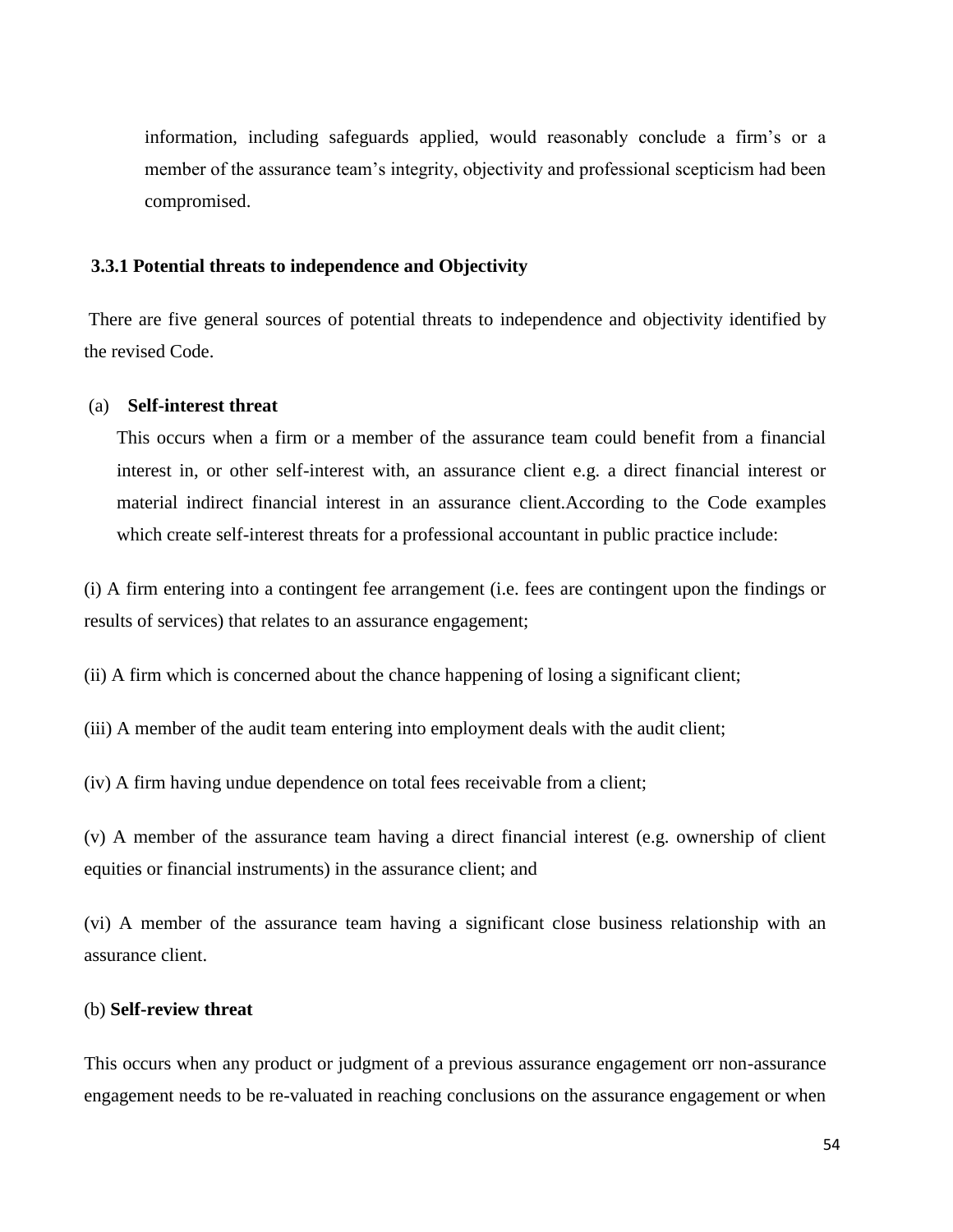a member of the assurance team was previously a director or officer of the assurance client, or was an employee in a position to exert direct and significant influence over the subject matter of the assurance engagement. Examples of circumstances which create self-review threat for a professional accountant in public practice include:

i). A firm issuing an assurance report on the effectiveness of the operation of a financial system after designing or implementing it.

ii). A firm, having prepared the original data used to generate records that are the subject matter of the assurance engagement.

iii). A member of the assurance team being or having recently been a director or officer of the client.

iv). A member of the assurance team being or having recently been employed in a position to exert significant influence over the subject matter of the engagement.

v). The firm performing a service for a client that directly affects the subject matter information of the assurance engagement.

### (e) **Advocacy threat**

This occurs when a firm, or a member of the assurance team, promotes, or may be perceived to promote, an assurance client's position or opinion to the point that objectivity may, or may be perceived to be, compromised. Such may be the case if a firm or a member of the assurance team were to subordinate their judgement to that of the client. Examples include dealing in, or being a promoter of, shares or other securities inan assurance client and acting as an advocate on behalf of an assurance client in litigation.

### (f) **Familiarity threat**

This is the threat that due to a long or close relationship with a client or employer, a professional accountant will be too sympathetic to their interests or too accepting of their work. Examples of circumstances which may create familiarity threats include: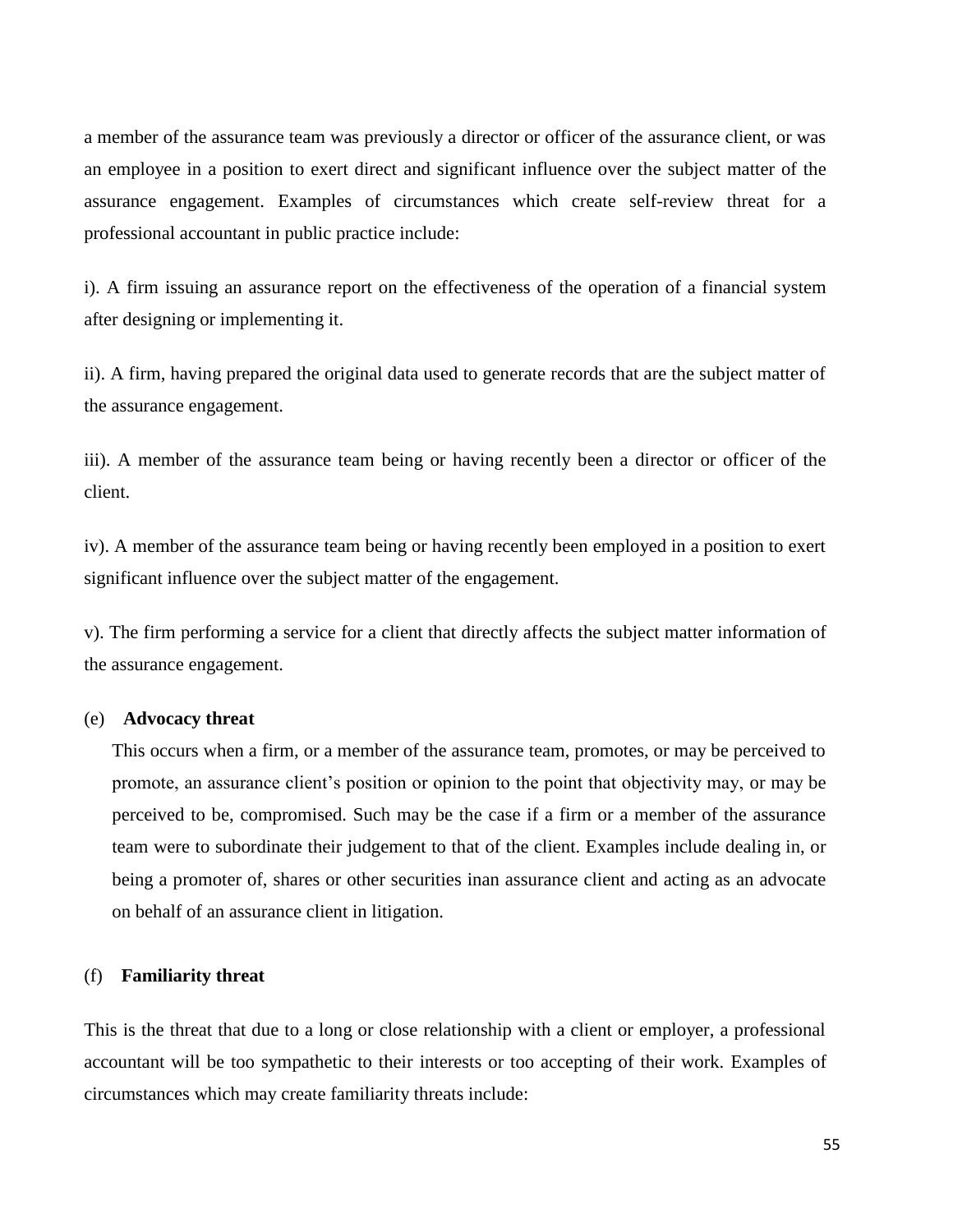i). a member of the assurance team having a close or immediate family member who is a director or officer of the assurance client;

ii). a member of the assurance team having a close or immediate family member who is an employee of the client and in a position to significantly influence the subject matter of the assurance engagement;

iii). A former partner of the firm being a director, officer of the assurance client or an employee in a position of significant influence;

iv). Acceptance of gifts or hospitality, unless the value is clearly insignificant, from the client, its directors or employees; and

v). long association of a senior member of the assurance team with the assurance client.

(g) **Intimidation threat** (for example, threats of replacement due to disagreement).

This occurs when a member of the assurance team may be deterred from acting objectively and exercising professional scepticism by threats, actual or perceived, from the directors, officers or employees of an assurance client e.g threat of replacement over a disagreement with the application of an accounting principle.

Examples of circumstances which may create intimidation threats for a professional accountant who is in public service include:

(i) A firm being threatened with dismissal from a client engagement;

(ii) A firm being threatened with litigation by the client;

(iii) A firm being pressurized to reduce inappropriately the extent of work performed so as to reduce fees;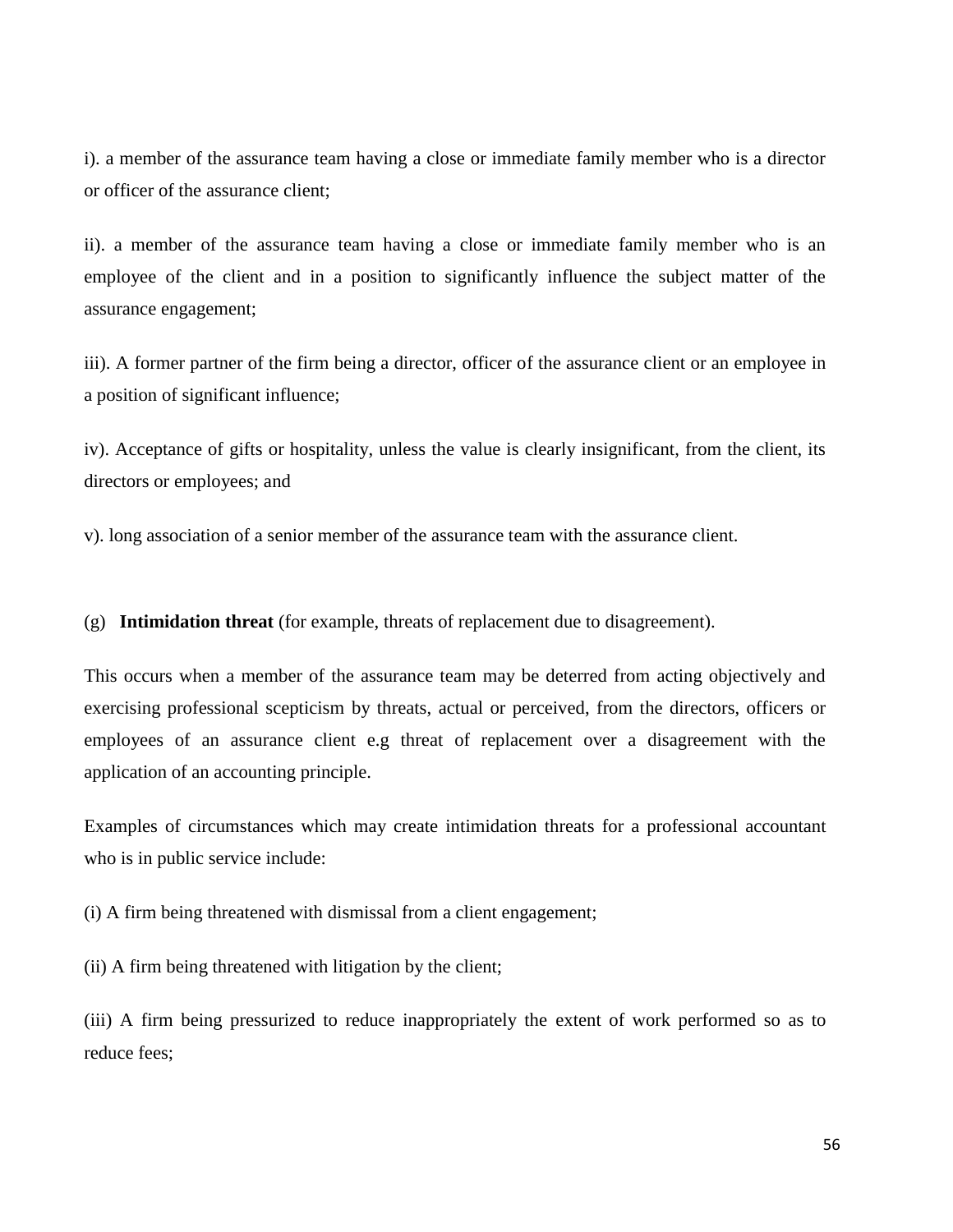(iv) An audit client indicating that it will not award a planned non-assurance contract to the firm if the firm continues to disagree with the client's accounting treatment for a particular transaction; and

(v) A professional accountant being informed by a partner of the firm that a planned promotion will not take place except the accountant agrees with an audit client's inappropriate accounting treatment.

# **3.3.2 Possible Safeguards**

There are two general categories of safeguards identified by the Code:

- (i) Safeguards created by the profession, legislation or regulation
- (ii) Safeguards within the work environment.

Examples of safeguards created by the profession, legislation or regulation:

- (i) Educational training and experience requirements for entry into the profession;
- (ii) Continuing professional development requirements;
- (iii) Corporate governance regulations;
- (iv) Professional standards;

(v) Professional or regulatory monitoring and disciplinary procedures;

(vi) (External review by a legally empowered third party of the reports, returns, communication or information produced by a professional accountant.

Examples of safeguards in the work environment (that is, within the Audit firm):

(i) Involving an additional professional accountant to review the work done or otherwise advise as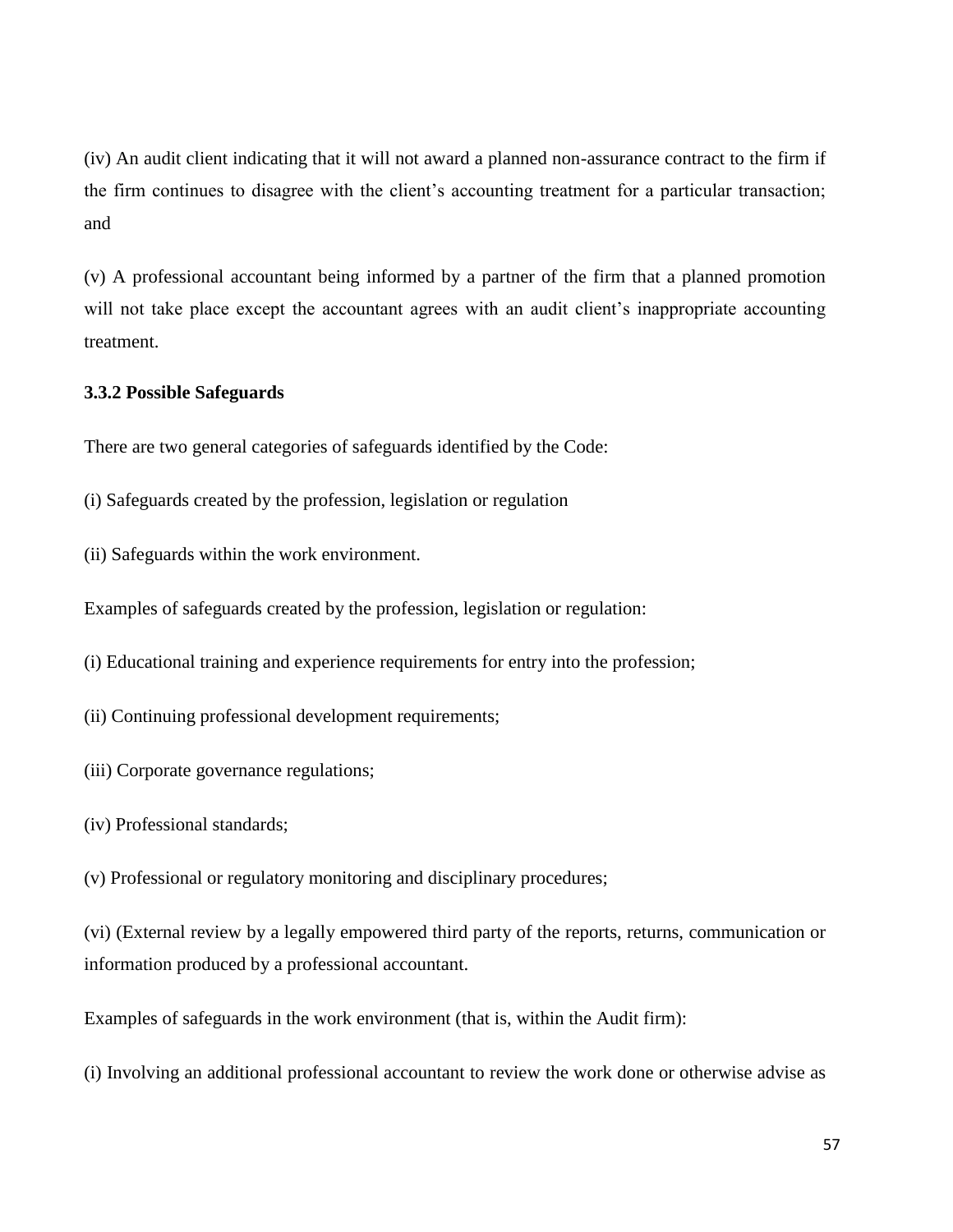necessary;

(ii) Consulting an independent third party, such as a committee of independent auditors, a professional regulatory body or another professional accountant;

(iii) Rotating senior personnel;

(iv) Discussing ethical issues with those in charge of client governance;

(v) Disclosing to those charged with governance (through the audit committee) the nature of services provided and extent of fees charged.

(vi) Involving another firm to perform or re-perform part of the engagement.

vii) Leadership stressing the importance of independence, having written independence policies and designating a member of senior management to oversee the adequate functioning of the safeguarding system.

Hayes, Dassen, Schilder and Wallage posit a third category of safeguard, that is, **safeguard within the Assurance Client.**

Examples of such safeguard include:

i). Ratification by the audit committee of the appointment of the audit firm ( the trend is towards appointment of the auditor by the Audit committee);

ii). Competent personnel in the employment of client;

iii). Client is committed to fair financial reporting;

iv). The client has internal procedures that ensure objective choices in commissioning nonassurance engagements;

v). client has a corporate governance structure such as audit committee, that provides oversight of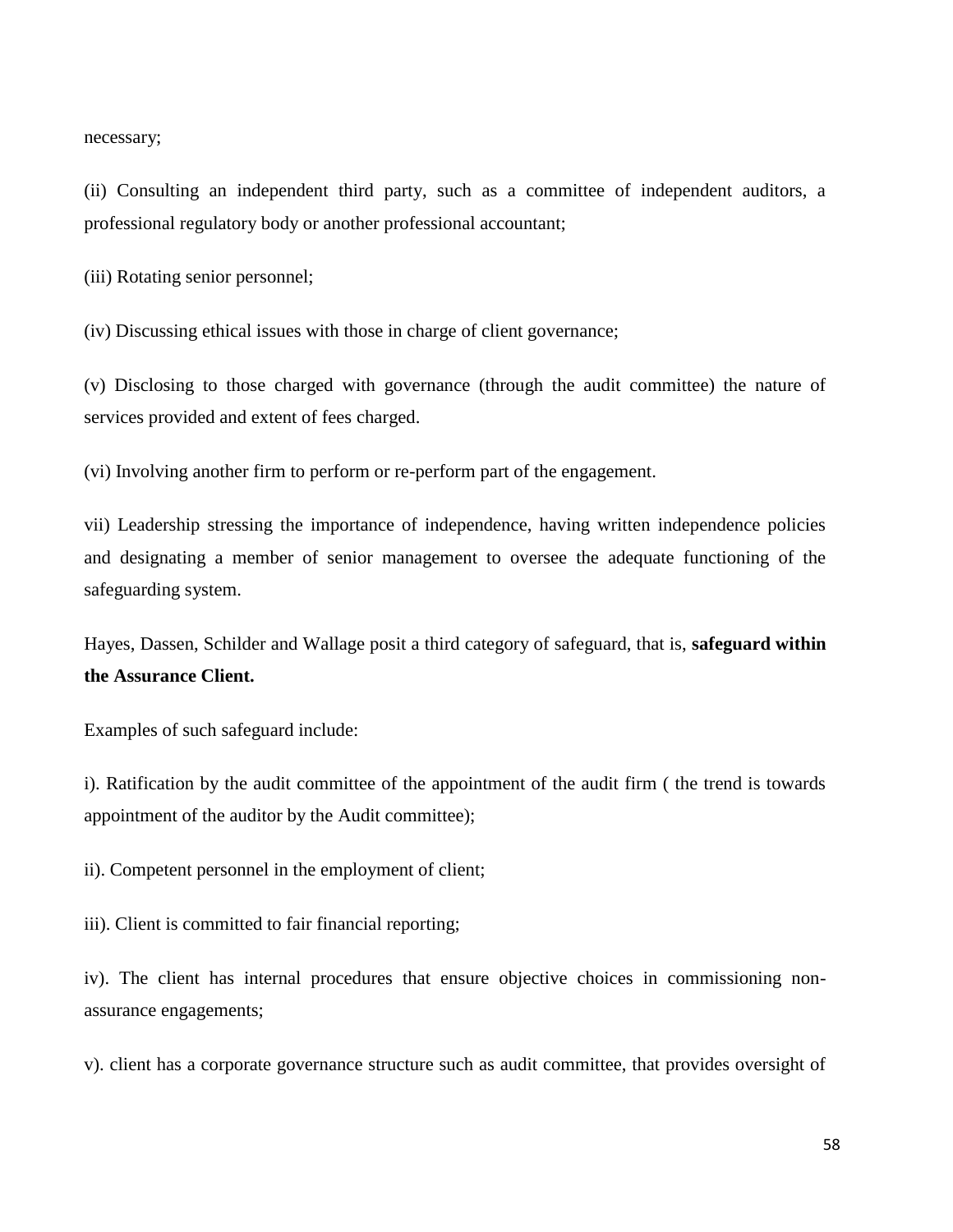the audit firm's services.

# **4.0 CONCLUSION**

The Accountant should strive to adher to ethical principles as it is fundamental to his professional practice as an auditor. Compliance with ethical principles is central to the the credibility of the audit report issued by the accountant. The public's acceptance of and reliance on the auditor's work is by extension its acceptance of and reliance on the accounting profession. The auditor should therefore be careful of situations that create threats to his objectivity and independence.

# **5.0 SUMMARY**

This unit discussed the fundamental ethical principles based on IFAC's Code of Ethics as well as ICAN's Rules of Professional Conduct and Guide for Members. It also examined threats to the accountant's independence and objectivity and possible safeguards to the identified threats are also suggested.

# **6.0 TUTOR MARKED ASSIGNMENT**

1. Independence is a trait all external auditors must imbibe.What are the factors that can impair audit independence?

2. Discuss the fundamental ethical principles contained in IFAC's Code of Ethics. Under what circumstances may an auditor disclose client's confidential information to third parties?

3. What is Advocacy threat? Discuss possible safeguards against advocacy threat.

# **7.0 References/further reading**

1. ACCA (2014). Study Text on Advanced Audit and Assurance. London: BPP Learning Media. 2. ICAN(2014): Advanced Audit and Assurance Study text. UK: Emile Woolf International 3. Hayes, R et al(2005), Principles of Auditing: An introduction to international standards on auditing. England: Prentice Hall (Pearson Education Publishers). 4. ICAN (2009). Rules of Professional behaviour and conduct for members.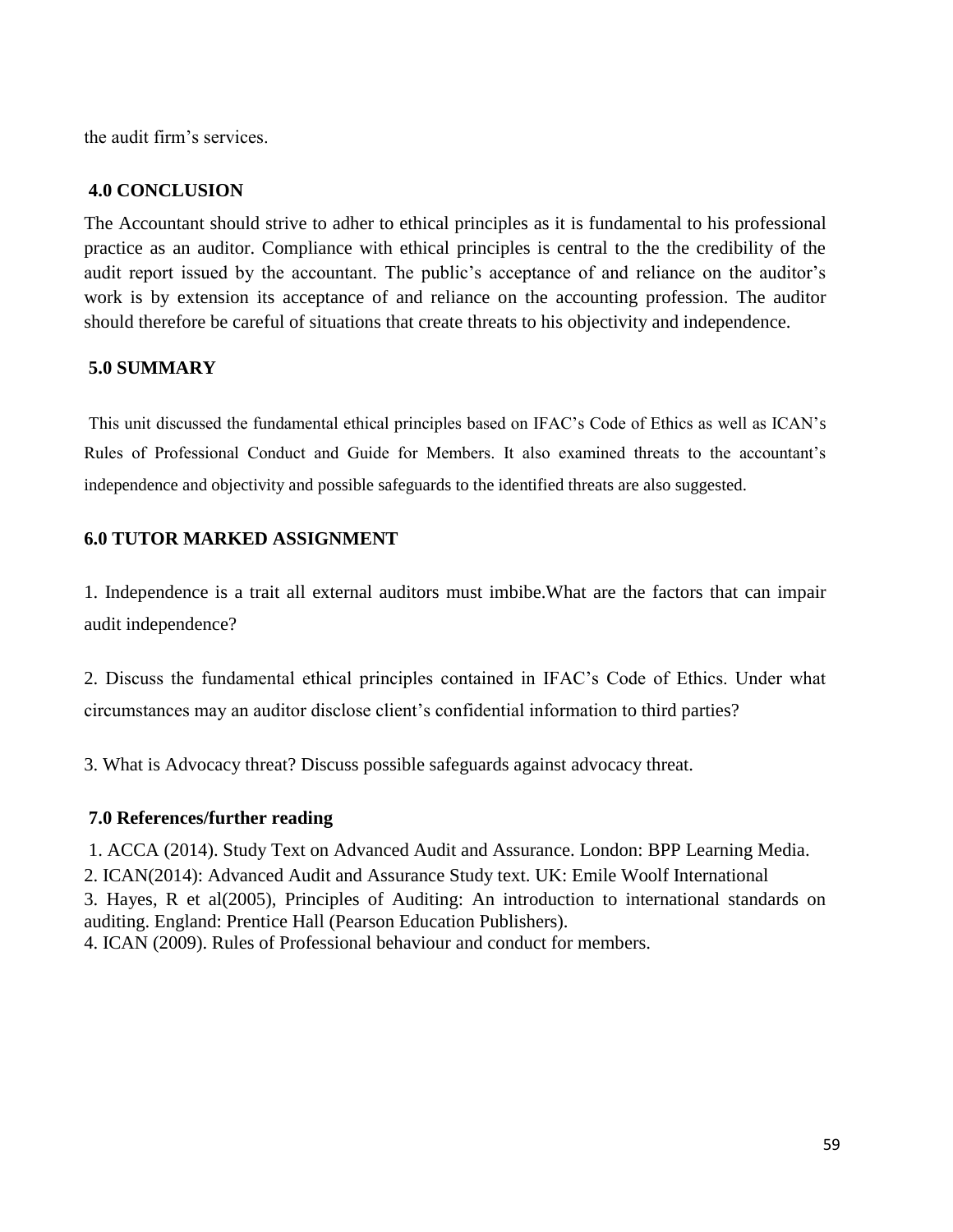# **UNIT5: CORPORATE GOVERNANCE**

# **Content**

**1.0 Introduction**

# **2.0 Objectives**

# **3.0 Main Content**

- **3.1 Definitions**
- **3.2 Nature, Scope & Significance of Good Corporate Governance**
- **3.3 Causes of Heightened Interest/discussions on Corporate Governance**
- **3.4 Corporate Governance Code in Nigeria**
- **3.5 Stakeholder Relationships**
- **3.6 Roles of certain key players in Corporate Governance**
- **3.7 Achieving Effective Corporate Governance**
- **4.0 Conclusion**
- **5.0 Summary**
- **6.0 Tutor Marked Assignment**
- **7.0 References/further Reading**

# **1.0 INTRODUCTION**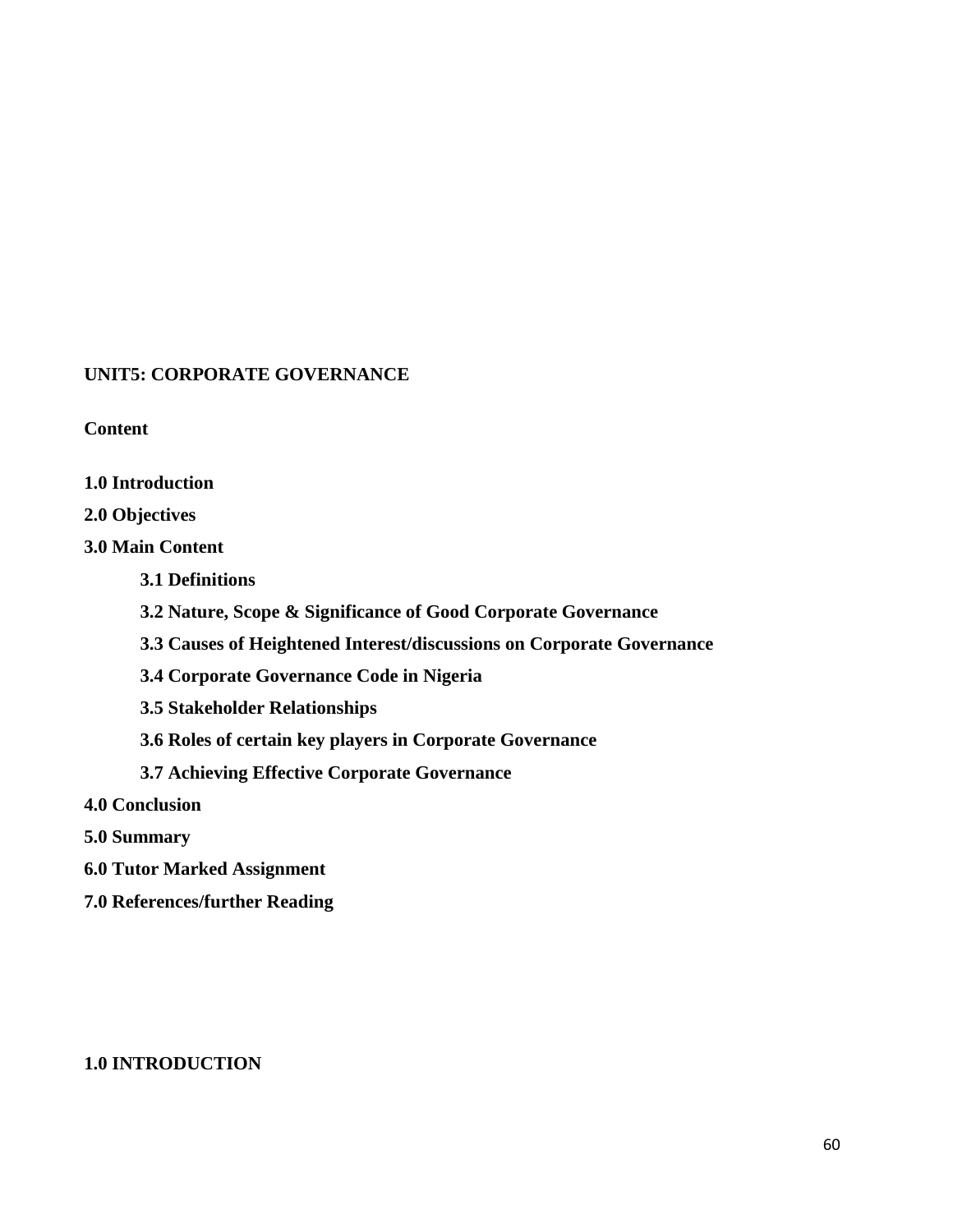In this unit, we will discuss the important concept of corporate governance. Corporate governance failures have been cited as one of the reasons for the failures of global companies, such as Enron, World com etc. This unit explores the nature and significance of corporate governance and the roles of key players such as the board, the audit committee, internal audit function as well as the external auditor, in the governance framework.

# **2.0 Objectives**

By the end of this unit, you should be able to:

- **1.** Explain corporate governance.
- **2.** explain the factors that have heightened the concern for good corporate governance practices in recent times.
- **3.** statethe significance of good corporate governance and the principles that govern stakeholder relationships.
- **4.** discuss the responsibilities of the Board of directors and the Audit committee in the corporate governance framework in line with provisions of the National Code of Corporate Governance (Private sector).

### **3.0 Main Content**

# **3.1 Definitions**

The following are the various definitions of corporate governance.

1. The set of mechanisms through which outside investors are protected from expropriation by insiders (including management, family interests and/or government) – Nganga, Jain and Artivor (2003).

2. Corporate governance deals with the ways suppliers of finance to corporations assure themselves of getting a return on their investments – Shleifer&Vishny. It is a way of making sure that managers do not misappropriate the capital or invest in bad projects.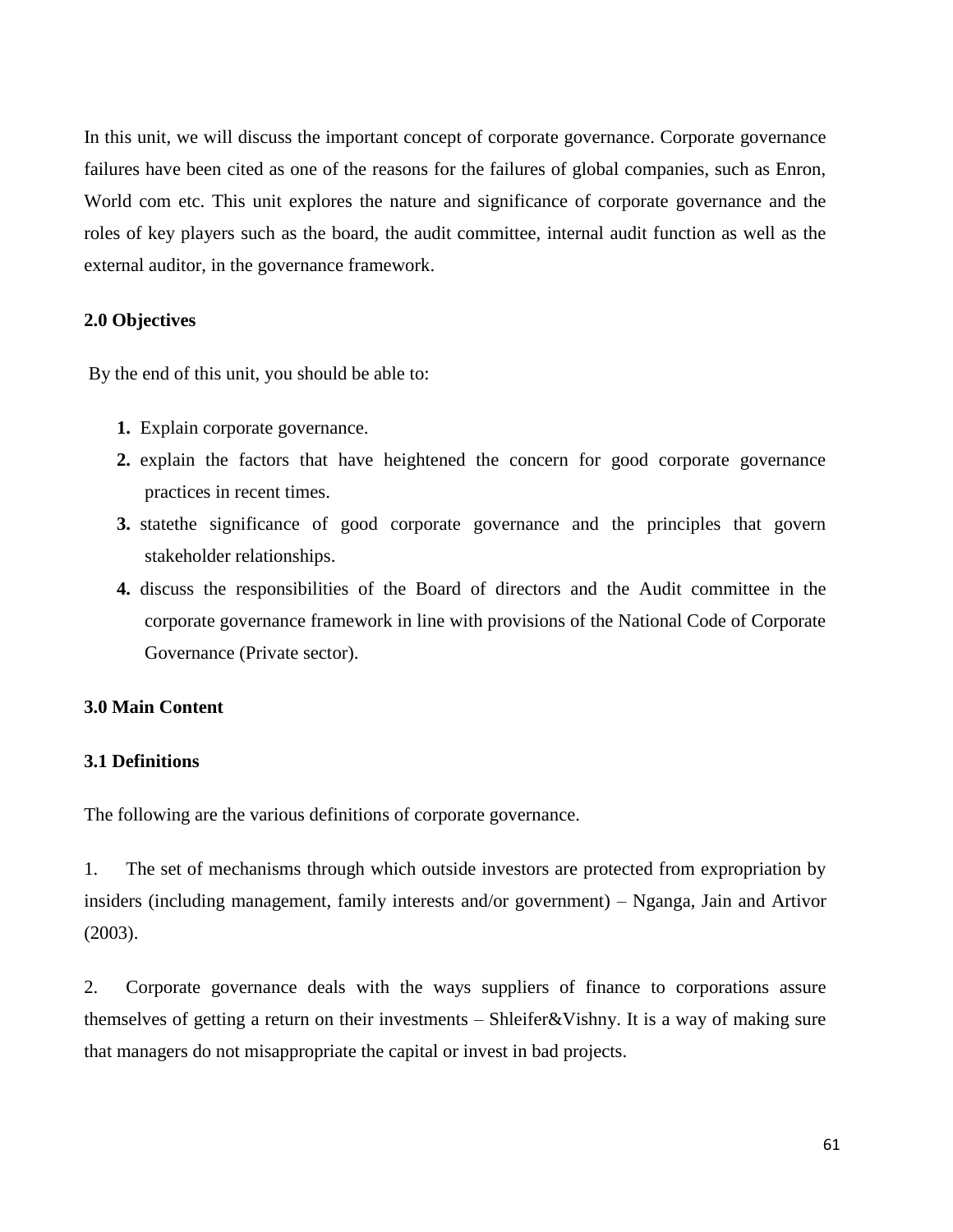3. Corporate governance is the process and structure used to direct and manage a business and the affairs of the corporations with the objective of enhancing shareholder value which includes ensuring the financial viability of the business. The process and structure define the division of power and establish mechanisms for achieving accountability among shareholders, the board and management- Toronto Stock exchange.

4. Corporate Governance is "the system by which companies are directed and controlled." – Cadbury Committee.

5. Organization for Economic Co-Operation & Development. (OECD): Corporate governance comprehends that structure of relationships and corresponding responsibilities among a core group consisting of shareholders, board members and managers designed to best foster the competitive performance to achieve the corporation's primary objective.

The focus of corporate governance is on the dilemma that results from the separation of ownership and control; it addresses the Principal- Agent relationship between shareholders and directors on the one hand and the relationship between company agents and stakeholders on the other. All other parties, e.g. customers, suppliers, employees, government and the general public, have interest on the success of the entity and thus entitled to balanced, transparent and fair reports from those charged with governance.

### 3**.2 Nature, Scope & Significance of Good Corporate Governance**

### **Nature of corporate governance**

1. Good Corporate governance encompasses efficient and effective asset management in line with regulatory, compliance and risk management principles.

2. Good Corporate governance evidences the commitment of management to adhere to conduct which is recognized as sound and appropriate throughout the world.

3. It promotes the financial stability and profitability of a firm.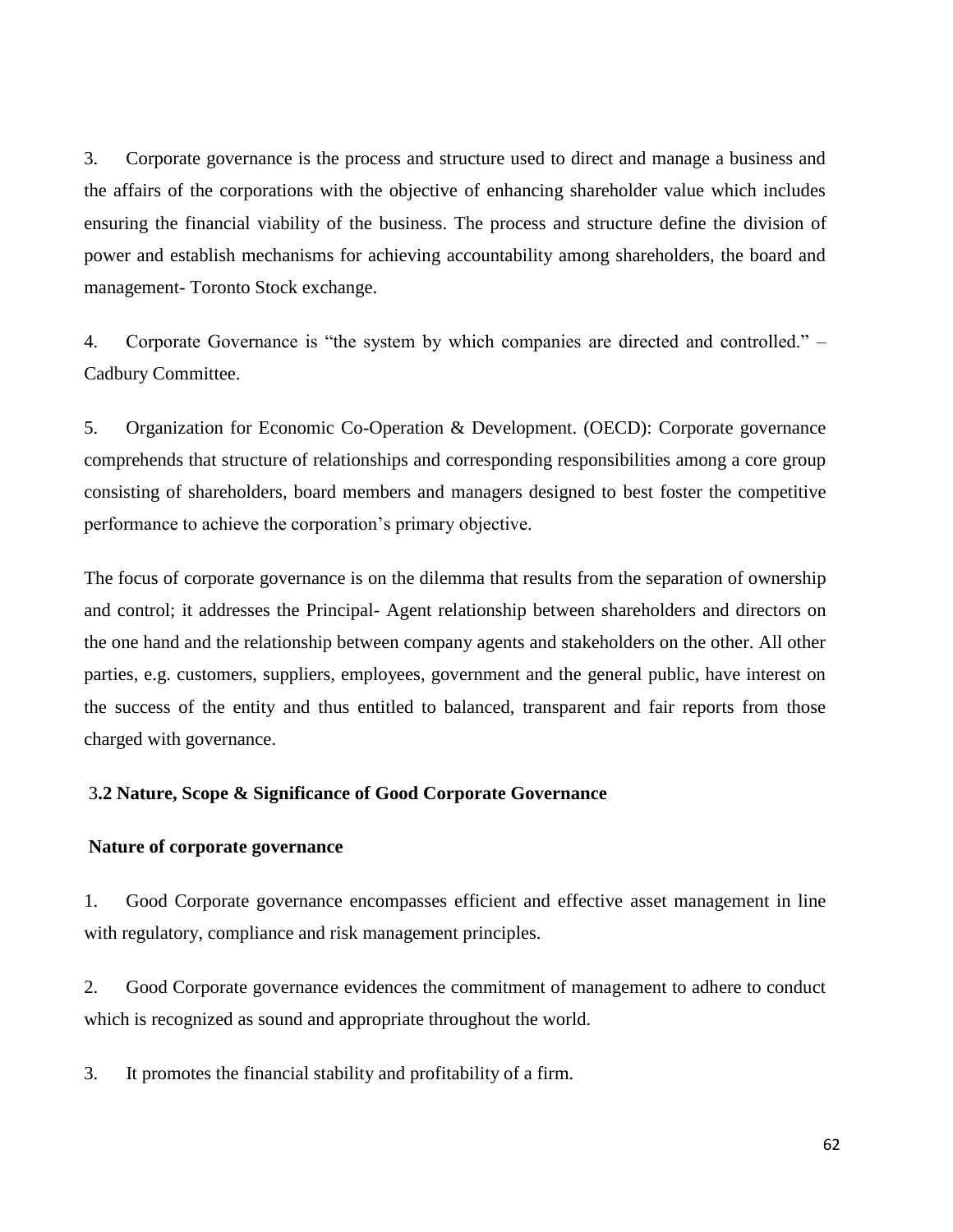4. It fosters disaster recovery and ensures the going concern status of a company.

5. Good corporate governance ensures the compliance and enforcement of best practices.

6. It embraces sound and enduring business procedures, processes and policies. It mitigates risks and brings about optimal operational activities.

7. It facilitates internal audit monitoring and evaluation of internal controls designed to mitigate all kinds of risks.

# **Scope of corporate governance**

Corporate Governance covers the following areas:

- a. Compliance with corporate and company law.
- b. Compliance with Code of best practices

c. Risk management aimed at safeguarding the assets of the organization from expropriation and

d. Installation and maintenance of internal audit functions.

### **Significance of corporate governance**

The significance of corporate governance lies in the fact that good corporate governance enhances:

- i. The ability of a company to produce quality goods or supply efficient and economic services at the least possible cost;
- ii. The objective of ensuring appropriate and adequate controls over a company's activities and operations;
- iii. The ability of the enterprise to generate competitive and reasonable return on investment for investors: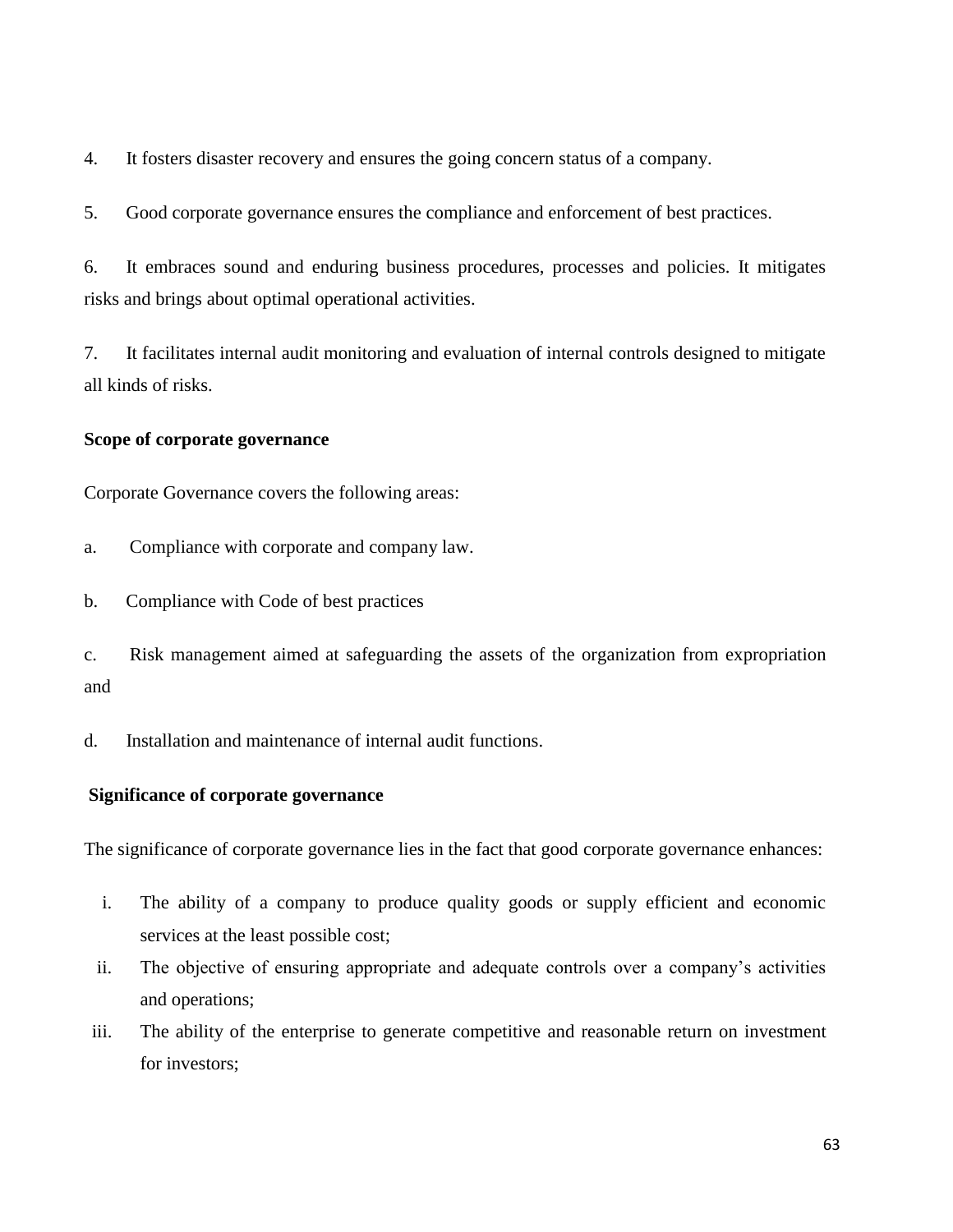iv. The ability of the organization to deter and prevent fraud and fraudulent practices.

# **3.3 Causes of Heightened Interest/discussions on Corporate Governance**

- 1. **Bankruptcies, Fraud and mismanagement**: These are the major reasons why CG has been in the spotlight in recent years. Notable among these cases are Waste Management, Worldcom, BCCI, Orange County, Xerox, HIH Insurance, Enron etc.
- 2. **The influence of public, customers and media:** There has been increasing demand for shareholder role in governance and also an increasing influence of customers and public/media opinion on the governance of corporations.
- 3. **Globalization of the capital markets**: Globalization encourages the harmonization of laws and regulations and institutional investors are increasingly making investment decisions on the basis of whether an enterprise adopts global best practices in its corporate governance.
- 4. **Developments in Information Technology:** IT is a major enabler of the new economy and has led to fundamental changes in financial reporting languages and in disclosure of information for decision making. IT is thus currently taking centre stage in CG developments and discussion.

# Others include

- Inequality in the treatment of investors;
- Fraudulent financial reporting;
- **Excessive risk taking**
- Poor management;
- **•** Deficient Internal control systems; and
- $\blacksquare$  Excessive Influence.

# **3.4 Corporate Governance Code in Nigeria**

In response to calls for the adoption of global best practices in Corporate governance in Nigeria, The Minister of Trade and Investment, on 17th January, 2013 set up a Steering Committee on the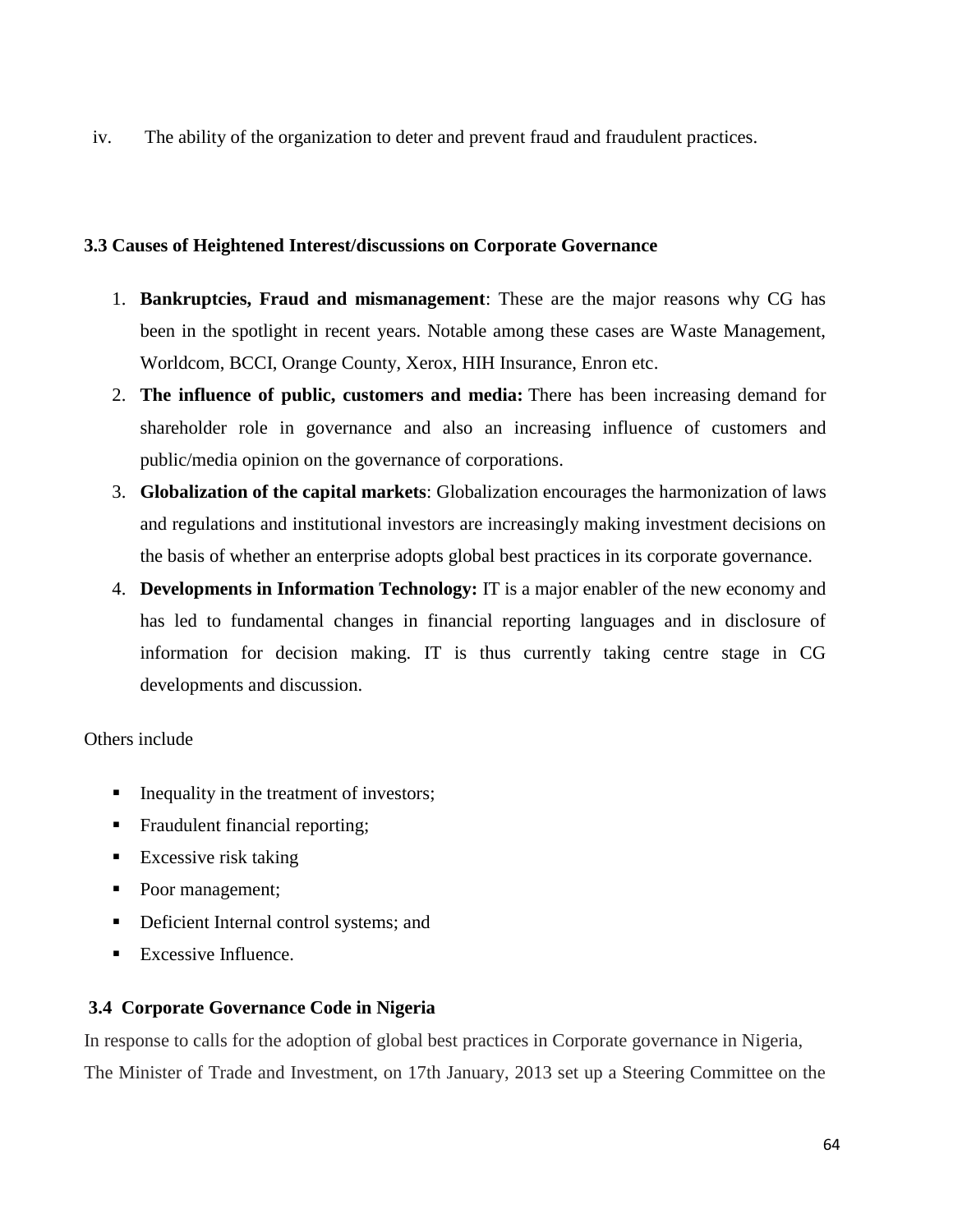National Code of Corporate Governance to harmonize and unify all the existing sectoral corporate governance codes in Nigeria. These sectoral codes included the Code of Corporate Governance for Banks in Nigeria Post-Consolidation 2006, Code of Corporate Governance for Licensed Pensions Operators 2008, Code of Corporate Governance for Insurance Industry in Nigeria 2009, SEC Code of Corporate Governance in Nigeria 2011 and CBN Code of Corporate Governance for Banks and Discount Houses 2014.

The Committee's terms of reference were to develop a National Code of Corporate Governance that will enable the Financial Reporting Council of Nigeria, among other things, to:

(a) Promote the highest standards of corporate governance;

(b) Promote public awareness about corporate governance principles and practices;

(c) Act as the national coordinating body responsible for all matters pertaining to corporate governance in both private and public sectors of the Nigerian economy;

(d) Encourage sound systems of internal control and information systems control to safeguard stakeholders' investment and assets of public interest entities;

(e) Promote sound financial reporting and accountability based on true and fair financial statements duly audited by competent independent Auditors; and

(f) Ensure that audit committees of public interest entities keep under review the scope of audit and its cost effectiveness, the independence and objectivity of the auditors.

The Committee produced two Codes, namely:

- National Code of Corporate Governance for the private sector (effective  $17<sup>th</sup>$  October, 2016);
- Not-for-Profit Organizations: Code of Corporate Governance (effective 17<sup>th</sup> October, 2106); and

The Code of Governance for the Public Sector is at ED (Exposure Draft) level.

## **Private Sector Code**

Our focus in this course is on the Private sector code. This code applies to:

(a) All public companies (whether listed or not);

(b) All private companies that are holding companies or subsidiaries of public companies; and

(c) Regulated private companies (that is, private companies that file returns to any regulatory authority other than the Federal Inland Revenue Service and the Corporate Affairs Commission,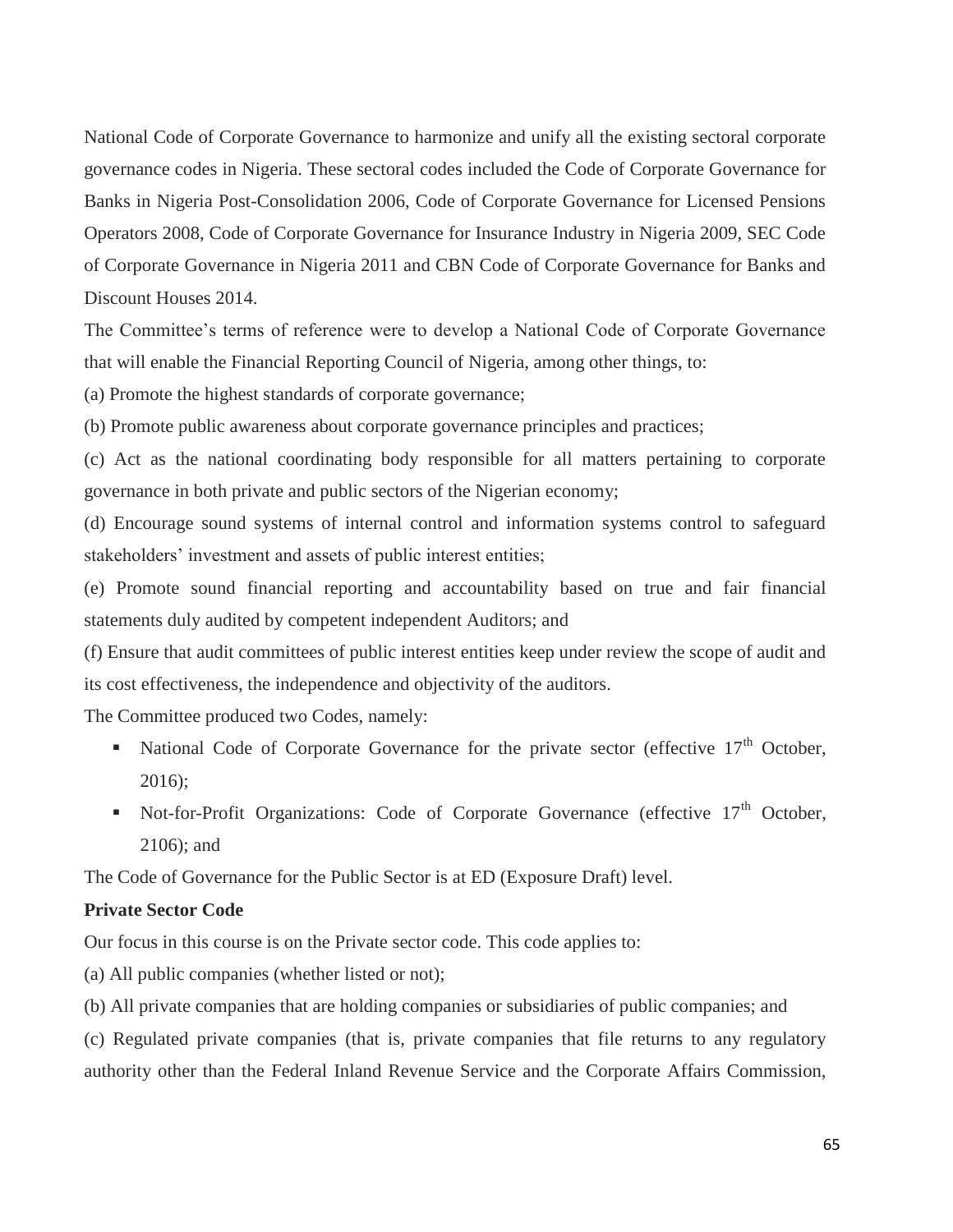except such companies with not more than eight (8) employees).

#### **3.5 Stakeholder Relationships**

The stakeholders of a company include existing and potential investors, employees, loan and trade creditors, customers and all those that are impacted in one way or the other by the company's operations, products and services.

The ethical rules of behaviour or principles that govern stakeholder relationships include:

1. **The principle of fairness** – this involves objective and equitable handling of all stakeholder interests. It does not necessarily mean treating everybody the same way.

2. **The principle of co-operation, solidarity or community** – Team work is seen as being paramount to the achievement of corporate objectives. This principle aims at avoiding suboptimalty in the pursuit of the goals of the organization.

3. **The principle of rationality** – This demands that people act intelligently and reasonably, avoiding self-interests. Consideration should be towards the means to attain most efficiently and effectively the set objectives and the quality and adequacy of resources deployed in relation to desired ends.

4. **The principle of refraining from a willed harm to others** – Actions should not be deliberately taken to put to a disadvantage any group of stakeholders. Actions that are not intended as instruments of achieving corporate objectives should be avoided.

5. **The principle of role responsibility** – Stakeholders should pursue faithfully their role responsibilities. They should deploy their skills and competences for the overall benefit of the organization and all stakeholders.

A symbiotic relationship between all stakeholders yields synergistic result on corporate governance. Such impact can be seen in the following areas: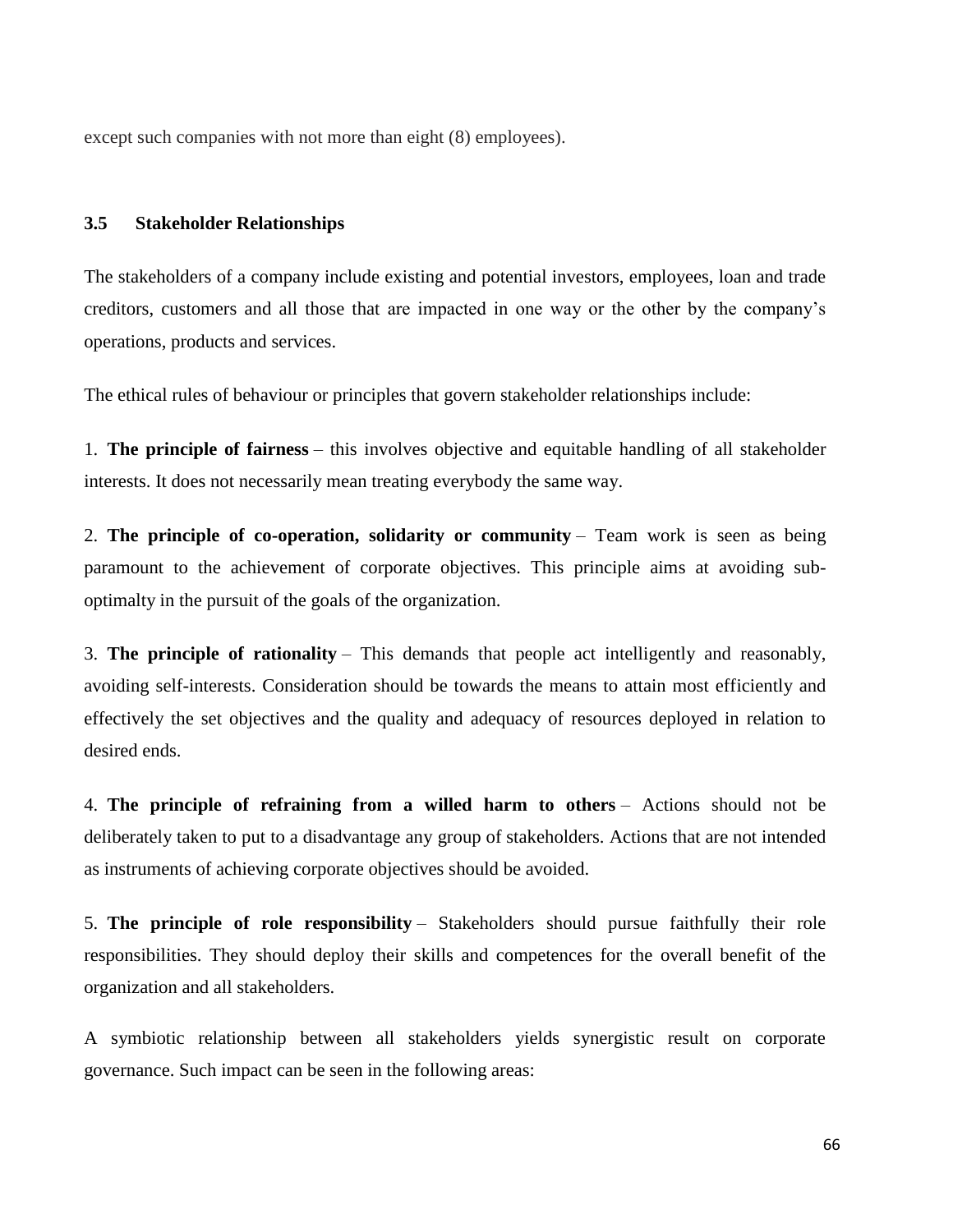- a) Raising the standard of corporate governance attracts investments including FDIs. Investors look for strong board effectiveness, transparency, accountability and financial probity as key drivers of governance in organizations.
- b) There is a strong positive association between the commitment and loyalty of employees and the moral index of an organization. Where the leadership is seen to be selfish and selfserving, the employees help themselves to improve their welfare.
- c) Quality operations of the company, through its goods and services improve the quality of life of customers. Its CSR also impacts the lives of the immediate community/environment. Suppliers also continue to supply when the terms of payment are adhered to by the company. Overall, every stakeholder benefits.
- d) Government's role in giving the desired direction by creating the enabling environment, including strong institutions and infrastructure, is important. The Government's role is the fulcrum on which every enterprise's CG revolved.

# **3.6 Roles of certain key players in Corporate Governance**

# **Board of Directors**

Section 3 of the National Code of Corporate Governance states that the main purpose of the board is to provide entrepreneurial, strategic and ethical leadership to a company, ensure that management is acting in the best interest of owners and other stakeholders.

### **Responsibilities of the Board**

Section 4 of the Code gives a non-exhaustive list of the responsibilities of the board as follows:

1.The board that shall govern,direct and be in effective control of the affairs of the company. Every board shall have a Charter setting out its responsibilities.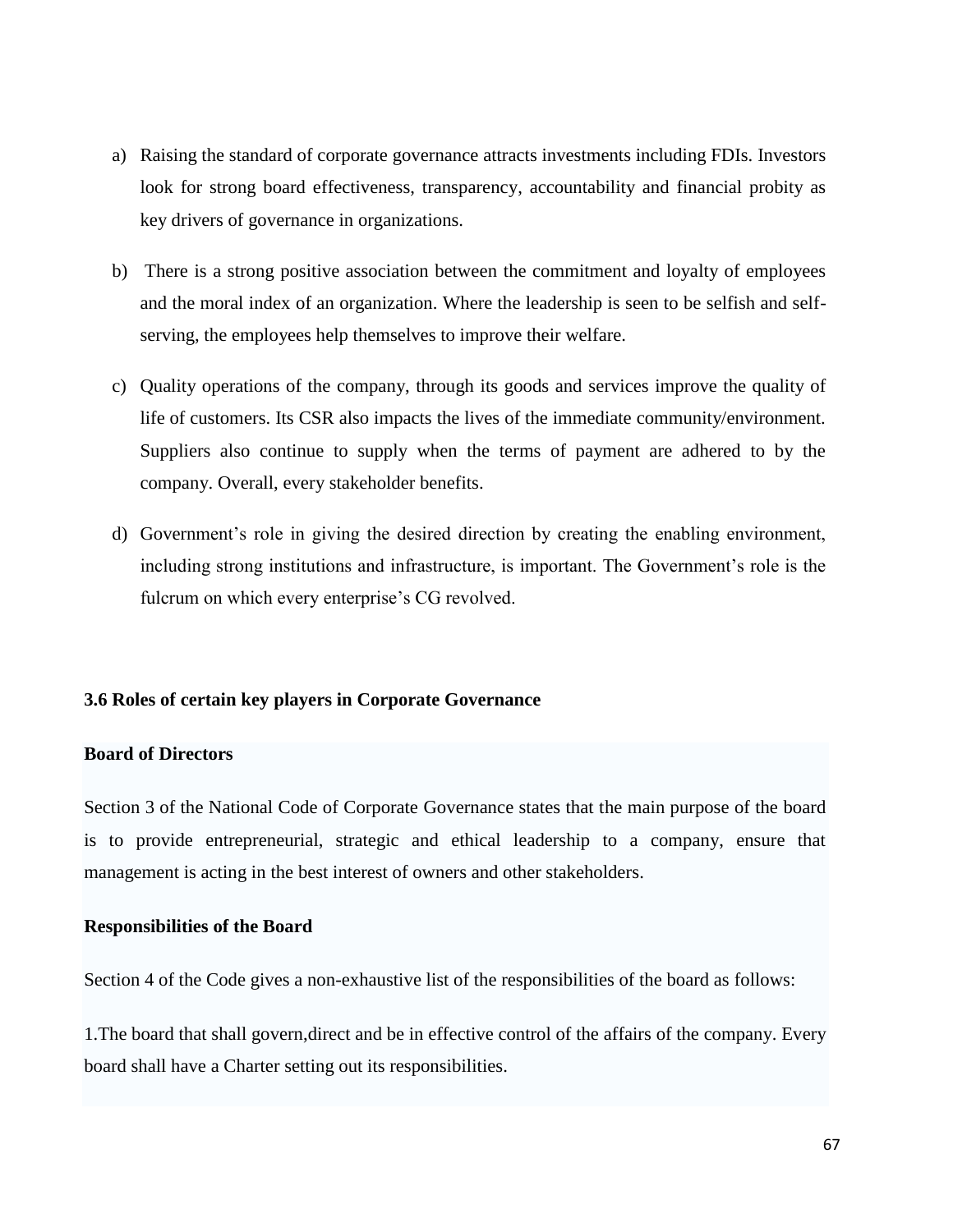2. The board being central in corporate governance shall serve as the link between the stakeholders and the company. The board's paramount responsibility is the positive performance of the company in creating value for all its stakeholders.

3. The board shall exercise leadership, enterprise, integrity and judgment in directing the company so as to achieve continuing survival and prosperity of the company.

4. The board shall ensure the establishment and implementation of a succession plan, appointment, training and remuneration for both the board and senior management of the company.

5. The board is accountable to the shareholders and shall exercise the important role of identifying other stakeholders relevant to the business of the company and incorporate their expectations in its decisions.

6. The board shall set the company's values and standards (including ethical standards), and ensure that obligations to shareholders and other stakeholders are understood and met.

7. The appointment and removal of the head of the internal audit shall be the responsibility of the board on the recommendations of the statutory or Board Audit Committee (or both where they coexist).

8. The board is responsible for the establishment of the company's risk management framework as well as oversight over its implementation.

9. The board shall be responsible for Information Technology governance.

10. The Board shall be responsible for the company's internal control system, financial control and reporting.

### **Internal Audit Function**

The internal audit function shall be headed by a member of senior management and can only be removed by the board on the recommendation of the Statutory Audit Committee (and board audit committee, in the case of companies with two audit committees). A public interest Entity shall not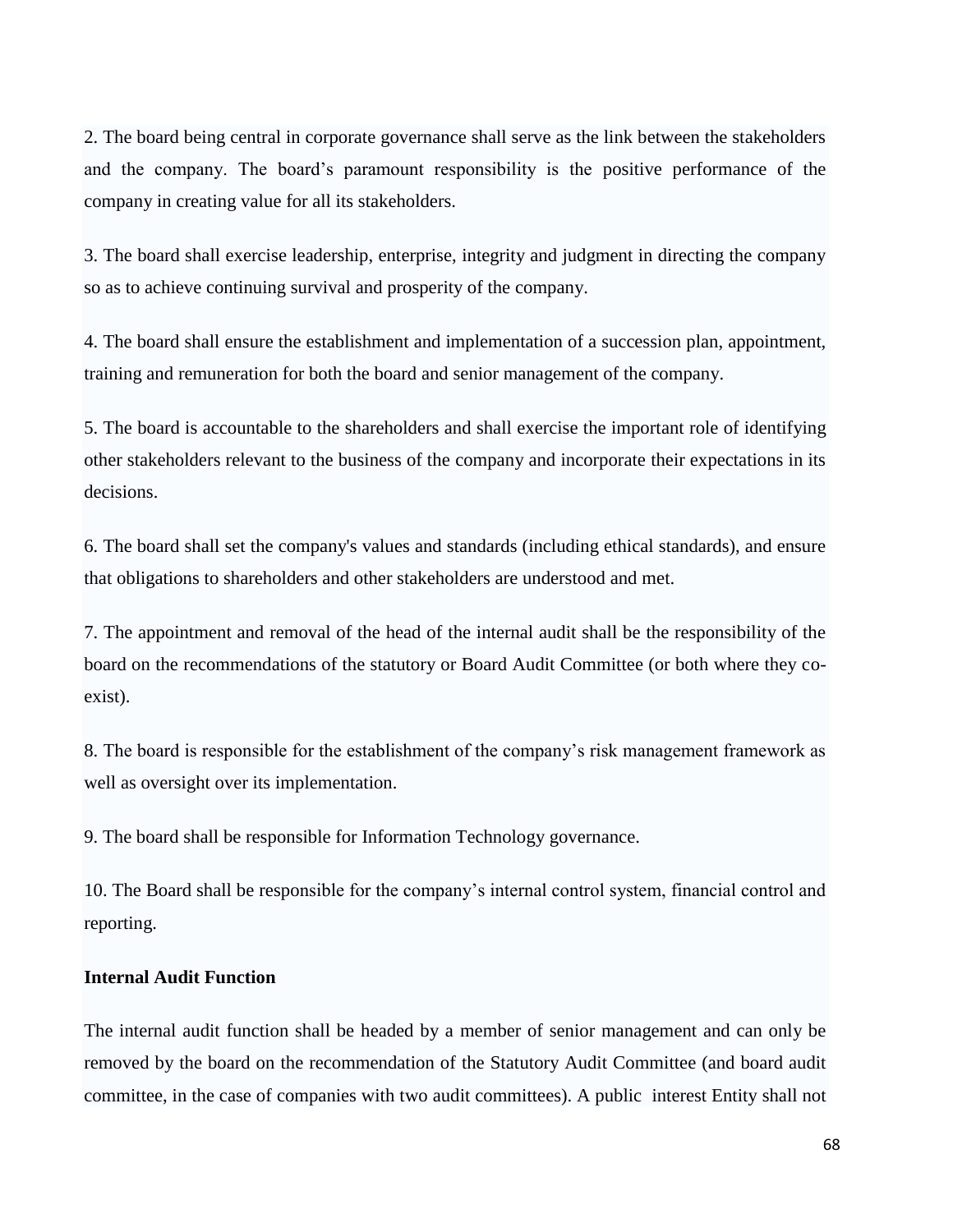outsource its internal audit functions.

The duties of the internal audit function shall include:

- i. assisting the directors and management to maintain effective controls through periodic evaluation to determine the effectiveness and efficiency of the company's internal control systems and make recommendations for enhancement or improvement.
- ii. reporting at least once every quarter, to the audit committee meetings, on the adequacy and effectiveness of management, governance, risk and control environment, deficiencies observed and management mitigation plans.
- iii. establishing a risk-based internal audit process that provides a consistent basis for the provision of internal audit services and highlights the key steps and activities to be performed from the planning stage through to the reporting phase of the audit.
- iv. providing independent assurance on the robustness and effectiveness of the company's risk management process.
- v. liaising with other internal and external providers of assurances in order to ensure proper coverage and to minimise duplication of effort.
- vi. Annual risk assessment to identify emerging, as well as residual or existing risks.

## **The audit committee**

Section 8.14 of the 2016 National Code of Corporate Governance makes provision for the establishment of audit committees namely statutory audit committee and Board audit committee by public companies. Every private company to which this code applies shall have a Board Audit Committee.

All members of an audit committee (whether statutory or board) shall have financial literacy and shall be able to read and interpret financial statements. At least one member of the committee shall be an expert and have current knowledge in accounting and financial management

The Board Audit Committee shall be composed of at least three members, all of whom shall be non-executive directors, a majority of whom shall be independent nonexecutive directors.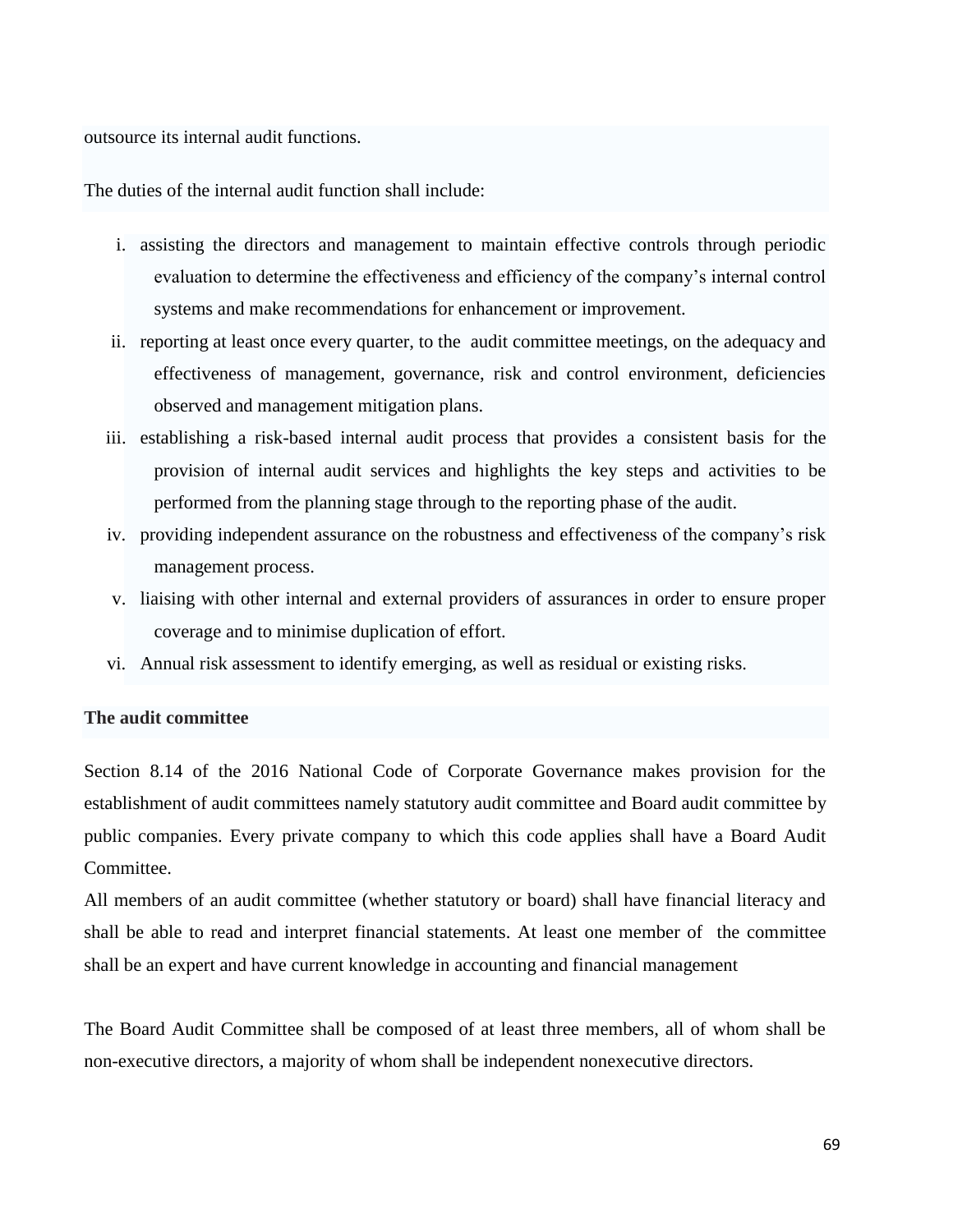### **Duties and responsibilities**

The 2016 National Code of Corporate Governance for private sector stipulates the following functions for the audit committee:

Consistent with section 359(3) and (6) of Companies and Allied Matters Act, Cap. C20, Laws of the Federation of Nigeria 2004, every public company shall establish a *Statutory Audit Committee* which shall perform the following functions:

(a) Ascertain whether the accounting and reporting policies of the company are in accordance with legal requirements and agreed ethical practices;

(b) Review the scope and planning of audit requirements;

(c) Review the findings on management matters in conjunction with the external auditor and departmental responses thereon;

(d) Keep under review the effectiveness of the company's system of accounting and internal control;

(e) Make recommendations to the board regarding the appointment, removal and remuneration of the external auditors of the company; and

(f) Authorise the internal auditor to carry out investigations into any activities of the company which may be of interest or concern to the committee.

## **Board Audit Committee**

Without prejudice to the provision of the Companies and Allied Matters Act, CAP C20, Laws of the Federation of Nigeria 2004 every public company shall, in addition to a Statutory Audit Committee, have *a Board Audit Committee* which shall have the following additional responsibitities:

(a) Exercise oversight over the integrity of the company's financial statements, compliance with legal and other regulatory requirements, assessment of qualifications and independence of external auditor, and performance of the company's internal audit function as well as that of external auditors;

(b) Establish an internal audit function and ensure there are other means of obtaining sufficient assurance of regular review or appraisal of the system of internal controls in the company;

(c) Ensure the development of a comprehensive internal control framework for the company,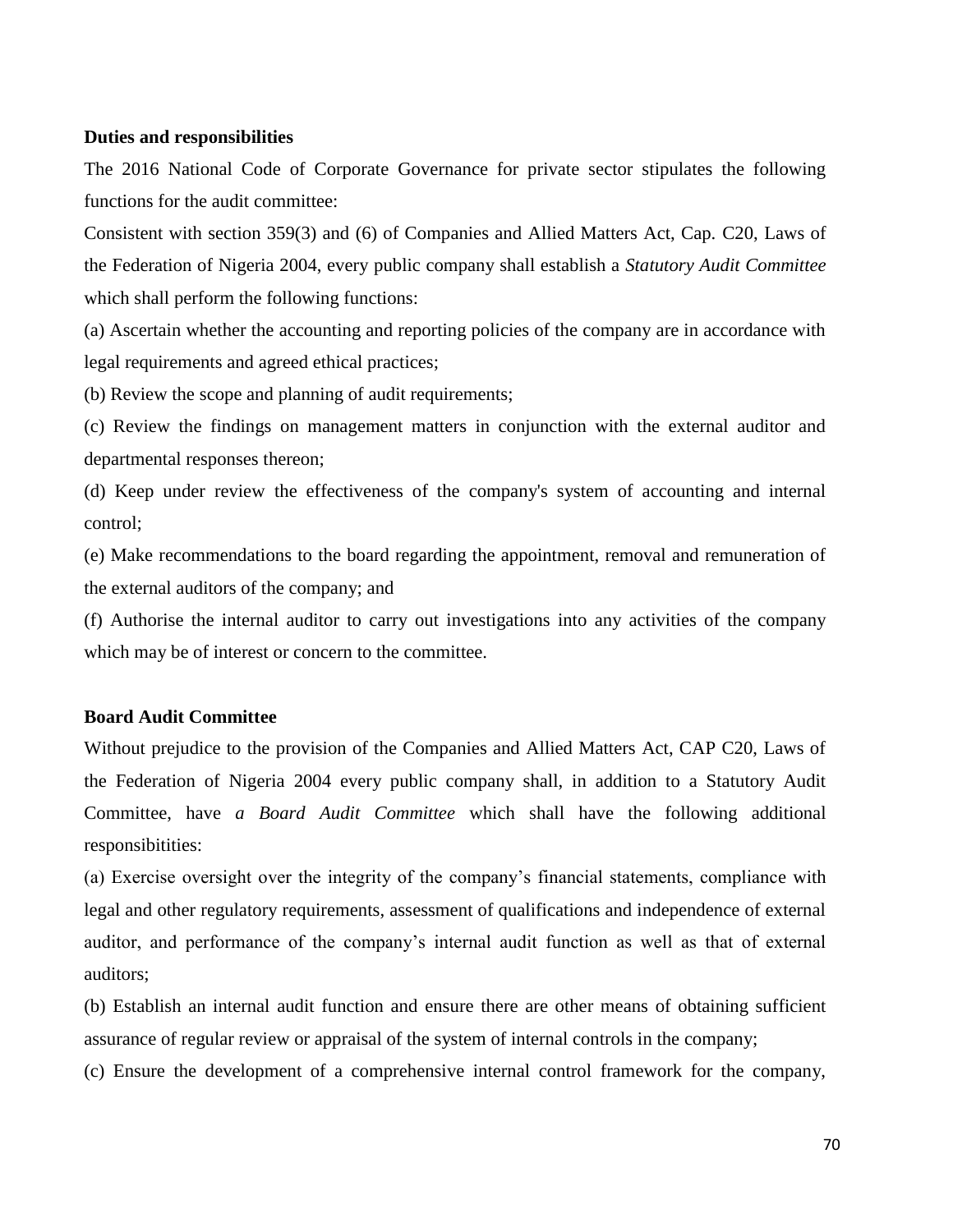obtain assurance and report annually in the financial report, on the operating effectiveness of the company's internal control framework;

(d) Oversee the process for the identification of significant fraud risks across the company and ensure thatadequate prevention, detection and reporting mechanisms are in place;

(e) At least on a quarterly basis, obtain and review a report by the internal auditor describing the strength and quality of internal controls including any issues or recommendations for improvement, raised by the most recent internal control review of the company;

(f) Discuss the annual audited financial statements with management and external auditors;

(g) Discuss policies and strategies with respect to risk assessment and management;

(h) Meet separately and periodically with management, internal auditors and external auditors;

(i) Review and ensure that adequate whistle-blowing procedures are in place and that a summary of issues reported are highlighted to the chairman of the committee;

(j) Review, with the external auditor, any audit scope limitations or problems encountered and management's responses to same;

(k) Review the independence of the external auditors and ensure that where approved non-audit services are provided by the external auditors, there is no conflict of interest;

(l) Preserve auditor independence, by setting clear hiring policies for employees or former employees of independent auditors;

(m) Consider any related party transactions that may arise within the company or group;

(n) Invoke its authority to investigate any matter within its Charter for which purpose the company must make available the resources to the internal auditors with which to carry out this function, including access to external advice where necessary; and

(o) Report regularly to the board.

### **Risk Management Committee**

Under section 8.15 of the Code, the board shall establish a risk management committee which shall be composed of a majority of non-executive directors. At least one of the non-executive directors shall be an independent non-executive director.

# **Duties of the Committee**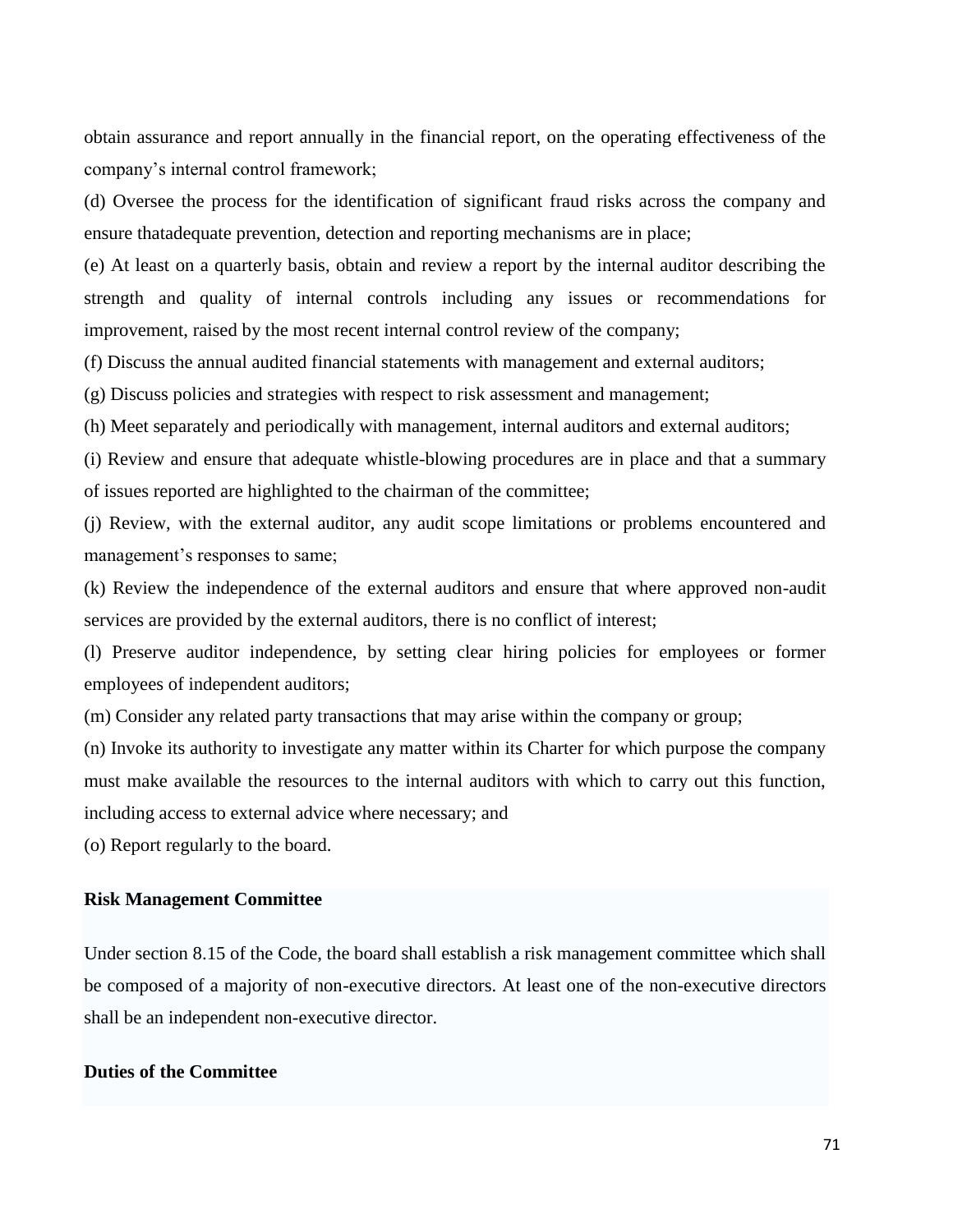### **The risk management committee shall have the duty to:**

**(**a) Assist the board in its oversight of the risk profile, risk management framework and the risk strategy as may be determined by the board.

(b) Review the adequacy and effectiveness of risk management and controls in the company.

(c) Exercise oversight over management process for the identification of significant risks across the company and the adequacy of prevention, detection and reporting mechanisms.

(d) Undertake the review of the company's compliance level with applicable laws and regulatory requirements which may impact the company's risk profile.

(e) Undertake periodic review of changes in the economic and business environment, including emerging trends and other factors relevant to the company's risk profile and make recommendations to the board as appropriate.

(f) Review and recommend for approval of the board risk management procedures and controls for new products and services.

(g) Ensure that Information Technology assets are managed effectively.

(h) Review the company's Information Technology governance framework at least annually

A member of senior management of the company shall be charged with the responsibility of performing the risk function and shall be entitled to attend the meetings of the risk management committee

#### **External auditors**

Section 19 of the 2016 Code extensively deals with the strategic importance of external auditors in the governance framework, including prohibition of non-audit services as well as steps the audit firm should adopt in order to ensure quality audit. The requirements of the code include: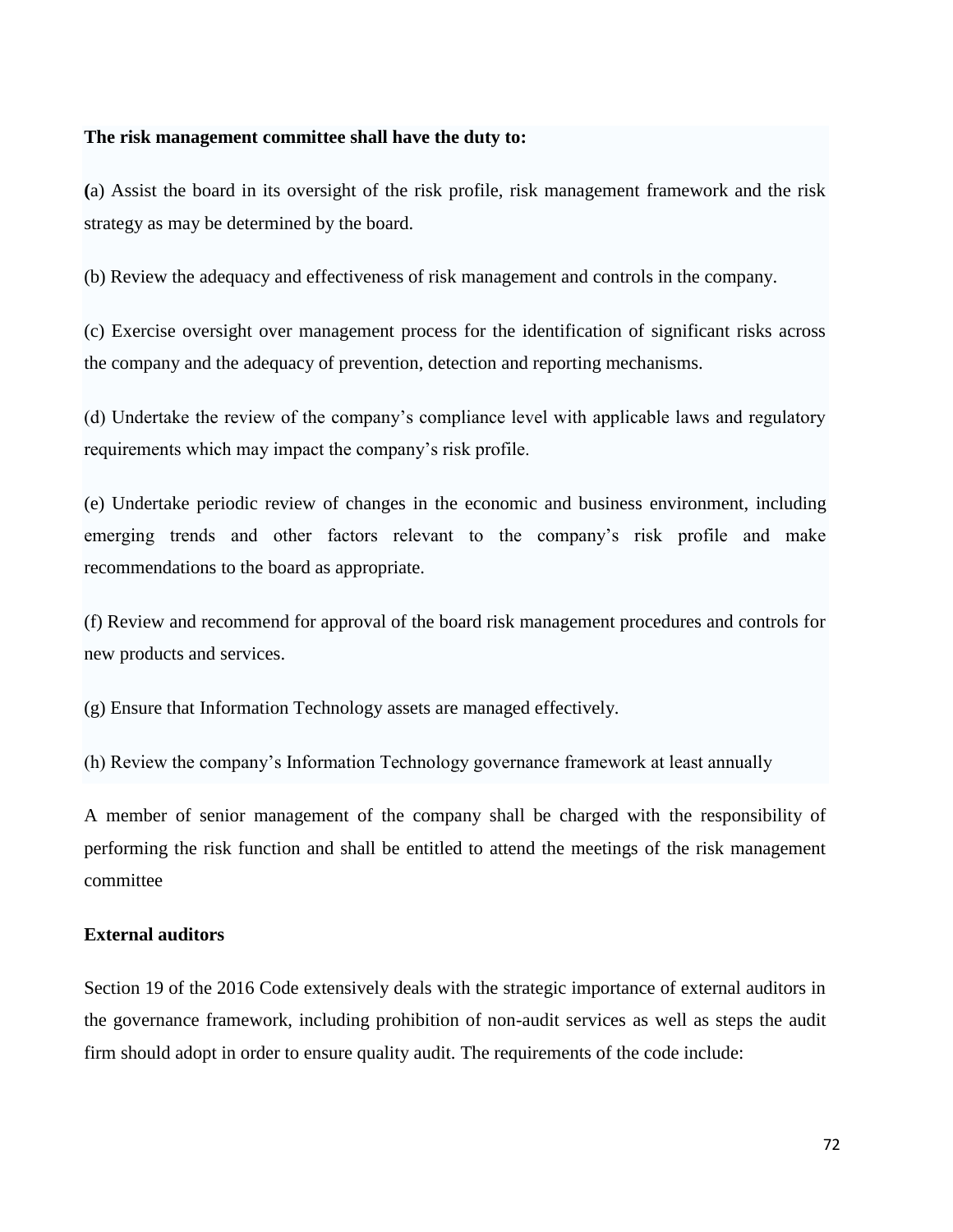- 1. The Statutory and Board audit committees, either independently or jointly (where they coexist) shall have the primary responsibility for making a recommendation to the board on the appointment, reappointment and removal of external auditors. The appointment of the first external auditor of a company, as well as subsequent appointments, shall be as stipulated by the Companies and Allied Matters Act, Cap. C20, Laws of the Federation of Nigeria 2004 (see unit 2).
- 2. The Code requires thatlisted and significant public interest entities shall engage joint external auditors for their statutory audit. These entities are those whose market capitalisation is not less than  $=N=1$  billion and/or whose annual turnover is not less than  $=N=10$  billion. Where the existing or first statutory auditor is an international firm, the second auditor who must be appointed by show of hands (in an Annual General Meeting) rather than by poll, shall be a national firm. Also,where an entity has a market capitalisation of not less than N300 billion and/or an annual turnover of not less than N50 billion, if the existing or first statutory auditor is an international firm, the second auditor, who must be appointed by show of hands (in an Annual General Meeting) rather than by a poll, shall be a national firm, or vice versa.
- 3. External audit firms shall be retained for no longer than ten years continuously. External audit firms disengaged after continuous service to a company for ten years may be considered for reappointment seven years after their disengagement. Where an auditor's aggregate or cumulative tenure has already exceeded ten years at the date of commencement of this Code, such auditor shall cease to hold office as an auditor of the company at the end of the financial year that this Code comes into force**.** An external auditor shall provide to the company only such other services as are approved by the board of directors on the recommendation of the audit committee. Such services**shall not** include any of the following services (whether such services are rendered directly or indirectly to the company or its holding company or subsidiary company), namely:
	- (a) Accounting and book keeping services;
	- (b) Internal audit services;
	- (c) Design and implementation of any financial information system;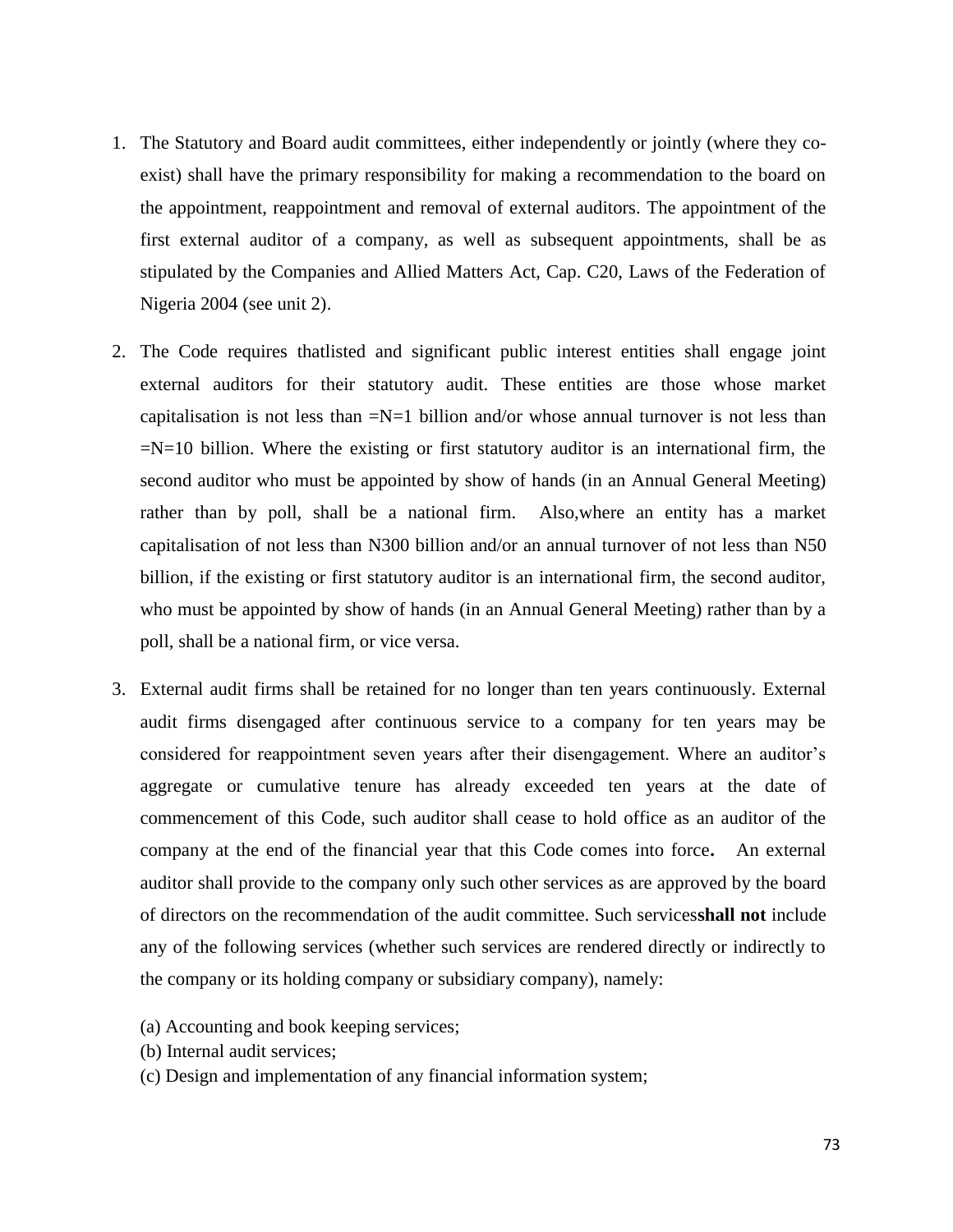(d) Actuarial services; (e) Investment advisory services; (f) Investment banking services; (g) Rendering of outsourced financial services; (h) Management services; (i) Taxation services; **(j**) Performance evaluation of the board and its committees; and (k) Any other kind of services as may be proscribed by the regulators.

An auditor or audit firm who or which has been performing any non-audit services on or before the commencement of this Code shall cease rendering such services before the end of the first financial year after the date of the commencement.

4. Companies shall require external audit firms to rotate the audit partners assigned to undertake the external audit of the company *every five years*. To further ensure the auditor's independence:

a) No retired partner of an audit firm shall be appointed as a director of any company that had been, or still being audited or investigated by the firm from which the partner retired, until *five years after the disengagement* of the firm from such audit or investigation and/or the disengagement of the partner from the firm.

b) No partner or employee (Audit Manager and above) of an audit firm shall be employed by the company which the audit firm has audited until after a period of *not less than three years* after the person ceased to be in that position in that audit firm.

## 5. **Ensuring Audit quality**

Audit quality depends on a number of factors including, but not limited to, the quality of the individuals who conduct an audit. The external auditor must therefore ensure:

(a) That the lead engagement partner and the audit team have the necessary knowledge and relevant skills to meet the company's audit requirements.

(b) That the audit team provides quality audit services to the satisfaction of the Board Audit Committee or Statutory Audit Committee or both.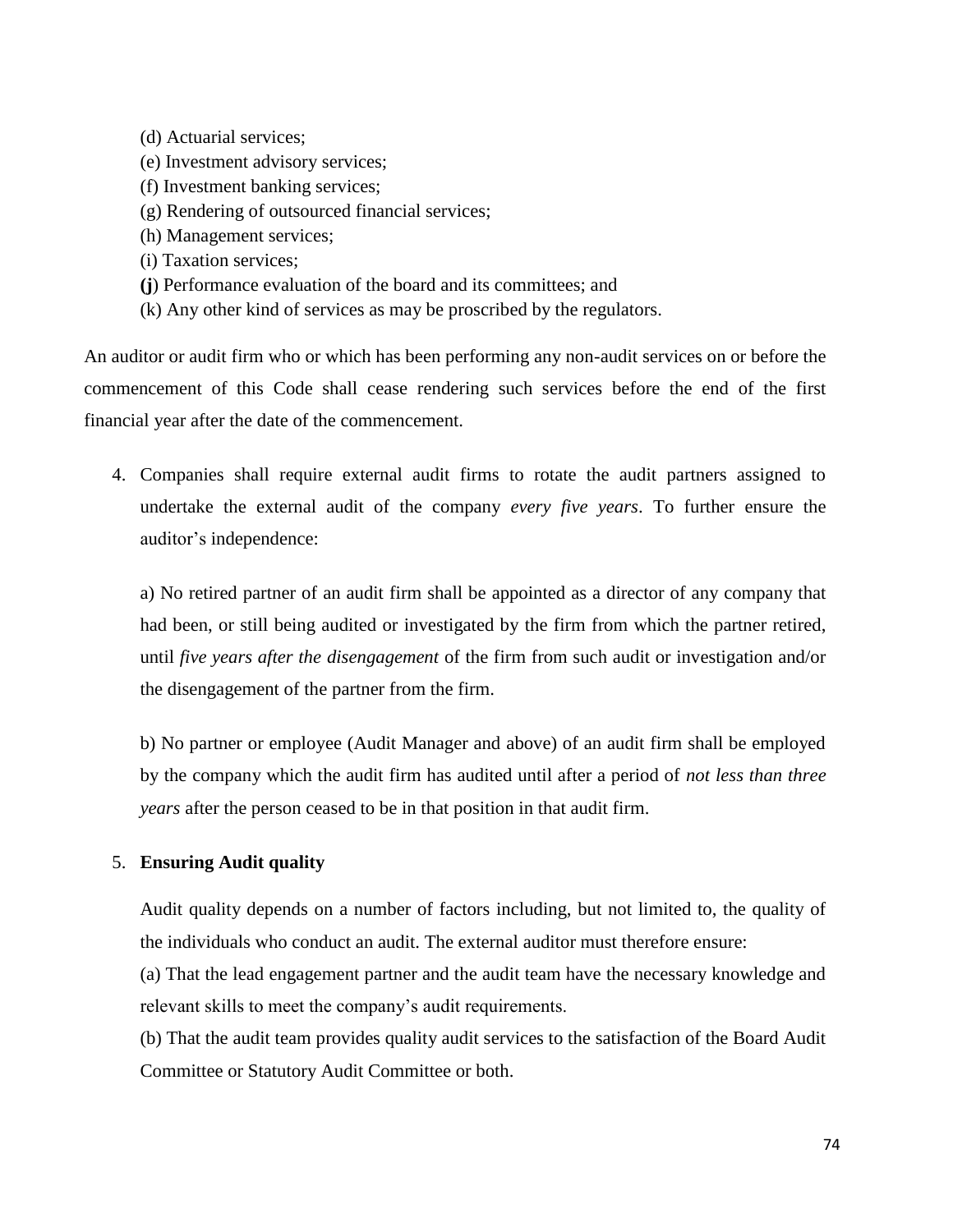(c) That the primary members of the audit team demonstrate the knowledge, skills and experience necessary to address the company's area of greatest financial reporting risk.

(d) That the audit team carries out a comprehensive and sound risk assessment, including especially an assessment of fraud risk.

(e) That the audit team is able to demonstrate, a good understanding of the company's business and industry and also the impact of the economic environment on the company.

(f) That the lead engagement partner and the audit team are satisfied with the quality of other engagement teams that perform other portions of the audit in various domestic and foreign locations.

(g) That the lead engagement partner and the engagement team are independent of the company and approach their work with a high level of objectivity and professional scepticism.

- 6. The regulator, by regulatory order may direct the company to change its auditorsin general meeting, where the regulator is satisfied that an external auditor of a company has abused his office or acted in a fraudulent manner or colluded in any fraud in the company. The proceeding for the change of auditor shall be without prejudice to any sanctions that the regulator might impose on such erring auditor.
- 7. There shall be no direct reciprocal change of the same firms of auditors taking the form of two audit firms succeeding each other as opposites in audits from which they have just mandatorily retired.
- 8. Where the Board Audit Committee or the Statutory Audit Committee has made a recommendation for the appointment, re-appointment or removal of an external auditor, such recommendation can only be overridden by a 75% vote of the board's full membership and the fact of override should be disclosed in the annual report.
- 9. Where External Auditors discover or acquire information during an audit that leads them to believe that the company or anyone associated with it has committed an indictable offence under the Companies and Allied Matters Act, Cap C20 Laws of the Federation on Nigeria 2004, any other Statute, or regulation(s), they must report this to the Regulator, whether or not such matter is or will be included in the Management Letter**.**

#### **Remuneration Committee**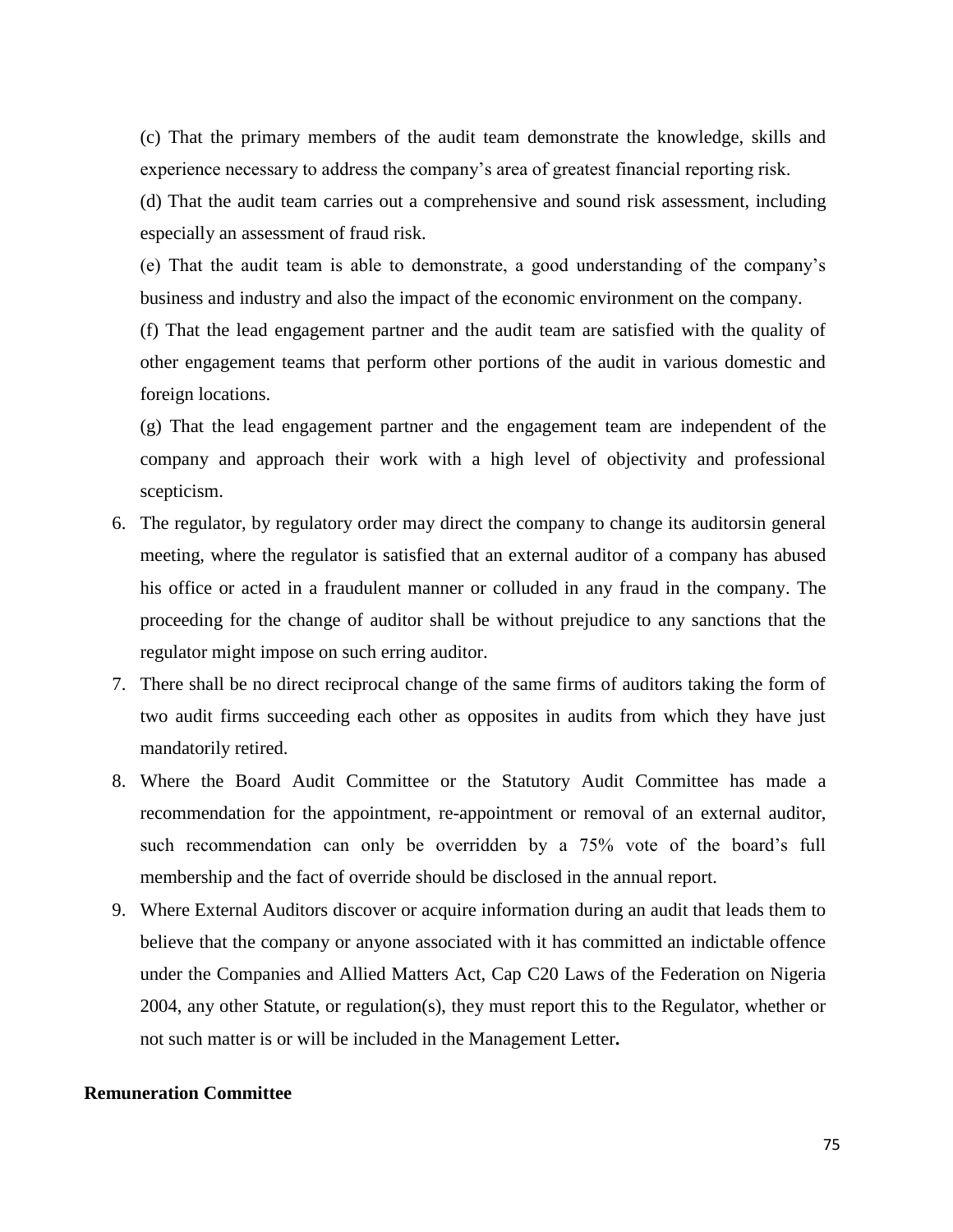The board is required to establish a remuneration committee which shall be composed of at least three members, all of whom shall be non-executive directors, a majority of whom shall be independent non-executive directors. The chairman of the remuneration committee shall be appointed by the board and he must be an independent nonexecutive director.

### **Duties**

The duties of the remuneration committee shall include:

(a) Development of a formal, clear and transparent procedure for the development of the company's remuneration policy.

(b) Recommendation to the board on the company's remuneration policy and structure for all executive directors and senior management employees.

(c) Recommendation to the board on the remuneration of non-executive directors.

(d) Recommendation to the board on compensation payable to executive directors and senior management employees for any loss of office or termination of appointment to ensure that it is consistent with contractual terms, fair and not excessive.

#### **Shareholders - Roles, rights and privileges**

- 1. Election of directors and approval of the terms and conditions of their positions.
- 2. Ensuring that board implements decisions reached at the AGM.
- 3. Approve service contracts of directors that are to exceed 3 years.

4. Directors are to ensure appropriate venue for AGMs are chosen to enable every shareholder attend and vote;

5. Shareholders entitled to receive notice of AGM and Annual reports at least 21 days before the date of meeting.

6. A shareholder or group of shareholders, holding in aggregate not less than one per cent of the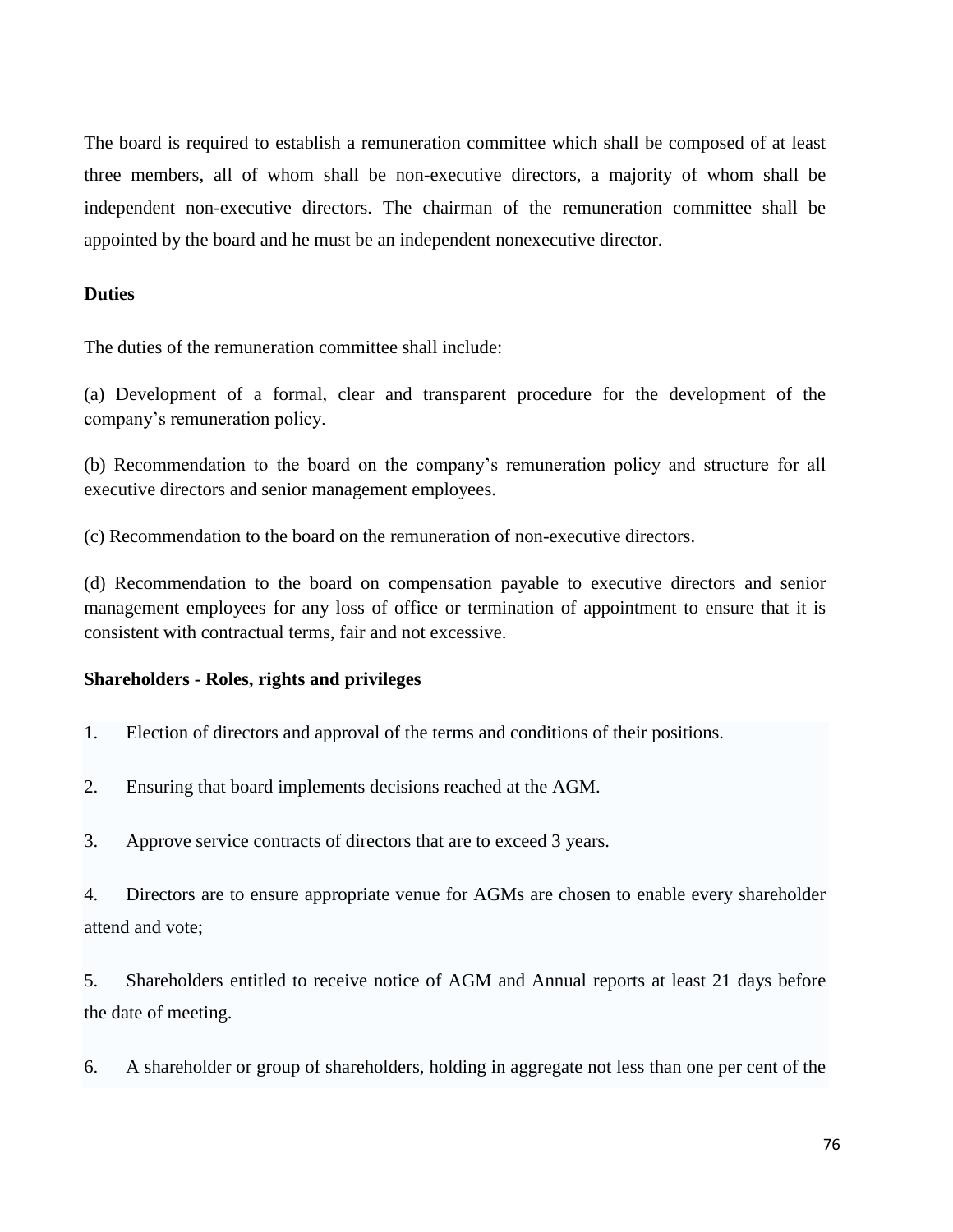share capital or shares of a company, shall be entitled to submit items for inclusion in the agenda of the annual general meeting of the company.

## **Principles of Corporate governance (OECD)**

- a. Protection of shareholders right.
- b. Equitable treatment of all shareholders (Minority and foreign shareholders)
- c. Recognition of the rights of stakeholders as established by law
- d. Timely and accurate disclosure on all material matters

e. Active cooperation between corporations and stakeholders in creating wealth, jobs and the sustainability of financially sound enterprise.

f. Strategic guidance of the company, effective management of the board and the board's accountability to the company and shareholders.

## 3**.7 Achieving Effective Corporate Governance**

Key issues to address in order to achieve effective corporate governance revolve around the effectiveness of the board oversight functions in the following areas:

- i. risk management.
- ii. responsibility for internal control system.
- iii. independent and transparent system for recruitment, retention and remuneration of directors and top management.
- iv. communication with external auditors and ensuring their independence, and
- v. transparent reporting of corporate governance compliance process.

Therefore, regular reporting in the following areas is necessary for sound Corporate Governance: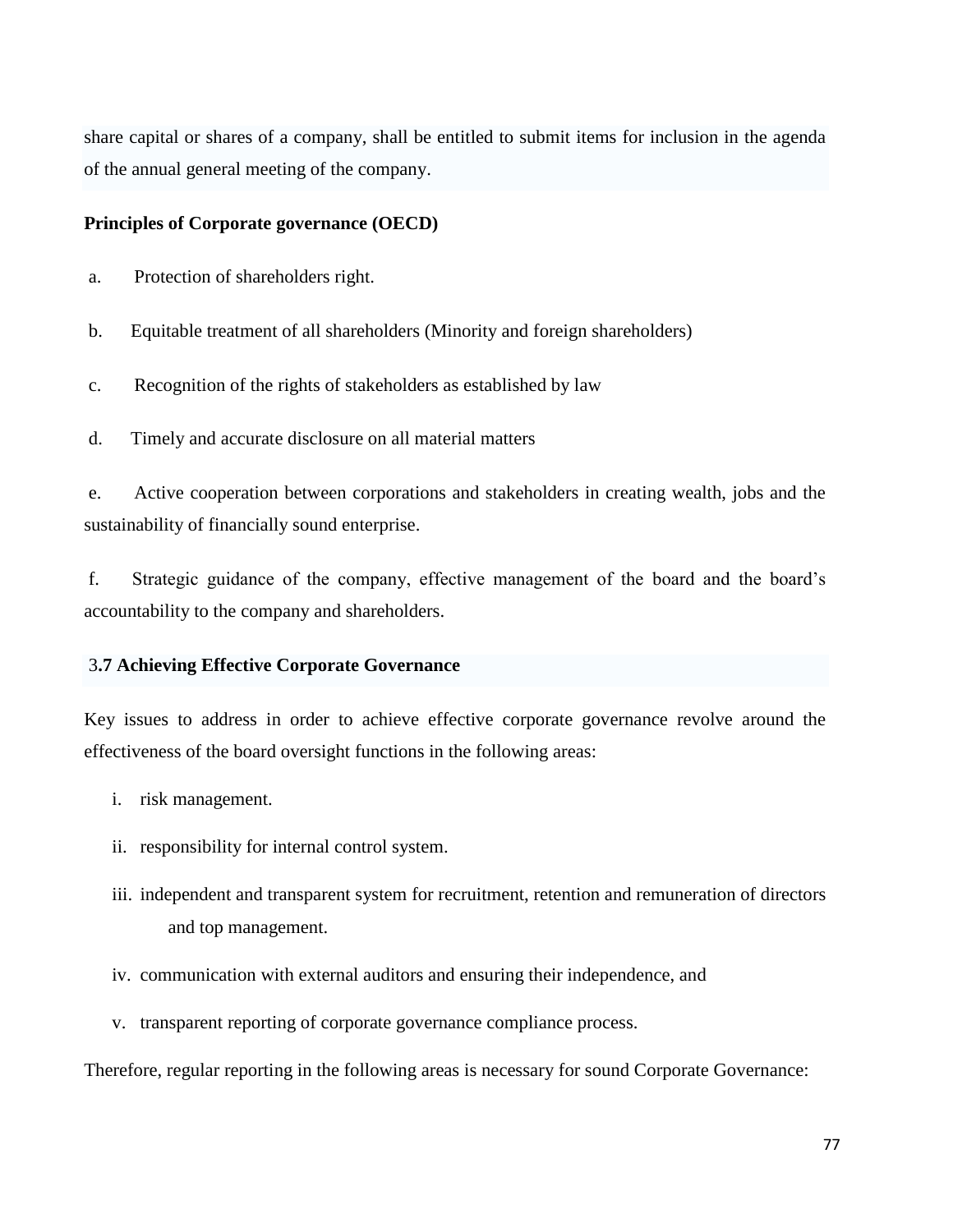- **i.** Risk management reports analysis of current operational risks identification, assessment, treatment/strategy and monitoring.
- ii. Residual risk reports details of issues not previously identified and not being managed.
- **iii.** Reports of independent expert analysis of technical matters, depending on the industrial sector.
- **iv.** Report of management over-rides of controls.
- **v.** Status of implementation of external auditor's management letter,
- **vi.** Unimplemented recommendations of the internal audit.

#### **4.0 Conclusion**

This chapter discussed the nature, scope and significance of corporate governance. The principles that govern stakeholder relationships are highlighted and roles of key organs in the governance framework are enunciated.

#### **5.0 SUMMARY**

Corporate governance is defined as how an organisation is directed and controlled. Good corporate governance is germane to corporate survival and growth. Many of the high profile corporate failures in recent history have been associated with failure of corporate governance. Thus, the 2016 National Code of Corporate Governance provides a paradigm shift from the hitherto Corporate governance framework in Nigeria. It is important therefore that entities comply with the requirements of the National Code of Corporate Governance issued by the Financial Reporting Council of Nigeria.

## **6.0 Tutor marked assignment**

1) Define corporate governance and explain the reasons for increase concern on good corporate governance.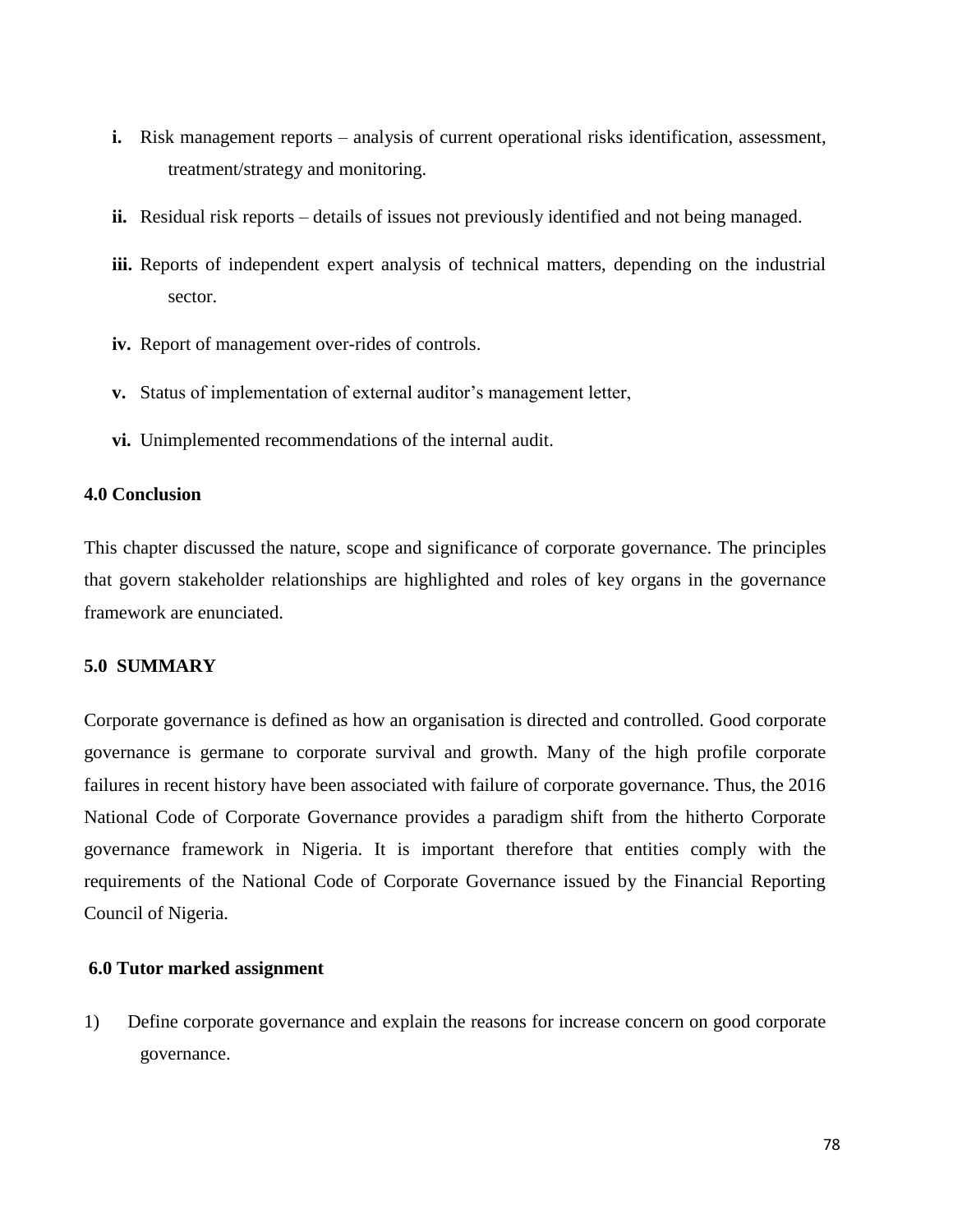- 2) What are the principles of stakeholder relationships in corporate governance?
- 3) State the functions of the following organs of corporate governance:
	- a) Board of directors
	- b) Audit committee
	- c) Risk management committee

4. State the provisions of the National Code of Corporate Governance on the place of external auditors in Corporate governance.

## 7.0 **References/further reading**

- 1. FRCN (2016).National Code of Corporate Governance for Private sector
- 2. ICAN(2009): Study Pack on Advanced Audit and Assurance, Lagos: VI Publishing Ltd

## **UNIT 6: INTERNAL CONTROL**

**Content**

- **1.0 Introduction**
- **2.0 Objectives**

**3.0 Main Content**

- **3.1 Definition of internal control**
- **3.2 Objectives of internal control**
- **3.3 Scope/components of internal control**
- **3.4 The Essential Features of Internal Control**
- **3.5 Limitations of Accounting and control systems**
- **3.6 Problems of Internal control system in small companies**
- **3.7 Recording Client's accounting and control systems**
- **3.8 Understanding the Internal Control System by the Auditors**
- **4.0 Conclusion**
- **5.0 Summary**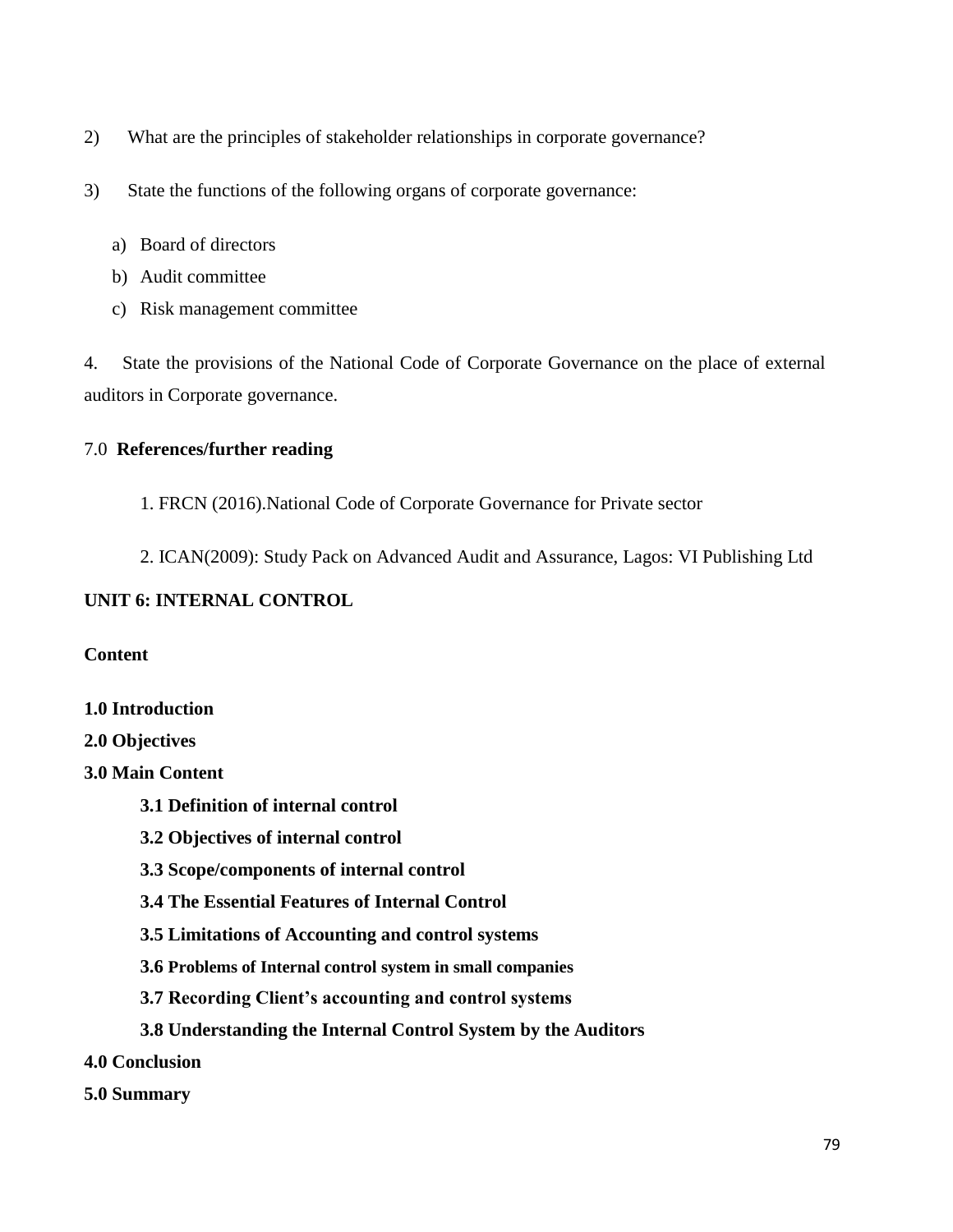# **6.0 Tutor Marked Assignment 7.0 References/further Reading**

## **1.0 INTRODUCTION**

Auditors are expected to make a critical review of the internal controls system in existence in a client's establishment so as to ascertain the extent of examinations to be carried out in order to obtain sufficient appropriate evidence on which to base his conclusions and report. This unit discusses internal control systems, including controls in IT environment, the components of internal control, inherent limitations of controls as well as ways of recording internal control systems.

## **objectives**

By the end of this unit, you should be able to:

- 1. Explain internal control and discuss the components of internal control.
- 2. Discuss the General and application controls expected to be found in a computer- based environment
- 3. Discuss the inherent limitations of internal controls and the challenges of implementing effective control systems in small organizations
- 4. Demonstrate their understanding of the techniques auditors use in recording the assessment of a client's control risk/internal control system.

## **3,0 Main Content**

## **3.1 Definition of internal control**

Auditing Practices Committee defines internal control as "The whole system of controls, financial and otherwise, established by the management in order to carry on the business of the enterprise, in an orderly and efficient manner, ensure adherence to management policies, safeguard the assets and secure as far as possible the completeness and accuracy of the records.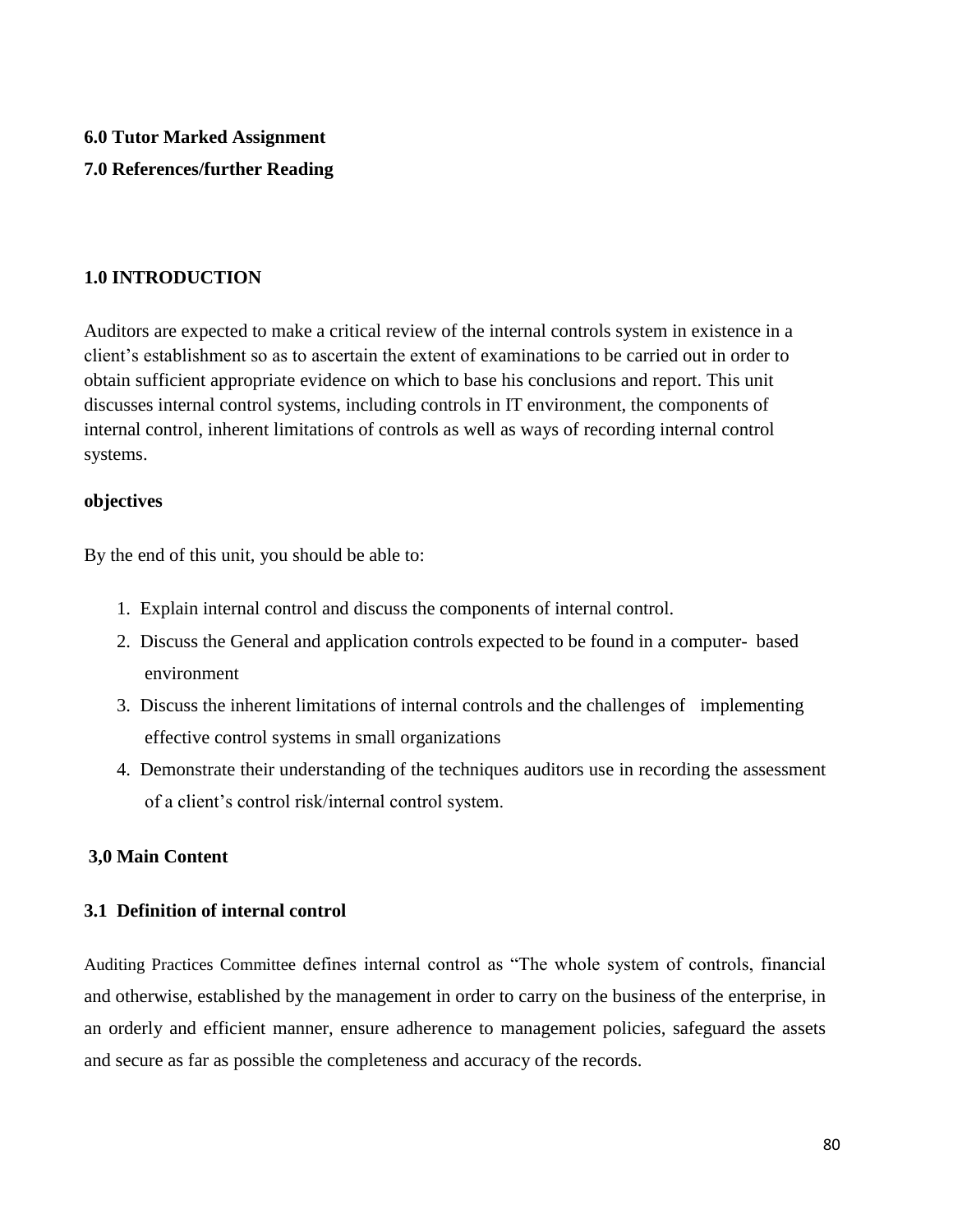International Standards on Auditing (ISA 400) states that internal control system means all the policies and procedures adopted by the management of an entity to assist in achieving management's objective of ensuring, as far as practicable, the orderly and efficient conduct of its business, including adherence to management policies, the safeguarding of assets, the prevention and detection of fraud and error, the accuracy and completeness of the accounting records and the timely preparation of reliable financial information.

## **3.2 Objectives of internal control**

Internal control is concerned with the controls operative in every area of corporate activity as well as with the way in which individual controls inter-relate. The above definitions establish four objectives of internal controls as:

- a) Promoting operational efficiency
- b) ensuring adherence to management policies
- c) safeguardingthe assets of the organisation and

d) to secure completeness and accuracy of the records, that is, ensuring the reliability of the financial statements

#### **3.3 Scope/components of internal control**

There are five components of internal control, namely –

- The control environment
- The entity's risk assessment process
- The information systems relevant to financial reporting
- Control activities and
- Monitoring of controls.

#### **The Control Environment**

The control environment is the framework within which controls operate. It includes the governance and management functions and the attitudes, awareness, and actions of those charged with governance and management concerning the entity's internal control and its importance to the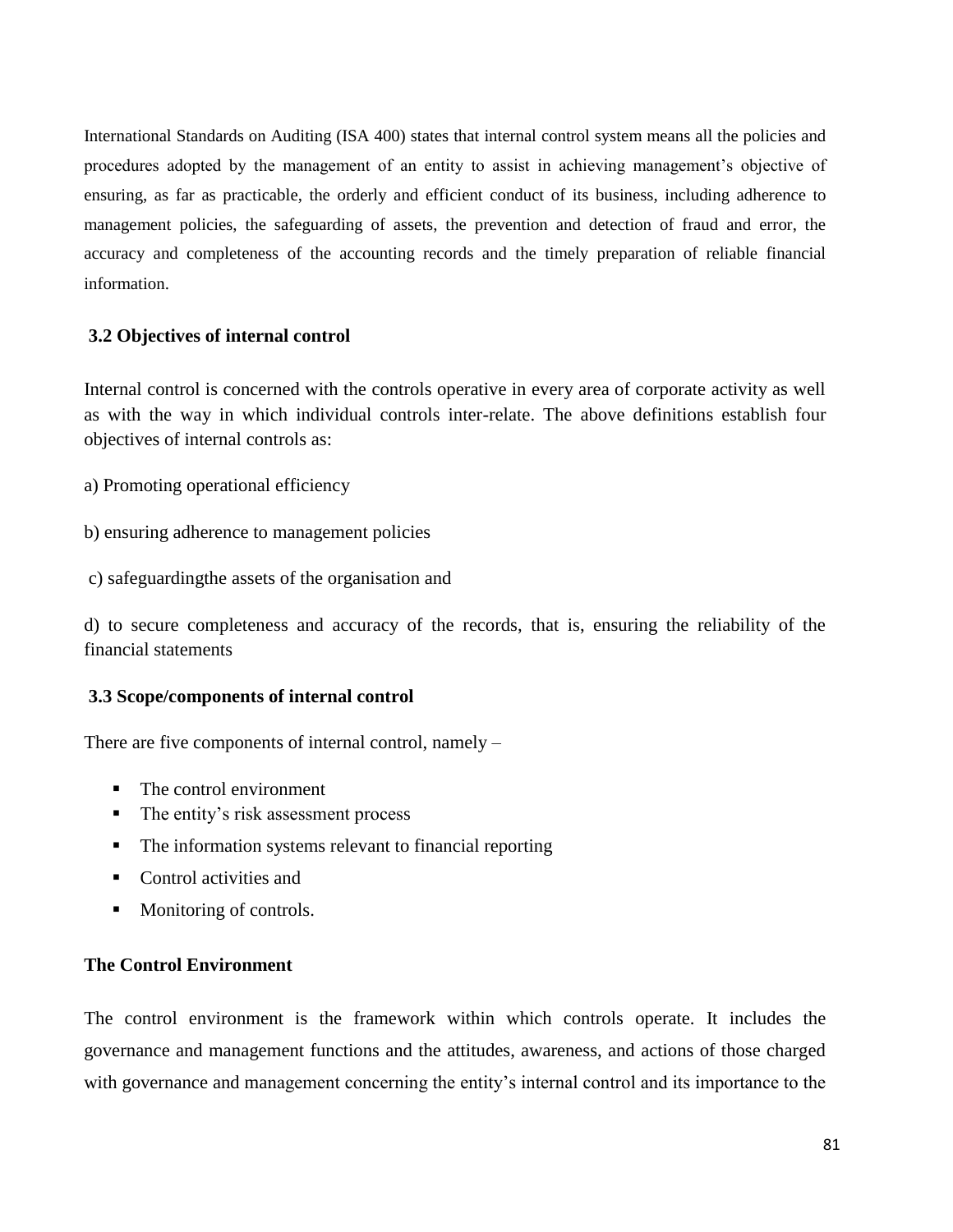entity.

While a strong control environment does not, by itself, ensure the effectiveness of the overall internal control system, it is a positive factor when assessing the risks of material misstatement. Management attitude towards control is a significant factor in determining how controls operate. Controls are more likely to operate well in an environment where they are considered important. The existence of internal audit function and budgetary system strengthen the control environment.

As part of understanding the control environment, **ISA 315** requires that the auditor evaluates whether:

- Management has created and maintained a culture of honesty and ethical behaviour
- The strengths in the control environment provide an appropriate foundation for the other components of internal control and whether those components are not undermined by deficiencies in the control environment.

When assessing the effectiveness of the control environment, the auditor should pay attention to the following elements of control environment:

- 1. Communication and enforcement of integrity and ethical values these influence the effectiveness of the design, administration and monitoring of controls;
- 2. Commitment to competence Management's consideration of the competence levels for particular jobs and how such levels translate into requisite skills and knowledge;
- 3. Management's philosophy and operating style their approach to taking and managing business risks, attitudes and actions towards financing reporting as well as attitudes towards information processing and accounting functions and personnel;
- 4. Participation by those charged with governance their independence from management, experience and stature, extent of involvement in control activities and scrutiny of activities and appropriateness of actions and interaction with internal and external auditors.
- 5. Organisational structure The framework within which an entity's activities are planned, executed, controlled and reviewed.
- 6. Assignment of authority and responsibility how authority and responsibility for operating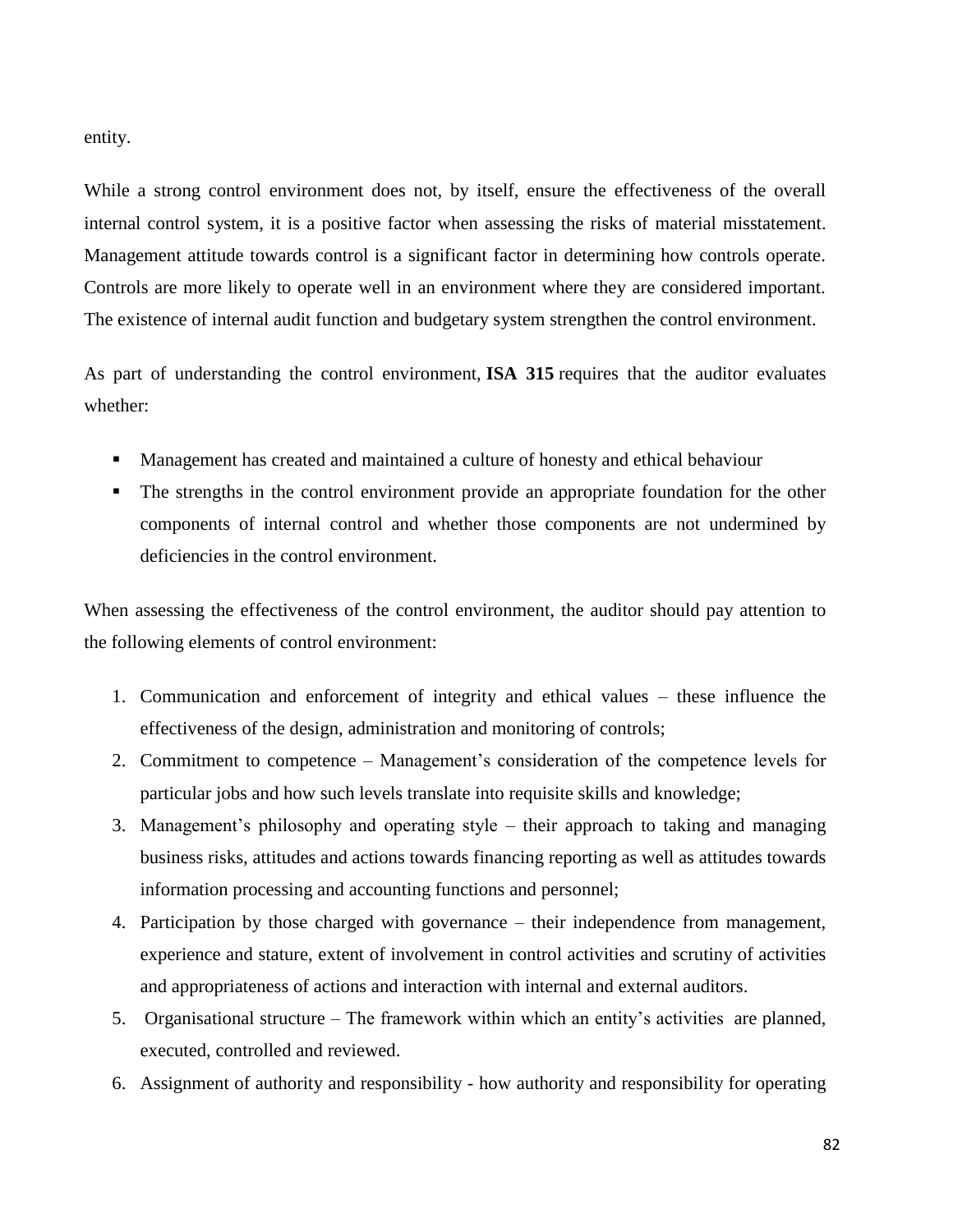activities are assigned and how reporting relationships and authorization hierarchies are established.

7. Human resource policies and practices – recruitment, orientation, training, evaluating, counseling, promoting, compensation and remedial actions.

The auditor assesses whether these elements of the control environment have been implemented using a combination of inquiries of management and observation and inspection.

## **SELF ASSESSMENT QUESTION**

- 1. What is an internal control system?
- 2. What are the components of internal control system?

## **Entity's Risk Assessment Process**

**ISA 315** requires the auditor to obtain an understanding of whether the entity has a process for:

- Identifying business risks relevant to financial reporting objectives;
- Estimating the significance of the risks;
- Assessing the likelihood of their occurrence;
- Deciding upon actions to address those risks.

The auditor should note whether has established such a process or not, and discuss with management whether relevant business risks have been identified and how they have been addressed.

## **Information System relevant to Financial Reporting.**

Information system relevant to financial reporting consists of the procedures and records to initiate, record, process and report entity transactions and to maintain accountability for the related assets, liabilities and equity.

In respect of this component, the auditor looks into the following areas: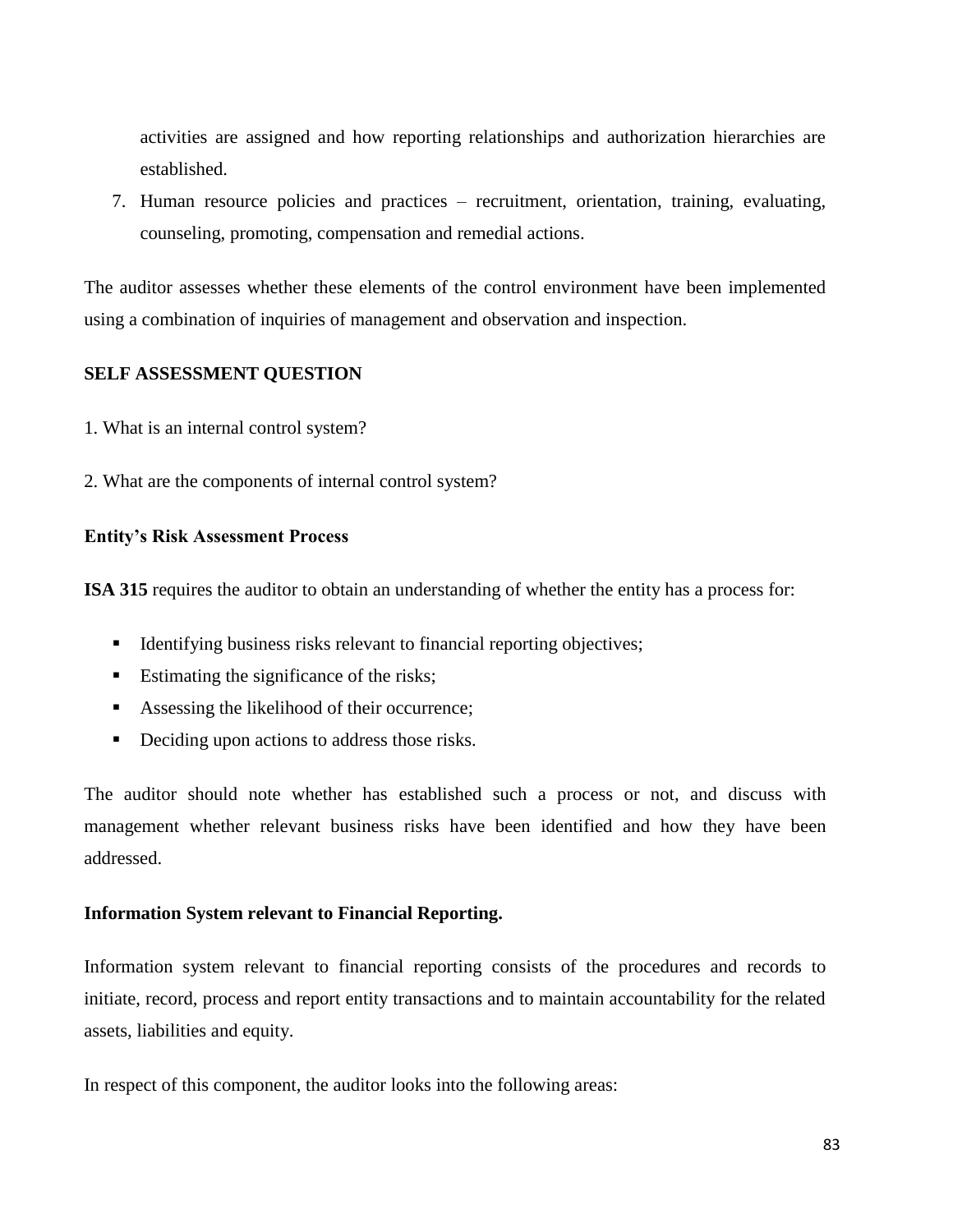- The classes of transactions in the entity's operations that are significant to the financial statements.
- The procedures by which those transactions are initiated, recorded, processed, corrected and reported in the financial statements.
- The related accounting records, supporting information, and specific accounts in the financial statements, in respect of initiating, recording, processing and reporting transactions.
- How the information system captures events and conditions, other than transactions, that are significant to the financial statements.
- The financial reporting process used to prepare the entity's financial statements, including significant accounting estimates and disclosures.
- Controls surrounding journal entries used to record non-recurring, unusual transactions or adjustments.

The auditor should note how the entity communicates financial reporting roles and responsibilities and significant matters relating to financial reporting.

## **Control Activities.**

Control activities are those policies and procedures that help ensure that management directives are carried out. They include all activities designed to prevent or detect and correct errors. The elements or types of control activities include:

*Segregation of duties*: This requires that no one person initiates, authorizes, processes, records and maintains custody of assets arising from a transaction. That is, functions involved in a given transaction should be separated and carried out by different persons.

*Physical controls:* This concerns physical custody of assets and the design of procedures to limit access to authorized personnel only. It involves limiting direct access e.g. by locking up documents and other values in safes or warehouses or through the use of usernames and passwords and other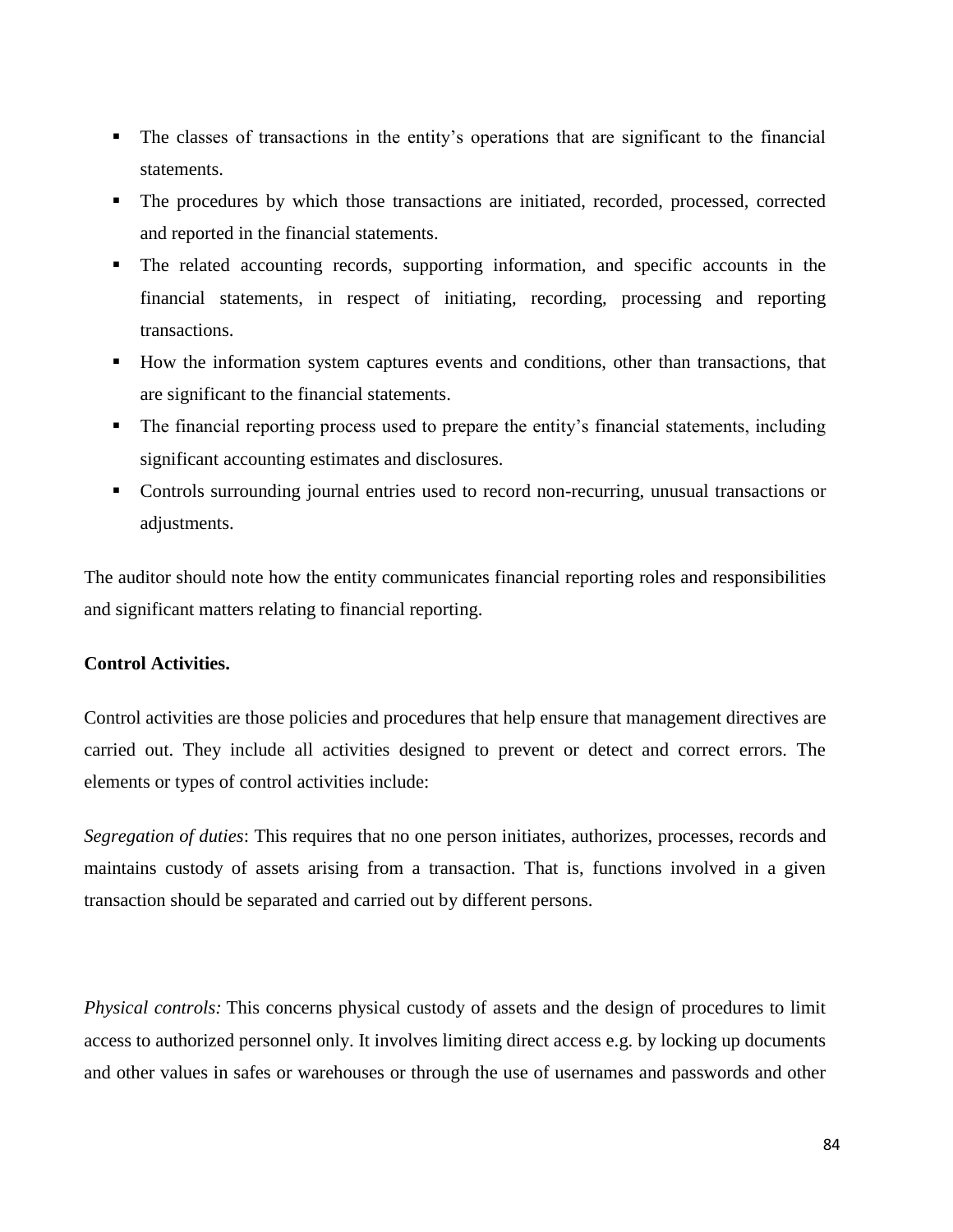digital techniques to restrict access to computer files etc.

*Authorisation and Approval*: Every transaction should require authorization or approval by an appropriate person. Authorisation limits should also be specified.

*Management controls:* These include all supervisory controls by management over and above daily routine supervision, performance reviews, internal audit and other special review procedures.

*Supervision:* All the activities of staff should be supervised by appropriate line personnel. Responsibilities for supervision should be communicated to people concerned.

*Organisation:* There should be functional organization chart, defining lines of authority and responsibilities, including lines of reporting. The delegation of authority and responsibility should be clearly specified.

*Arithmetical and Accounting controls:* These involve ensuring that all transactions are authorized, completely captured, correctly recorded and accurately processed. Procedures include checking the arithmetical accuracy of the records, reconciliations, use of control accounts, sequence or continuity checks etc.

*Personnel:* Procedures should be designed to ensure that personnel have the appropriate skill sets, are competent, possess integrity and are motivated to carry out the tasks assigned to them. Systems are as good as the people operating them.

**ISA 315** requires that the auditor obtains an understanding of control activities relevant to the audit and how the entity responds to risks arising from IT.

#### **Monitoring of Controls**

Monitoring of controls is a process to assess the effectiveness of internal control performance over time. It includes assessing the design and operation of controls on a timely basis and taking necessary corrective actions modified for changes in conditions.

The auditor should obtain an understanding of the major control activities that the entity uses to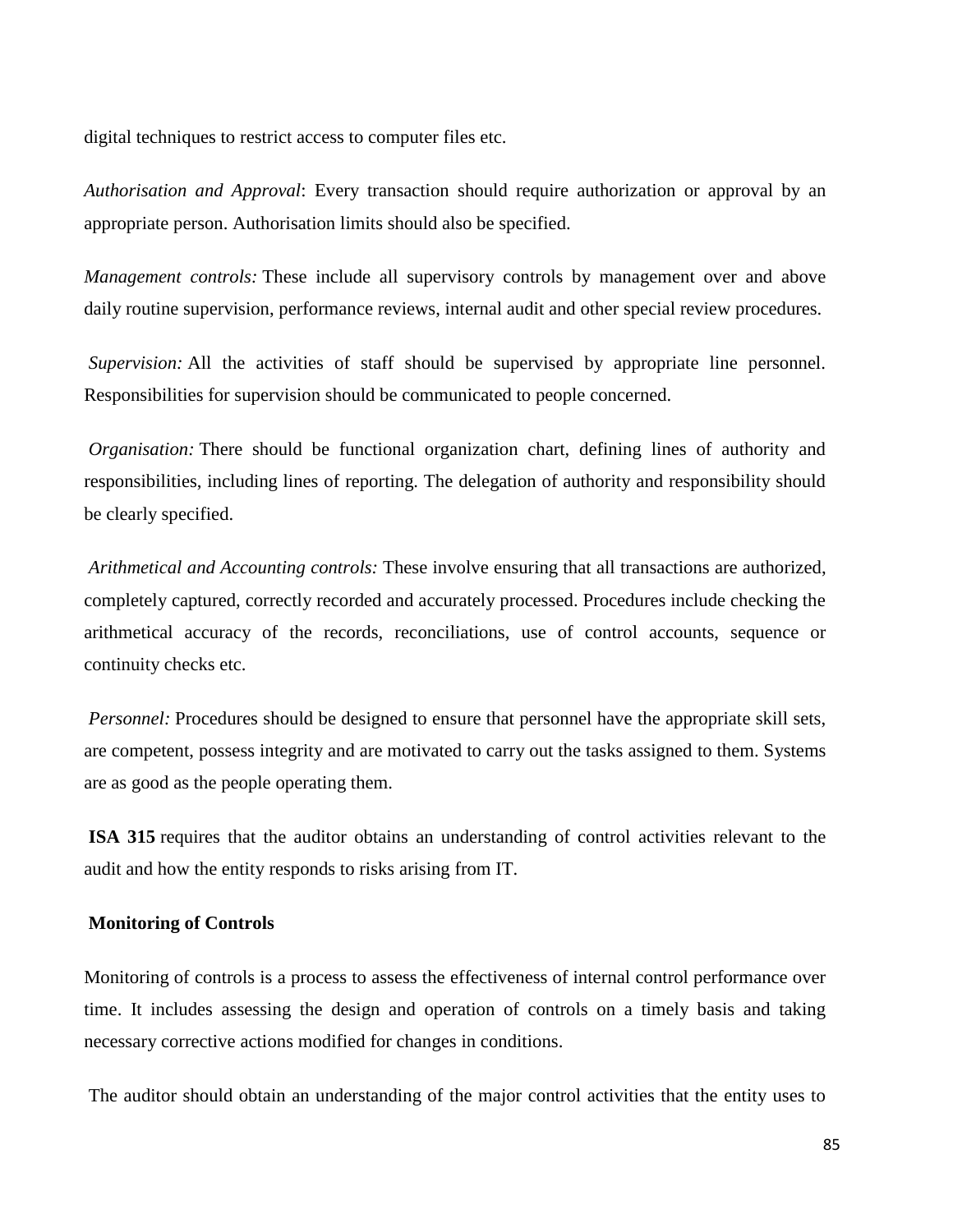monitor internal control over financial reporting, and how the entity initiates corrective actions to deficiencies in its controls. He should also understand the sources of information used in monitoring activities and the basis on which management considers it reliable.

#### **3.4 THE ESSENTIAL FEATURES OF INTERNAL CONTROL**

The detailed nature of the controls operative within any commercial organisation will depend upon:

- a) The nature and size of the business conducted
- b) The number of administrative staff employed
- c) The volume of transactions
- d) The materiality of transactions concerned
- e) The importance placed upon internal controls by the organisations own management
- f) The management style of the entity particularly the trust placed in the integrity and honesty of the key personnel and the latter's ability to supervise and control their own subordinate staff
- g) The geographical distribution of the enterprises and many other factors.

#### **3.5 Limitations of Accounting and control systems**

Internal control systems have inherent limitations which include:

- i. The possibility of controls being by-passed or overridden by management
- ii. Collusion between employees, rendering ineffective segregation of duties as a control measure
- iii. The potential for human error the system is as effective as the personnel that implement it.
- iv. Controls may be designed to cope with routine and not non-routine transactions, that is, :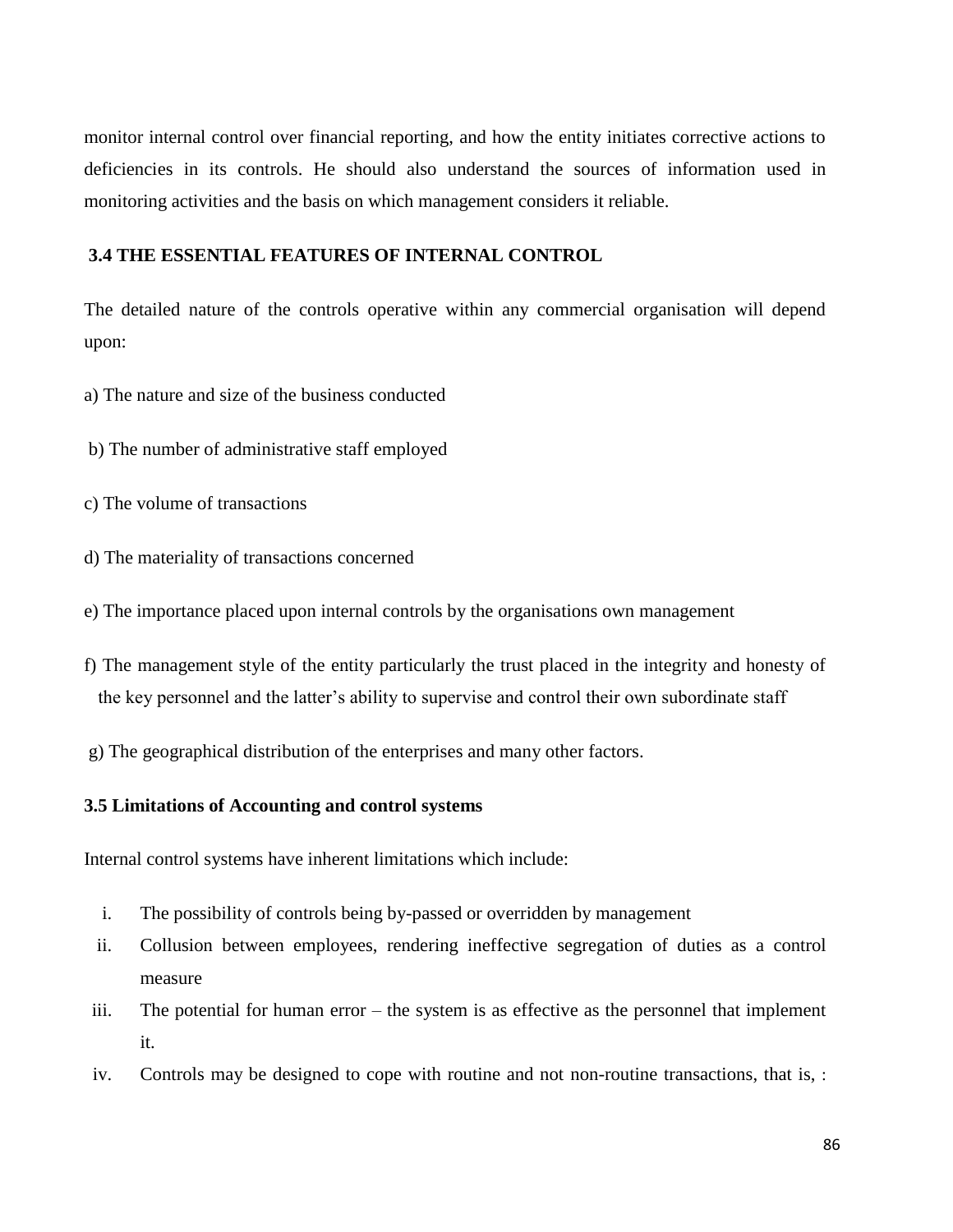the one-off or unusual transactions tend not to be the subject of internal control;

- v. The costs of controls not outweighing their benefits that is, a requirement that the cost of an internal control is not disproportionate to the potential loss which may result from its absence;
- vi. changes in environment making controls inadequate

#### **3.6 Problems of Internal control system in small companies**

- It is not possible to achieve full segregation of duties in small companies as in large companies due to small complement of staff;
- This may lead top management to depend on close personal involvement in operations with little need to install formalised controls;
- This may also make them to override control and purposely exclude some transactions from accounting records;
- The auditor must therefore design an audit program which will be detailed enough to establish the accuracy and completeness of transaction;
- He will have to carry out detailed vouching and verification of assets and liabilities in the financial statements.

## **3.7 Recording Client's accounting and control systems**

The techniques used in recording the assessment of a client's control risk/internal control system include:

**Narratives:** Narrative notes are used to describe and explain the control system, while also making any comments or criticisms that will demonstrate an understanding of the system. Narrative notes will highlight:

- The origin of every document and record in the system;
- All processing that take place
- The disposition of every document and record in the system and
- The indication of the controls relevant to the assessment of risk e.g. separation of duties, authorization and approvals and internal verification.

#### **Advantages of Narrative notes**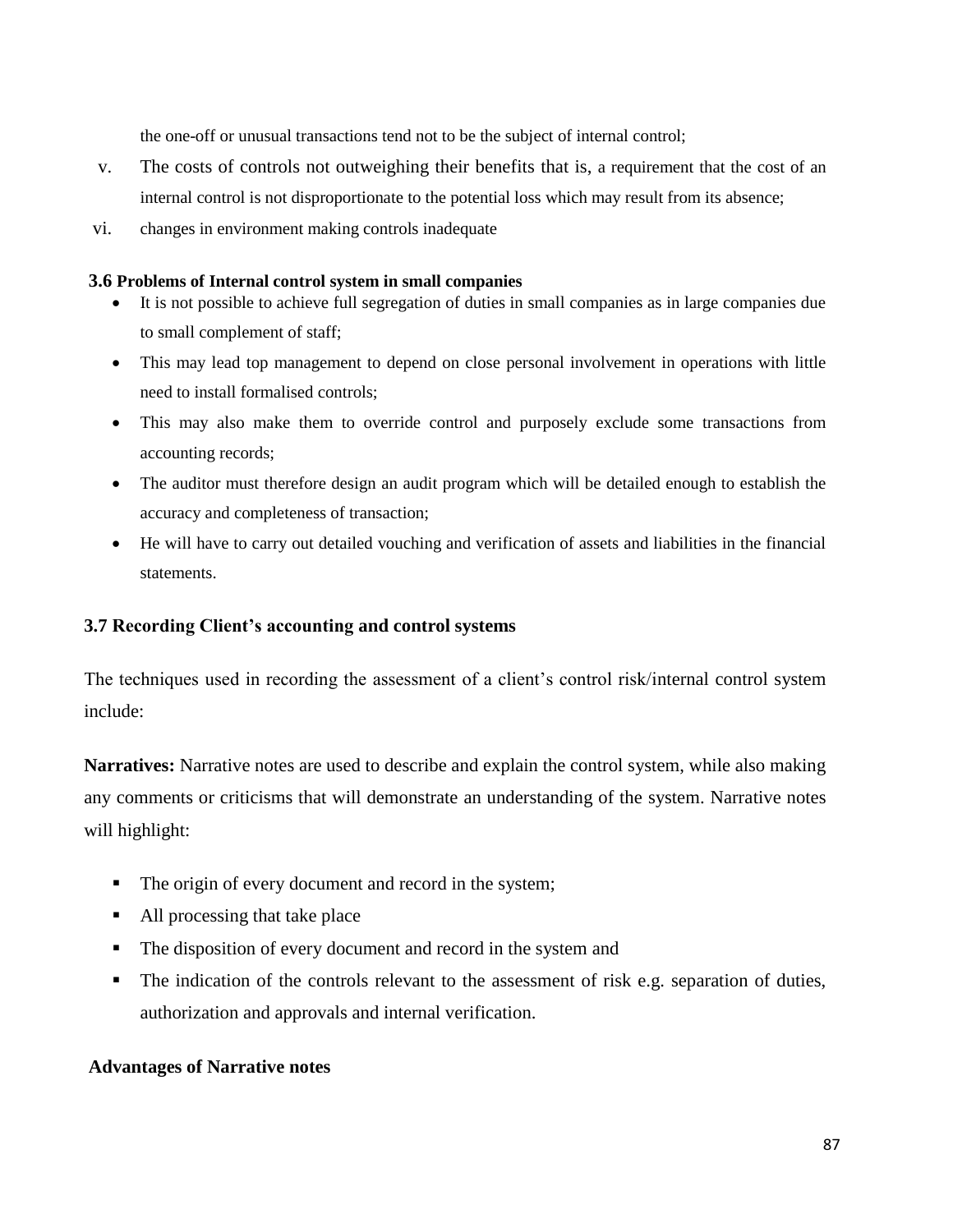- i. They are relatively simple to record and can facilitate understanding by all engagement team members
- ii. The method is flexible and thus can be used for any system
- iii. Editing in future years can be relatively easy if they are computerized.

#### **Disadvantages**

- i. It is much more time consuming to describe systems in narrative than, say in a chart.
- ii. If written manually, updating will be untidy.
- iii. It can be difficult to identify missing internal controls because notes record the detail of systems but may not identify control exceptions clearly

### **Flowcharts**

Flowcharts are graphic illustrations of the physical flow of information through the accounting system. Flowlines are used to represent the sequence of processes and other symbols represent the inputs and outputs to a process.

#### **Advantages**

- i. As information is presented in a standard form, they are fairly easy to follow and to review.
- ii. They generally ensure that the system is recorded in its entirety, as all document flows have to be traced from beginning to end. Any 'loose ends' will be apparent from a cursory examination.
- iii. They eliminate the need for extensive narrative and can be of considerable help in highlighting the salient points of control and any deficiencies in the system.
- iv. With a little practice/experience, flowcharts can quickly be prepare

#### **Disadvantages**

- i. Most suitable for describing standard systems. Procedures for dealing with unusual transactions will normally have to be recorded using narrative notes.
- ii. Major amendment is difficult without redrawing.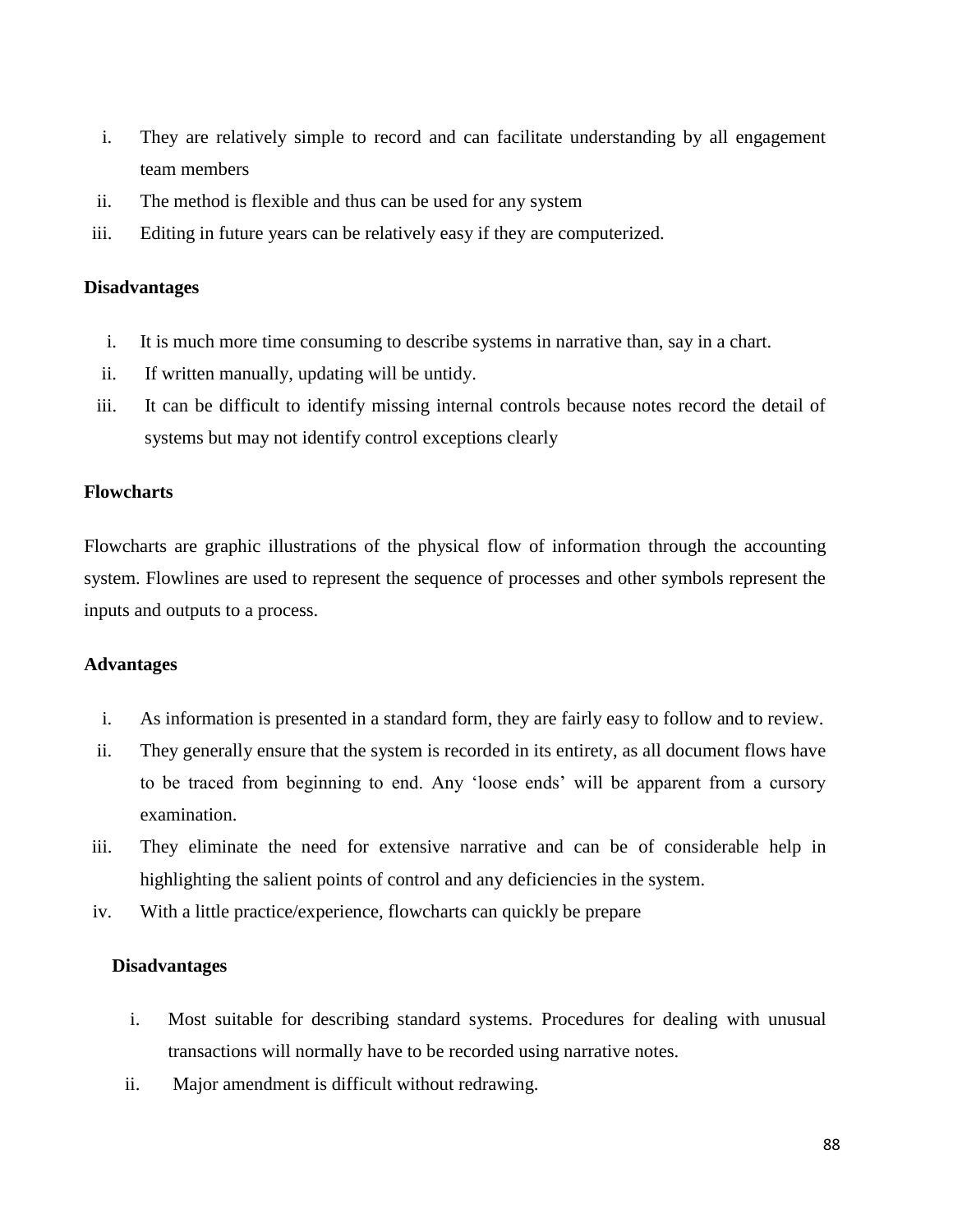iii. Time can be wasted by charting areas that are of no audit significance.

#### **Internal Control Questionnaires (ICQs)**

These are lists of questions designed to determine whether desirable controls are present for each major transaction cycle e.g. sales system, inventory system, purchases system, accounts receivable etc. There is usually one list of questions to cover each of the major transaction cycles. The questions are mostly designed in the form of YES or NO, while a NO answer indicates a deficiency in the system. For example, "are supplies examined on arrival as to quantity and quality? YES/NO/Comments

### **Internal Control evaluation Questionnaires (ICEQs)**

ICEQs are designed to assess whether specific errors (or frauds) are possible. Thus, control questions that concentrate on the significant errors or omissions that could occur at each phase of the appropriate cycle if controls are weak, are asked. For example, some control questions for the purchases (expenditure) cycle could read:

Is there reasonable assurance that:

- a. all payments are properly authorized?
- b. All credits due from suppliers are received?
- c. All transactions are properly accounted for?
- d. Goods or services could not be received without a liability being recorded?
- e. Receipt of goods or services is required in order to establish a liability? etc

ICEQ questions can also be phrased to highlight a deficiency that should be prevented by a key control. In this case, a YES answer indicates a weakness. For example, "Can goods be sent to unauthorised suppliers?"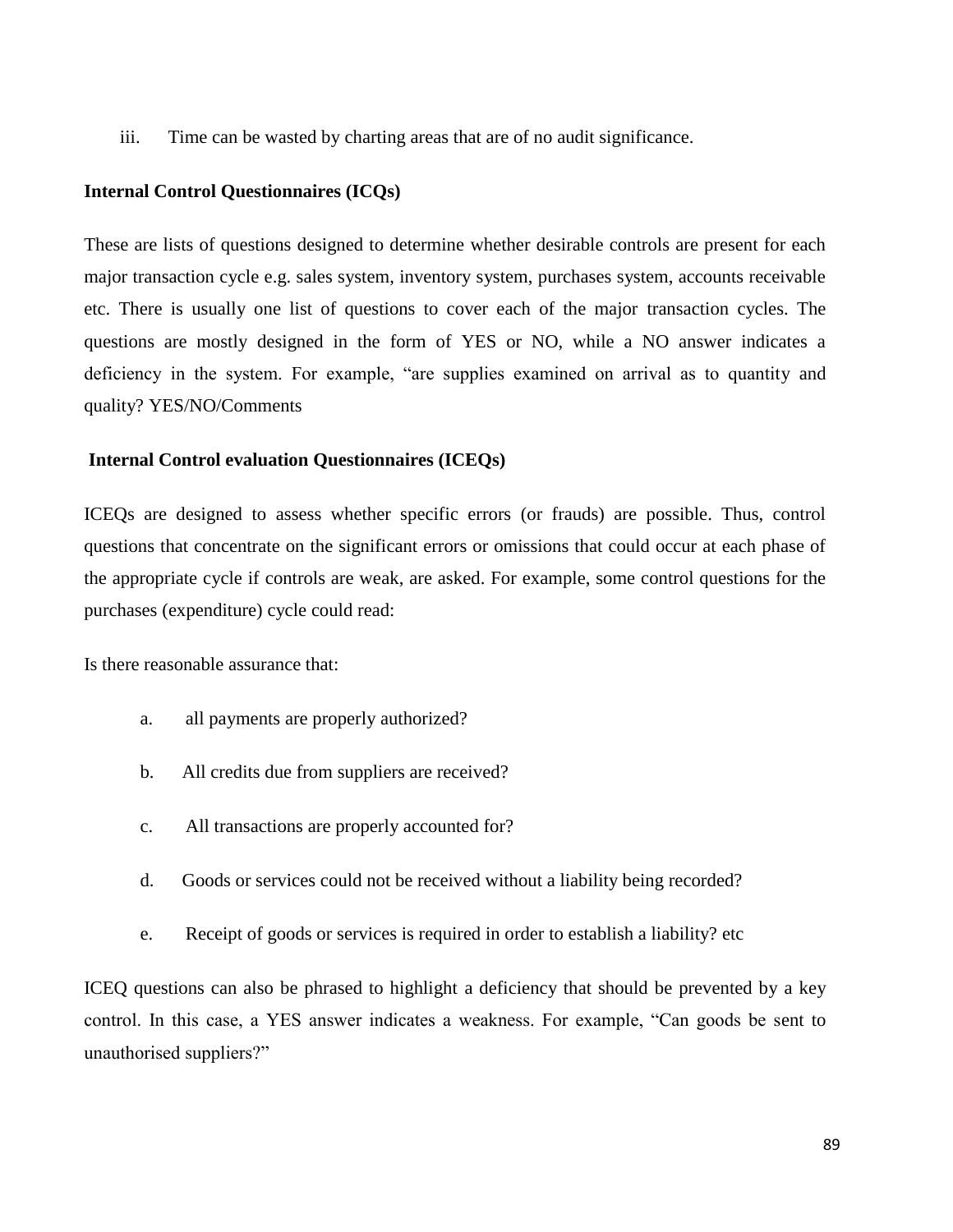## **Advantages of ICQs and ICEQs**

- 1. If drafted thoroughly, they can ensure all controls are considered.
- 2. They are quick to prepare
- 3. They are easy to use and control

4. ICEQs are drafted in terms of objectives; so they are easily applied to a variety of systems

5. Answers to ICEQs enable auditors to identify the key controls which they are most likely to test during control testing.

6. ICEQs can highlight deficiencies where extensive substantive testing will be required.

### **Disadvantages**

1. When vaguely drafted, they are misunderstood and important controls may not be identified.

- 2. They may contain a large number of irrelevant controls.
- 3. The client may be able to overstate controls.

## **Checklists**

These may be used in place of ICQs and ICEQs in the documentation and evaluation of internal controls. Statements made about control issues are ticked/marked off to indicate when the statement holds true. E.G., 'supplies are examined on arrival as to quantity and quality.'

## **Internal controls in a computerized environment**

Controls in a computerized environment include both manual procedures and procedures designed into computer programmes. Two types of controls exist, namely *general controls* and *application controls*.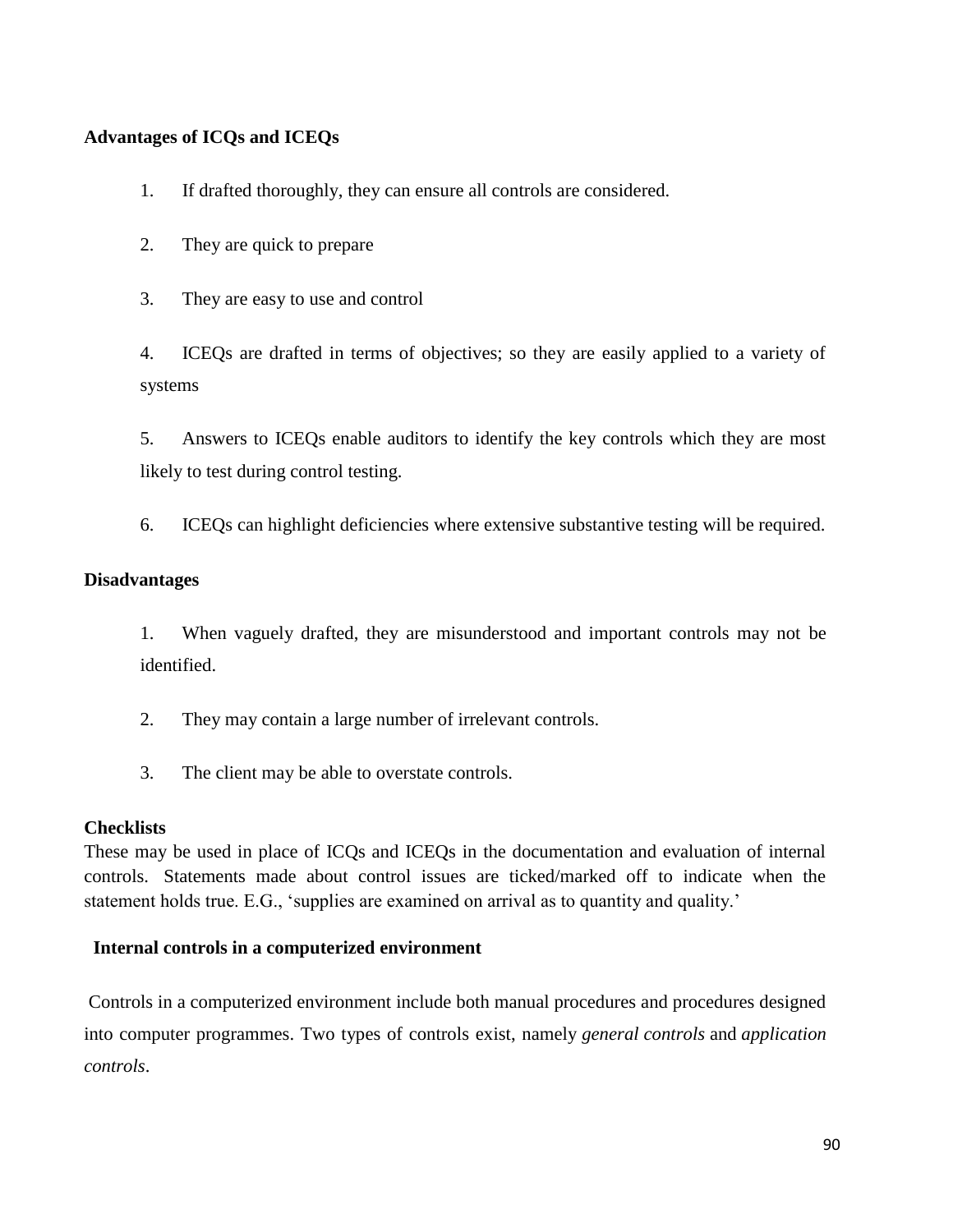### **General IT controls**

These consist of policies and procedures that support the effective functioning of application controls. They include controls over data centre and network operations, system software acquisition, access security, change and maintenance, application system acquisition, development and maintenance.

Examples of General controls

*Development of Computer applications*: Controls will include

- 1. Standards over systems design, programming and documentation
- 2. Full testing procedures using test data
- 3. Approval by computer users and management
- 4. Segregation of duties so that those responsible for design are not responsible for testing
- 5. Installation procedures so that data is not corrupted in transition

*Prevention or detection of unauthorized changes to programmes*: Controls will include

- 1 Segregation of duties
- 2 Full records of programme changes
- 3 Password protection of programmes to limit access to computer operations staff
- 4 Maintenance of programme logs
- 5 Back-up copies of programmes stored in other locations
- 6 Virus checks etc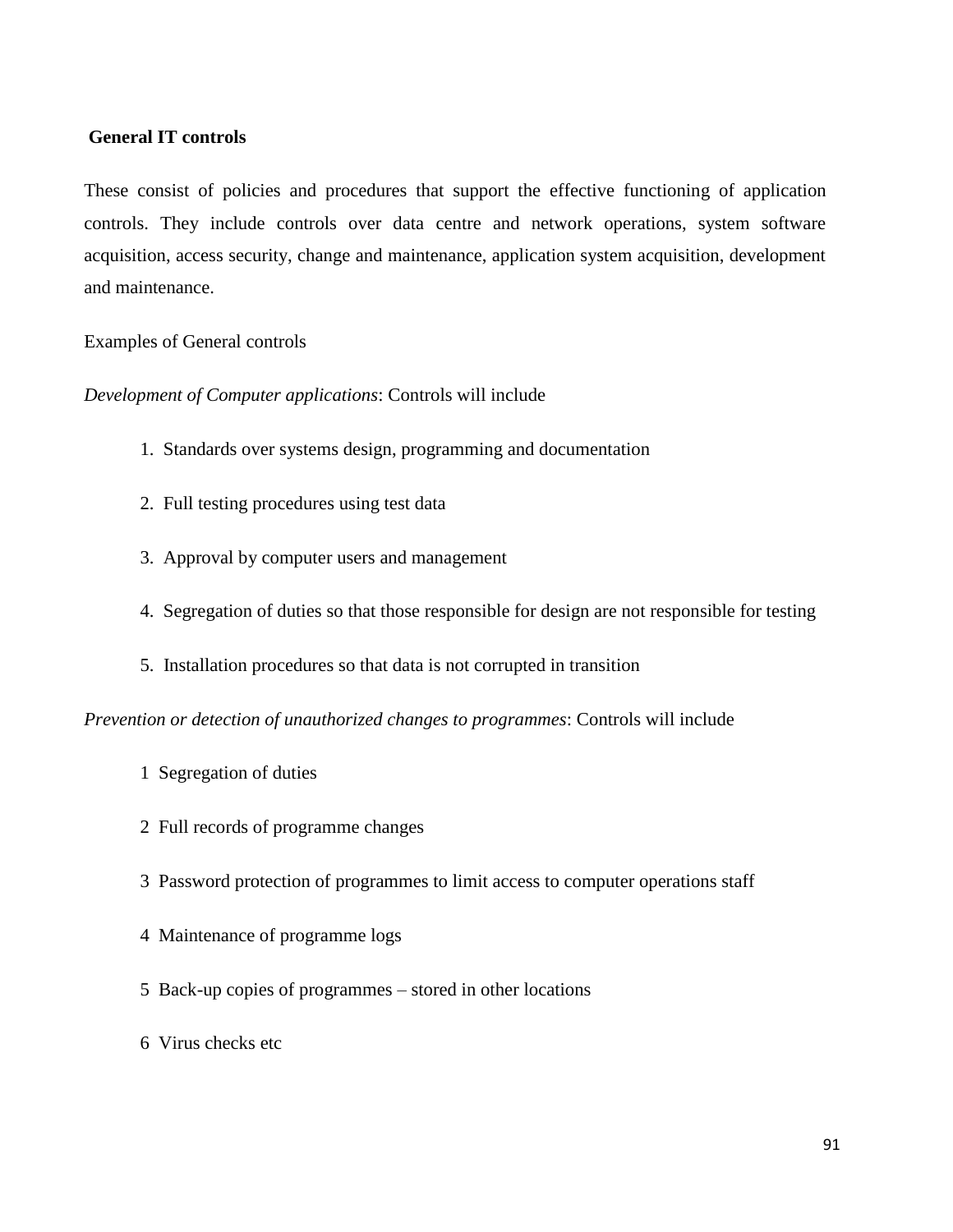*Testing and documentation of Programme changes:*

- 1. Complete testing procedures
- 2. Documentation standards
- 3. Approval of changes by computer users and management
- 4. Training of staff using programmes

*Controls to prevent unauthorized amendments to data files*:

- 1. Password protection
- 2. Restriction of access to authorized users only

### *Controls to prevent wrong files being used*

- 1. Libraries of programmes
- 2. Proper job scheduling
- 3. Operation controls over programmes.

### *Controls to ensure continuity of operations*

1.Storing extra copies of programmes and data files off-site

- 2. Protection of equipment against fire and other hazards
- 3. Back-up power sources
- 4. Disaster recovery procedures e.g. back-up computer facilities
- 5. Maintenance agreements and insurance.

## **Application Controls**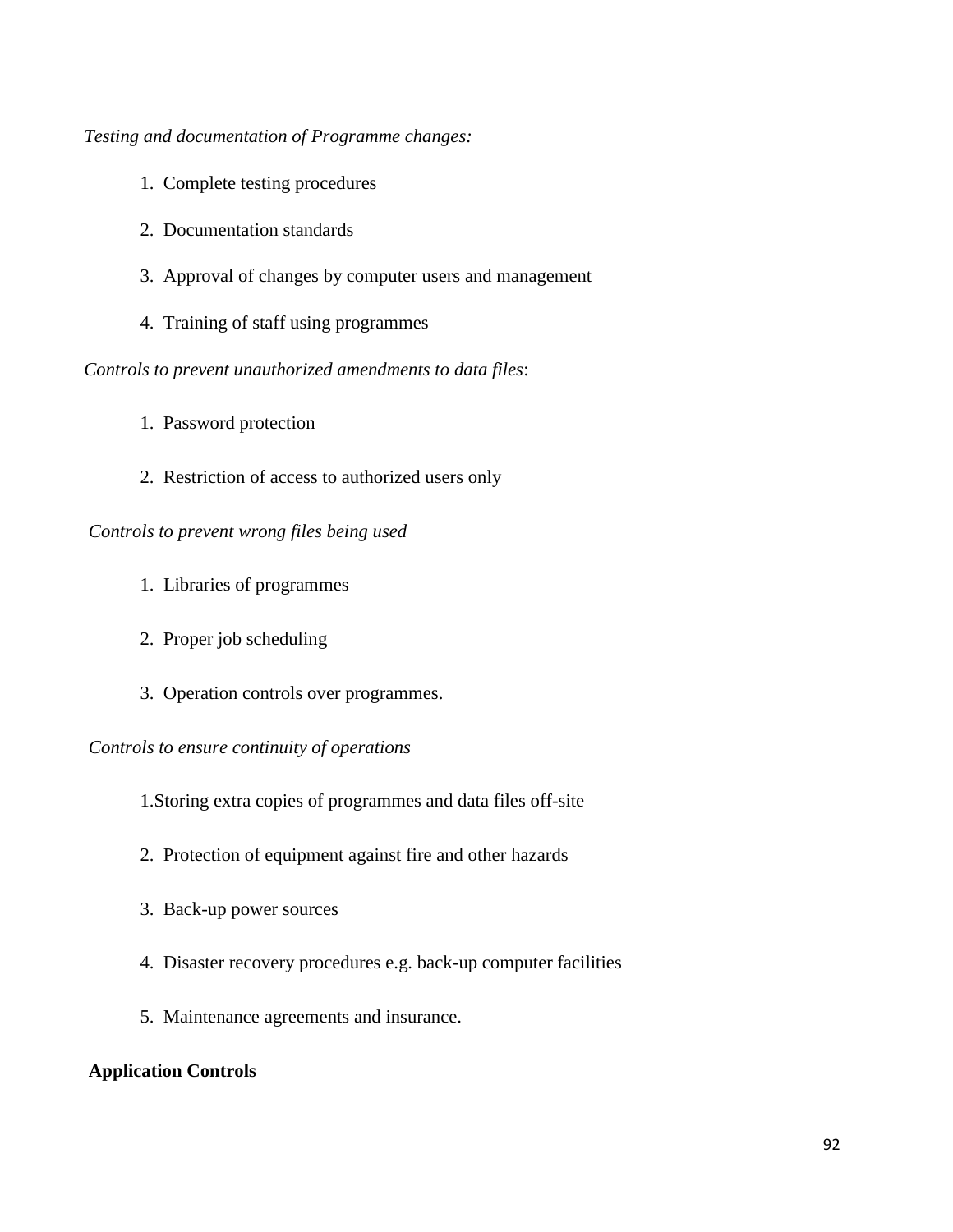These are manual or automated procedures that operate at a business process level. They are designed to ensure the integrity of the accounting records. They relate to procedures used to initiate, record, process and report transactions or other financial data. The purpose of such controls is to ensure that all transactions are authorized and recorded, and are processed completely, accurately and on a timely basis.

## Examples:

## *Control over input: Completeness*

- Manual or programmed agreement of control totals
- Document counts
- One-for-one checking of processed output to source documents
- **•** Programmed matching of input to expected input control file

## *Controls over input: accuracy*

Programmes to check data fields on input transactions for plausibility

- Digit verification (e.g. reference numbers are as expected)
- Reasonableness check (e.g. VAT to total value)
- Existence check (e.g. customer name)
- **Permitted range (no transaction processed over a certain range)**
- Manual scrutiny of output and reconciliation to source.
- Agreement of control totals manual or programmed.

#### *Controls over input authorization*

Manual checks to ensure information input was:

- Authorized
- Input by authorized personnel.

## *Controls over Processing*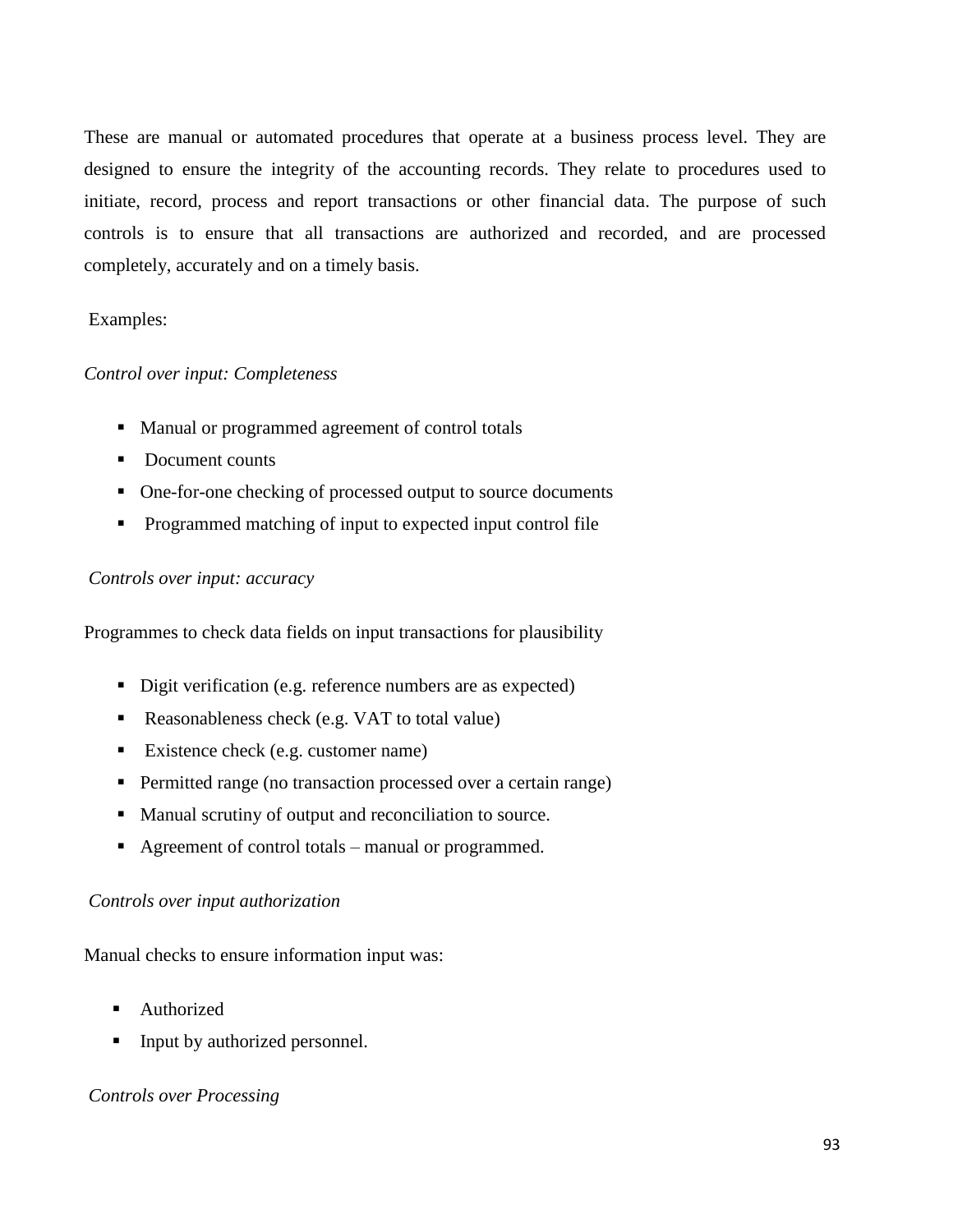Ensures data processing has been done accurately without omissions or duplications. Similar controls as in input should exist e.g. batch reconciliations, control total reports etc. Screen warnings can prevent logging out before processing is complete.

### *Controls over master files and standing data*

- Cyclical reviews of all master files and standing data
- Record counts (number of documents processed) and hash totals (e.g. the total of all the payroll numbers) used when master files are used to ensure no deletions
- Controls over the deletion of accounts that have no current balance.

#### **Tests of Control**

These are tests performed to obtain audit evidence about the effectiveness of the design of the accounting and internal control systems and the operation of the internal controls.

Tests of control include:

- **Inspection of documents**
- Inquiries about internal control e.g. who actually performs each function
- Re-performance of control procedures e.g. bank reconciliations
- Examination of evidence of management views e.g. minutes of management meeting,
- Observation of controls to consider the manner in which the control is being operated
- **Tests over overall IT function e.g. access controls**

#### **Importance of internal controls to auditors**

- 1. They prevent errors and frauds or material misstatement
- 2. They detect errors and frauds or material misstatement.
- 3. They ensure complete and adequate recording of transactions.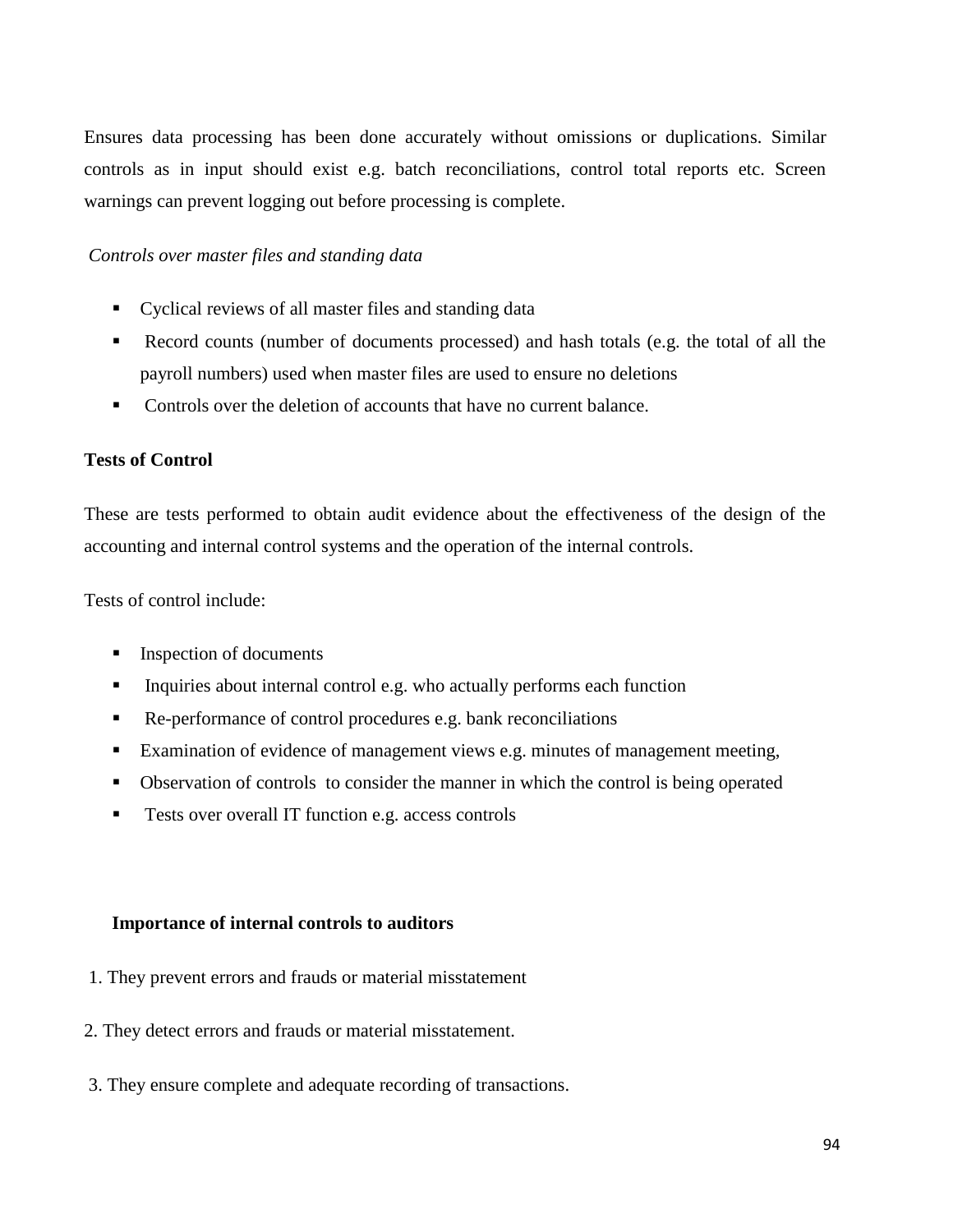4. They ensure that all recorded transactions are valid, properly valued, related to the correct period, properly classified, correctly authorized and posted.

5. They help to ensure reliable financial reporting and compliance with relevant laws, regulations and standards.

6. They provide management with reasonable assurance that goals and objectives it believes important to the company, which is equally important to the auditor, will be met.

#### **3.8 UNDERSTANDING THE INTERNAL CONTROL SYSTEM BY THE AUDITORS**

In planning the audit, auditors should obtain and document an understanding of the accounting system and control environment sufficient to determine their audit approach. Understanding the accounting system will enable the auditor to identify and understand the major classes of transactions in the entity's operations, how such transactions are initiated, significant accounting records, supporting documents and accounts in the financial statements. It is important that the auditor understand the accounting and financial reporting process, from the initiation of significant transactions and other events to their inclusion in the financial statements. By so doing he is able to appreciate the strength of the internal controls over these transaction cycles.

The factors affecting the nature, timing and extent of the procedures performed in order to understand the systems include:

- **nationalle** materiality considerations;
- $\blacksquare$  the size and complexity of the entity
- their assessment of inherent risk
- the complexity of the entity's computer systems
- the type of internal controls involved, and
- the nature of the entity's documentation of specific transactions: The auditor updates previous knowledge of the accounting systems by making enquiries of appropriate supervisory and other personnel at various organizational levels within the entity, together with references to documentation such as procedure manuals, job descriptions and systems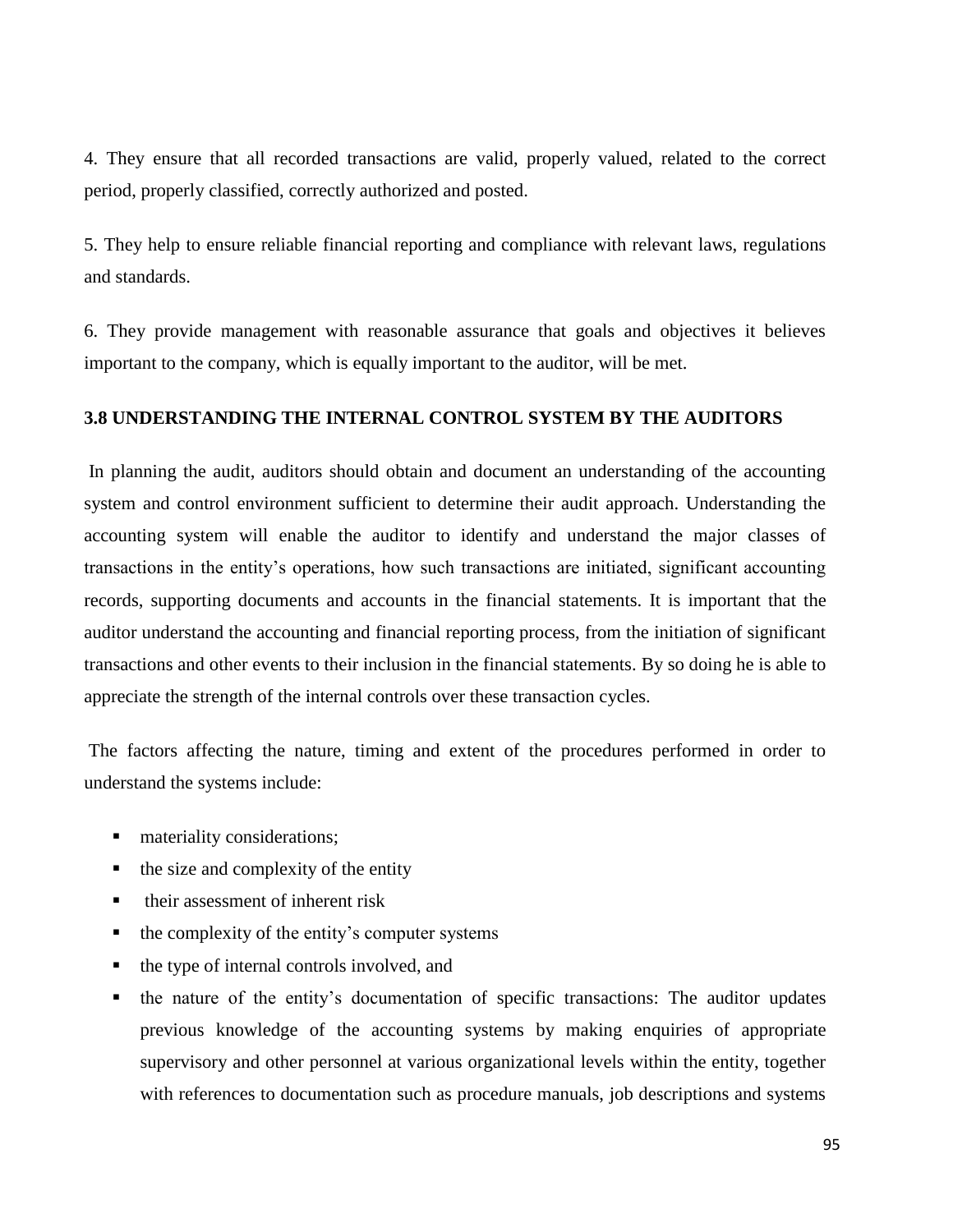descriptions.

- Inspection of relevant documents and records produced by the systems.
- Observation of the entity's activities and operations, including the information technology functions, organization, personnel performing control procedure and the nature of transactions processing.

## **4.0 Conclusion**

Understanding a client's system of controls (either in a computer-based environment or not) is a good starting point for every audit. The correct assessment of the effectiveness of the internal control system helps the auditor in designing procedures geared towards ensuring that audited financial statements are largely free from material misstatements and enhancing the quality of the audit.

The techniques an auditor employs in recording the assessment of a client's control risk/internal control system include narratives, flow charts, ICQs, ICEQs and checklists. Each of these techniques has its advantages and disadvantages.

#### **5.0 Summary**

Internal control as a process enables an entity to achieve organizational objectives in operational effectiveness and efficiency, reliable financial reporting, and compliance with laws, regulations and policies. Every control system is designed to ensure the orderly and efficient conduct of business, safeguard the assets of the entity, prevent and detect fraud, ensure the completeness and accuracy of accounting records and the timely production of financial information**.** A complete system of internal control therefore should have the following five components namely: a good control environment, sound entity's risk assessment process, information systems relevant to financial reporting, functional control activities and effective monitoring system

#### **6.0 Tutor marked Assignment**

- 1. Define internal control and briefly explain the components of internal control.
- 2. Discuss the application controls necessary in a computer-based environment.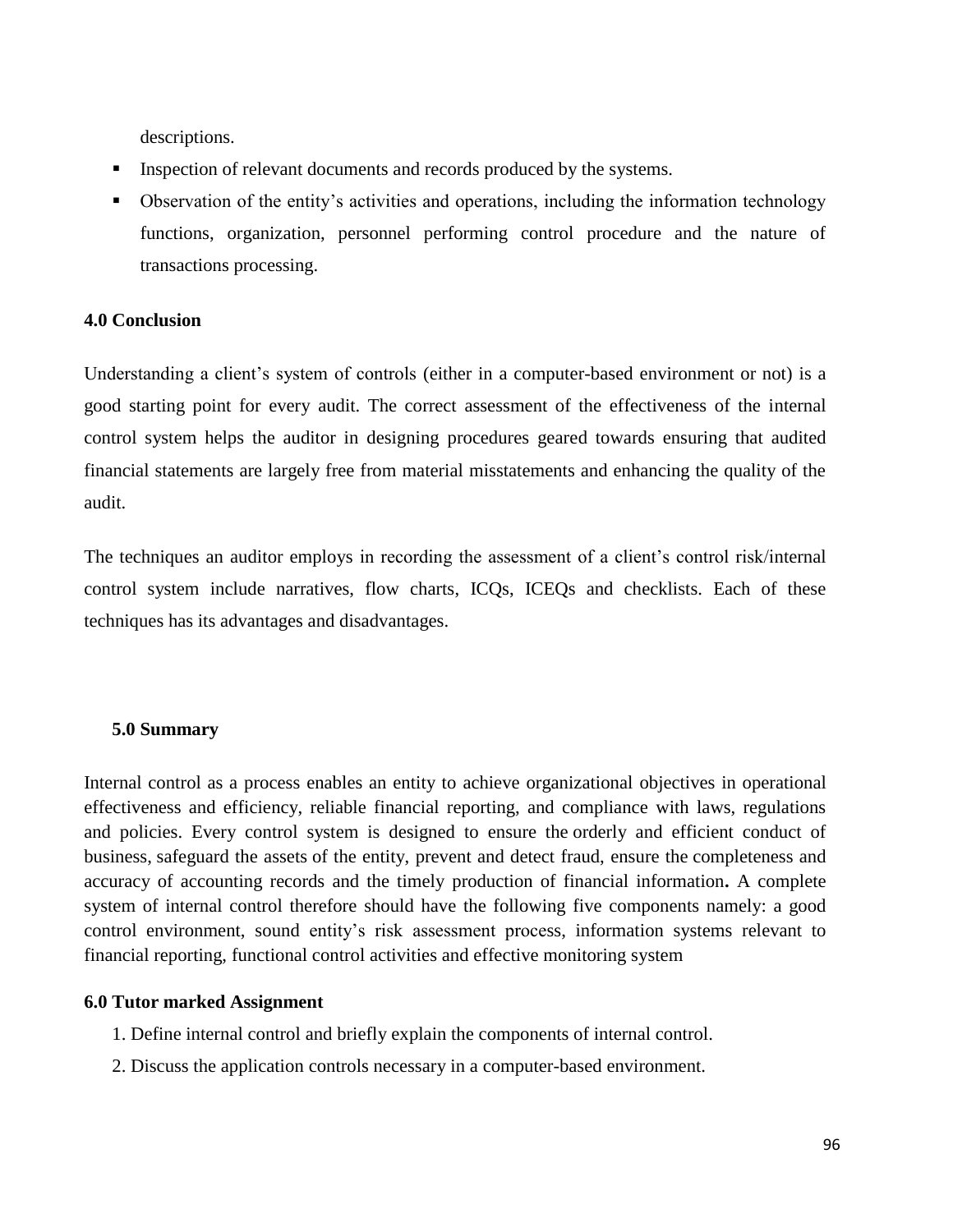3. State 5 possible problems that may militate against the effectiveness of internal control system in a small business entity.

## **7.0 References/Further reading**

- 1. ACCA(2014). Study Text on Advanced Audit and Assurance. London: BPP Learning Media.
- 2. ICAN(2014). Audit and Assurance Study text. UK: Emile Woolf International
- 3. Olowookere, K. (2007). Fundamentals of auditing. Ibadan: Silicon Publishing Company
- 4. AdenijiA. A. (2012). Auditing and Assurance Services. Lagos: Value Analysis Consults.

## **UNIT 7: AUDIT PROGRAMMES AND AUDIT TESTING**

**Content**

**1.0 Introduction 2.0 Objectives 3.0 Main Content 3.1 Audit Programmes 3.2 Types of Audit Testing 4.0 Conclusion 5.0 Summary 6.0 Tutor Marked Assignment 7.0 References/further Reading**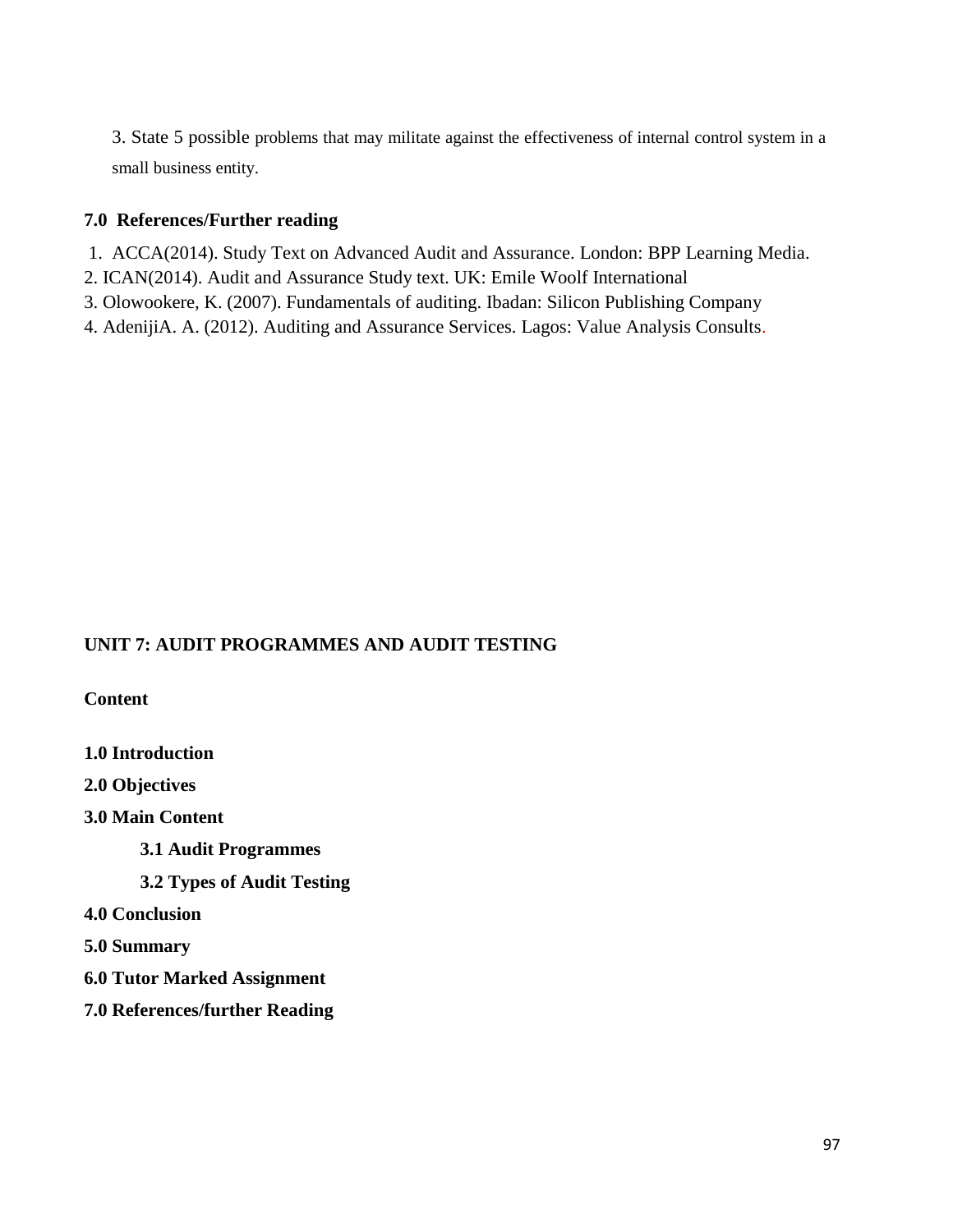## **1.0 INTRODUCTION**

In this unit, we discuss the various types of audit programmes and the importance in the conduct of every audit. We also briefly explain the types of audit testing and when it is appropriate to use each type of test.

## **2.0 Unit objectives**

By the end of this unit, you should be able to:

- 1. Explain the concept "audit programme" and its usefulness in the audit process.
- 2. Discuss the different types of audit programmes and state the advantages and disadvantages.
- 3. Discuss the types of audit testing and their importance in the audit process.

## **3.0 Main Content**

## **3.0 Audit Programmes**

This is a detailed schedule of the audit work to be performed and the procedures to be followed in the verification of each item in the financial statements, including the estimated time period for each task. It gives the specific audit tests and procedures to be followed by the members of the audit team to enable them achieve the audit objectives. It is a guide to audit staff to keep to the audit plan so as not to derail from the audit objectives.

## **3.1.1 Types of audit programmes**

There are five types of audit programmes namely: compliance, substantive, interim, year end and final audit programmes.

*Compliance audit programme:*These are audit programmes designed to obtain audit evidence as to whether internal controls systems are been complied with by the management both in theory and in practice;

*Substantive audit programmes*: Audit programmes which contain test and procedures to obtain audit evidence as to the completeness, accuracy and validity of transactions as well as obtaining evidence on the cost, authorisation, valuation, existence, beneficial ownership and presentation of assets and liabilities in the financial statement;

*Interim audit programme*: This contains procedures to be performed during interim audit visit.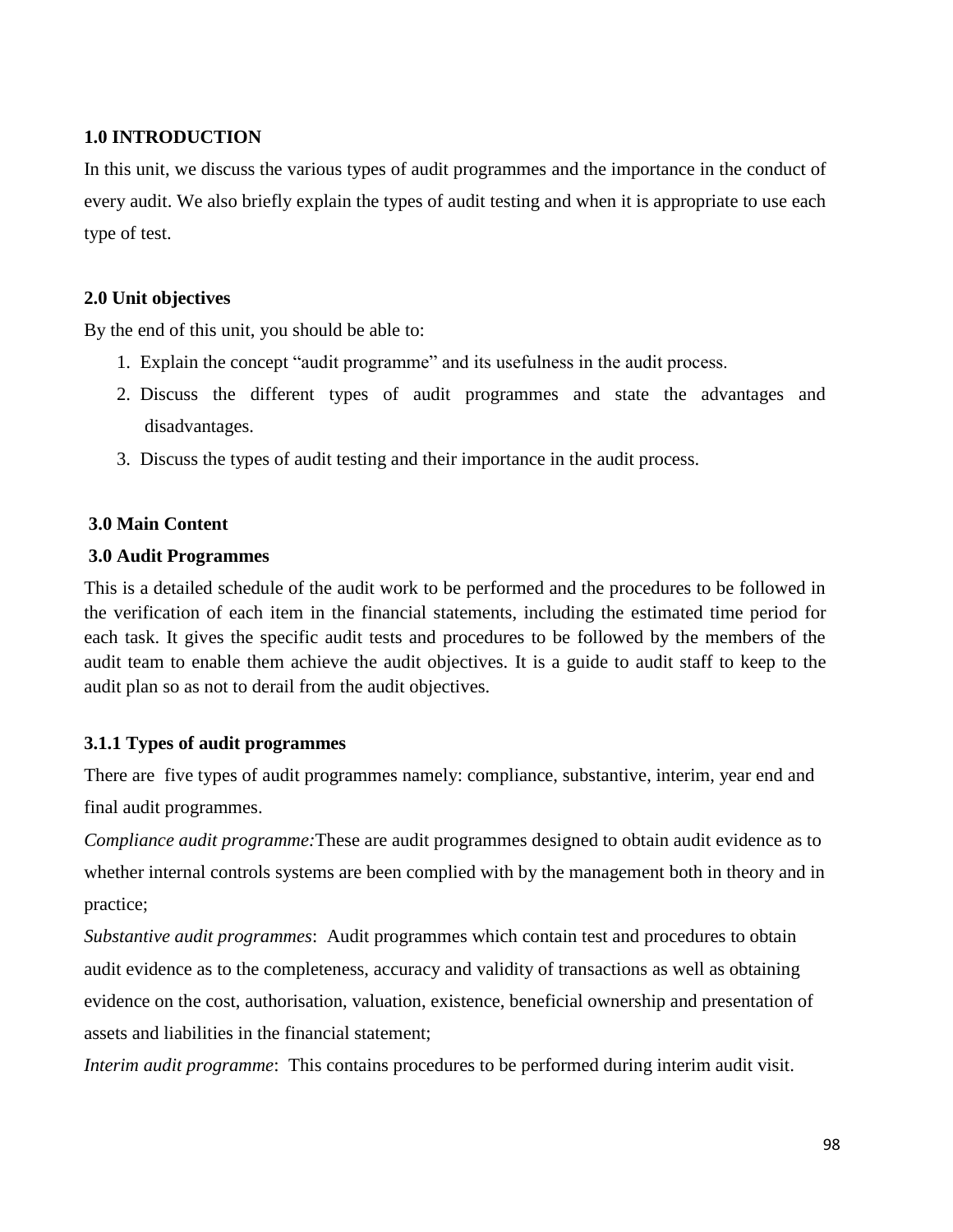Though some aspect of substantive procedures will be included, the programme relate mainly to those performed in systems audits;

*Year end audit programme*: These are procedures to be executed at the year-end audit visit. Like the ones undertaken during the year-end inventory and cash counts; and

*Final audit programmes*: These are programmes containing audit procedures to be performed during the final audit visit. Though some aspect of compliance procedures will be included, it mainly relate to those performed in connection with the transactions and Statement of financial position audit and the review of financial statements.

Audit programmes may also be described as fixed or flexible audit programmes.

*Fixed Audit Programme:* Programmes that remain unchanged the course of audit assignment. The use of such programme is not encouraged as the auditor could be put on inquiry at any point in time and that may necessitate a change in planned procedures. The engagement staff sould be encouraged to apply "original thought" to the engagement.

#### **Advantages of Fixed Audit Program**

- Fixed audit programmes are prepared once and programme is used in all the organization. So, it saves time and cost.
- All the works are completed within the stipulated time because auditor does not change such programme on the request of assistant staff.
- Audit programme fixes the responsibility of assistant staff. So, they know their responsibility and complete their work in time which helps to prepare and present report in time.

#### **Disadvantages of Fixed Audit Program**

- Such programme is rigid. So, it cannot be used in all organizations because nature and size of all the businesses do not remain same.
- The same programme will not be useful in the big and small organizations.
- Fixed audit programme is unscientific and impracticable because it does not incorporate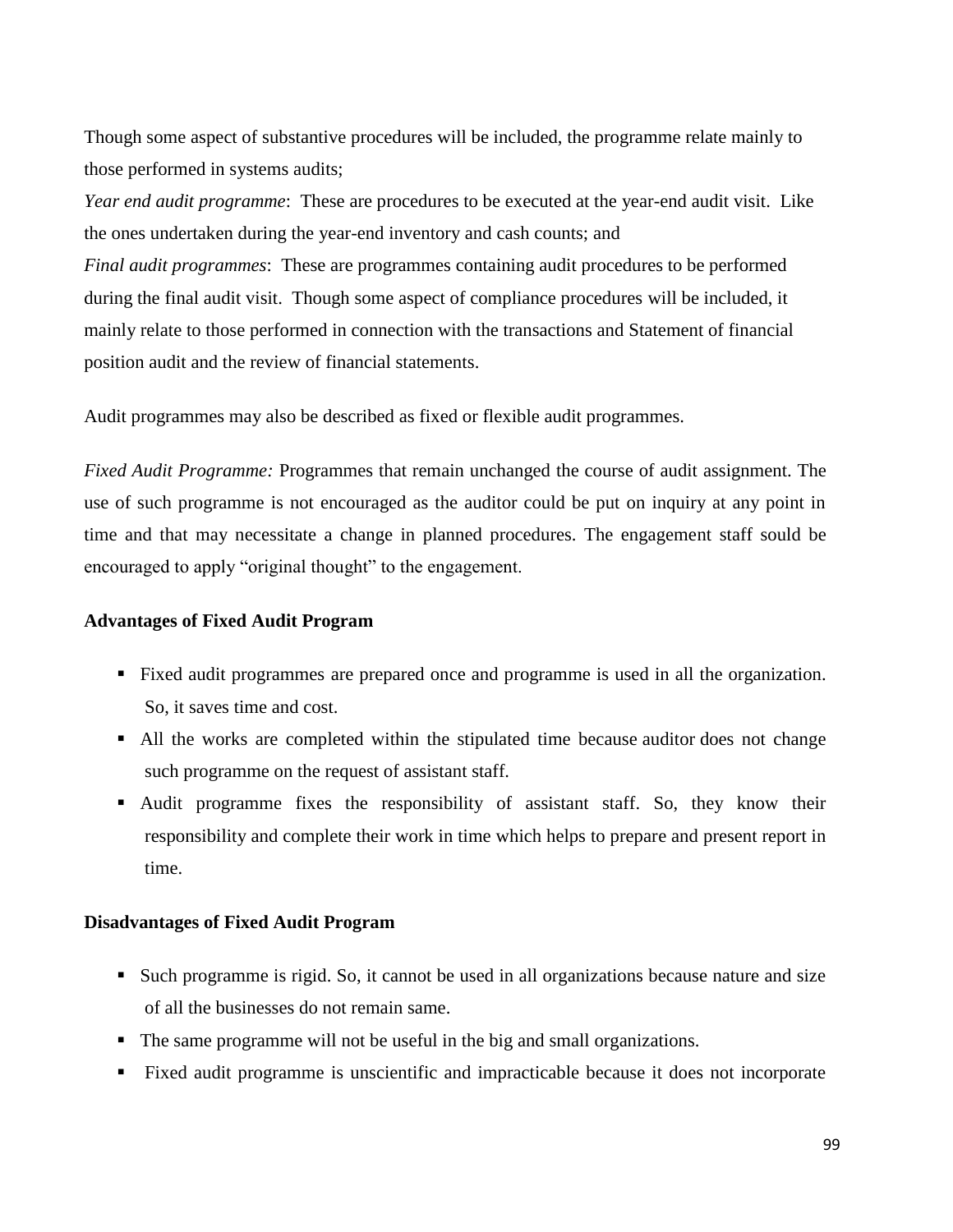the changes caused by time and situation.

 Fixed audit programme does not permit intelligent staffto think outside of the box and exercise their skill and knowledge.

## **Flexible Audit Program**

An audit programme which can be changed as per the need, time, nature of business and auditing standard is known as flexible audit programme. Such programme should be reviewed on the recommendations and suggestions of assistants. Such change can be made due to change in number of work, nature of business, change in management and their feelings. Flexible programmes only act as guide to engagement staff. They can review it based on situations on ground in client's office.

## **Advantages of Flexible Audit Program**

- Auditing remains effective because programme responds to circumstances and emerging events.
- Staff are happy as they are allowed to take initiatives and respond appropriately when put on inquiry.

## **3.1.2 Advantages and Disadvantages of Audit Programmes**

## **Advantages of an Audit Programme**

- **1.** It serves as a basic instrument for training the audit staff;
- **2.** It helps in orderly execution of audit work as it provides a clear set on instructions on the work to be carried out.
- **3.** It serves a reference for reviewing future audit planning efforts.
- **4.** It provides a clear record of work done and by whom.
- **5.** No important work will be overlooked or any work duplicated.
- **6.** Evidence of work done is available for use in defending any actions for negligence etc.

## **Disadvantages of an Audit Programme**

- **1.** Work may become mechanical; initiative may be stifled.
- **2.** Programmes are rigidly adhered to, though client systems may have changed.
- **3.** A fixed audit programme and limited time tend to inhibit further probing when the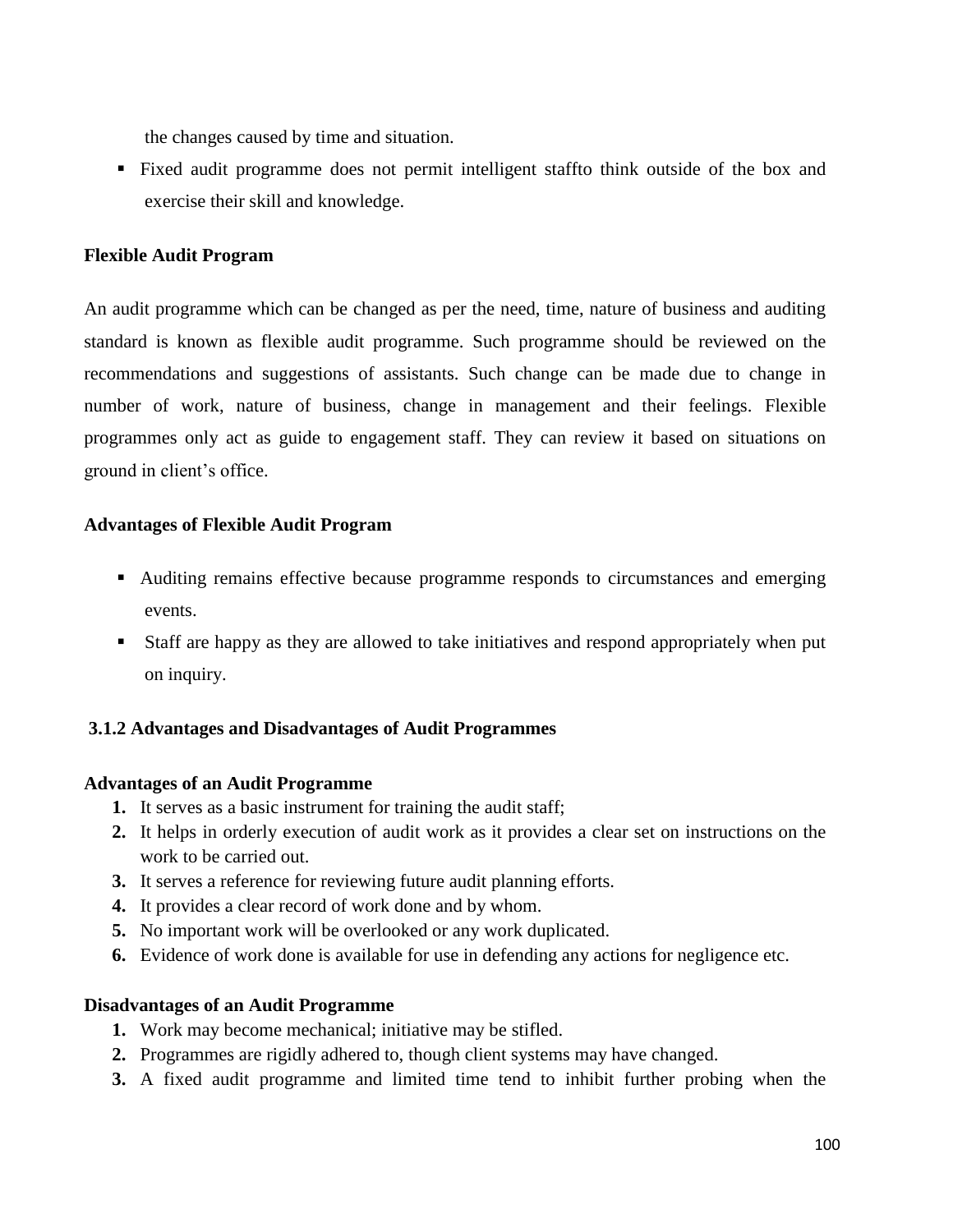auditor's suspicion is aroused.

### **3.2 TYPES OF AUDIT TESTING**

#### i) **Compliance test**

These are tests which seek to provide audit evidence that internal control procedures are being applied as prescribed. They are tests to obtain audit evidence about the effective operation of the control environment and in particular, the operation of the control procedures.

In compliance tests, the auditor tests the application of the control procedure and not the transaction itself, though the testing is through the medium of the transaction. For example, suppose that a system provides that all credit notes issued by a company must be approved by the sales manager. To test whether the control operates as prescribed, the auditor will inspect a sample of credit notes to see if they have been approved/initialed by the sales manager. The details of the credit note e.g. coding, calculations etc are not relevant to the test being performed.

In the test of controls, the auditor looks at the 5 components of an entity's internal control viz.

i. The control environment – the control culture of the entity and its impact.

ii. The entity's own risk assessment process – how the entity identifies, assesses and responds to its business risks.

iii. Information systems relevant to financial reporting – those systems related to the capture of significant transactions, events or accounting activities, data entry of transactions etc.

iv. Control activities relevant to audit – those policies and procedures that help ensure that management directives are carried out ( i.e control activities designed to prevent/detect misstatements) e.g controls on authorization, performance reviews, information processing, physical controls and segregation of duties.

v. Monitoring control activities – activities that entity uses to monitor control activities over financial reporting as well as how it takes actions to address any identified deficiencies.

Where from preliminary review of the system of controls, the system appears weak or defective, the auditor may need to abandon the systems approach and apply substantive testing/approach.

#### .ii. **Walk through tests**

Walk through tests are defined as tracing one or more transactions through the accounting system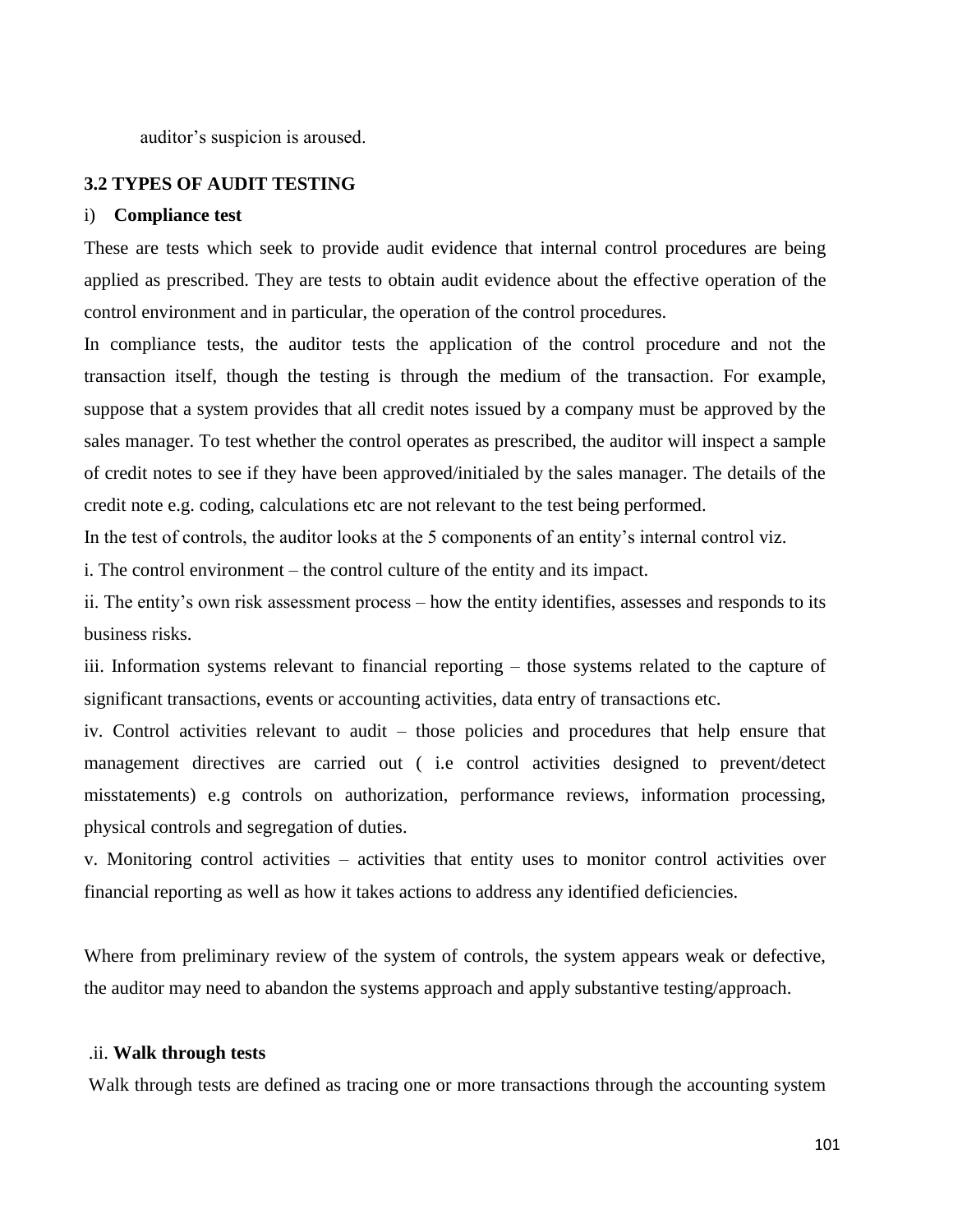and observing the application of relevant aspects of the internal control system. For example the auditor might look at the sales system in a wholesaler and trace a sale from initial through to the sales figure in the profit and loss account. This will involve looking at customers' orders, how the orders are documented and recorded, credit control approval, how the goods are selected and packed, raising of an advice note and /or delivery note, invoicing procedures, recording the invoice in the book of account and so on. At each stage the control applied are examined. Walk through tests is used by the auditor to enable him have an understanding of a client's accounting system and control environment from this initial understanding; it is possible to plan the audit and determine the audit approach.

#### iii. **Substantive test**

Substantive tests are those tests of transactions and balances and other procedures such as analytical reviews, which seek to provide audit evidence as to the completeness, accuracy and validity of the information contained in the accounting records or the financial statements. All tests other than tests of control are substantive tests. Thus, substantive test is any test which seeks direct evidence of the correct treatment of a transaction, a balance, an asset, a liability or any item in the books of account. Substantive tests are designed to obtain audit evidence to detect material misstatements in financial statements. Methods of obtaining audit evidence include the following:-

a) Inspection – This refers to the review or the examination of records, documents or tangible assets. Inspection of records and documents provide evidence of varying degrees of reliability depending upon their nature and source. The inspection of tangible assets provides the auditor with reliable audit evidence as to the existence of those assets but not necessarily as to their ownership, cost or value.

b) Observation: This is looking at an operation or procedure being performed by others with a view to determining the manner of its performance. Observation provides reliability as to the manner of doing the job at the time of observation, but not at any other time.

c) Enquiry: The enquiry is seeking relevant information from knowledgeable persons inside or outside the enterprise whether formally or informally, orally or in writing. The degree of reliability that the auditor attached to evidence obtained in this manner is dependent on his opinion of the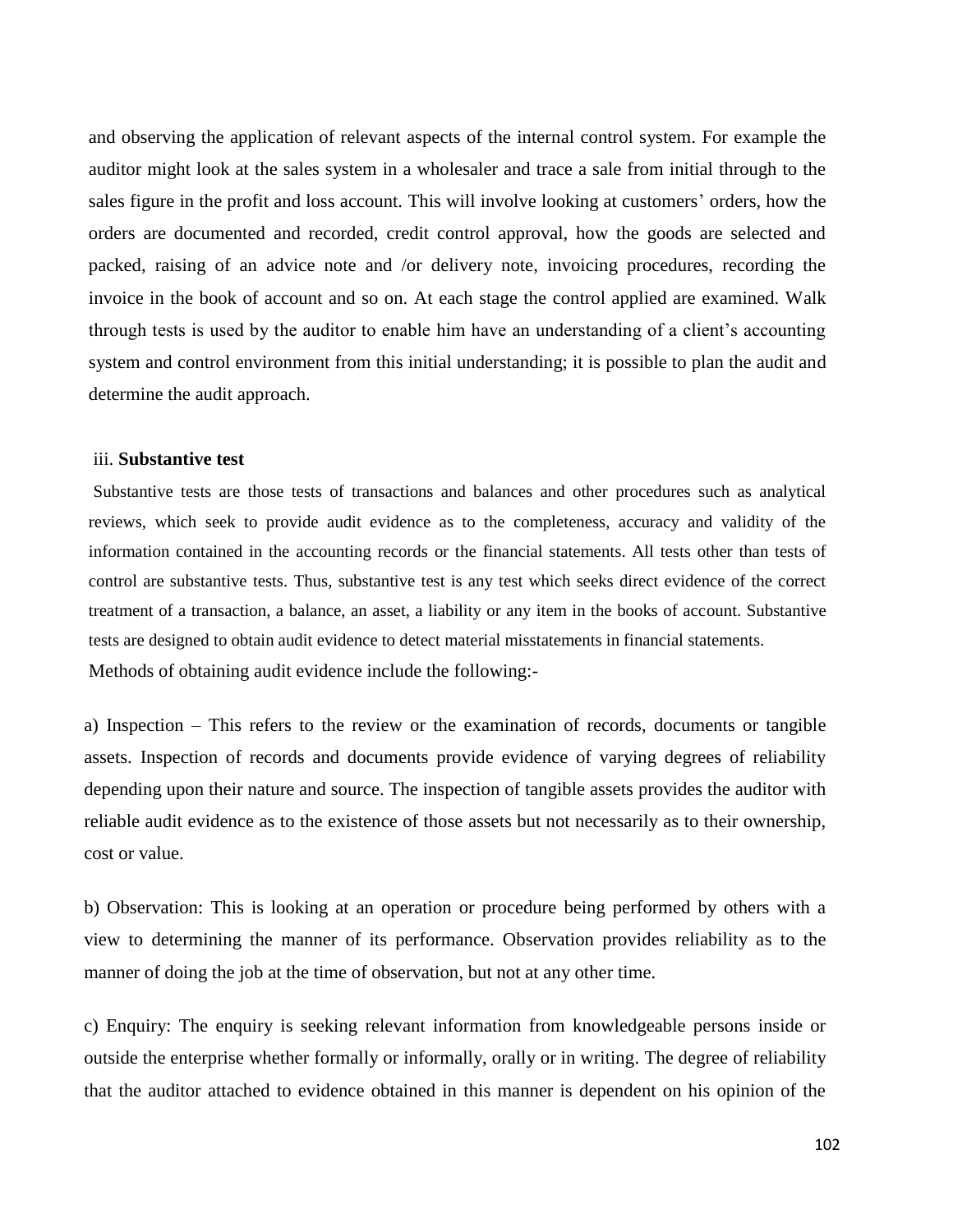competence, experience, independence and integrity of the respondent.

d) Computation: Checking the arithmetical accuracy of accounting records or performing independent calculations.

e) Analytical Review: These procedures include studying significant ratios, trends and other statistics and investigating any unusual or unexpected variations. The precise nature of these procedures and the manner in which they are documented will depend on the circumstances of each unit .The comparison which can be made will depend on the nature, accessibility and relevance of the data available.

#### **4.0 Conclusion**

Audit programmes guide engagement staff on procedures, timing and nature of tests to carry out during the audit process. Though there are many advantages of using audit programmes, it also has its limitations such as stifling the initiative of staff.

Audit tests usually conducted include tests of control (compliance tests), substantive tests and walk through tests.

#### **5.0 Summary**

Audit programme is a detailed work plan which includes the time of doing work and how to do the works. It thus includes audit procedures to be performed and the timing of such activities. Audit programmes act as guide to audit testing which could be compliance tests (for tests of controls), or substantive tests to establish the completeness, validity and accuracy of transactions.

#### **6.0 Tutor marked assignment**

1. What is an Audit Programme and how does it enhance audit assignment and audit process?

- 2. What are the types of Audit programmes and what disadvantages do they have inherent in them?
- 3. Distinguish between compliance tests and substantive tests.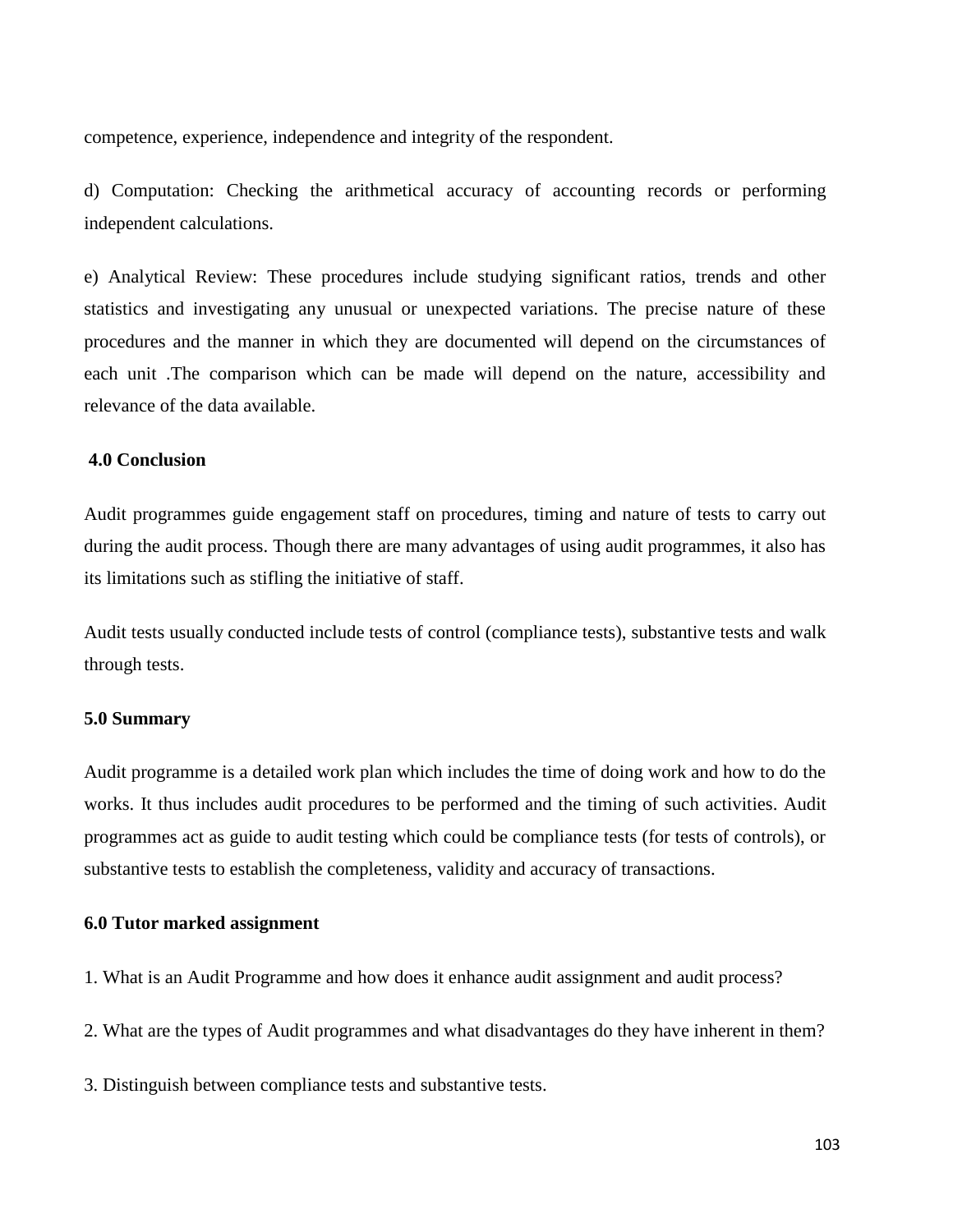4. State the advantages and disadvantages of audit programmes.

## **7.0 References/Further reading**

- 1. Adeniji, A.A (2012). Auditing and Assurance Services. Lagos: Value Analysis Consults.
- 2. Accounting technicians scheme of West Africa (ATSWA) 2011
- 3. ACCA (2015). Study Text on Audit and Assurance. UK: BPP Learning Media.
- 4. Olowookere, K. (2007). Fundamentals of Auditing. Ibadan: Silicon Publishing Company

## **UNIT 8 INTERNAL AUDIT AND OUTSOURCING**

**Content**

- **1.0 Introduction**
- **2.0 Objectives**

## **3.0 Main Content**

- **3.1 Definition of concept**
- **3.2 Reasons for the development of internal auditing**
- **3.3 Functions of internal audit**
- **3.4 Differences between Internal Audit and External Audit**
- **3.5 Types of internal audit assignments**
- **3.6 Internal audit reports**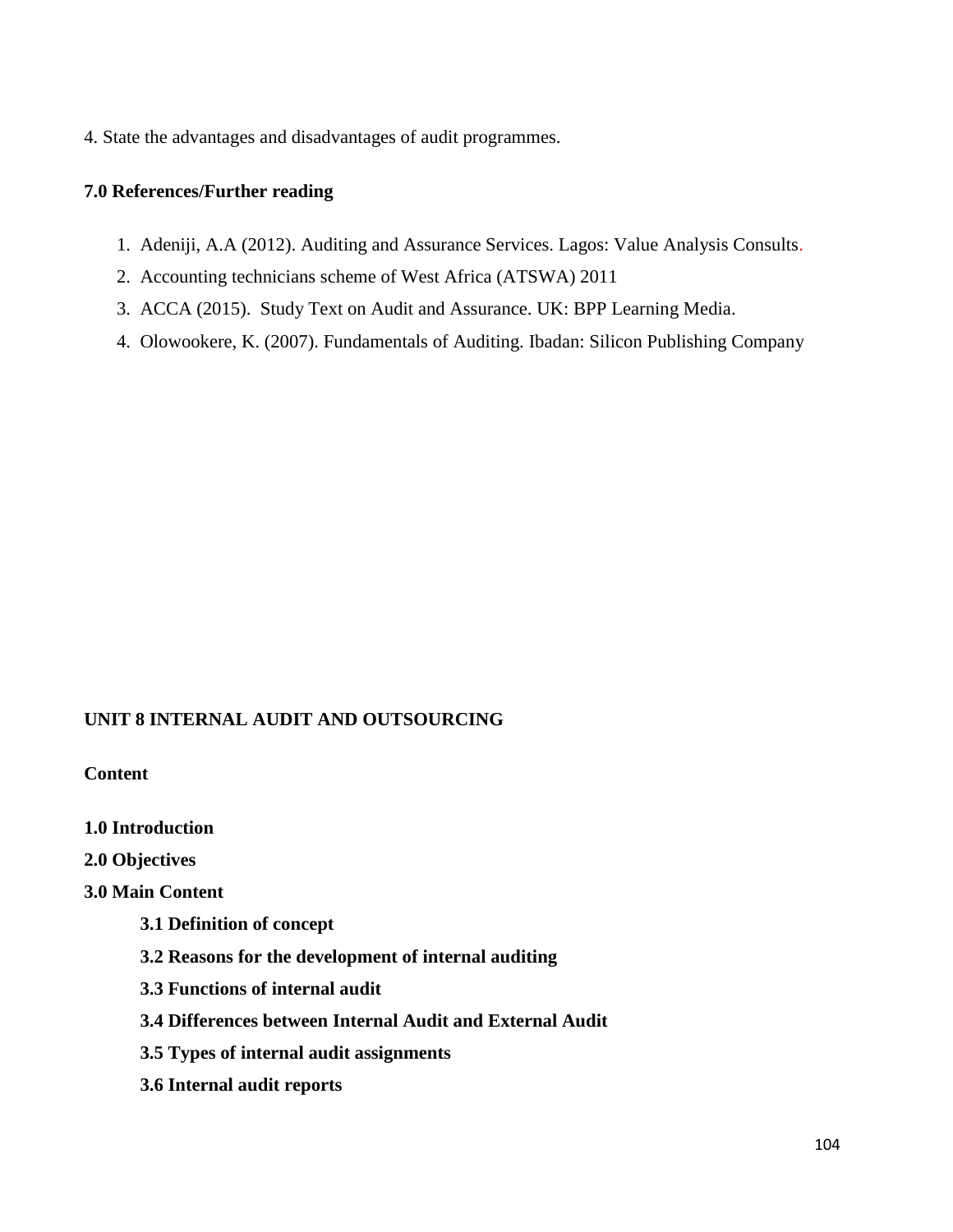**3.7 Qualities of good Internal Audit Report 3.8 Outsourcing the internal audit functions 4.0 Conclusion 5.0 Summary 6.0 Tutor Marked Assignment 7.0 References/further Reading**

## **1.0 Introduction**

The focus of this unit is on internal audit and its possible outsourcing**.** The unit looks at the need for internal audit function, its functions, types of assignments and the differences between internal audit function and external audit. The unit also examines the need for outsourcing of IA function.

## **2.0 Unit Objectives**

By the end of this unit, you should be able to:

- 1. Describe the functions of internal audit and differentiate between internal and external audits
- 2. Explain the following types of audits: financial, operational and compliance audits
- 3. Discuss the relative advantages and disadvantages of outsourcing internal audit function.

## **3.0 Main Content**

## **3.1 Definition of concept**

The Institute of Internal Auditors (IIA) defines internal auditing as "an independent appraisal function established within an organization to examine and evaluate its activities, as a service to the organization." It is described as an independent, objective assurance and consulting activity designed to add value and improve the operations of an organization. It adopts a systematic, disciplined approach in evaluating and improving the effectiveness of risk management, control and governance processes and thus helps an entity to achieve its objectives.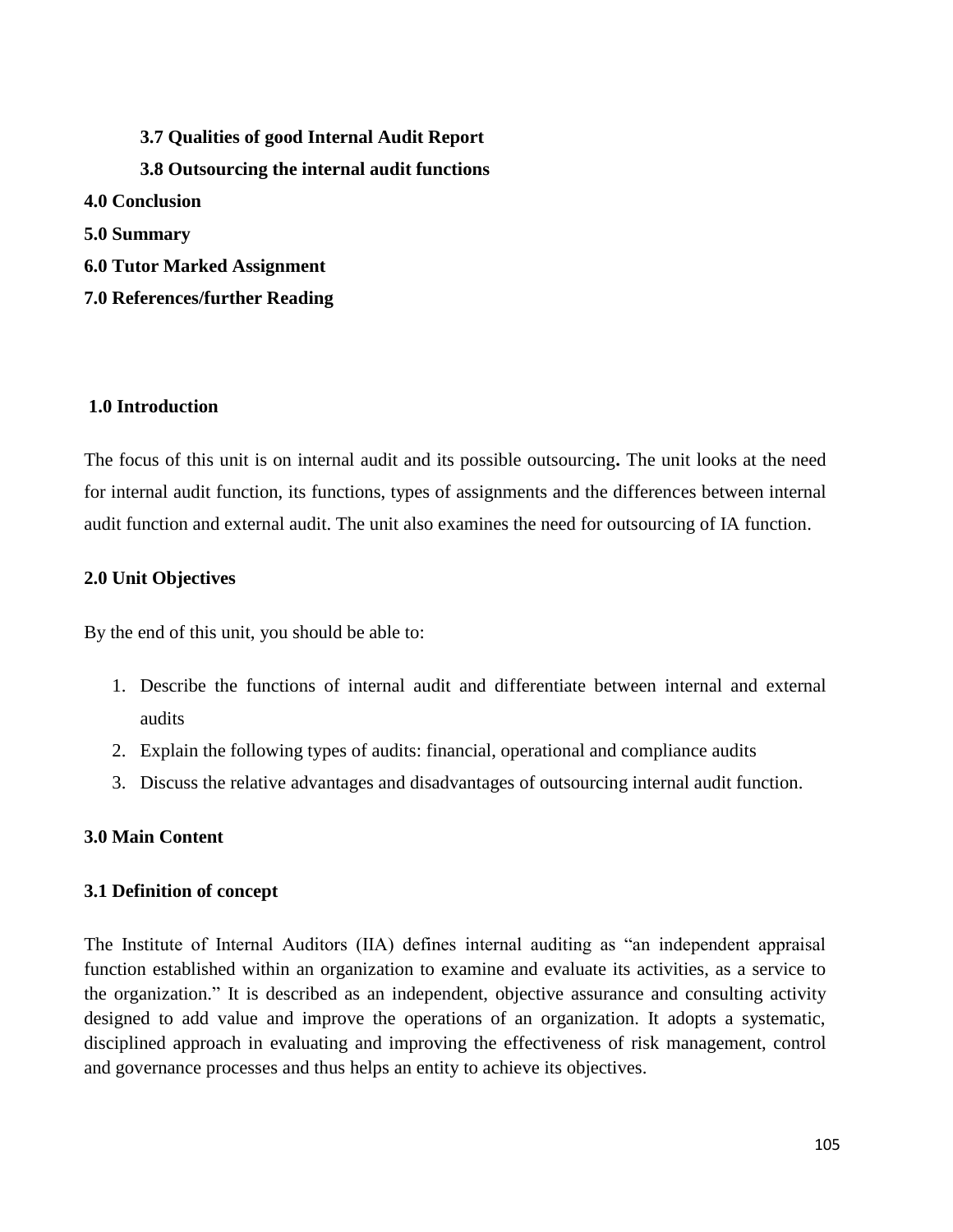Internal audit is an important organ of the governance structure in any organization that reviews the accounting and internal control systems and plays a vital role in risk management.

## **3.2 Reasons for the development of internal auditing**

- i. Internal audit helps management to monitor the controls within their entity. As entities increase in size and complexity, the task of monitoring controls becomes more difficult.
- ii. An internal audit function can be used to monitor the effectiveness and efficiency of operations.
- iii. An internal audit function can be used by management to monitor the entity's compliance with laws and regulations.
- iv. For entities that use complex IT systems,specialist internal auditors can help management to review the effectiveness of controls within IT systems.
- v. The IA function helps in reducing the cost of external audits, especially where the internal auditor conducts financial audits. It can also be used to carry out other non-audit services

that may otherwise be contracted to external audit firms.

## **3.3 Functions of internal audit**

Typical functions of an internal audit function include:

- 1. *Monitoring of internal control*. Management usually assigns the responsibility for reviewing controls, monitoring their operation and recommending improvements to the internal audit department.
- 2. *Examination of financial and operating information*. An internal audit department might be given the responsibility for a detailed examination of financial and operating information, and in particular, its reliability and usefulness.
- 3. *Review of the economy, efficiency and effectiveness of operations*, including non-financial controls of an entity. Audits of economy, efficiency and effectiveness can be carried out on any aspect of operations, and are usually called value for money (VFM) audits.
- 4. *Review of compliance.*Through 'compliance audits', the internal auditors check that operational departments are complying properly with certain laws, regulations and other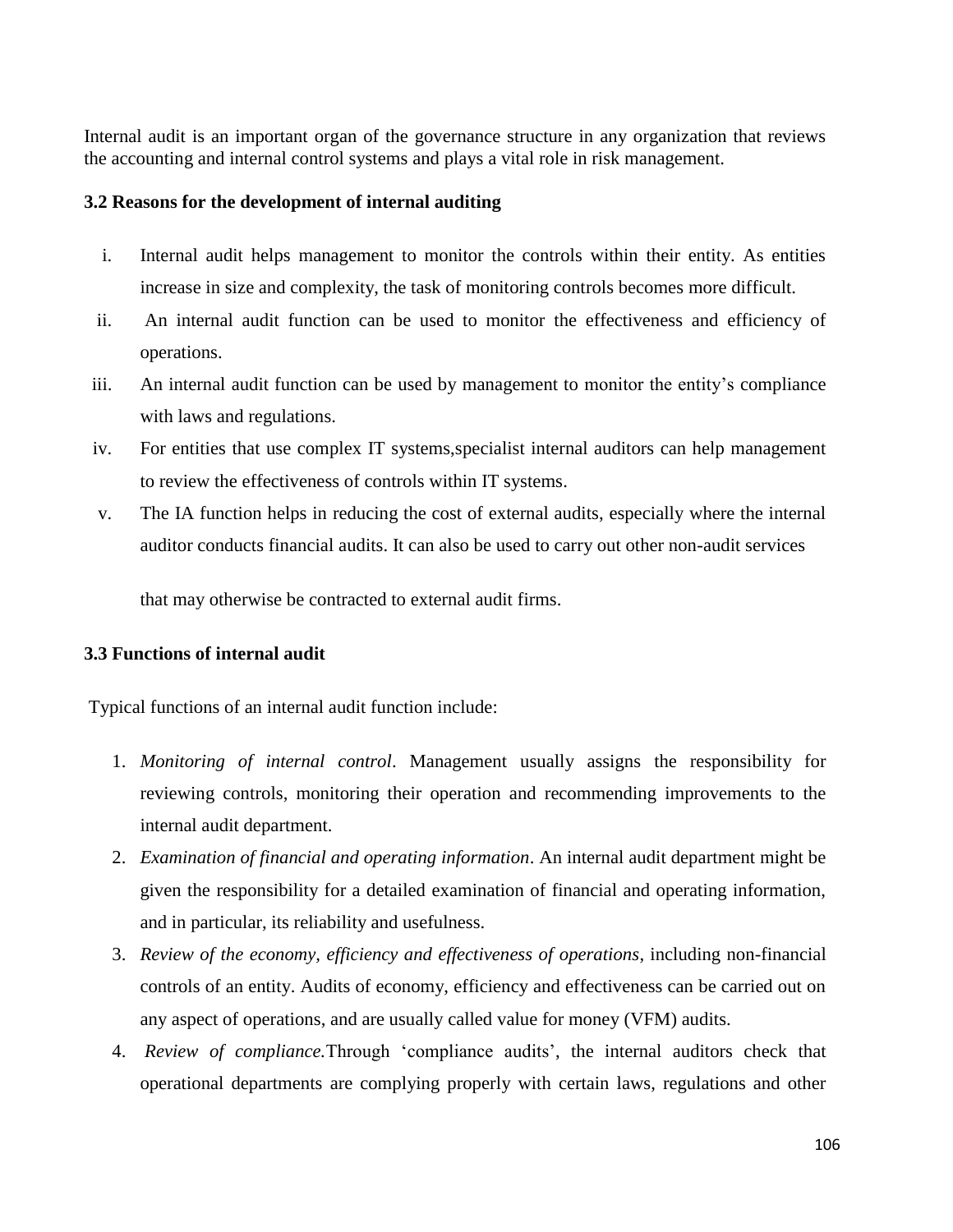external requirements, or with management policies and directives and other internal requirements.

### **3.4 Differences between Internal Audit and External Audit**

|                  | <b>INTERNAL AUDITORS</b>                                                                                | <b>EXTERNAL AUDITORS</b>                                                                                                         |
|------------------|---------------------------------------------------------------------------------------------------------|----------------------------------------------------------------------------------------------------------------------------------|
| Appointment      | Employed by management                                                                                  | Employed by members at AGM                                                                                                       |
| Audit scope      | Defined by company management                                                                           | Defined by the statutes and other<br>relevant regulations                                                                        |
| Audit objectives | To ensure completeness, accuracy<br>and validity of company's trans-<br>action in the financial records | To ensure that information in the<br>financial records as presented<br>in the financial statements give<br>a true and fair view. |
| Duties           | Determined by the management                                                                            | As laid down by the statute or<br>as per letter of engagement                                                                    |
| Independence     | Not strictly independent as they<br>are employees of the company                                        | Strictly independent of the<br>company's management as<br>they report to members at the<br>annual general meetings               |
| Reporting status | To the management                                                                                       | To the shareholders                                                                                                              |
| Qualification    | May or may not be a qualified<br>accountant                                                             | must be a qualified and<br>licensed accountant                                                                                   |
| Requirement      | Discretionary (Not mandatory)                                                                           | Statutorily required (mandatory)                                                                                                 |

#### **3.5 Types of internal audit assignments**

**Financial audits**:This is the traditional role of the internal auditor. The IA department reviews accounting and other records to validate figures appearing in financial statements and management accounts. This work is currently seen as a minor part of the work of the internal auditor as it overlaps with the work of the external auditor. However, financial audits help the internal auditor to assess and monitor the strength and effectiveness of the internal controls with a view to recommend improvements if there are identified weakness in the system.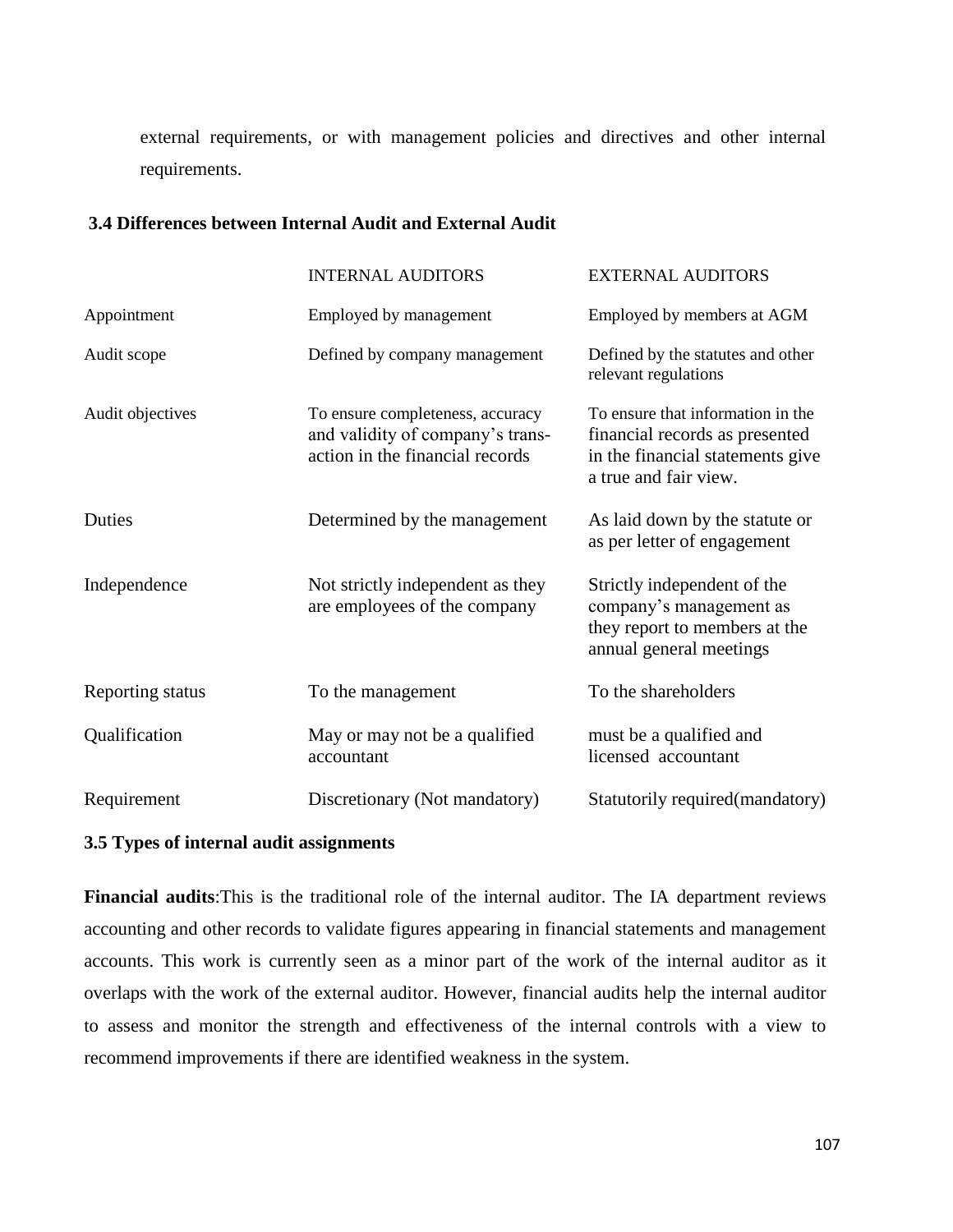**Operational audits:** Operational audits examine the entity's internal control procedures and whether or not the control systems that have been established by management are operating effectively. Value for money (or VFM) audit is a form of operational audit. VFM audits strive to find the best possible combination of the 3Es (effectiveness, economy and efficiency)that will maximise profit performance. Thus, one of the purposes of a VFM audit should be to check whether the most appropriate balance between economy, efficiency and effectiveness is being achieved.

**Compliance audits:** Entities are subject to a number of laws and regulations, that may expose them to the risk of regulatory action by the authorities if they fail to comply with the regulations. Some of these laws and regulations include Health and hygiene controls for the food manufacturing industry, environmental pollution for companies involved in oil and gas exploration, controls over money laundering for financial services; and controls over safety for companies in the public transport industry. Internal audit is used to monitor compliance with these laws and regulations.

Other assignments that are carried out by the IA function include

**social audits:** these are checks on the impact of the entity on the society in which it operates;**environmental audits**: these are checks on the effect the entity is having on its natural environment, and considers issues such as the use of sustainable materials, re-cycling, reducing pollution, and so on; and

**human resource audits**: these are audits into the work force of an entity, to check whether the entity has adequate systems for the recruitment, training and development of employees to meet its current and future needs.

#### **3.6 Internal audit reports**

Internal auditors typically issue reports at the end of each audit that summarize their findings, recommendations, and any responses or action plans from management. An audit report may have an executive summary; a body that includes the specific issues or findings identified and related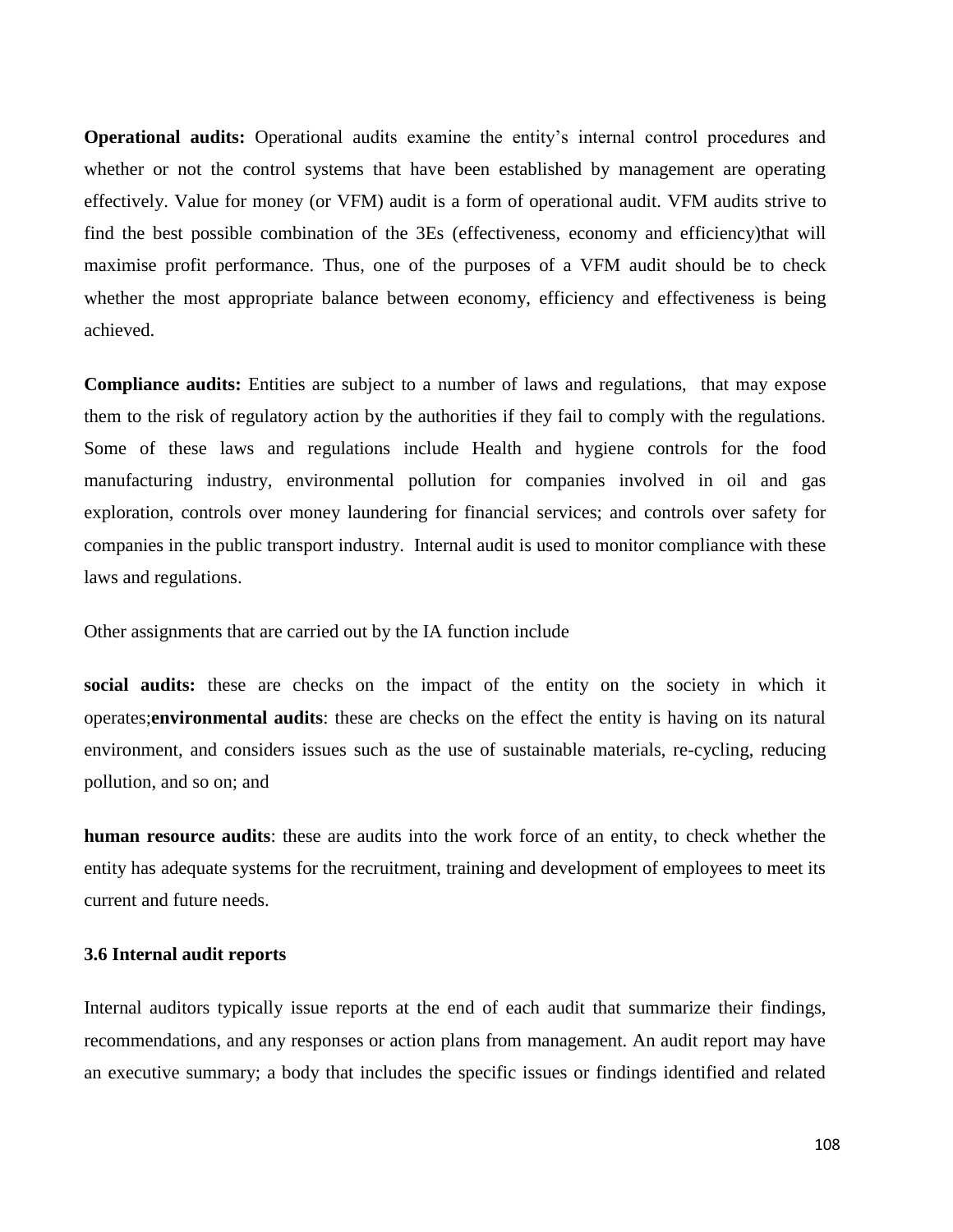recommendations or action plans; and appendix information such as detailed graphs and charts or process information. Each audit finding within the body of the report may contain five elements, sometimes called the "5 C's":

**Condition:** What is the particular problem identified?

**Criteria:** What is the standard that was not met? The standard may be a company policy or other benchmark.

**Cause:** Why did the problem occur?

**Consequence:** What is the risk/negative outcome (or opportunity foregone) because of the finding?

**Corrective action:** What should management do about the finding? What have they agreed to do and by when?

The recommendations in an internal audit report are designed to help the organization achieve effective and efficient governance, risk and control processes associated with operations objectives, financial and management reporting objectives; and legal/regulatory compliance objectives.

# 3.7 **Qualities of good Internal Audit Report**

**Objectivity** - The comments and opinions expressed in the report should be objective and unbiased.

**Clarity:** The language used should be simple and straightforward.

**Accuracy:** The information contained in the report should be accurate.

**Brevity:** The report should be concise.

**Timeliness**: The report should be released promptly immediately after the audit is concluded to enable management take remedial action. In some urgent matters and serious breaches, an interim report could be issued before the assignment is concluded.

#### **3.8 Outsourcing the internal audit functions**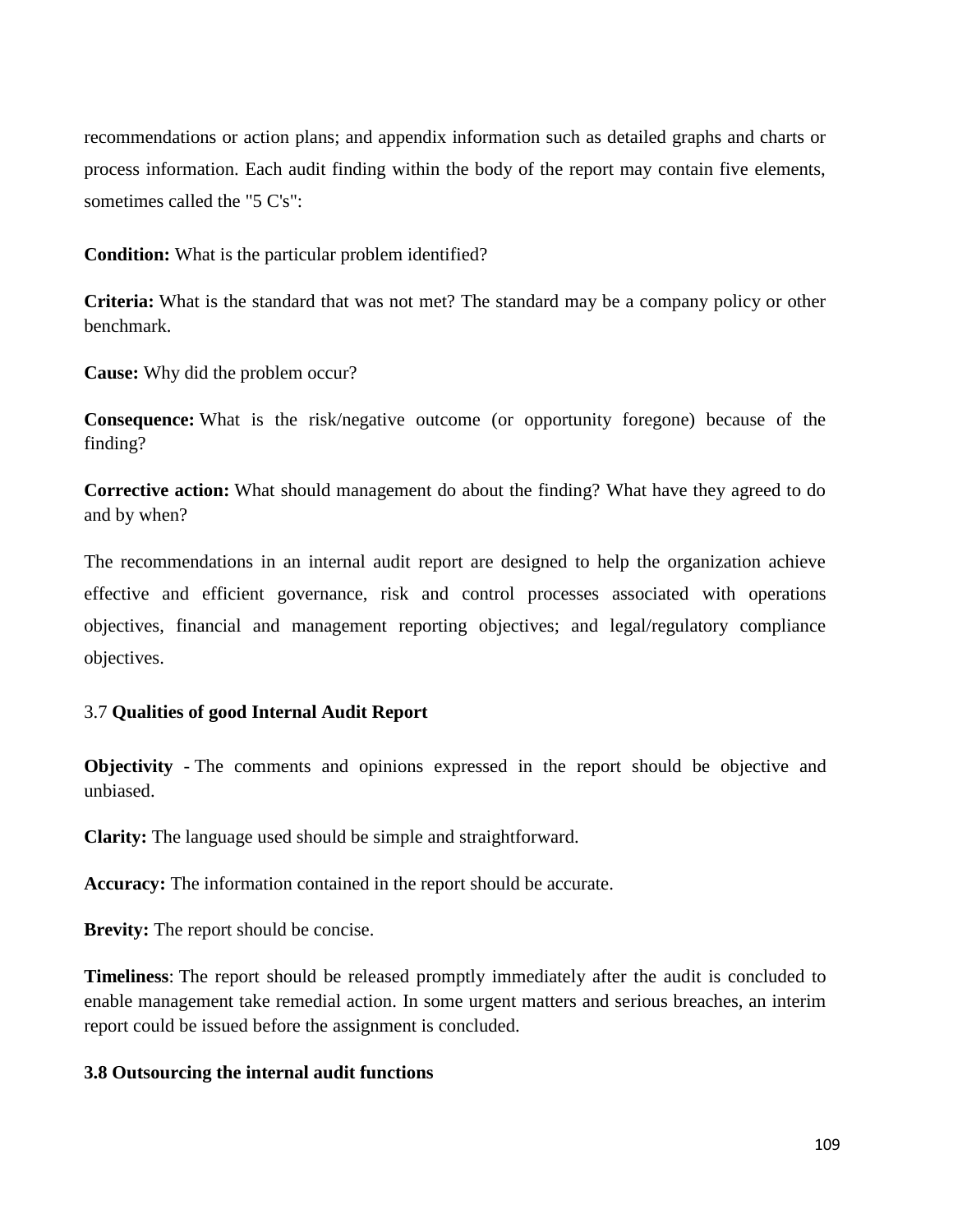Some entities outsource the work of the internal audit function. When this happens, the service provider is often the accountancy firm that provides the entity with its external audit services.

## **3.8.1 Advantages of outsourcing internal audit functions**.

- i. An external service provider may have skills and expertise for doing the work, that the entity itself does not have 'in house'. The accounting firm may likely have access to more highly trained, specialist employees.
- ii. Access to the most up-to-date techniques and technology might not be readily available within the entity, but the external audit firm may have them.
- iii. The management of the entity are able to focus their time and effort on 'core activities', and do not have to spend as much time monitoring the outsourced activities.
- iv. The accounting firm is likely to have a greater level of independence than the entity's own internal audit staff.
- v. The accounting firm will have greater numbers of employees available for any urgent internal audit assignments.
- vi. Professional codes of conduct and standards of behaviour will regulate the accounting firm. This might not be the case with an in-house internal audit department.
- vii. The accounting firm may be sued for breach of contract or for negligent work and thus, more likely to pursue the assignment with greater care and diligence.

#### **3.8.2 Disadvantages of outsourcing the internal audit function**.

- i. Professional firms are not under the control of the entity in the same way as their 'in house' internal audit employees.
- ii. Fees for internal audit work can be high.
- iii. Professional firms may not have the same level of detailed knowledge of the entity and its operations that 'in house' internal auditors (working in the organisation on a daily basis) should have.
- iv. There may be threats to the independence of the external audit where the firm acts as both internal auditors and external auditors.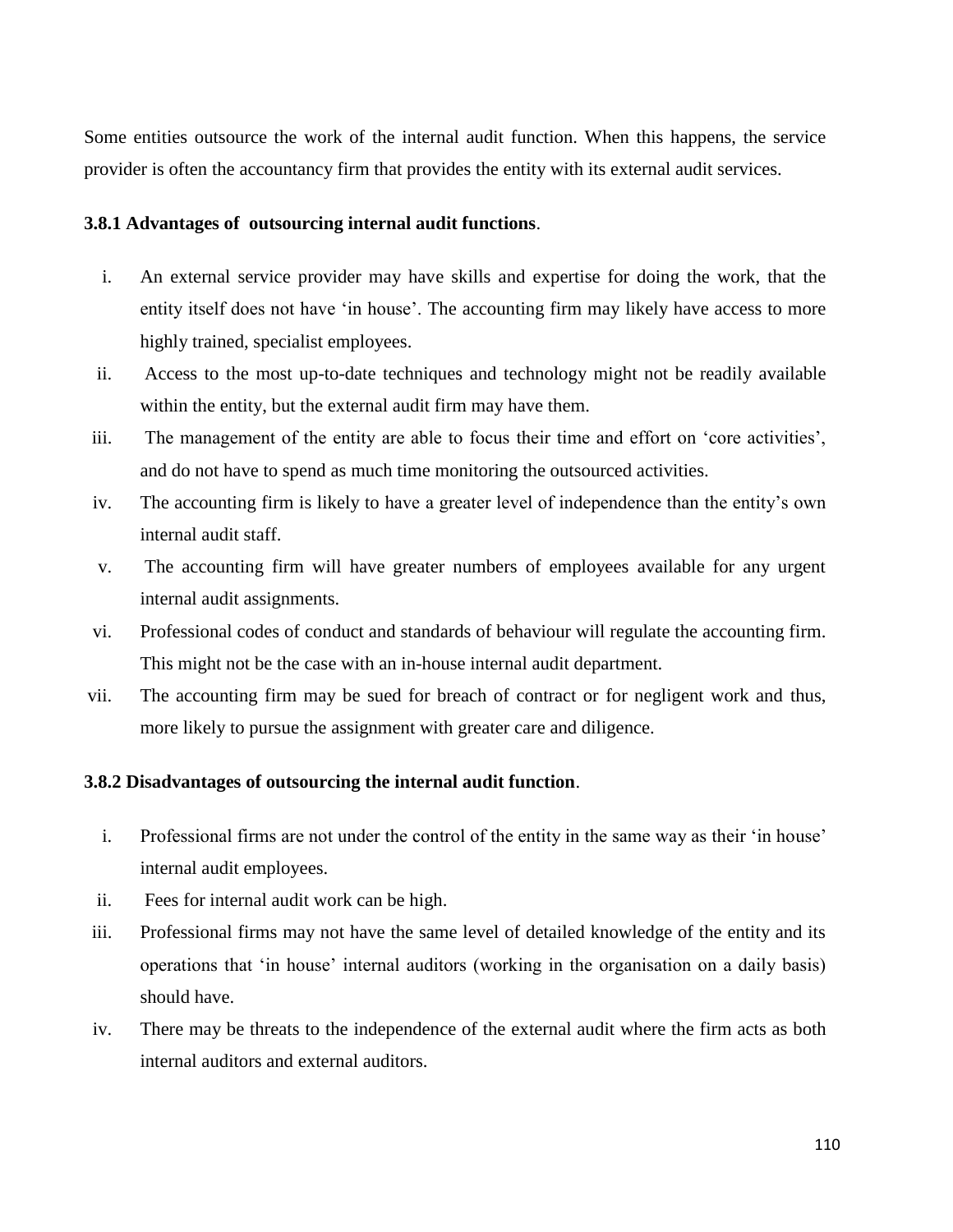# **3.8.3 Control Measures for Managing Outsourced internal audit**

- 1. Set performance measures and investing variance.
- 2. Ensure appropriate audit methodology is maintained.
- 3. Review working papers to ensure they meet internal auditing standard/guidelines.
- 4. Agree with Internal audit work plan in advance.
- 5. If same external auditor is used, ensure that the firm has a sound internal control to separate the two functions to further enhance independence and objectivity.

**4.0 Conclusion:** The IA function is an important organ of the corporate governance structure that is concerned with reviewing the financial and administrative controls of the entity as well as the efficiency of operations and compliance with policies, laws and regulations. Depending on the size, capacity and operational complexity of an entity, this function can be outsourced to an external accounting firm but the entity may need to consider the cost-benefit outcome before taking such decision.

**5.0 Summary:** In this unit, we examined the role of the internal audit function as part of corporate governance. The functions of the IA function, namely, monitoring of internal control, examination of financial and operational information, review of the economy, effectiveness and efficiency of operations and compliance monitoring, were discussed. The unit also examined the differences between the IA function and external audit, types of internal audit assignments – financial audit, operational audit and compliance audit as well as the outsourcing of IA function.

# **6.0 Tutor marked assignments**

1. Define internal audit and explain the functions of an internal audit function.

2. Some entities outsource the work of the internal audit function to external audit firms. Discuss the factors an entity may consider before outsourcings its internal audit function. What are the possible disadvantages of outsourcing of the IA function.

3. Explain the following types of audits: financial audit, compliance audit and operational audit.

# **7.0 References/further reading**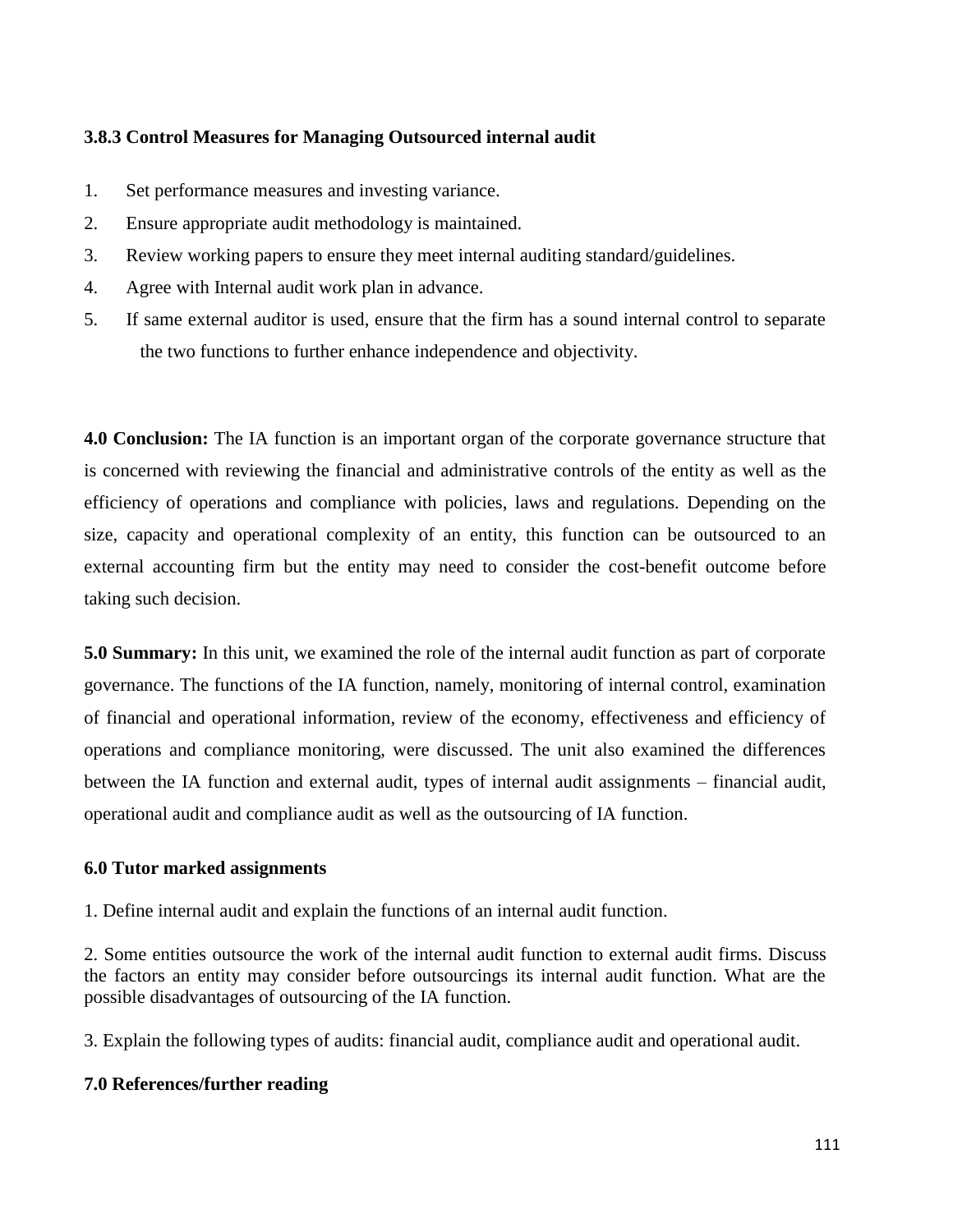- 1. ICAN(2014). Audit and Assurance Study text. UK: Emile Woolf International
- 2. Olowookere, K. (2007). Fundamentals of Auditing. Ibadan: Silicon Publishing Company.
- 3. ACCA (2015). Study Text on Audit and Assurance. London: BPP Learning Media

# **UNIT 9: VERIFICATION OF ASSETS AND LIABILITIES**

**Content**

**1.0 Introduction**

**2.0 Objectives** 

**3.0 Main Content**

**3.1 Verification of Assets**

**3.2 Liability Verification**

**4.0 Conclusion**

**5.0 Summary**

- **6.0 Tutor Marked Assignment**
- **7.0 References/further Reading**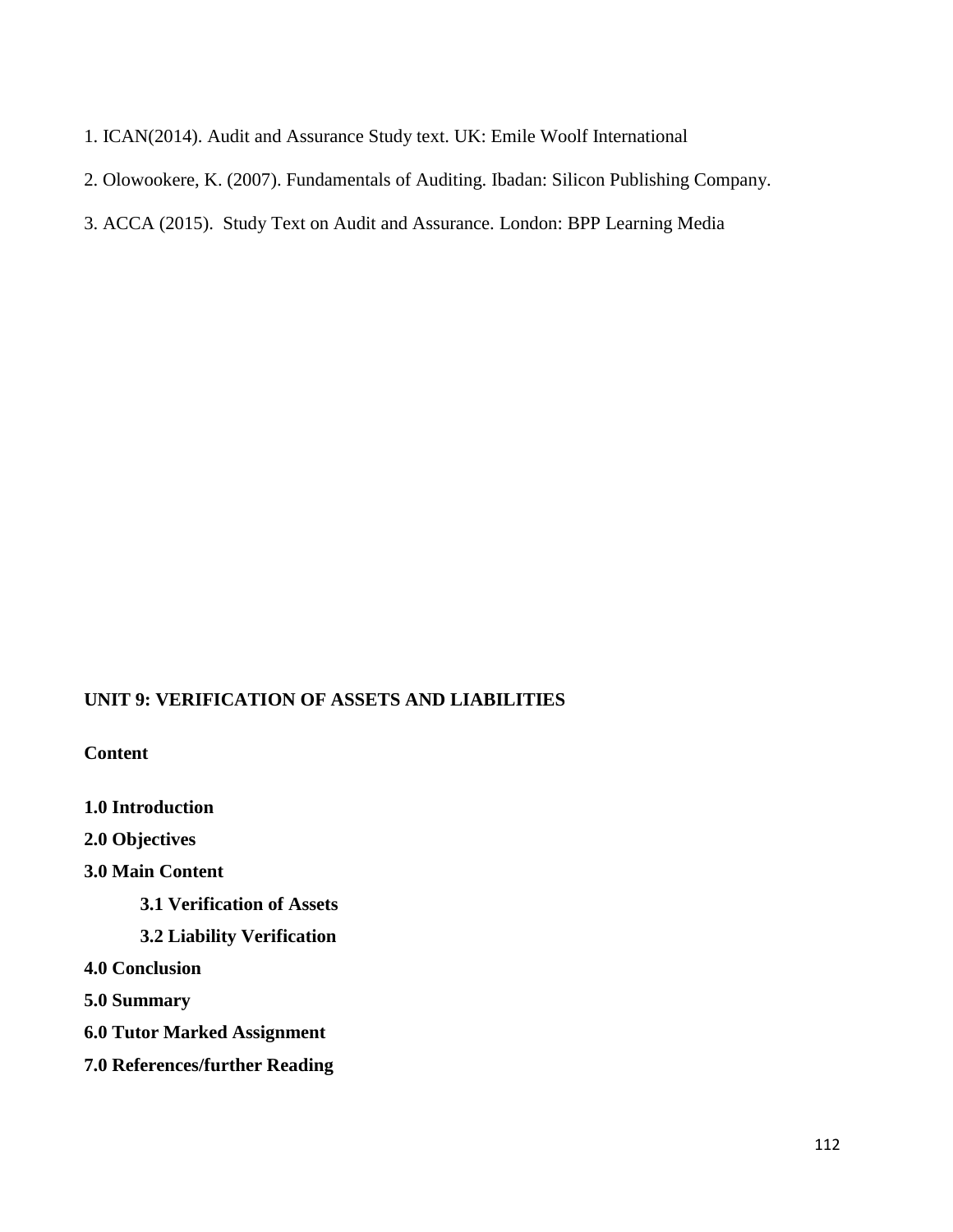#### **1.0 Introduction**

In the auditing standard, it is expected of the auditor to ascertain the existence of the company's assets and liabilities at a reporting date. This would enable the auditor to be able to form an opinion on the true and fair view of the financial statements as at the reporting date.The auditor has a duty to verify all the assets and liabilities appearing in the statement of financial position as well as to ensure that there are no omissions of assets and liabilities which ought to appear in the statement of financial position.

#### **2.0 Objectives**

By the end of this unit, you should be able to:

- 1. Explain the audit objectives for the verification of assets and liabilities.
- 2. Describe the general procedures for the verification of assets and liabilities.
- 3. Give audit procedures and tests applicable to the verification of specific assets and liabilities.

# **3.0 Main Content**

#### **3.1 VERIFICATION OF ASSETS**

In assets verification, the auditor seeks to establish the following:

1) Cost: This is the amount paid or fair consideration given at the time of acquisition/purchase. Inspection of title deeds, invoices and other documents will assist in this regard.

2) Authorisation: This confirms the due process followed in acquiring the asset. Authorisation from the appropriate level of management is necessary. Inspection of minutes of board and/or management meetings is important.

3) Valuation: It is important that the carrying amounts of the assets in the books is appropriate – no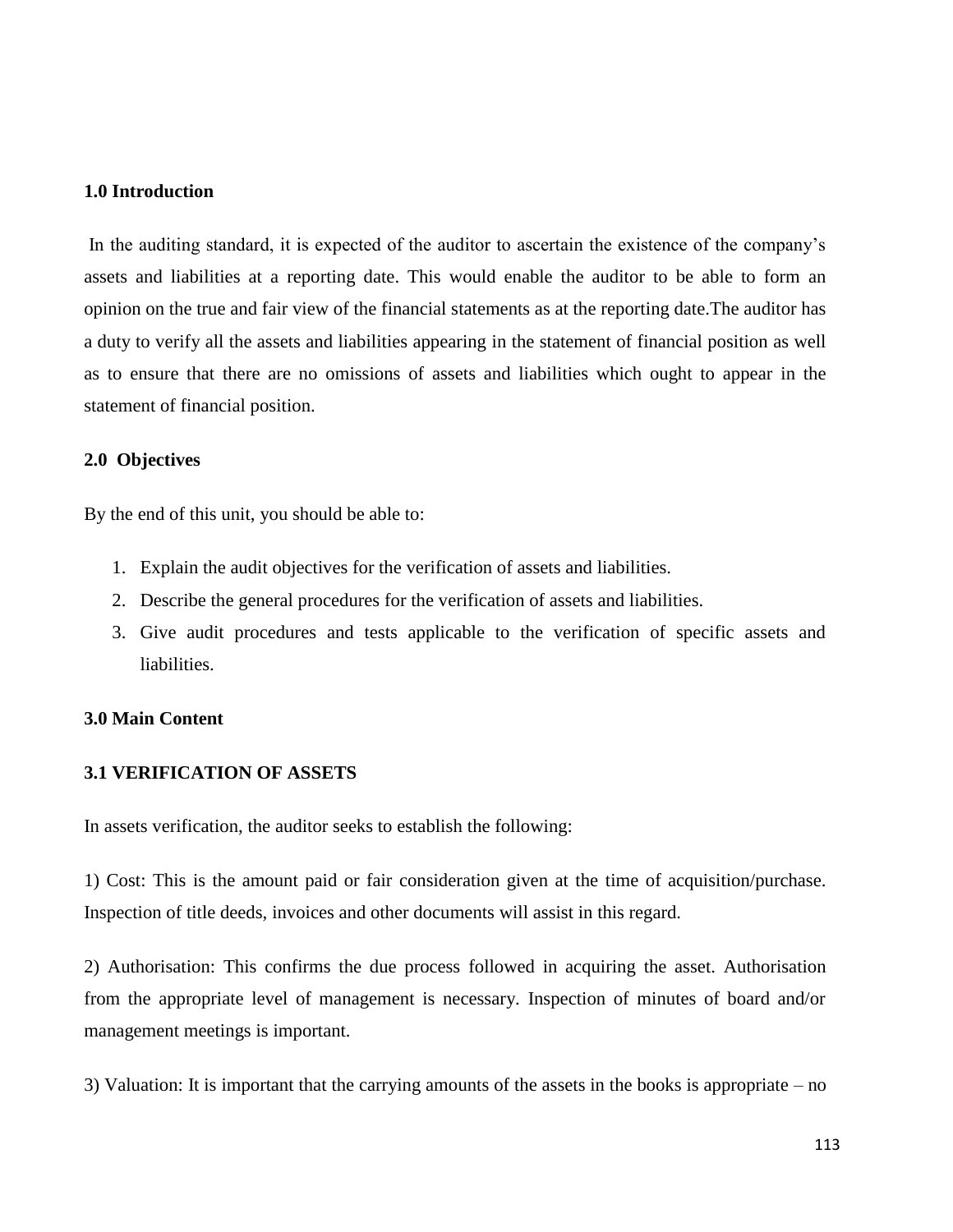over-valuation or under-valuation. Where technical knowledge is required, the auditor may rely on the information/report provided by an expert in the area.

4) Existence: The auditor needs to confirm the physical existence of the item through physical inspection – counting, measurement or other documentary evidence duly signed by a responsible official of the company.

5) Beneficial ownership: That an asset exists does not confirm beneficial ownership. The Auditor needs to sight title deeds, certificates of ownership, invoices and other evidences that confer ownership of the asset on the client company.

6) Presentation and disclosure: The auditor seeks to satisfy himself that the assets have been properly classified and fairly presented and disclosed in accordance with the requirements of the reporting framework.

These aspects can be remembered by the mnemonic CAVEBOP.

# **3.1.1 Audit/Verification of Property, Plant and Equipment (Tangible Non-current assets)**

The verification of PPE(non-current assets) will often commence with an examination of asset registers. One main use of asset registers to the auditor is to facilitate the identification of assets during a physical check. They also form an important part of the system of internal control. The register must be agreed with the financial records and enquiries as to the extent and frequency of checks by company officials on the reconciliation of financial records, assets register and physical assets.

PPE carried in the books in any reporting period may be newly acquired or brought forward from the previous year. There is need to verify the cost of, and authorization for, the newly bought assets, but no such need exists for the ones brought forward from previous reporting period as that procedure was carried out in the year of acquisition.

Procedure followed for the verification of PPE are: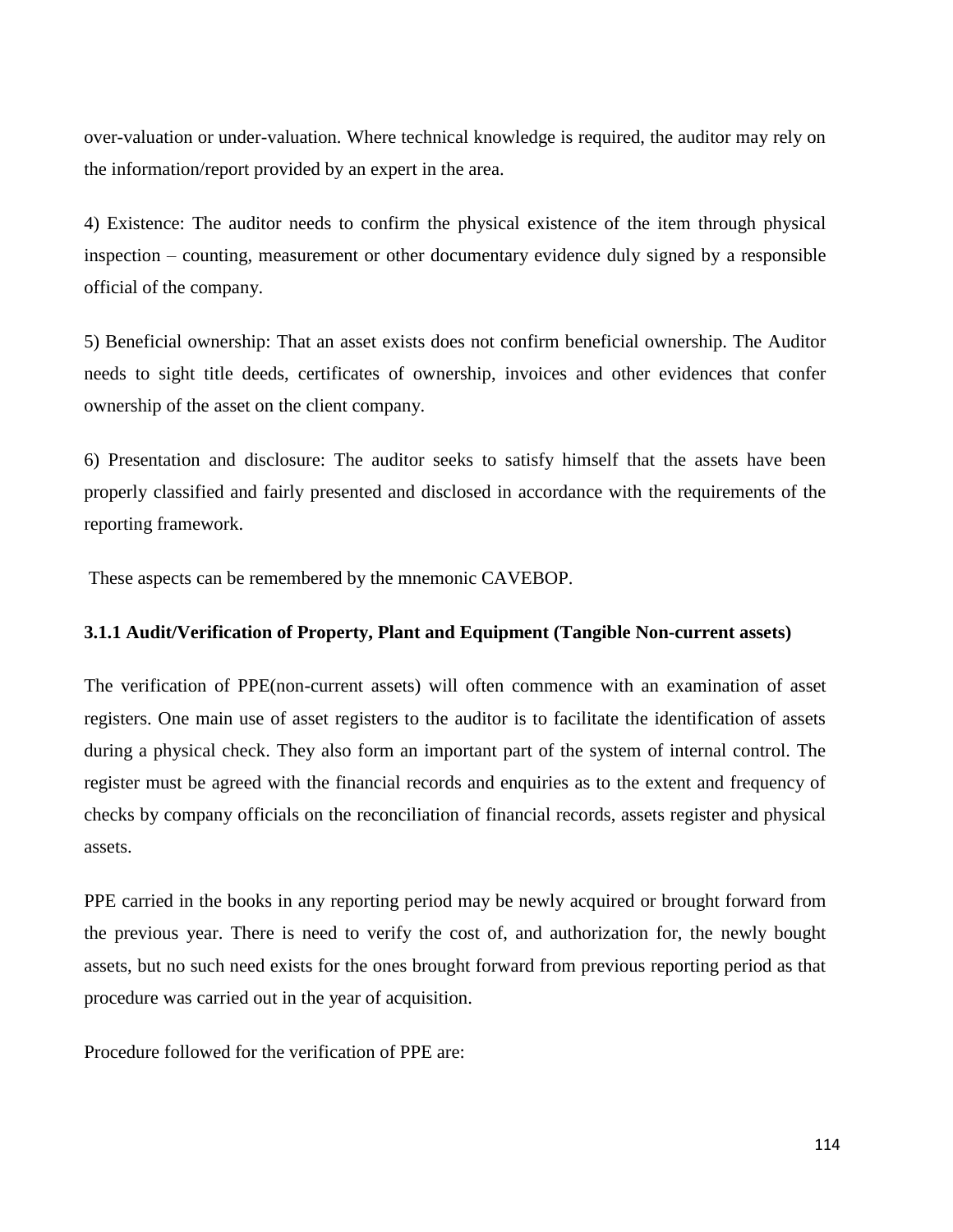- Assess and document the internal controls over PPE in order to determine the level of reliance to be placed on them.
- Obtain client's schedule of each class of PPE, giving the movement on each class of assets within the period as follows:
	- $\checkmark$  Opening balance brought forward from previous year;
	- $\checkmark$  Acquisitions within the year;
	- $\checkmark$  Disposals within the year;
	- $\checkmark$  Depreciation, amortization and other write downs.
- Carry out physical inspection to confirm existence.
- Inspect title deeds, invoices and certificates of ownership to confirm ownership and costs for new acquisitions.
- Check that appropriate accounting policies are adopted and consistently applied and that adequate disclosures are made.
- Obtain a letter of representation from management.

# **3.1.2 Audit of intangible Non- current assets**

The types of assets we are likely to encounter under this heading include goodwill, patents, trademarks, copyrights etc. According to IAS 38 *Intangible assets,*intangible assets can either have finite or infinite life. Intangible assets with finite life should be systematically amortized with a depreciation method that best shows how the assets is being utilized while intangible assets with infinite life should be tested for impairment. The following special points may provide a brief but useful summary of documents to be examined and procedures to be observed in relation to these types of assets.

# **Goodwill**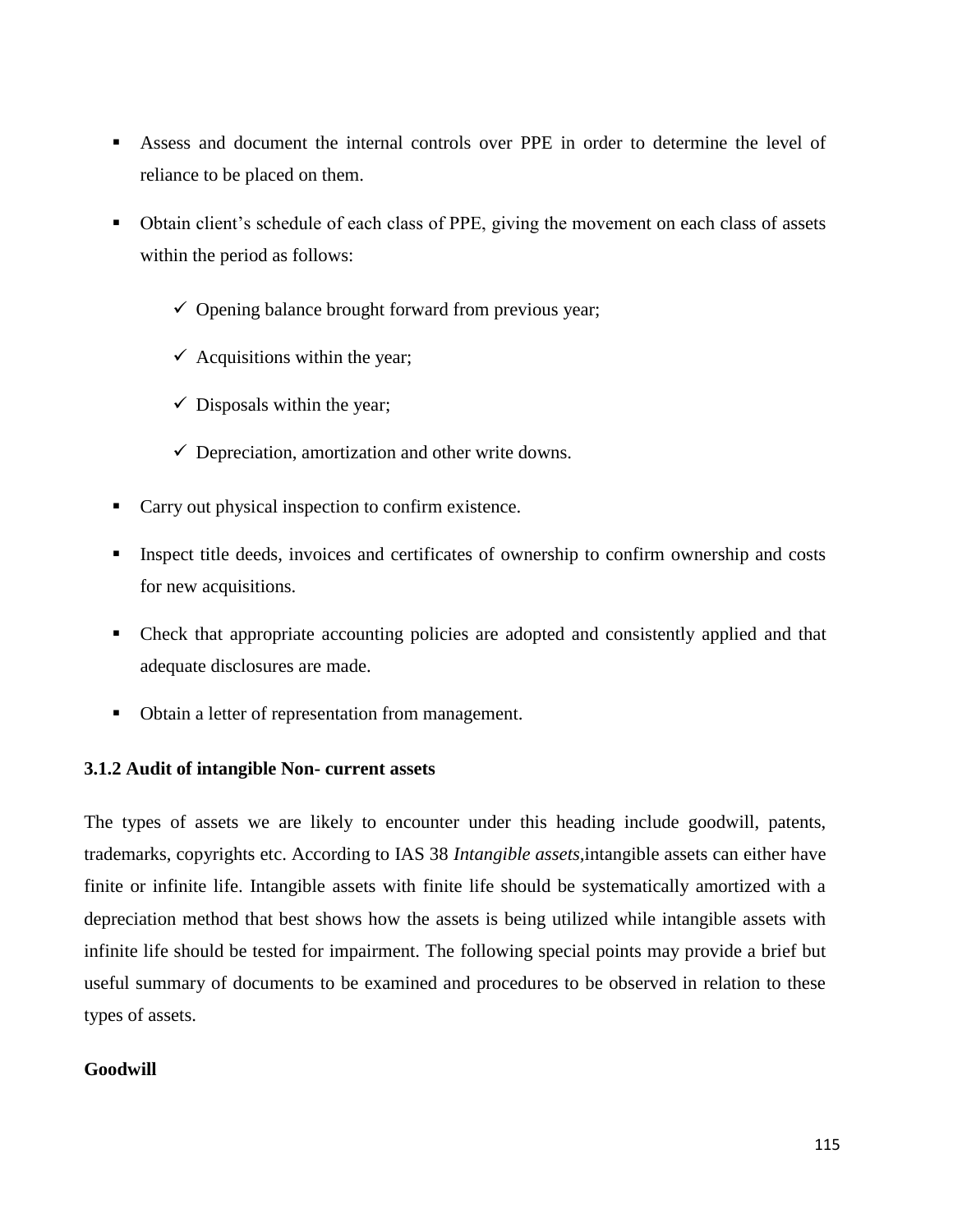- Agree the consideration to sales agreement by i**nspection**.
- Consider the reasonableness of asset valuation:
- **Perform some recalculation and agree that the calculation is correct.**
- Review the entity's impairment review and discuss with management
- Following your discussion with management, ensure valuation of goodwill is reasonable and that there is no impairment not adjusted.

# **Research and development costs**

- Confirm that capitalized development costs conform to IAS 38 criteria by inspecting details of projects and discussions with technical managers.
- Confirm feasibility and viability by inspection of budgets
- Recalculate amortization calculation to ensure it commences with production and is reasonable
- Inspect invoices to verify expenditure incurred on R & D projects.

# **Other intangible assets**

- Agree purchased intangibles to purchase documentation agreement by **inspection**.
- Inspect specialist valuation of intangibles and ensure it is reasonable.
- **Inspect certificates/assignments issued by appropriate offices/agencies, where applicable**
- For trademarks, check compliance with terms as to payment of royalties
- Confirm payment of renewal fees, where applicable
- Review amortization calculations and ensure they are correct by **recalculation**.

# 3.1.3 **Verification of stocks and work in progress**

It is the responsibility of the management of an entity to ensure that the amount at which stocks are shown in the financial statements represents stocks physically in existence and includes all stocks owned by the entity, while the auditor has a duty to obtain necessary evidence to satisfy himself as to the ownership, existence and condition of stocks valued at the year end. Auditors pay particular attention to audit of stocks and W.I.P.because: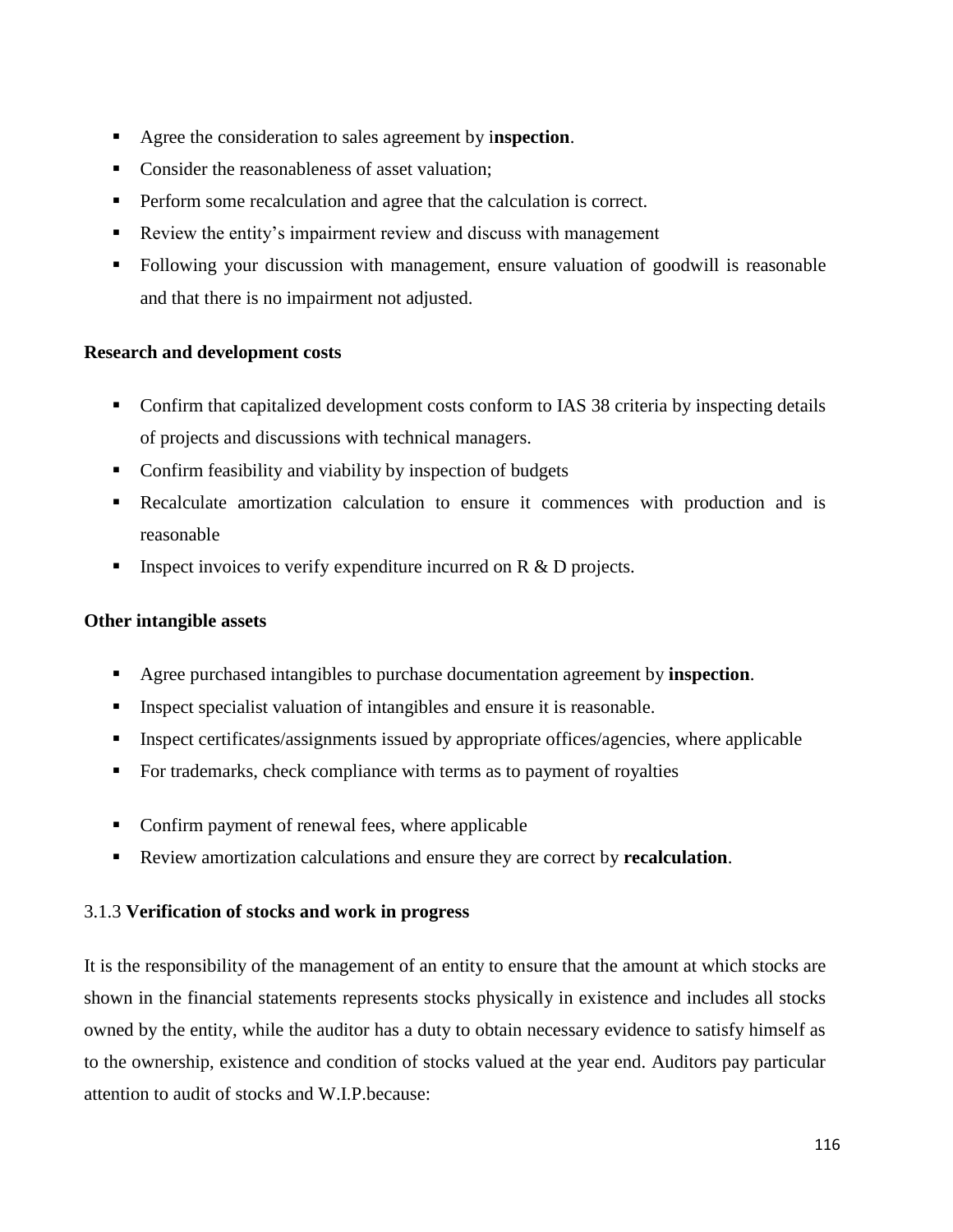- stocks usually constitute one of the largest items in the statement of financial position, hence a relative small error in stock will have a material effect on the financial statements.
- Closing stock affects cost of sales and therefore profit or loss directly
- Stocks could be manipulated to achieve a targeted profit level
- Different accounting bases are used in the valuation of stock
- There may be problem of valuation, determination of the existence and stages of development of some specialised stocks in livestock, production products etc.

#### **Objectives of stock taking**

- **i.** To verify the condition of stock
- **ii.** To verify the existence of stocks
- **iii.** To establish title of stock
- **iv.** To determine the accuracy of cut-off
- **v.** To ascertain the effectiveness of internal control system over stock
- **vi.** To provide a basis for checking the correctness of stock records
- **vii.** To ensure that adequate provision has been made for slow moving and obsolete stocks
- **viii.** To provide a basis for the quantity required for the valuation of stocks
- ix. To determine the accuracy of stock valuation

#### **Auditor's duties before, during and after stock taking**

ISA 501 *Audit Evidence* – *special consideration for selected items*directs that where inventory is material, the auditor shall obtain sufficient appropriate evidence regarding its existence and condition by attending the physical inventory count (unless this is impracticable) to do the following:

- Evaluate management's instructions and procedures for recording and controlling the result of the physical inventory count
- Observe the performance of the count procedures
- Inspect the inventory and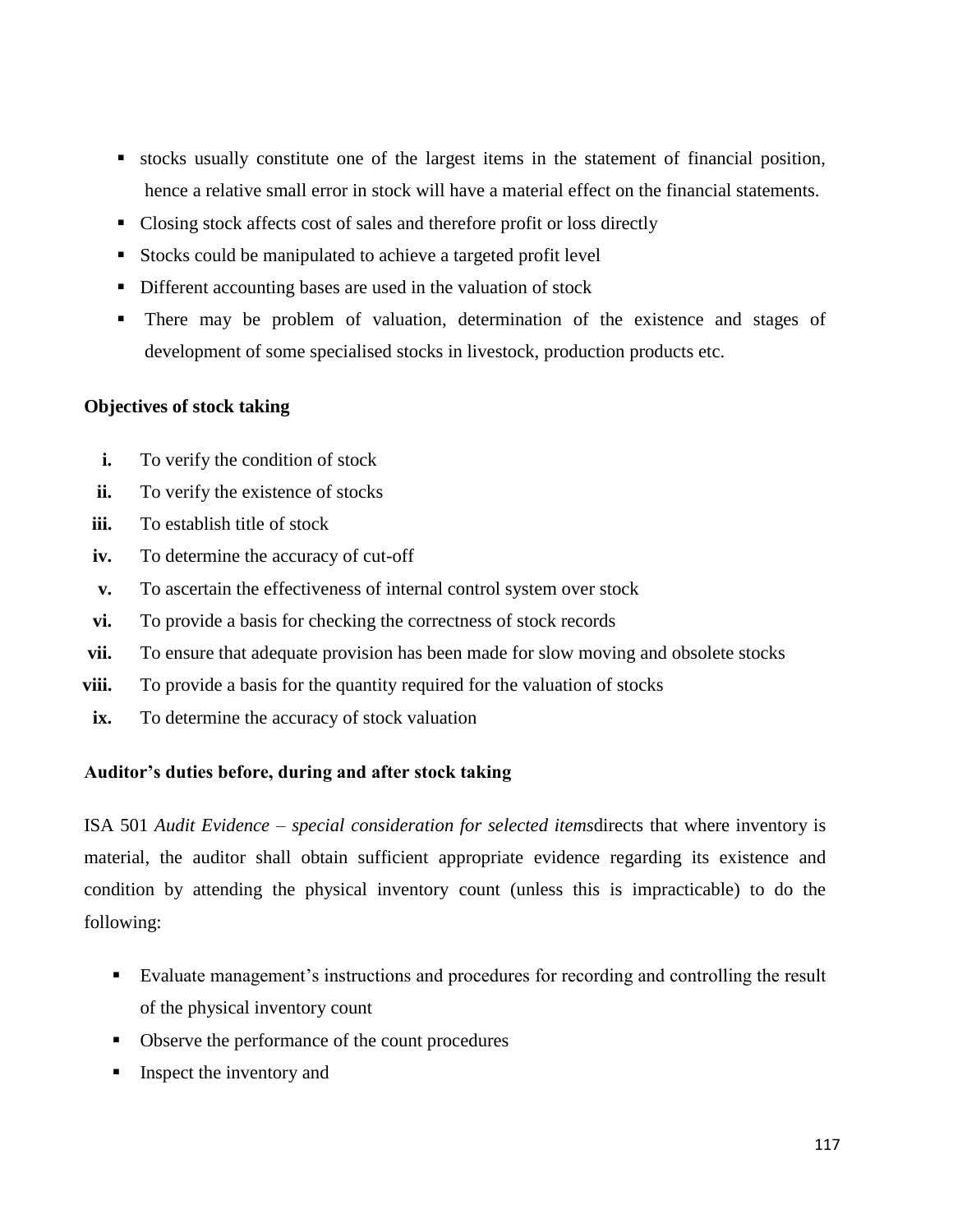Perform test counts.

The auditor also performs audit procedures over the entity's final inventory records to determine whether they accurately reflect the count results. In this regard, the auditor will;

- Trace items that were test counted to final inventory sheets.
- Observe whether all count records have been included in final inventory sheets
- Inspect all final inventory sheets to ensure they are supported by count records
- Ensure that continuous inventory records have been adjusted to the amounts physically counted or measured, and that differences have been investigated
- Confirm cut-off by using details of the last serial number of goods inwards and outwards notes and details of movements during the count.
- Review replies from third parties about inventory held by or for them
- Confirm the client's final valuation of inventory has been calculated correctly
- Follow up queries and notify problems to management.

# **3.1.4 Verification of trade debtors**

Debtors may constitute a material amount in the statement of financial position. The auditor will need to ensure existence, ownership and valuation of the amount. Thus, procedures are geared towards getting reasonable assurance that:

- The debtors represent real amount due to the company; and
- Adequate provision has been made for bad and doubtful debts, discounts and returns.

# **Verification Procedure**

- Determine the system of internal control over sales and debtors. The system should ensure that:
	- $\checkmark$  Only bon fide sales bring debtors into existence
	- $\checkmark$  All sales are to approved customers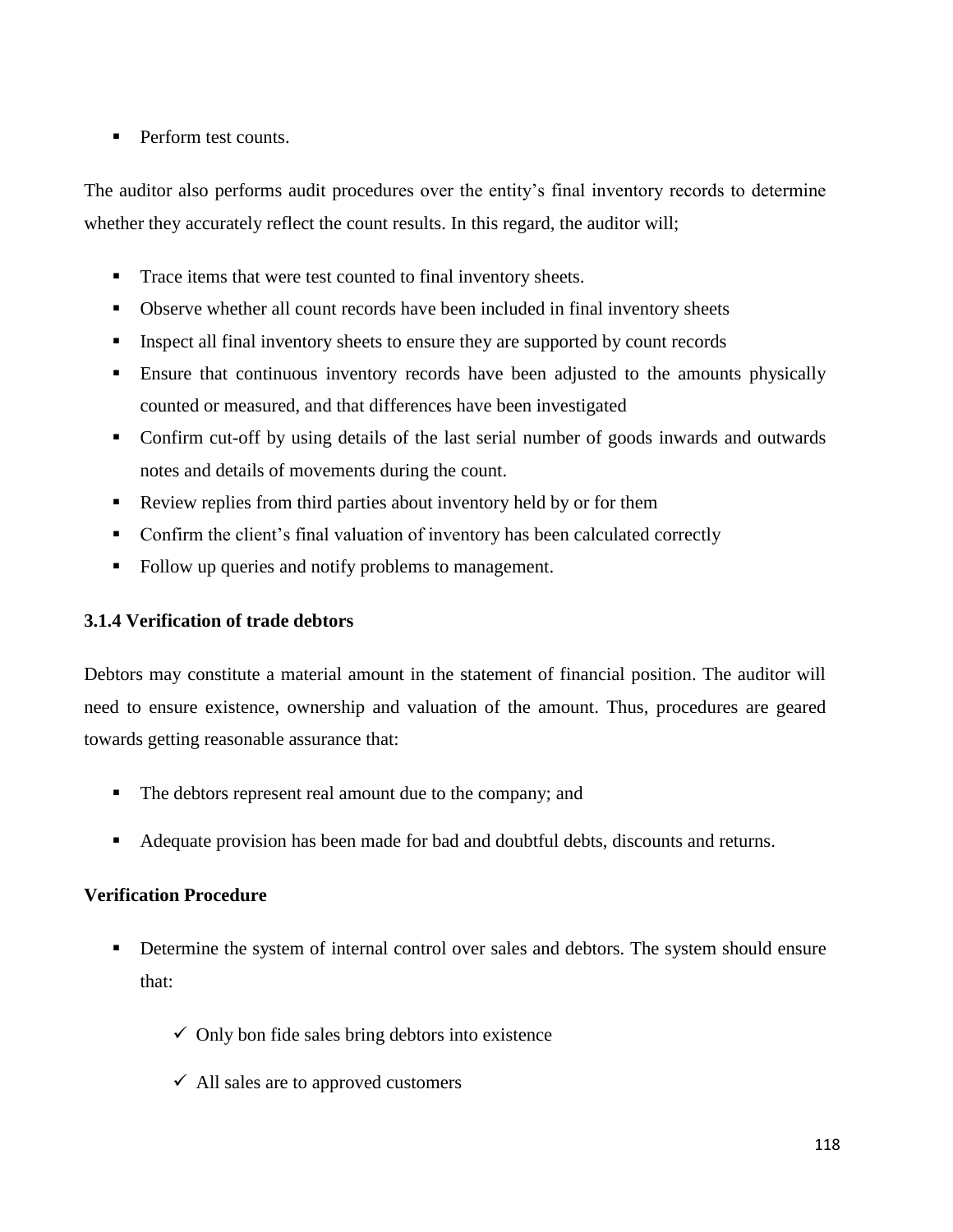- $\checkmark$  Once recorded, the debts are only eliminated by receipt of cash or on the authority of a responsible official
- $\checkmark$  Debts are collected promptly and balances are regularly reviewed and aged
- $\checkmark$  A proper system for follow up exists and adequate provision for bad and doubtful debts is made, where necessary.
- Obtain a schedule of debtors
- Test cast the schedule
- Agree the schedule to individual ledgers and the general ledger
- Review age-analysis of debts
- Ensure that adequate provision is made for bad and doubtful debts
- **Carry out positive circularization of material debtors**
- Trace payments by customers on sample basis to individual debtor's accounts to ensure accuracy of recording
- Ensure adequacy of sales cut-off
- **Ensure appropriate disclosure requirements are met**
- Request for a letter of representation.

# **Circularisation of debtors**

Auditors circularise a carefully selected sample of the company's debtors as means of:

- $\triangleright$  ensuring the accuracy of book entries in the sales ledger and the resulting balances
- $\triangleright$  ensuring the proper functioning of the system of credit control as laid down by the directors
- $\triangleright$  identifying accounts in dispute and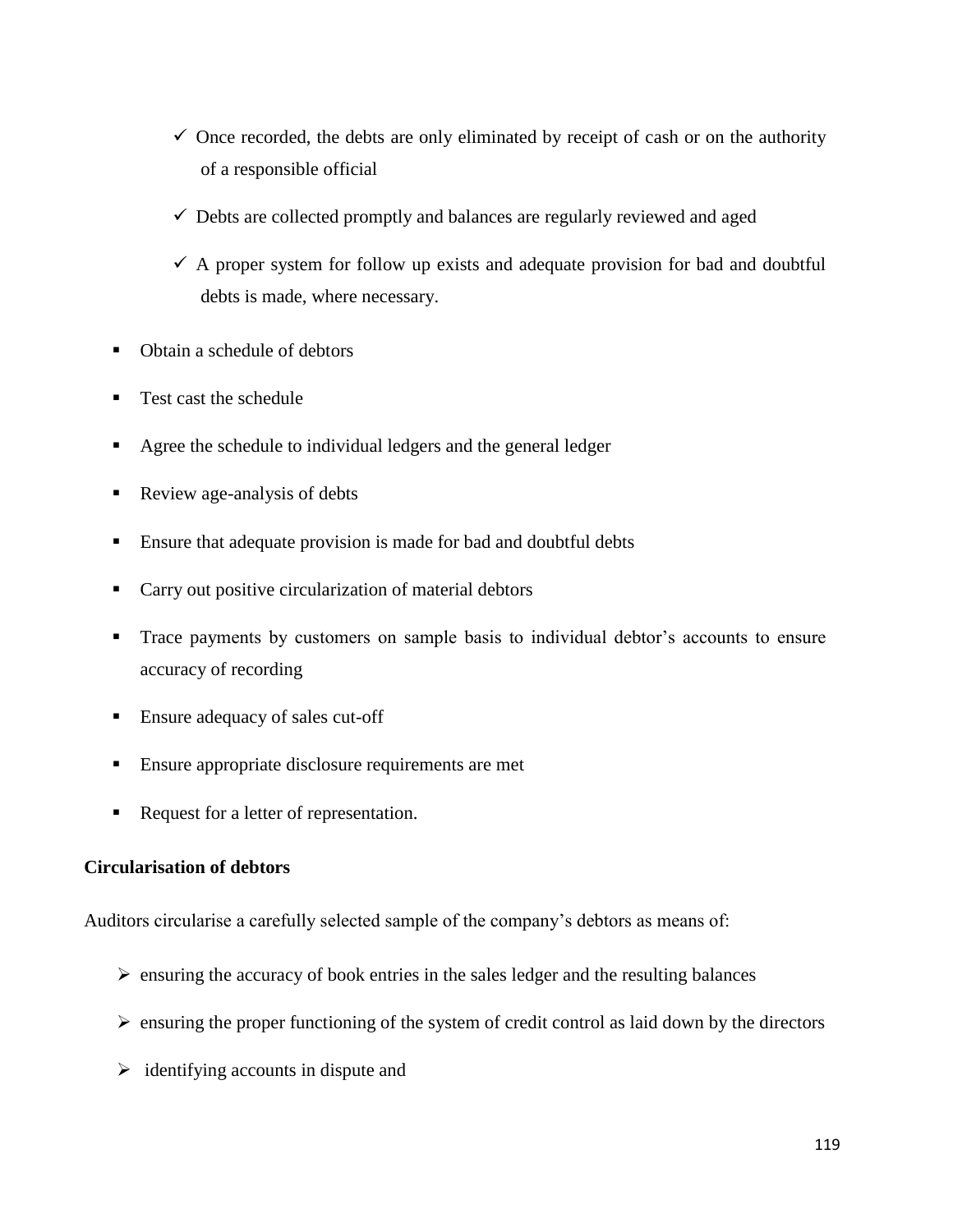$\triangleright$  ensuring that records concerned are completely up to date.

The objectives of circularization, therefore are:

- i. To test the effectiveness of control on sales incomes, recording and banking.
- ii. To test the adequacy of provision made for bad and doubtful debts and
- iii. To ensure completeness, accuracy and validity of records.

Circularisation takes two forms:

- the negative circular, which requires a reply only if the debtor disputes the balance shown on the form; and
- the positive circular, which requests in every case confirmation of details of sums shown as outstanding in the records of the debtor.

The negative method is simpler and requires no follow up. The usefulness of the positive method, by contrast, depends largely upon the auditor's tenacity in following up the nonreplies, by telephone or even personal call if necessary. It is essential that replies be sent to the auditor directly at his own office, otherwise there is a risk of tampering or suppression by client staff

# **3.2 LIABILITY VERIFICATION**

A statement of financial position will contain many liabilities grouped under various headings. The heading may include

a) Share capital

b) Reserves

c) Non-current liabilities

d) Current liabilities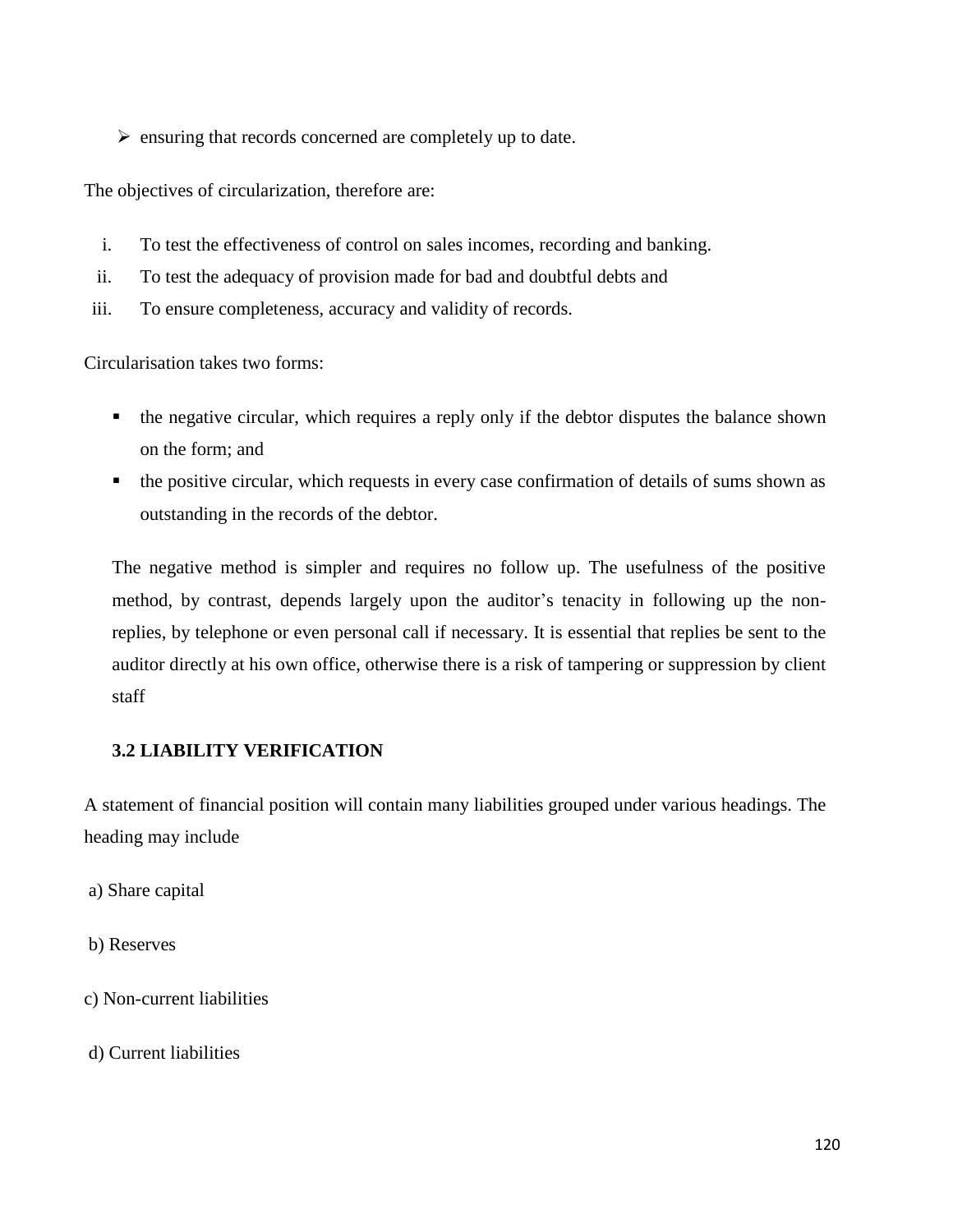e) Contingent liabilities (among the notes to the accounts)

The auditor's duty is to

- $\triangleright$  Verify the existence of liabilities shown in the balance sheet
- $\triangleright$  Verify the correctness of the money amount of such liabilities
- $\triangleright$  Verify the appropriateness of the description given in the accounts and the adequacy of disclosure
- $\triangleright$  Verify that all existing liabilities are actually included in the accounts

#### **Verification procedures**

It is not possible to detail the procedures for verifying all possible liabilities. However, some general principles can be discerned and these should be applied according to the particular set of circumstances met within practice or in an examination.

Some of them are: -

*Schedule*: Request or make a schedule for each liability or a class of liabilities.

*Cut-off*: Verify cut-off. For example a trade creditor should not be included unless the goods were acquired before the year end

*Reasonableness*: Consider reasonableness of the liability - Internal control: Determine, evaluate and test internal control procedures

*Previous date clearance:* Consider the liabilities at the previous accounting date. Have they all been cleared?

*Authority*: The authority for all liabilities should be sought

*Description*: Ensure that the description in the accounts of each liability is adequate

*Documents:* Examine all relevant documents. These will include invoices, correspondence, debenture tune deeds etc according to the type of liability

*Vouching*: The creation of each liability should be vouched, e.g. receipt of a loan –

Accounting policies: The auditor must satisfy himself that appropriate accounting policies have been adopted and applied consistently. –

*Disclosure*: All matters which need to be known to receive a true and fair view must be disclosed -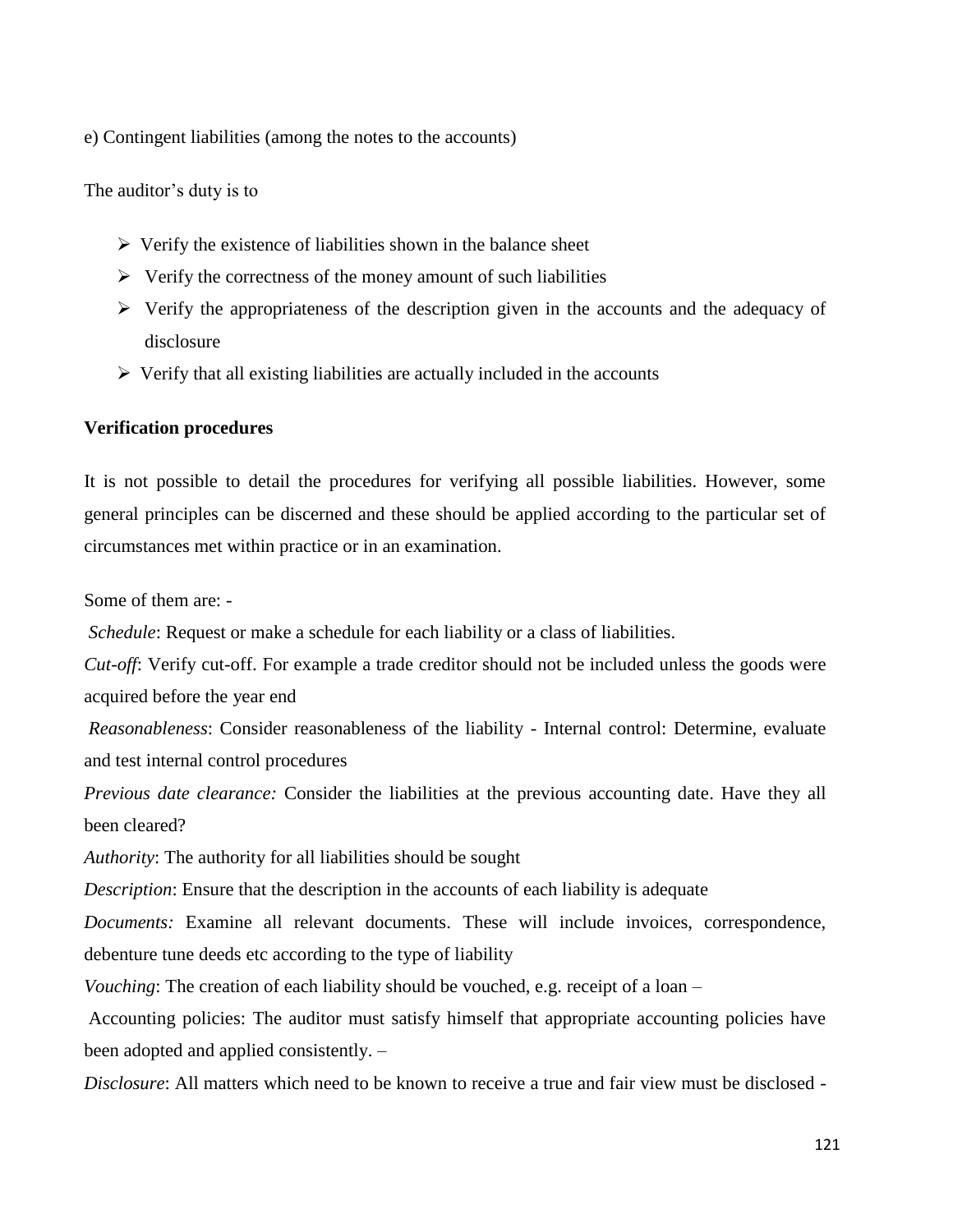*External verification*: With many liabilities, it is possible to verify the liability directly with the creditors.

*Materiality*: Materiality comes into all accounting and auditing decisions. By their nature and size, will they have material effect on the financial statements if misstated?

*Post-period(subsequent) event*: Very important in this area than in any other. Contingent liabilities may crystallise after the reporting date (an adjusting event).

*Accounting standards*: Liabilities must be accounted for in accordance with the relevant accounting and auditing standards

*Risk*: Assess the risk of misstatement.

**4.0 Conclusion:** Assets and liabilities define the financial position of an entity and thus require good audit attention. The auditor therefore carries out procedures to get reasonable assurance on their cost, existence or occurrence, beneficial ownership, authorization, proper valuation, and presentation and disclosure in the financial statements.

**5.0 Summary:** The unit discussed the audit objectives for the verification of assets and liabilities. It further highlighted audit procedures for verifying tangible non-current assets, intangible noncurrent assets, inventory, debtors and liabilities.

#### **6.0 Tutor marked assignments**

- 1. Discuss the audit objectives for the verification of assets and liabilities.
- 2. What are general procedures in verification of liabilities?
- 3. Discuss the audit procedures for the verification of tangible non-current assets.

#### **7.0 Referenc**es/**Further reading**

- 1. ACCA (2015): Audit and Assurance Study text, London: Emile Woolf International
- 2. Olowookere, K. (2007). Fundamentals of Auditing. Ibadan: Silicon Publishing Company.
- 3. Soyemi, K.A (2014). Auditing and Assurance Services. Abeokuta: LekSilicon Publishing Company Ltd.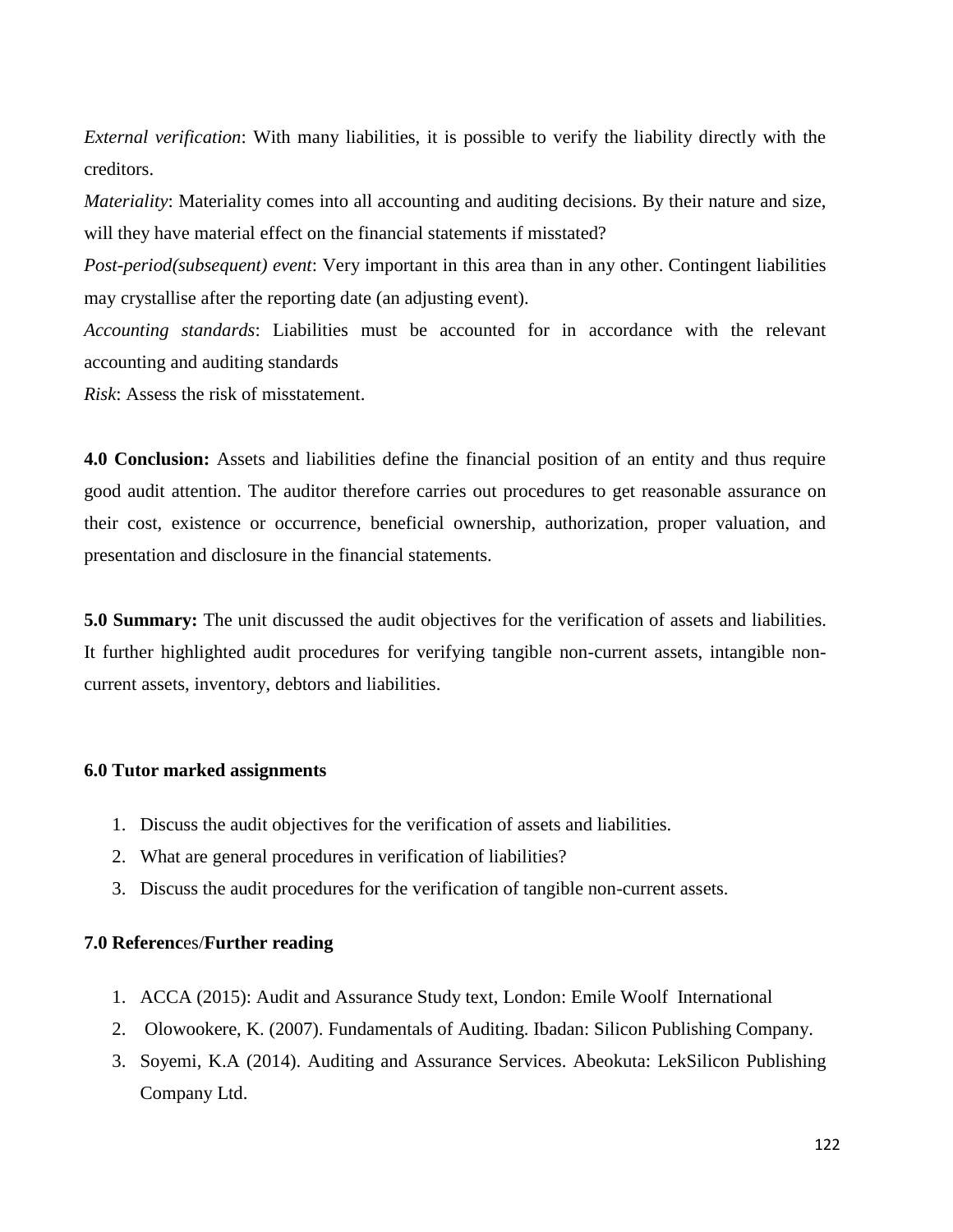# **UNIT 10: AUDIT REPORT**

## **Content**

- **1.0 Introduction**
- **2.0 Objectives**

## **3.0 Main Content**

- **3.1 Scope**
- **3.2 Elements/Format of an Auditor's Report**
- **3.3** C**ontent of Auditor's Report (Summary of matters to be expressly stated in the auditor's report): Schedule 6, CAMA, Cap C20. LFN 2004**
- **3.4 Isa 705 Modifications to the Opinion in the Independent Audiotr's Report**
- **3.5 Internal Audit Reports**
- **4.0 Conclusion**
- **5.0 Summary**
- **6.0 Tutor Marked Assignment**
- **7.0 References/further Reading**

# **1.0 Introduction**

This unit discusses extensively what an audit report is, the types and the International Audit Standards (ISAs) that relate to it.

#### **2.0 Objectives**

By the end of this unit you should be able to:

1. Describe the financial statement evaluation process that guides the forming of auditor's opinion on a set of financial statements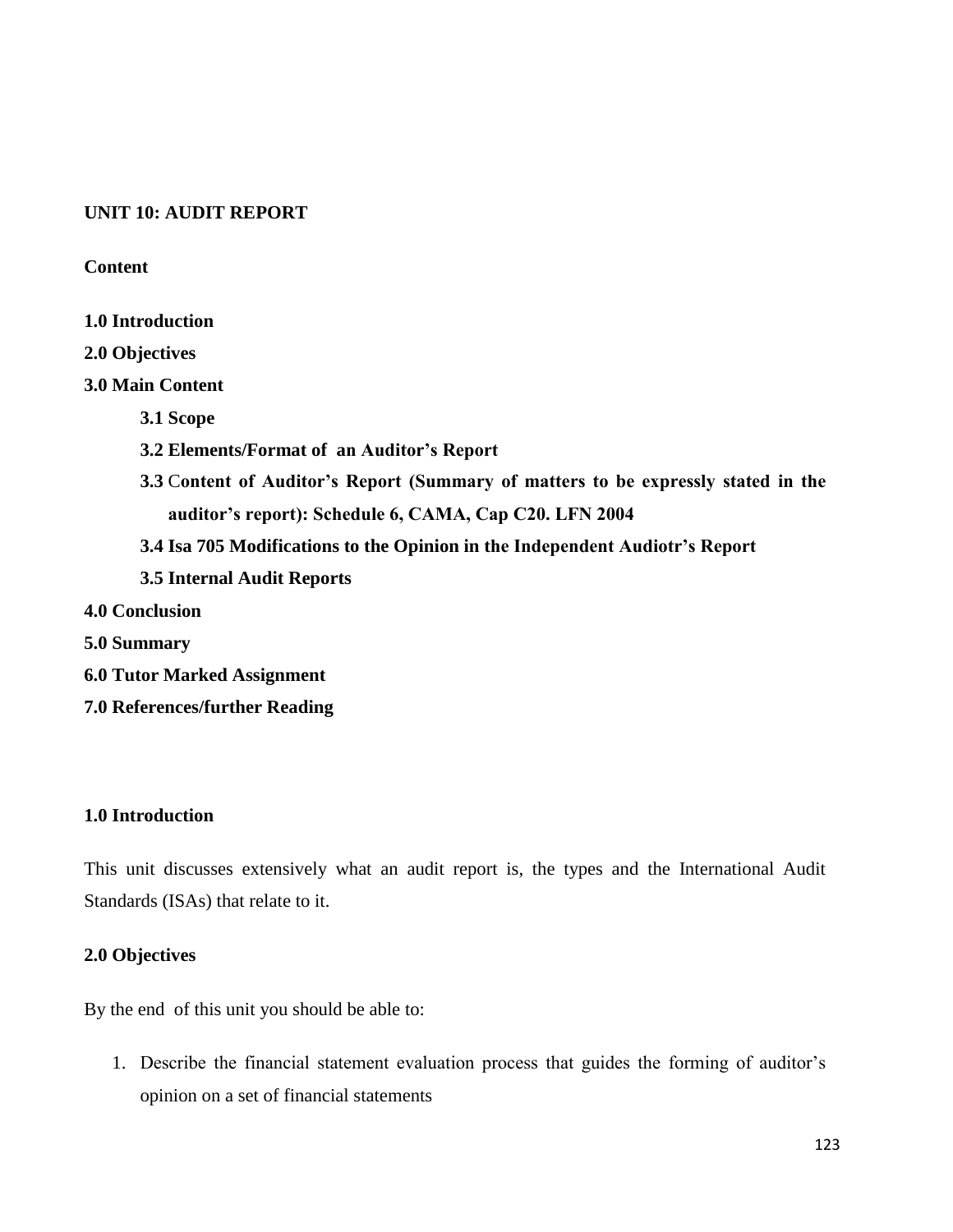- 2. Discuss the elements of an independent auditor's report in accordance with ISA 700 (revised).
- 3. Explain the types of modification of independent auditor's report as stipulated by ISA 705.
- 4. Explain a letter of weakness and its usefulness in the audit process.

#### **3.0 Main Content**

#### **3.1 Scope**

**ISA 700** 'Forming an Opinion and Reporting on Financial Statements' deals with the auditor's responsibility to form an opinion on the financial statements. It also deals with the form and content of the auditor's report issued as a result of an audit of financial statements.

**ISA 705 and ISA 706** deal with how the form and content of the auditor's report are affected when the auditor expresses a modified opinion or includes an Emphasis of Matter or an Other Matter paragraph in the auditor's report.

**ISA 700** 'Forming an Opinion and Reporting on Financial Statements

An unmodified opinion (also sometimes called unqualified opinion) is expressed when the auditor concludes that the financial statements (FS) give a true and fair view (or are presented fairly in all material respect) in accordance with the applicable financial reporting framework.

If the auditor:

a) Concludes that, based on the audit evidence obtained, the financial statements as a whole are not free material misstatement or

b) is unable to obtain sufficient appropriate audit evidence to conclude that the financial statements as a whole are free from material misstatement, the auditor shall modify the opinion in the auditor's report in accordance with **ISA 705**.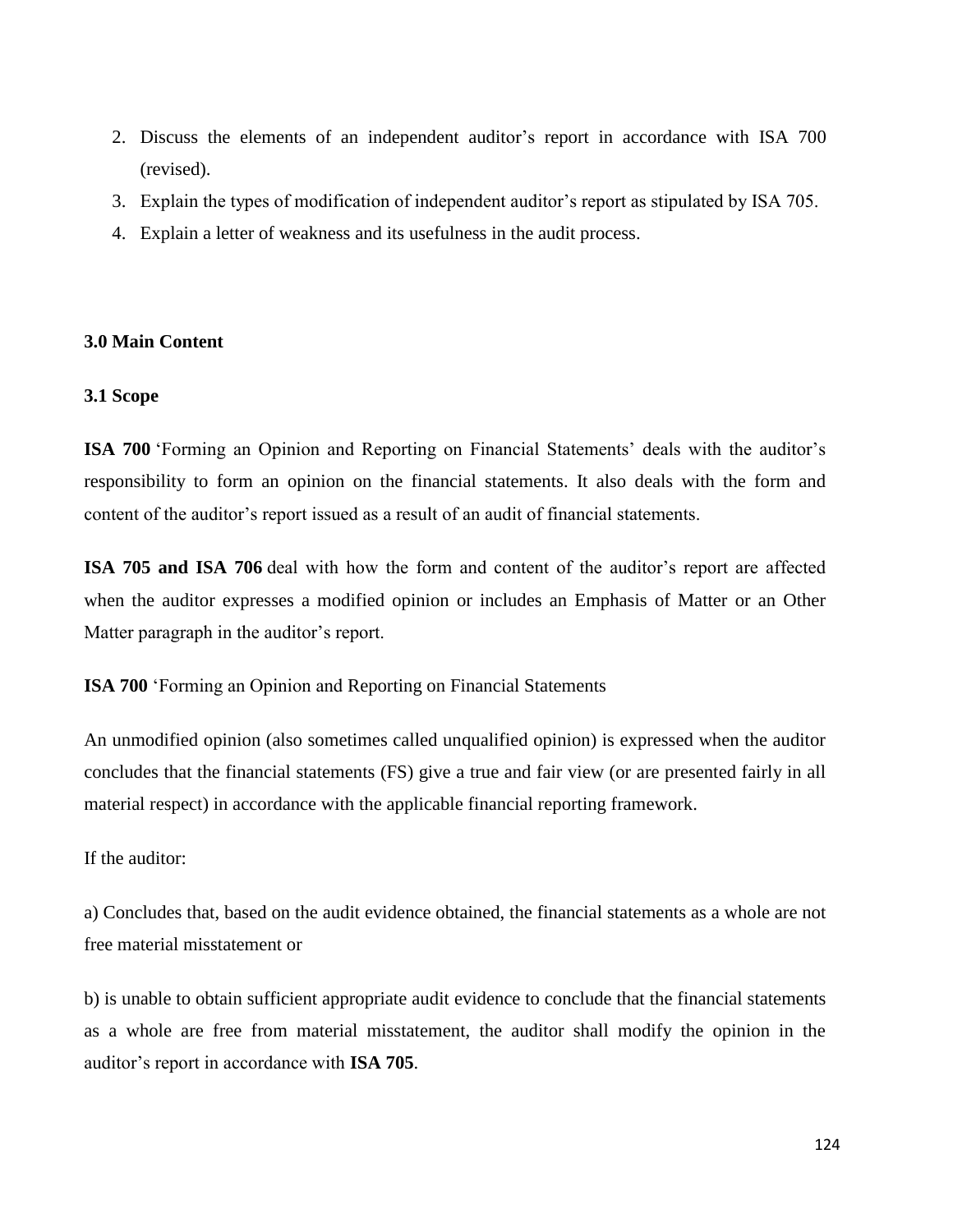In order to form an opinion, the auditor shall evaluate and conclude as to whether the auditor has obtained reasonable assurance about whether the financial statements as a whole are free from material misstatement, whether due to fraud or error. That evaluation and conclusion shall take into account:

1. The auditor's conclusion whether sufficient appropriate audit evidence has been obtained

2. The auditor's conclusion whether uncorrected misstatements are material, individually or in aggregate.

3. The financial statements adequately disclose the significant accounting policies selected and applied

4. The accounting policies selected and applied are consistent with the applicable financial reporting framework and are appropriate.

5. The accounting estimated made by management are reasonable

6. The information presented in the financial statements is relevant, reliable, comparable and understandable

7. The financial statements provide adequate disclosures to enable the intended users to understand the effect of material transactions and events on the information conveyed in the financial statements.

8. The terminology used in the financial statements, including the title of each financial statements, is appropriate,

9. The overall presentation, structure and content of the financial statements

10. Whether the financial statements, including the related notes, represent the underlying transactions and events in a manner that achieves fair presentation

**10.2.1The Basis and Elements of Auditor's Report (Effective from December 15, 2016 )**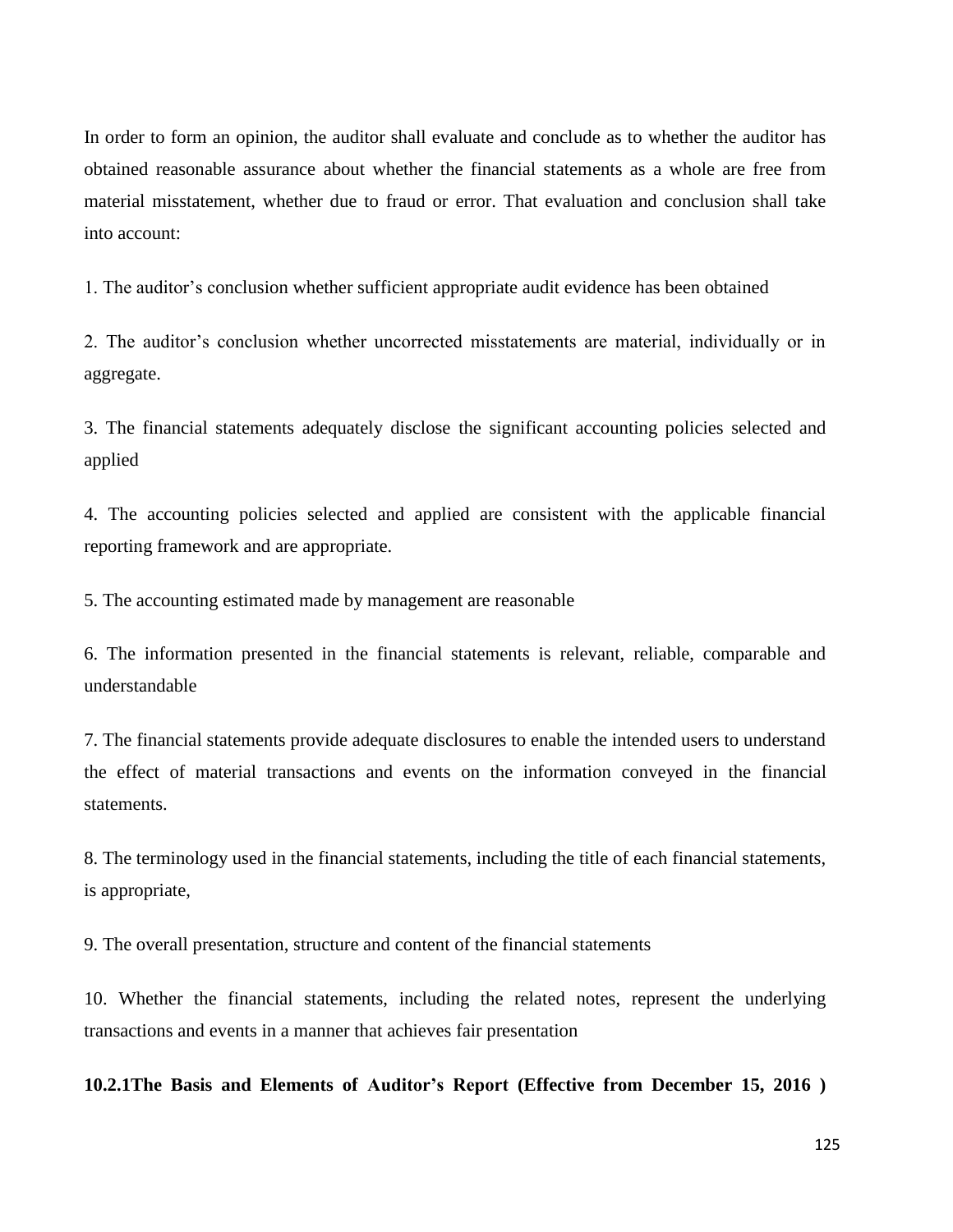Companies and Allied Matters Act CAP C20 LFN 2004, gives the legal requirements as to content of the auditor's report but not the format. But ISA 700 provides details of the basis and elements/format of the auditor's report for audits conducted in accordance with International standards on Auditing.

# **ELEMENTS/FORMAT OF AN AUDITOR'S REPORT**

#### **1 Title**

This should clearly indicate that it is an independent auditor's report- 'Independent Auditor's Report'

## **2 Addressee**

The enabling law, regulation and circumstances of the engagement determine the addressee and specify this. In Nigeria, the independent auditors for audit of companies is addressed to members of the companies.

#### **3. Auditor's Opinion**

This shall have the heading 'Opinion'

The Opinion section of the auditor's report shall:

- a) Identify the entity whose financial statements have been audited
- b) State that the financial statements have been audited
- c) Identify the title of each statement comprising the financial statements
- d) Refer to the summary of significant accounting policies and other explanatory notes
- e) Specify the date of, or period covered by, each financial statement comprising the financial statements.

An unmodified opinion should be expressed when the auditor concludes that the financial statements give a true and fair view or are presented fairly in all material respects, in accordance with the applicable framework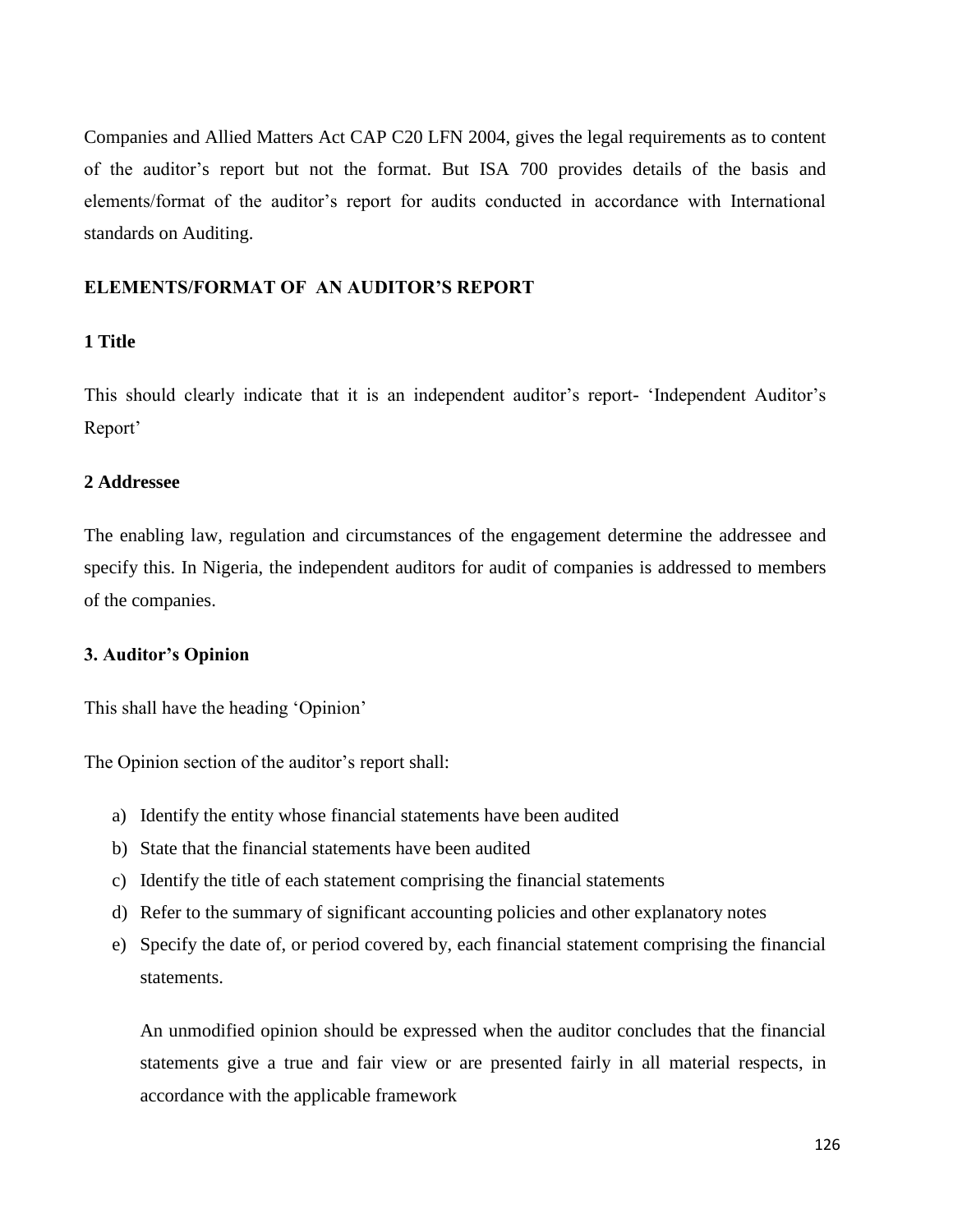#### **4. Basis for Opinion**

This section:

- A) States that the audit was conducted in accordance with International Standards on Auditing (ISA).
- B) Refers to the section of the auditor's that describes the auditor's responsibilities under the ISA's.
- C) States whether the auditor believes that the audit evidence is sufficient and appropriate to provide a basis for the auditor's opinion.

#### **5. GOING CONCERN**

Where applicable, the auditor shall report in accordance with ISA 570 (Revised): Where the auditor agrees with the management's use of going concern basis, and there is a material uncertainty which may cast a significant doubt on the going concern basis and which has been adequately disclosed, the auditor should issue an unmodified report. He should however, add a separate section under the heading 'Material Uncertainty Related to Going Concern' to draw attention to the note in the financial statements that discloses the matters concerning the material uncertainty.

#### **6. Key Audit Matters**

The auditor is required to communicate key audit matters in the auditor's report in accordance with ISA 701. Communicating key audit matters (KAM) enhances the communicative value of the auditor's report by providing greater transparency about the audit that was performed. KAM assists users understand those matters that, in the auditor's professional judgement, were of most significance in the audit of the financial statements of the current period e.g areas of higher assessed risk of material misstatement, or significant risks; significant auditor judgments relating to areas in the financial statements that involved significant management judgement, including accounting estimates that have been identified as having high estimation uncertainty as well as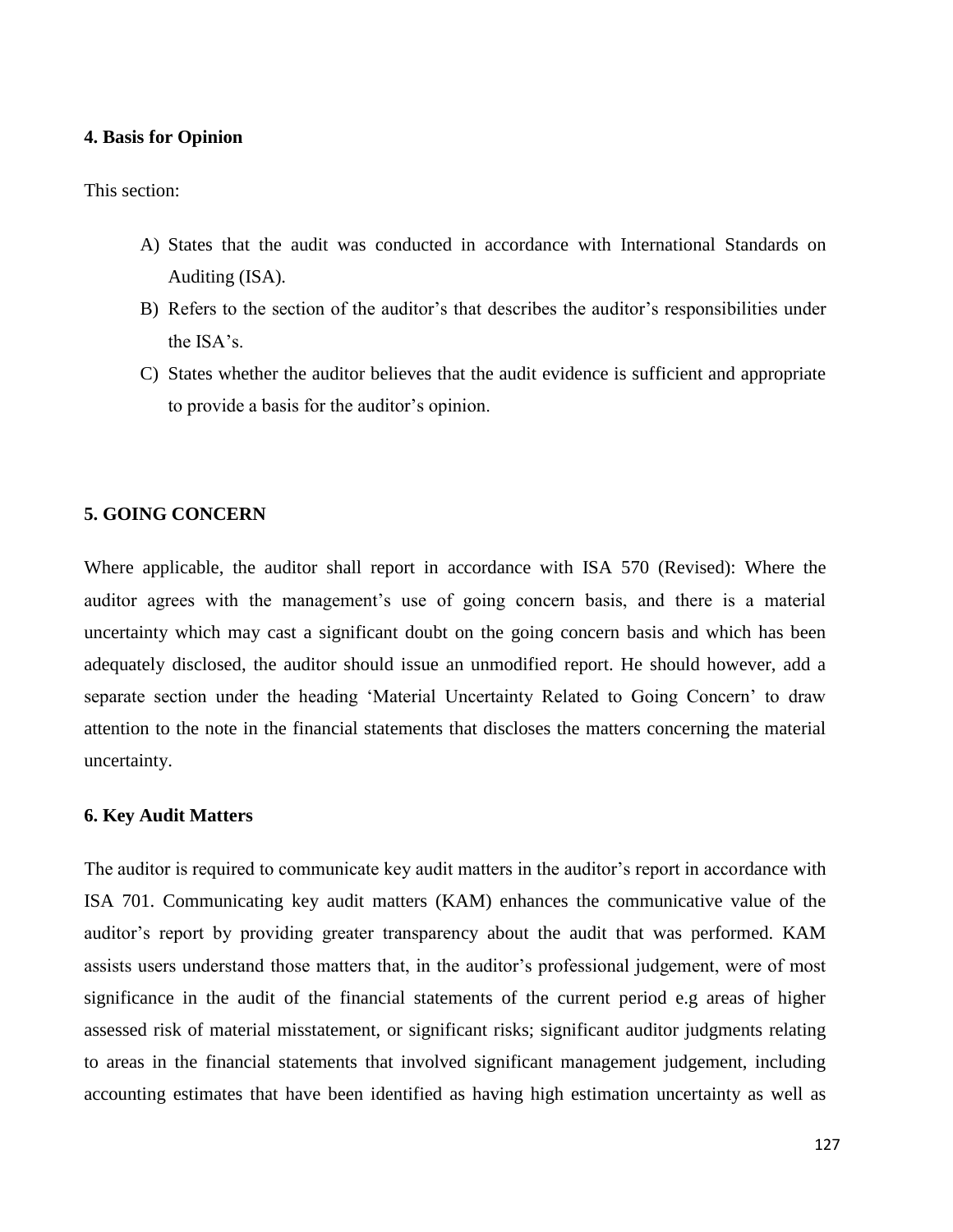effect on the audit of significant events or transactions that occurred during the period.

However, where an auditor disclaims an opinion on a set of financial statements, KAM shall not be communicated.

# **7. Management's Responsibilities for the financial Statements**

The report should state that the management is responsible for the preparation and fair presentation of the financial statements in accordance with the provisions of CAMA.

Management's responsibilities includes

- 1. Designing, implementing and maintaining the internal control system relevant to the preparation and fair presentation of financial statements that are free from material misstatements whether due to error or fraud.
- 2. Assessing the entity's ability to continue as a going concern and whether the use of the going concern basis of accounting is appropriate as well as disclosing. If applicable, matters relating to going concern.

The explanation of management's responsibility for this assessment shall include a description of when the use of the going concern basis of accounting is appropriate.

# **8. Auditor's Responsibility for the Audit of the Financial Statements**

The auditor's report shall:

- A) State that the objectives of the auditor are to:
	- i) Obtain reasonable assurance whether the financial statements as a whole are free from material misstatement, whether due to fraud or error; and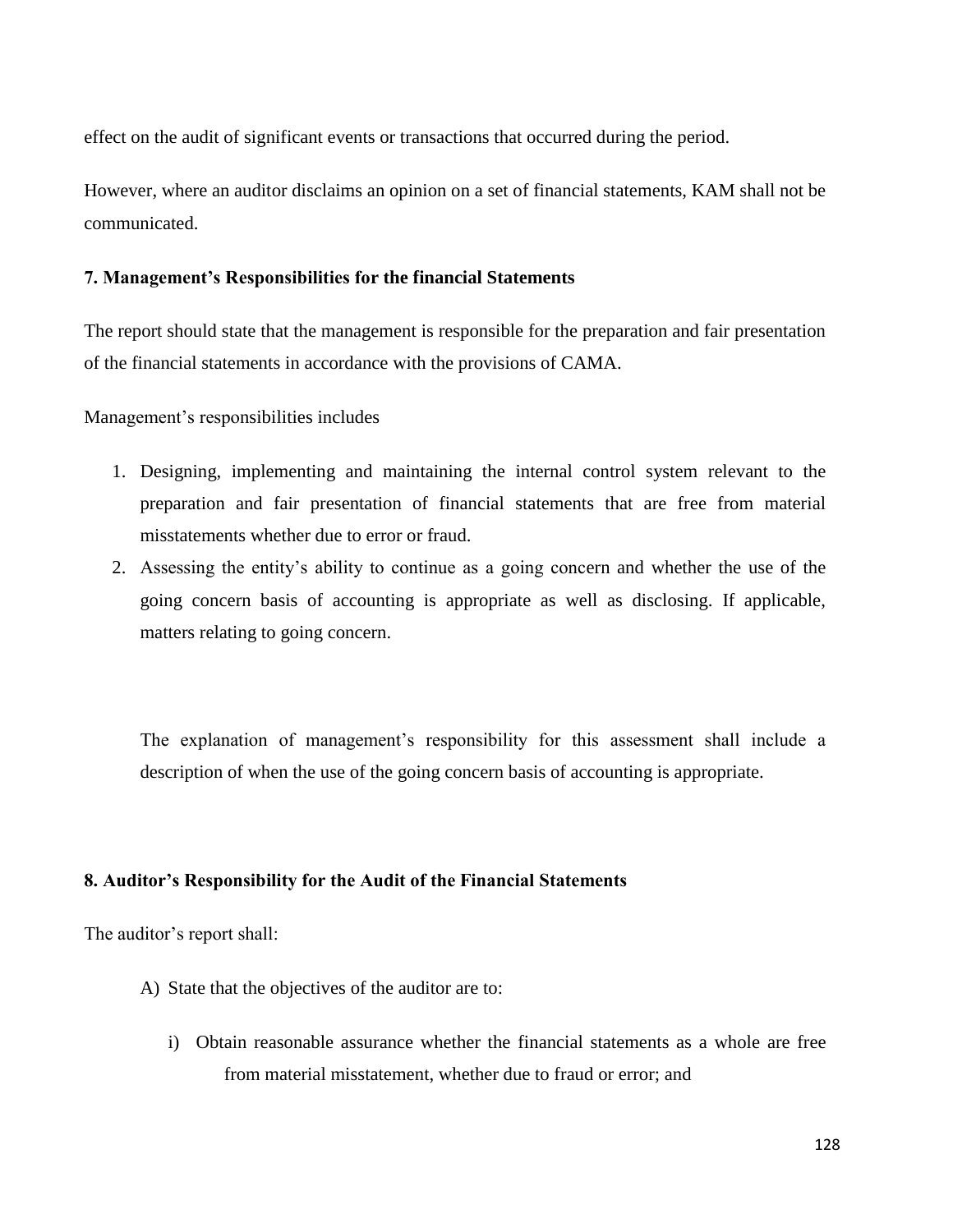- ii) Issue an auditor's report that includes the auditor's opinion.
- B) State that reasonable assurance is a high level of assurance, but is not a guarantee that an audit conducted in accordance with ISAs will always detect a material misstatements when it exists; and

C) State that misstatements can arise from fraud or error, and either:

- i) Describe that they are considered material if, individually or in the aggregate, they could reasonably be expected to influence the economic decisions of users taken on the basis of these financial statements; or
- ii) Provide a definition or description of materiality in accordance with the applicable financial reporting framework
- D) State that, as part of an audit in accordance with ISAs, the auditor exercises professional judgment and maintains professional scepticism throughout the audit; and
- E) Describe an audit by stating that the auditor's responsibilities are:
	- i)To identify and assess the risks of material misstatement of the financial statements. Whether due to fraud or error; to design and perform audit procedures responsive to those risks; and to obtain audit evidence that is sufficient and appropriate to provide a basis or the auditor's opinion.
	- ii) To obtain an understanding of internal control relevant to the audit in order to design audit procedures that are appropriate in the circumstances, but not for the expressing an opinion on the effectiveness of the entity's internal control.

**NOTE:** In circumstances when the auditor also has a responsibility to express an opinion on the effectiveness of internal control in conjunction with the audit of financial statements, the audit shall omit the phrase that the auditor's consideration of internal control is not for the purpose of expressing an opinion on the effectiveness of the entity's internal control'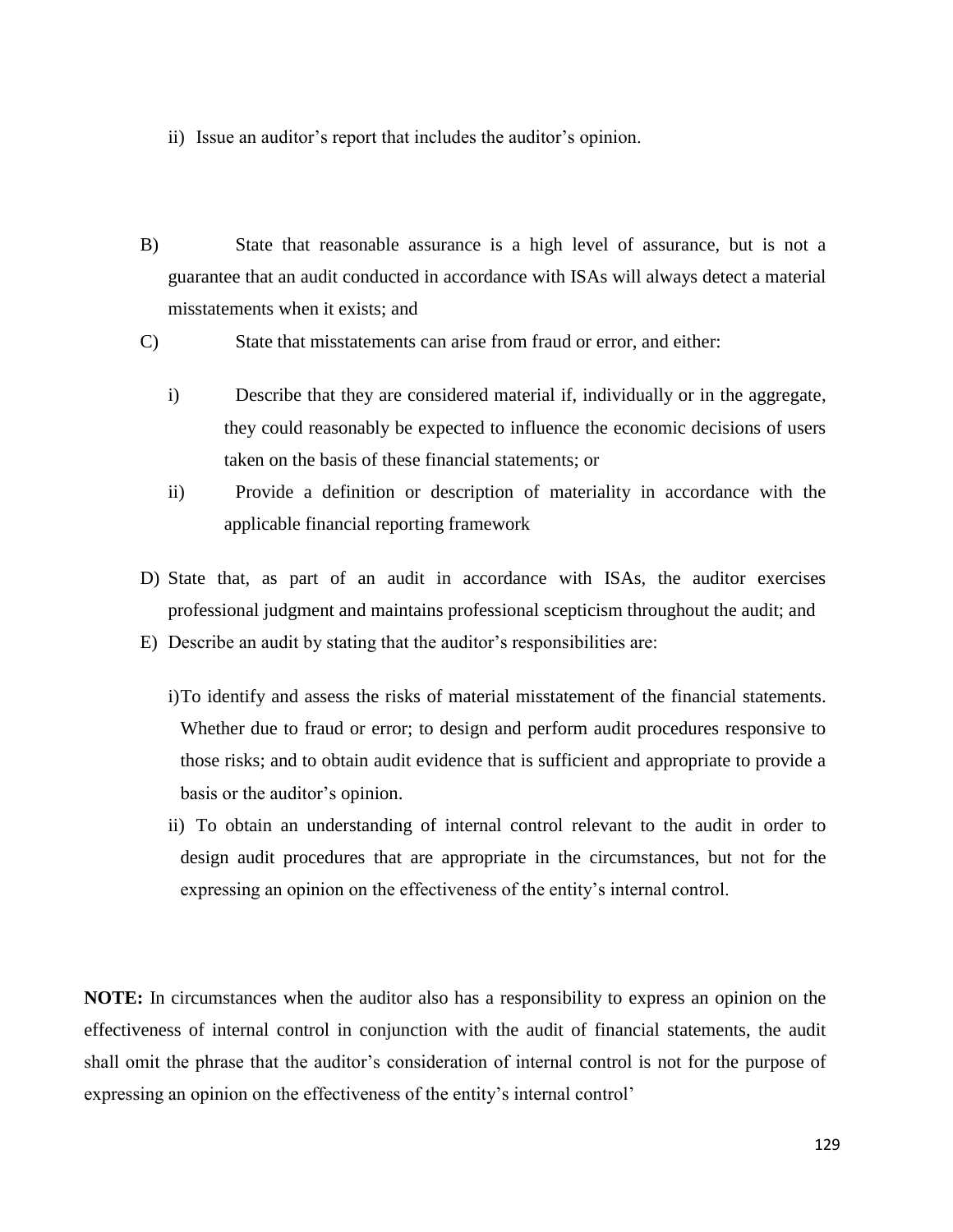- iii) To evaluate the appropriateness of accounting policies used and the reasonableness of accounting estimates and related disclosures made by management.
- iv) To conclude on the appropriateness of management's use of the going concern basis of accounting and based on the audit evidence obtained, whether a material uncertainty exists related to events or conditions that may cast significant doubt on the entity's ability to continue as a going concern.

**NOTE:**If the auditor concludes that a material uncertainty exists, the auditor is required to draw attention in the auditor's report to the related disclosures in the financial statements or if such disclosures are inadequate, to modify the opinion. The auditor's conclusions are based on the audit evidence obtained up to date of the auditor's report. However, future events or conditions may cause an entity to cease to continue as a going concern.

v) When the financial statements are prepared in accordance with a fair

presentation framework, to evaluate the overall presentation, structure and content of the financial statements, including the disclosures and whether the financial statements represent the underlying transactions and events in a manner that achieves fair presentation.

F) When ISA 600 (Group Audit) applies, further describe the auditor's

responsibilities in a group engagement by stating that:

- i) The auditor's responsibilities are to obtain sufficient appropriate audit evidence regarding the financial information of the entities or business activities within the group to express an opinion on the group financial statements;
- ii) The auditor is responsible for the direction, supervision and performance of the group audit; and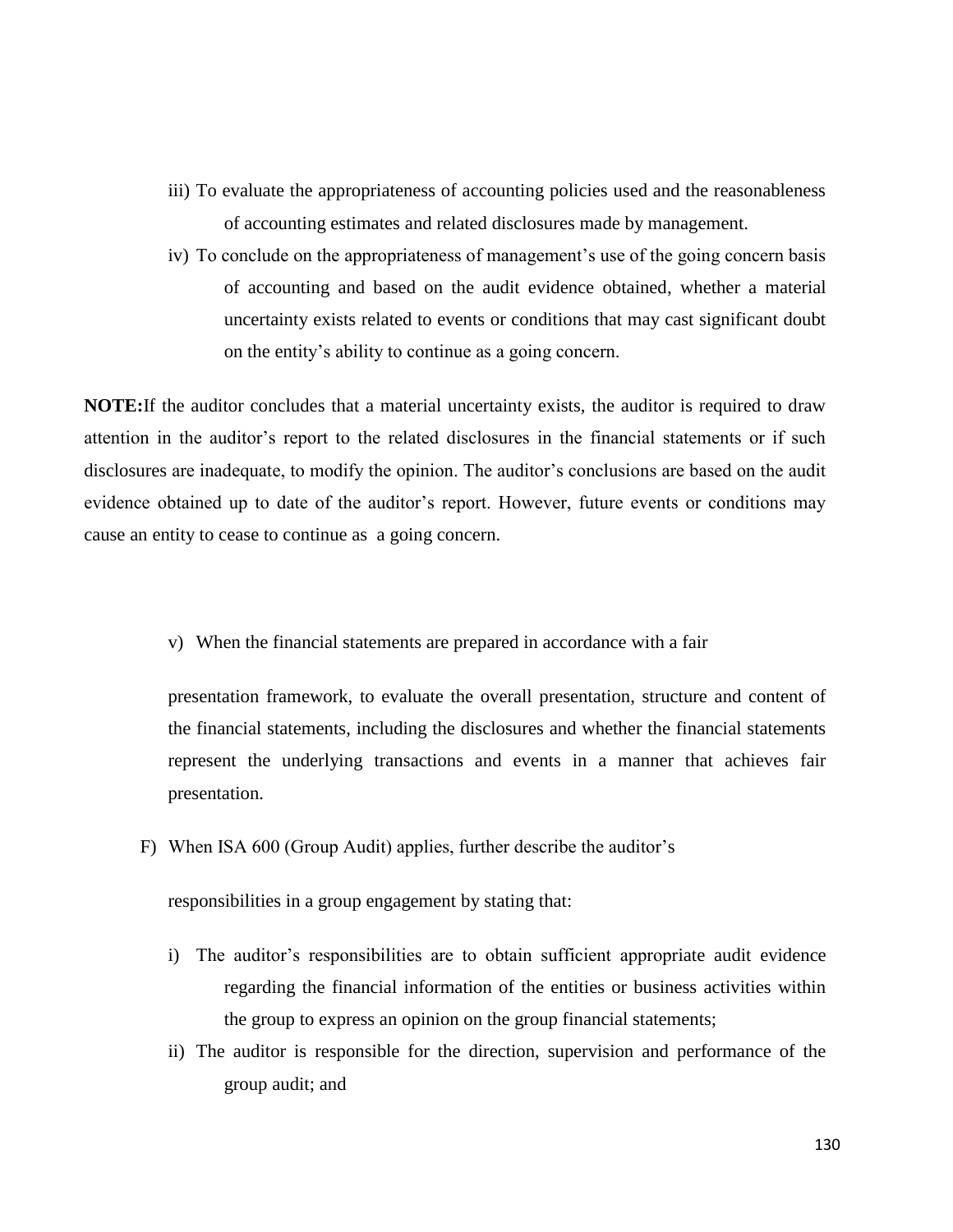- iii) The auditor remains solely responsible for the auditor's opinion.
- G) State that the auditor communicates with those charged with governance regarding, among other matters, the planned scope and timing of the audit and significant audit findings, including any significant deficiencies in internal control that the auditor identifies during the audit;
- H) For audits of financial statements of listed entities, state that the auditor provides those charged with governance with a statement that the auditor has complied with relevant ethical requirements regarding independence and communicate with them all relationships and other matters that may reasonably be though to bear on the auditor's independence and where applicable related safeguards; and
- I) For audits of financial statements of listed entities and any other entities for which key audit matters are communicated in accordance with ISA 701, state that, from the matters communicated with those charged with governance, the auditor determines those matters that were of most significance in the audit of the financial statements of the current period and are therefore the key audit matters.

NOTE:The auditor describes these matters in the auditor's report unless law or regulation precludes public disclosure about the matter or when, in extremely rare circumstances, the auditor determines that a matter should not be communicated in the auditor's report because the adverse consequences of doing so would reasonably be expected to outweigh the public interest benefits of such communication.

#### 9**. OTHER REPORTING RESPONSIBILITIES**

Laws, standards or generally accepted practice may require or permit an auditor to report on other matters that provide further explanation of the auditor's responsibility. Such matters may be addressed in a separate paragraph following the auditor's responsibility. Such matters may be addressed in a separate paragraph following the auditor's opinion e.g compliance with CBN regulations or the requirements of the Insurance Act or even the legal requirements on content of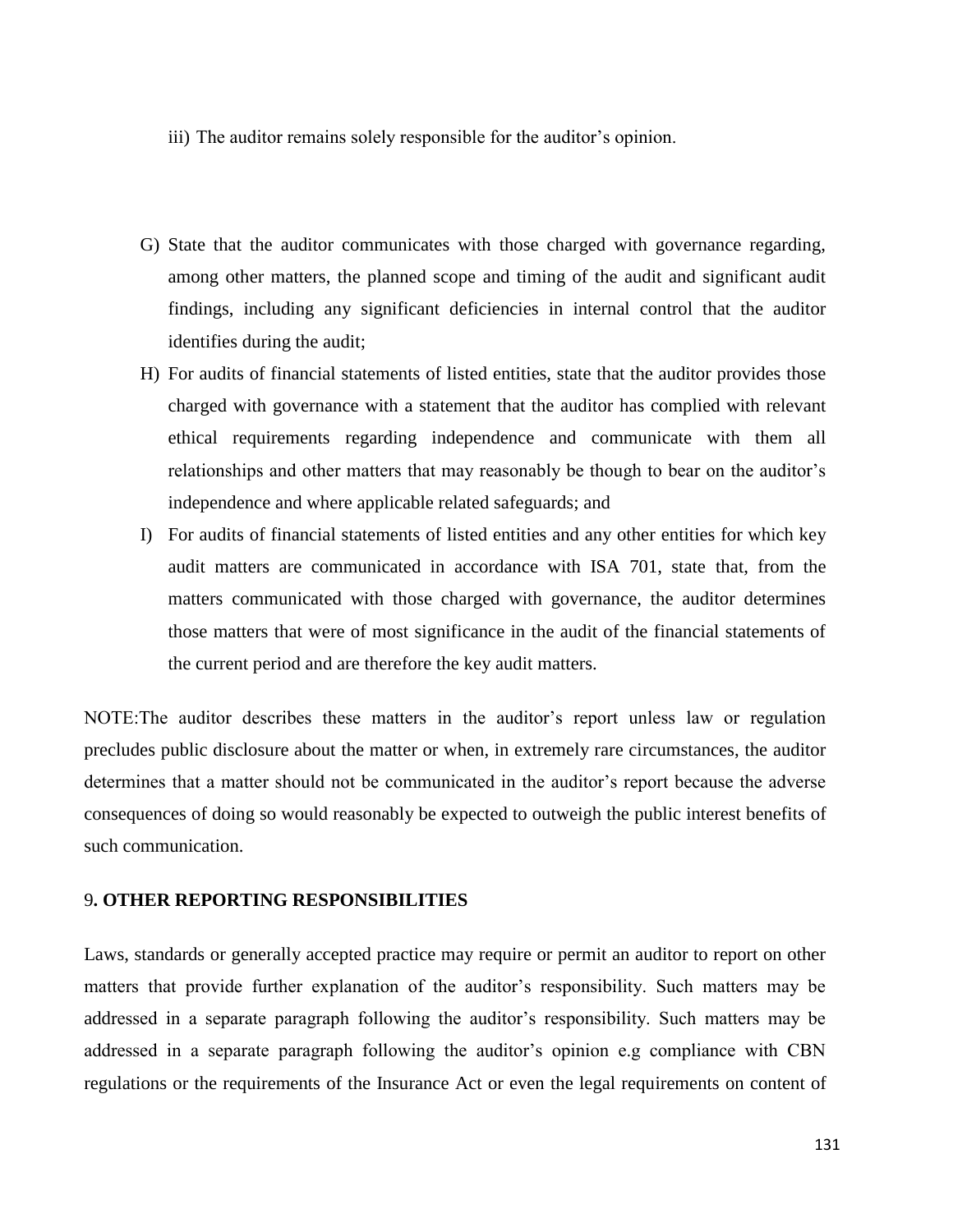auditor's report as stipulated by schedule 6, CAMA, Cap C20, LFN 2004.

This section shall be titled ''Report on Other Legal and Regulatory Requirements'' or otherwise as appropriate to the content of this section

#### **10. Name of the Engagement Partner**

The name of the engagement partner shall be included in the auditor's report for audits of complete sets of general purpose financial statements of listed entities unless, in rare circumstances, such disclosures Is reasonably expected to lead to a significant personal security threat, the severity of which has to be discussed has to be discussed and agreed with those charge with governance.

#### **11. Auditor's Signature**

The report is signed by the engagement partner or both in the name of the audit firm and the engagement partner. The auditor also declares his professional accountancy designation and membership number as well as his FRC number.

# **12. Date of the Report**

The auditor's report shall be dated no earlier than the date on which the auditor has obtained sufficient appropriate audit evidence on which to base the auditor's opinion on the financial statements, including evidence that:

- a) All the statements that comprise the financial statements, including the related notes, have been prepared; and
- b) Those with the recognized authority have asserted that they have taken responsibility for those financial statements.

# **13. Auditor's Address**

The report should name the location in the country where the auditor practices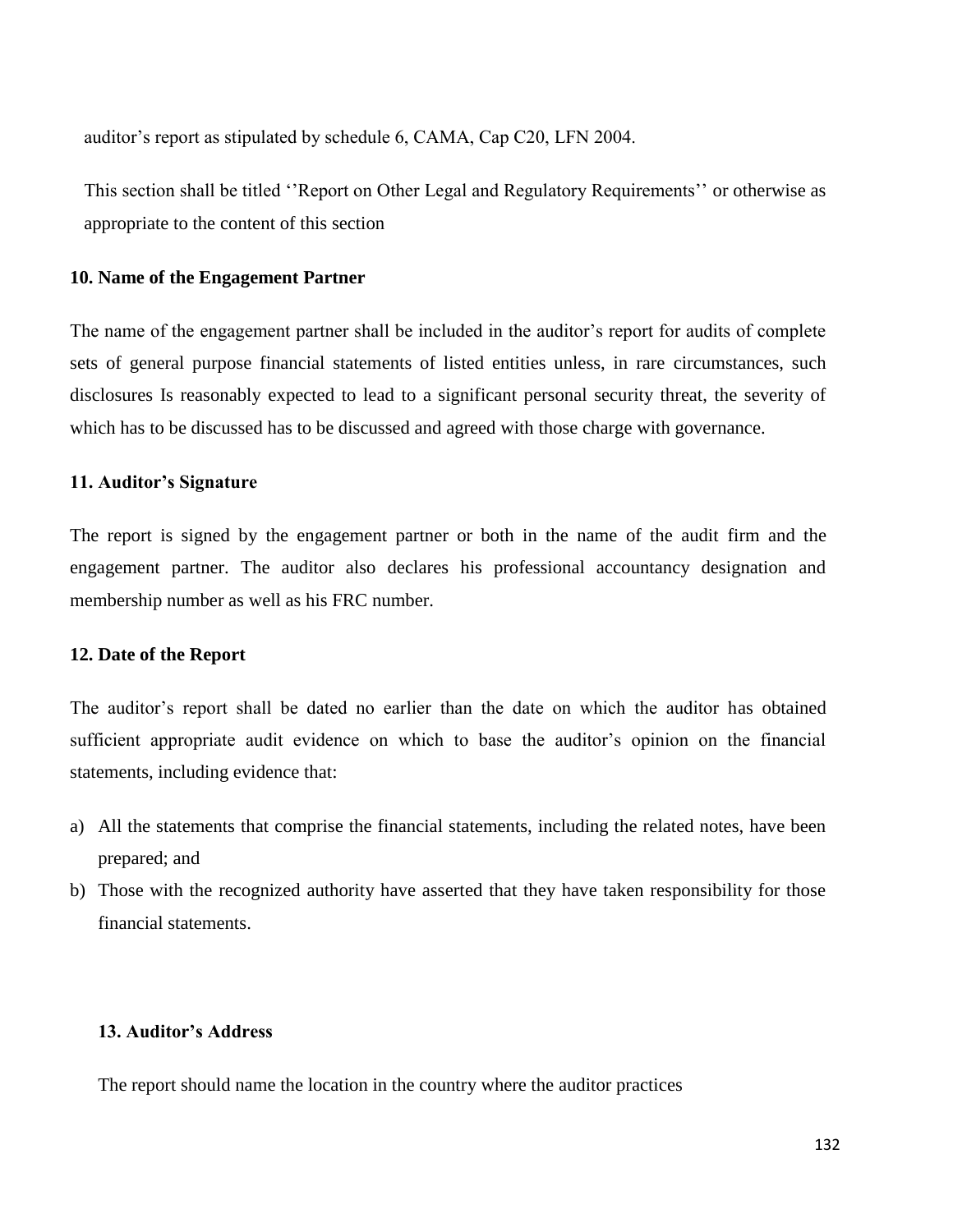# **NOTE**

The description of the auditor's responsibilities for the audit of the financial shall be included either:

- a) Within the body of the auditor's report; or
- b) Within an appendix to the auditor's report (the report shall include a reference to the location of the appendix); or
- c) By the specific reference within the auditor's report to the location of such a description on a website of an appropriate authority, where law, regulation or national auditing standards expressly permit the auditor to do so.

# **3.3** C**ontent of Auditor's Report (Summary of matters to be expressly stated in the auditor's report): Schedule 6, CAMA, Cap C20. LFN 2004**

Schedule 6, CAMA, Cap C20, LFN 2004 stipulates that the auditors' report shall include specific statements to the effect that:

- a) They have obtained all information and explanations which to the best of their knowledge and belief were necessary for the purpose of their audit
- b) In their opinion proper books of account have been kept by the company, so far as appears from their examination of those books and proper returns adequate for the purpose of their audit have been received from branches not visited by them.
- c) In their opinion the balance sheet (statement of financial position) and the profit or loss account (statement of comprehensive Income) dealt with by the report, are in agreement with the books of account and returns.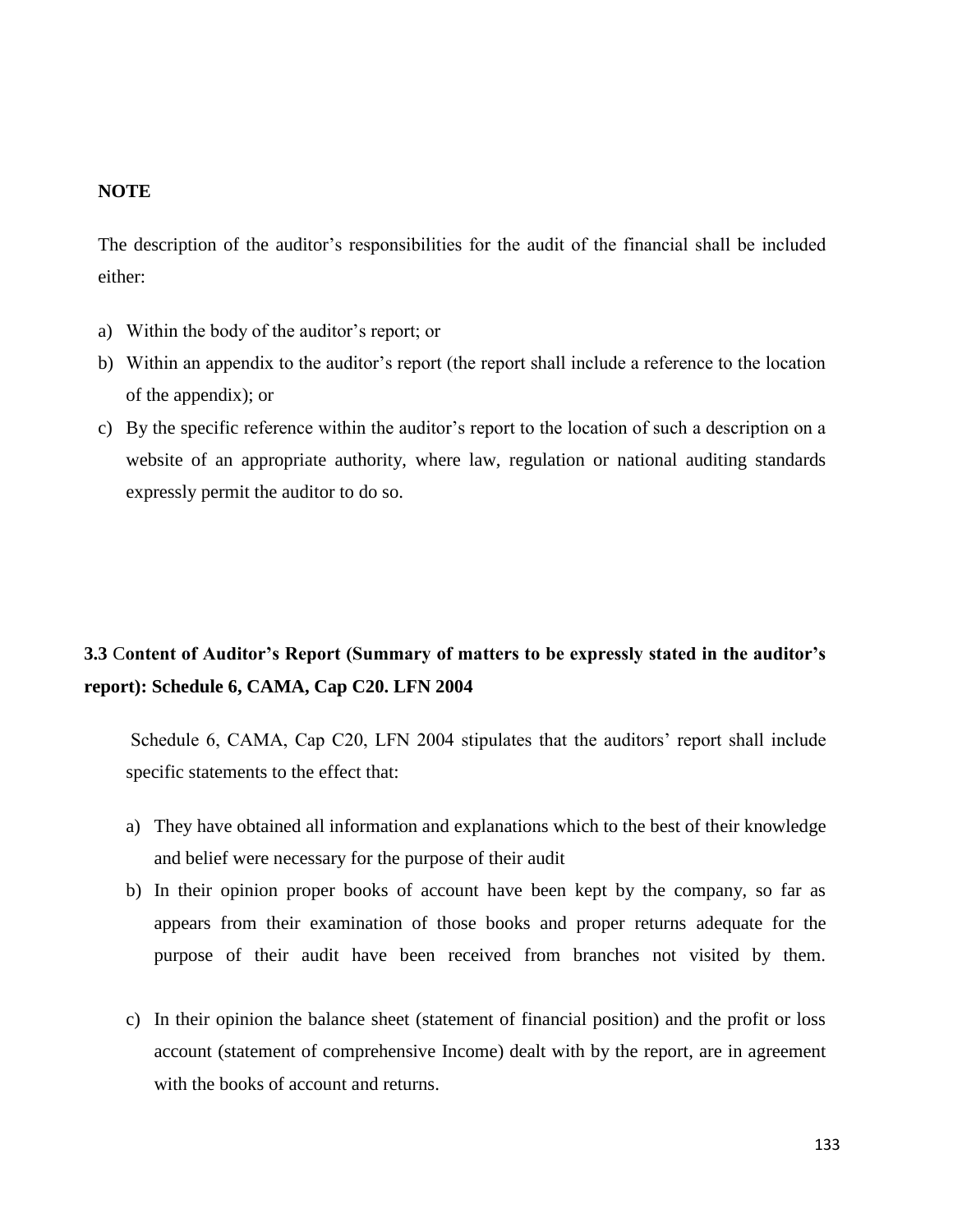- d) In their opinion, and to the best of their information and according to the explanations given them, the financial statements give a true and fair view.
- e) In the case of a holding company, in their opinion, the group financial statements have been properly prepared in accordance with the provisions of this Act so as to give a true and fair view of the state of affairs and profit or loss of the company and its subsidiaries and associates.

# **3.4 ISA 705 MODIFICATIONS TO THE OPINION IN THE INDEPENDENT AUDIOTR'S REPORT**

# **Types of Modified Opinions**

This ISA establishes three types of modified opinions, namely. A qualified opinion, an adverse opinion, and a disclaimer of opinion. The decision regarding which type of modified opinion is appropriate depends upon:

The nature of the matter giving rise to the modification, that is, whether financial statements are materially misstated or , in the case of an inability to obtain sufficient appropriate audit evidence, may be materially misstated; and

The auditor's judgement about the pervasiveness of the effects or possible effects of the matter on the financial statements.

# **Determining the Type of Modification to the Auditor's Opinion**

Qualified Opinion (except for opinion): The auditor shall express a qualified opinion when:

a) The auditor, having obtained sufficient appropriate audit evidence, concludes that misstatements, individually or in the aggregate, are material, but not pervasive, to the financial statements; or

b) The auditor is unable to obtain sufficient appropriate audit evidence on which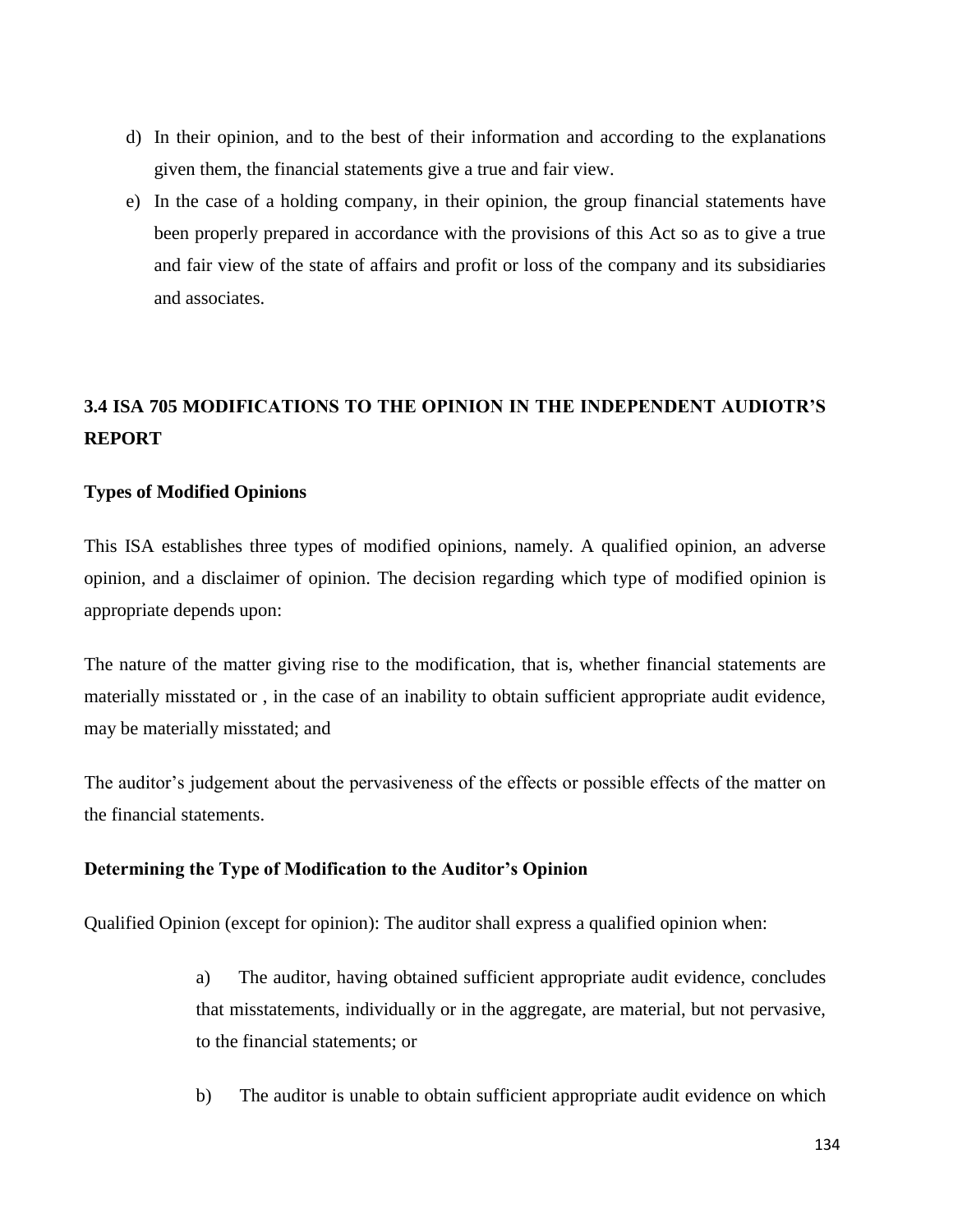to base the opinion, but the auditor concludes that the possible effects on the financial statements of undetected misstatements, if any, could be material but not pervasive.

 **Adverse Opinion**: The auditor shall express an adverse opinion when the auditor, having obtained sufficient appropriate audit evidences, concludes that misstatements, individually or in aggregate, are both material and pervasive to the financial statements.

**Disclaimer of Opinion**: The auditor shall disclaim an opinion when, in extremely are circumstances involving multiple uncertainties the auditor concludes that, notwithstanding having obtained sufficient appropriate audit evidence regarding each of the individual uncertainties, it is not possible to form an opinion on the financial statements due to the potential interaction of the uncertainties and their possible cumulative effect on the financial statements.

#### **Reasons for modified report**

1. Material Misstatements: **ISA 450** defines a misstatement as a difference between the amount, classification, presentation, or disclosure of a reported financial statement item and the amount, classification, presentation, or disclosure that is required for the item to be in accordance with the applicable financial reporting framework.

Accordingly, a material misstatement of the financial statements may arise in relation to:

- A. The appropriateness of the selected accounting policies
- B. The application of the selected accounting policies
- C. The appropriateness or adequacy of disclosures in the financial statements

2. Scope limitation: The auditor's inability to obtain sufficient appropriate audit evidence also referred to as limitation on the scope of the audit and this may arise from: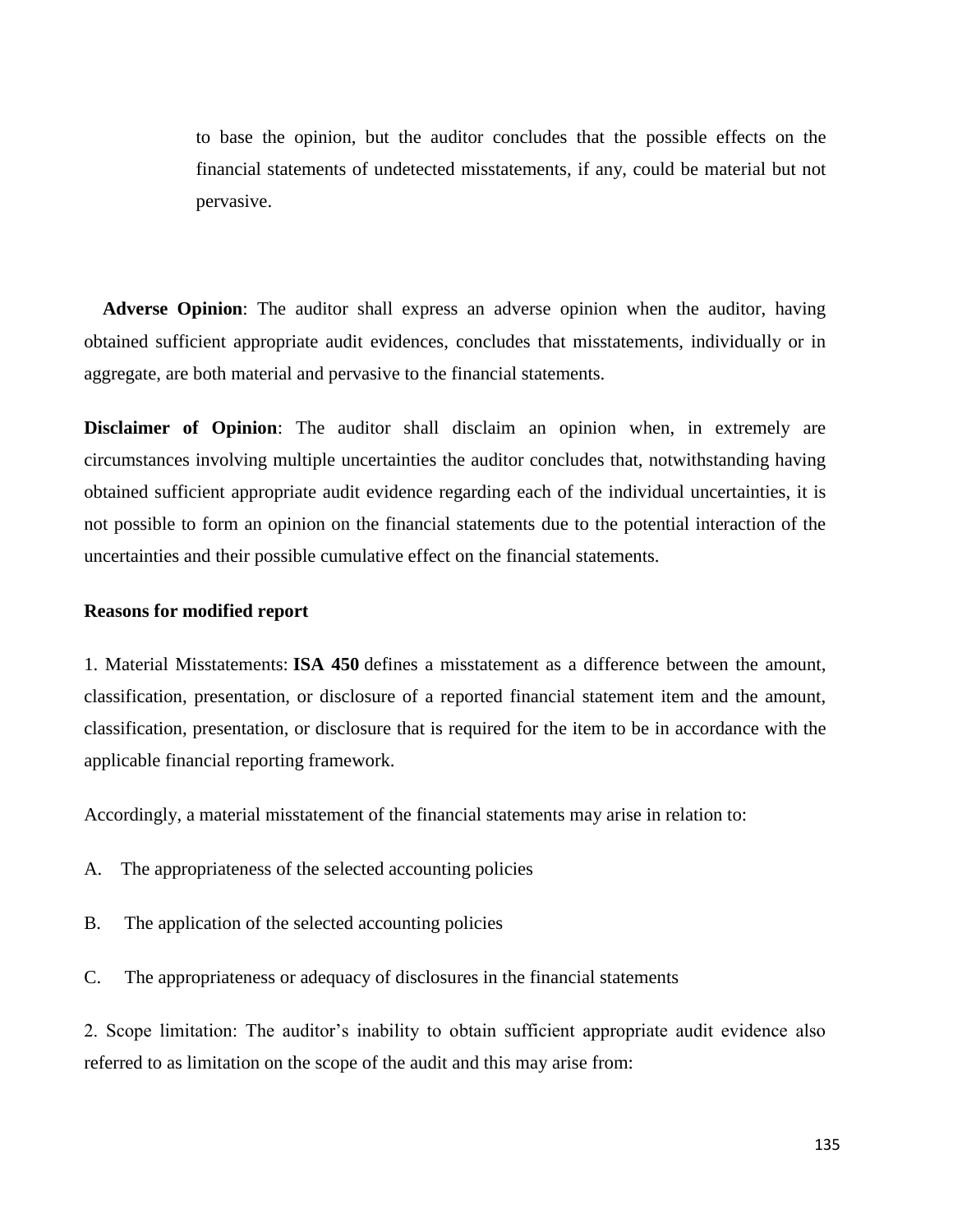#### A. Circumstances beyond their control

B. Circumstances relating to the nature or timing of the auditor's work or

C. Limitations imposed by management. In this situation, first communicate to management the need to remove the limitation. If management refuses, communicate with those in charge of governance and consider performing alternative procedure to gather the necessary evidence. If alternative procedures are not adequate the auditor should withdraw from the audit (if practicable), Otherwise disclaimer an opinion on the financial statements.

#### **Basis for modification paragraph**

Whenever the auditor expresses a modified opinion, a clear description of all the substantive reasons should be included this paragraph and, unless impracticable, a quantification of the possible effect (s) on the financial statements and the areas affected.

The auditor shall place this paragraph immediately before the opinion paragraph in the auditor's report and use the heading ''Basis for Adverse Opinion'', or ''Basis for Disclaimer of Opinion'', as appropriate.

If there is a material misstatement of the financial statements that relates to narrative disclosures or non-disclosures of information required, the auditor shall include in the basis for modification paragraph an explanation of how the disclosures are misstated or the nature of the disclosure omitted.

Unless prohibited by law or regulation. The auditor may include the omitted disclosures, provided it is practicable to do so and the auditor has obtained sufficient appropriate audit evidence about the omitted information.

#### **Opinion Paragraph**

When the auditor modifies the audit opinion, the auditor shall use the heading ''Qualified Opinion'', ''Adverse Opinion'', or ''Disclaimer Opinion'' as appropriate, for the opinion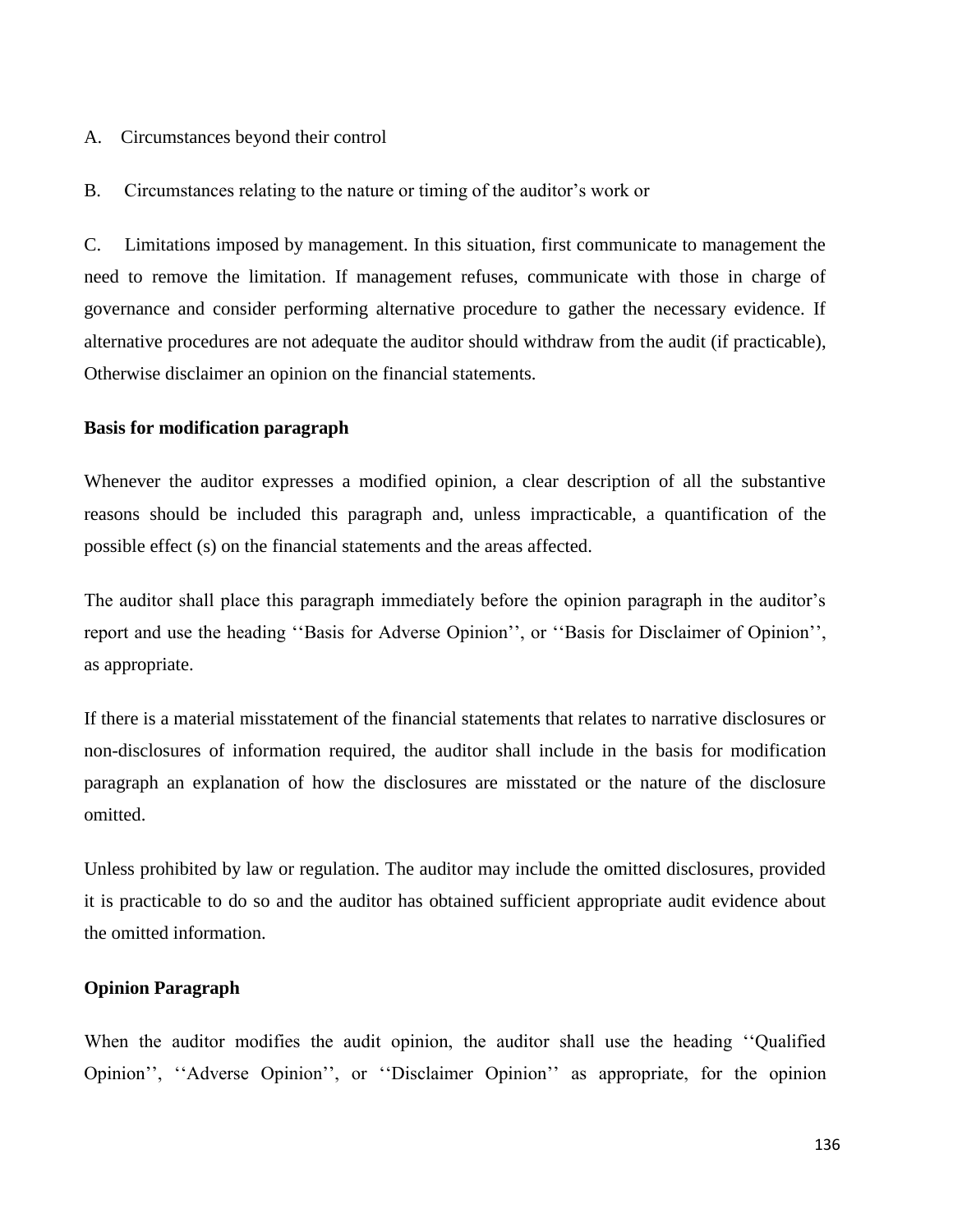paragraph.

## **MATTERS THAT DO NOT AFFEECT THE AUDITOR'S OPINION**

*Emphasis of matter (EOM):* In certain circumstances, the auditor's report may be modified by adding an emphasis of matter paragraph to highlight and draw users' attention to a matter presented or disclosed in the financial statements which is fundamental to an understanding of the financial statements. Such a matter usually is extensively discussed in a note to the financial statements. ISA 706 states that the paragraph must only be used when the auditor has sufficient appropriate audit evidence that the matter is not materially misstated in the financial statements. EOM does not relate to a disagreement or a limitation in scope, and therefore is not in any way a qualification of the audit opinion. It is not a substitute for:

Reporting in accordance with ISA 570 (Revised) when a material uncertainty exists relating to events or conditions that may cast significant doubt on an entity's ability to continue as a going concern;

A modified opinion when required by the circumstances of a specific audit engagement; or

Disclosures in the financial statements that the applicable financial reporting framework requires management to make, or that are otherwise necessary to achieve fair presentation

Depending on the nature of information to be communicated, the paragraph may be placed after the basis of opinion to provide appropriate context to the auditor's opinion or either directly before or after the Key Audit Matters section, based on the auditor's judgement as to the relative significance of the information included in the Emphasis of Matter paragraph.

#### **Emphasis of matter paragraph may be added under the following circumstances:**

- 1. To highlight an uncertainty relating to the future outcome of exceptional litigation or regulatory action.
- 2. To highlight a significant subsequent event that occurs between the date of the financial statements and the date of the auditor's report.
- 3. Early application (where permitted) of a new accounting standard that has a material effect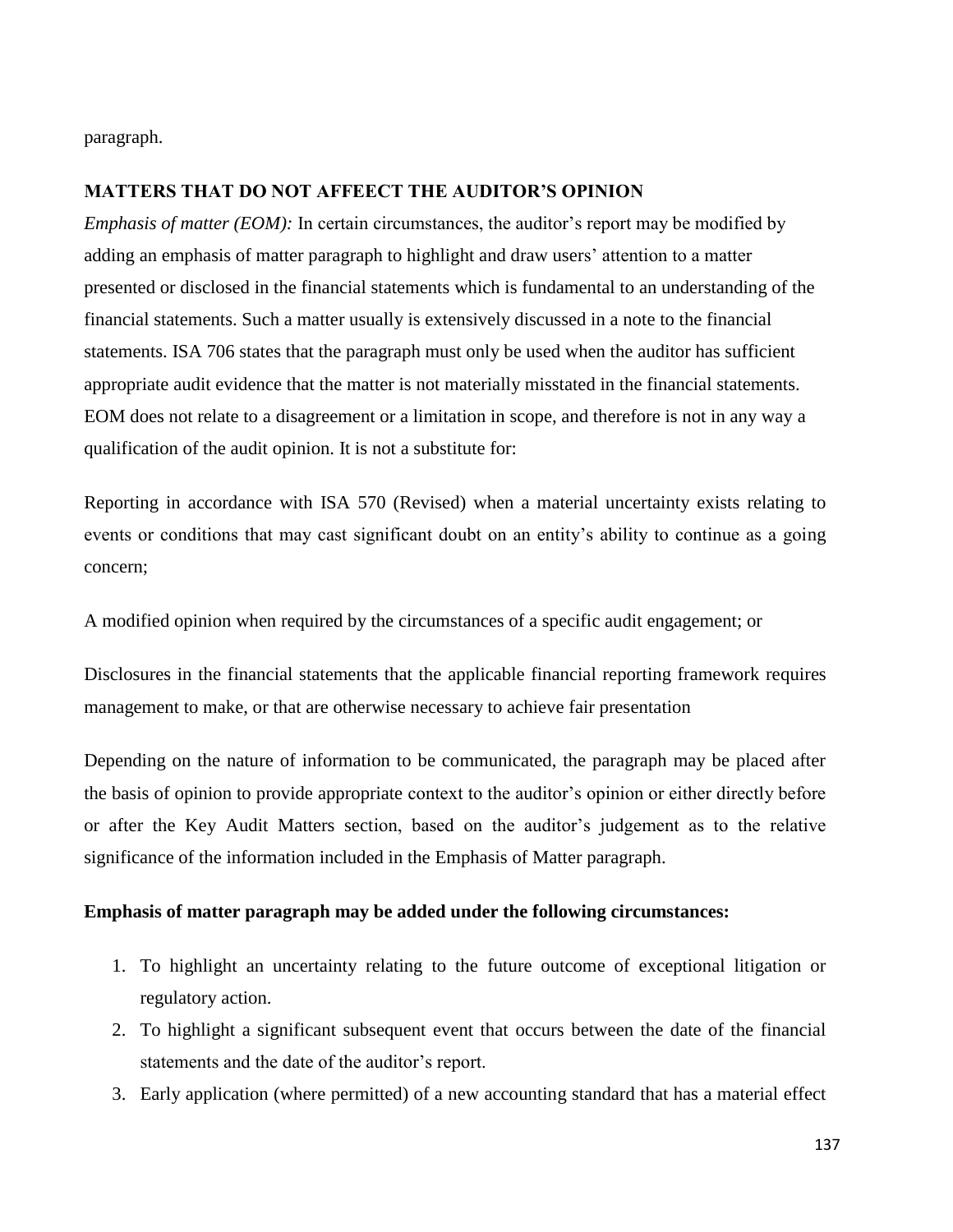on the financial statements.

4. A major catastrophe that has had, or continues to have, a significant effect on the entity's financial position.

# **Other Matter (OM) Paragraph**

An Other Matter (OM) paragraph, like the EOM does not modify the auditor's opinion. However, it refers to information that is rightly not present in the financial statements, but which is so important for user's understanding of them that it needs to be highlighted in the auditor's report. It highlights matters relevant to other reporting responsibilities of the auditor. The OM is thus a means for the auditor to communicate with users, and should state explicitly that the matter referred to is not required to be included in the financial statements.

Examples of such situations include:

- 1. Where local law, regulation or generally accepted requires or permits the auditor to elaborate on matters that provide further explanation of the auditor's responsibilities in the audit of the financial statements or of the auditor's report thereon e.g the planning and scoping of the audit.
- 2. Where the auditor is not able to withdraw from an engagement even when a limitation on the scope of the audit imposed by management is pervasive (OM used to explain why)
- 3. Where the auditor may be reporting on more than one set of financial statements (e,g a set of statements prepared under national GAAP, and a set prepared under IFRS)
- 4. Any restrictions on the distribution of the auditors' report: If the auditor's report is intended for specific users, the auditor may consider it necessary in the circumstances to include an Other Matter paragraph, stating that the auditor's report is intended solely for the intended users, and should not be distributed to or used by other parties.
- 5. If revision of 'other information' issued with audited financial statements (e.g information in the director's report inconsistent with figures in financi9al statement) is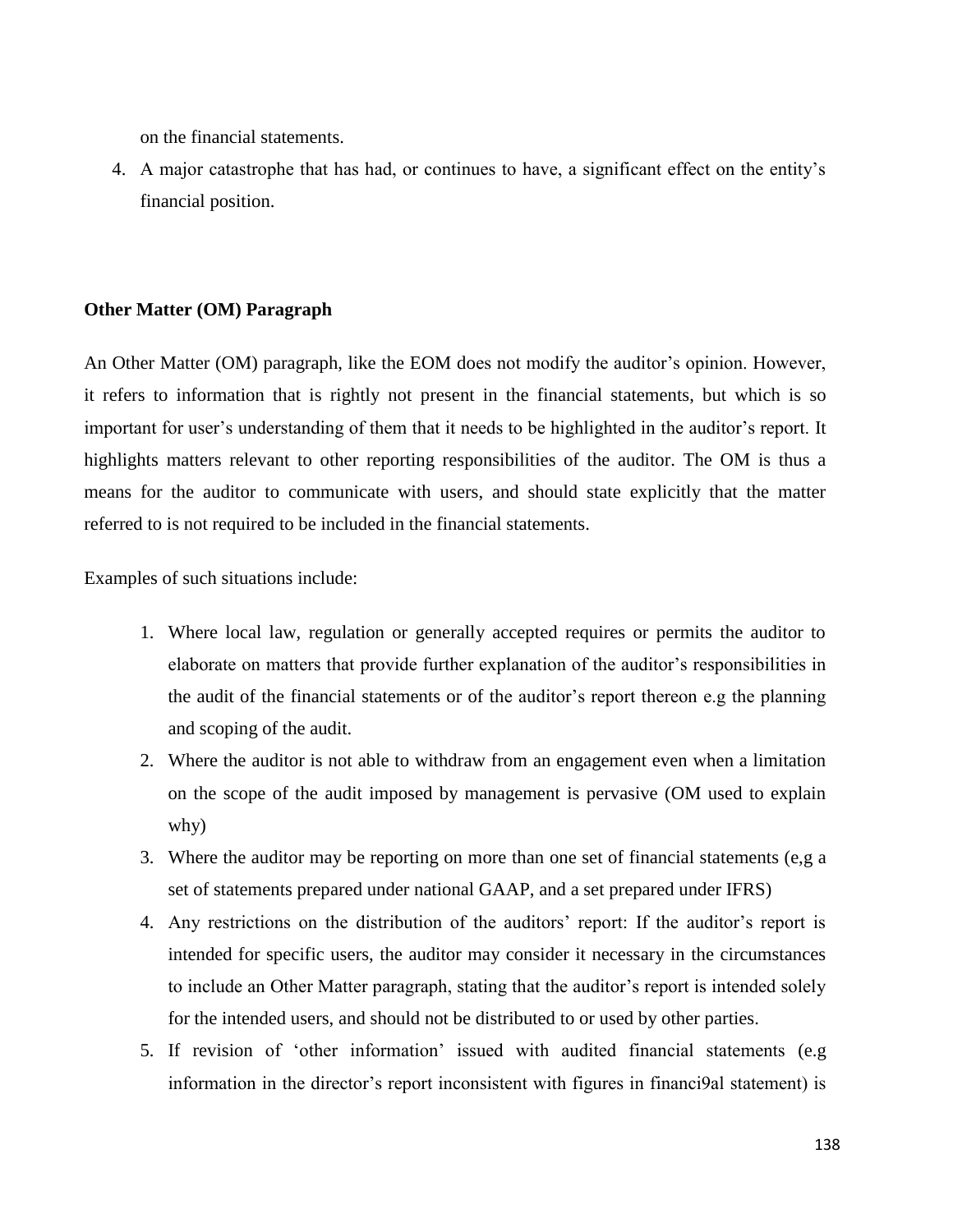considered necessary by the auditor but management refuses to make the revision.

#### **Placement of OM paragraph**

- **i.** When a Key Audit Matters section is presents in the auditor's report and an Other Matter paragraph is also considered necessary, the auditor may add further context to the heading "Other Matter", such as "Other Matter – Scope of the Audit", to differentiate the other matter paragraph from the individuals matters describes in the Key Audit Matters section,
- **ii.** When an Other paragraph is included to draw users' attention to a matter relating to other reporting responsibilities addressed in the auditor's report, the paragraph may be included in the Report on Other Legal and Regulatory Requirements section.
- iii. When relevant to all the auditor's responsibilities or users' understanding of the auditor's report, the Other Matter paragraph may be included as a separate section following the Report on Other Legal and Regulatory Requirements.

#### **SELF ASSESSMENT QUESTIONS**

- 1. Why are audit reports important and explain the usefulness of an audit report?
- 2. What are the elements contained in an audit report and who are the users of audit report?

# **3.5 INTERNAL AUDIT REPORTS**

Internal auditors, external auditors, and consultants who perform internal audit and review engagements provide reports to management and this reports are referred to as internal audit reports. These reports are important because they provide documentary evidence of the work performed, the conclusions reached and the recommendations made. The quality and presentation of such reports makes a substantial difference to the value added by internal audit and those performing similar functions

Internal audit reports are different to statutory auditors' reports by external auditors because statutory reports are governed by legislation and either national auditing standards, or International Standards on Auditing. Statutory auditors' reports are highly codified, and usually fairly brief by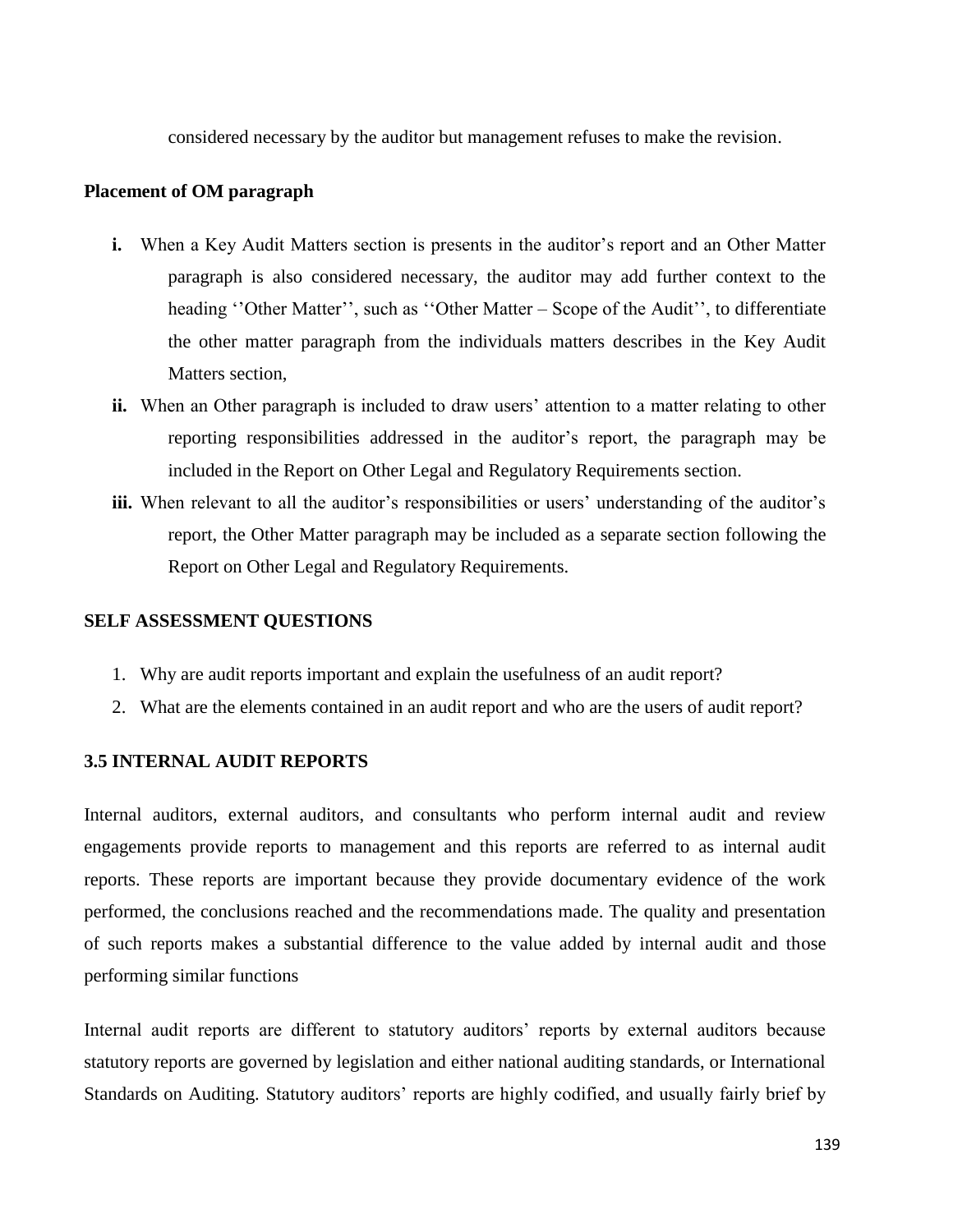comparison with internal audit reports, and they are often available for public inspection. Statutory auditors' are produced for the benefit of shareholders and other stakeholders whereas internal audit reports are produced for the benefit management; they are generally private documents and are not available for public inspection.

On the other hand, internal audit reports are similar, in some respects, to reports to managements on the design and implementation of controls provided by external auditors to management during the course of and the end of, statutory audits. The method of production of such reports is similar, for example, both internal and external auditors draft these sort of reports on the basis of the findings of their work and there would usually be a split between significant and insignificant matters. Draft reports will often be discussed with management the findings and to establish management's likely response. Responses are often incorporated into the report, reports are often redrafted several times, particularly in large organisations, after which reports will be issued. If management have not commented at an earlier stage, a formal response may be expected later. It is normal to follow up on recommendations or agreed action points In order to establish how the issues have been dealt with.

External auditor reports to management typically called **Letter of weakness/Management**  Letter deal in substance with, inter alia, issues relating to the design and implementation of internal controls that have come to the external auditors' attention during the course of the statutory audit. They generally deal with weaknesses in systems, the potential consequences and provide recommendations to management. Whilst internal audit reports may appear to be similar, they are different in substance. Internal audits engagements are usually undertaken as part of the pre-planned program of work with a variety of objectives as part of an entity's overall corporate governance arrangements These objectives can relate to risks faced by the business, internally and externally, and/or they can deal with the enhancement of performance.

Whilst there are common elements to the two types of reporting, risk-based reporting tends to look at the current position and internal issues, whereas enhancement of performance tends to be more out ward and forward looking. Risk based reports might include establishing whether existing systems are properly aligned with the over all objectives of the entity. For example, internal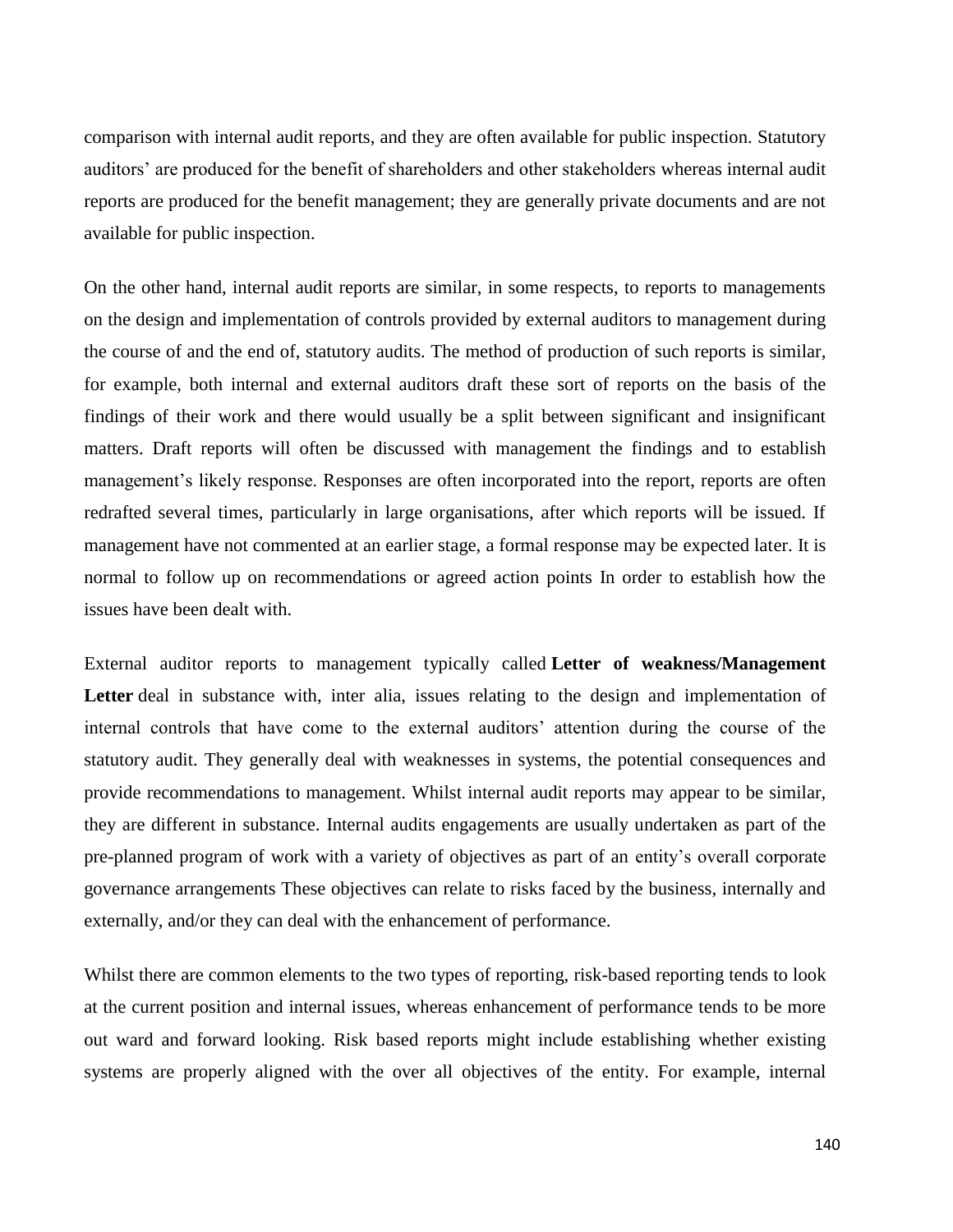auditors may be requested to establish whether human resources systems are capable of, and are actually delivering, the development and retention of best staff in an entity's particular market. Where it is believed that systems are not properly aligned, internal audit may be requested to make recommendations in relation to changing the existing systems, or implementing new systems, In order to achieve corporate objectives. Report relating to the enhancement of performance may involve a review of the market, and management's business strategies and overall risk management systems at a higher level. Whatever the assignment, there will almost always be a formal report which should be clear, balanced and constructive, consistent in manner of style.

# **4.0 CONCLUSION**

Audit reports are the end results of every audit assignment and stakeholders, management etc make decisions based on this result. Reasons why auditor issues a qualified, adverse and an unqualified report were stated**.**

# **5.0 SUMMARY**

An audit report is a written opinion of an auditor regarding an entity's financial statements. The report is written in a standard format, as mandated by generally accepted auditing standards.

An auditor evaluates evidence obtained during the audit to ensure they are sufficient and appropriate to support his opinion. The independent auditor's report may present a clean opinion if there are no material misstatements in the financial statements or may be modified for reasons of disagreement with management on some accounting treatments or limitation on scope of auditor's work imposed by management, preventing the auditor from gathering sufficient appropriate evidence on which to base his opinion. The report may also be modified to highlight and draw users' attention to a matter presented or disclosed in the financial statements which is fundamental to an understanding of the financial statements, by the addition of "Emphasis of matter paragraph."

The auditor also issues a management letter (letter of weakness) to those charged with governance to highlight identified weaknesses in internal control and other matters of governance interest.